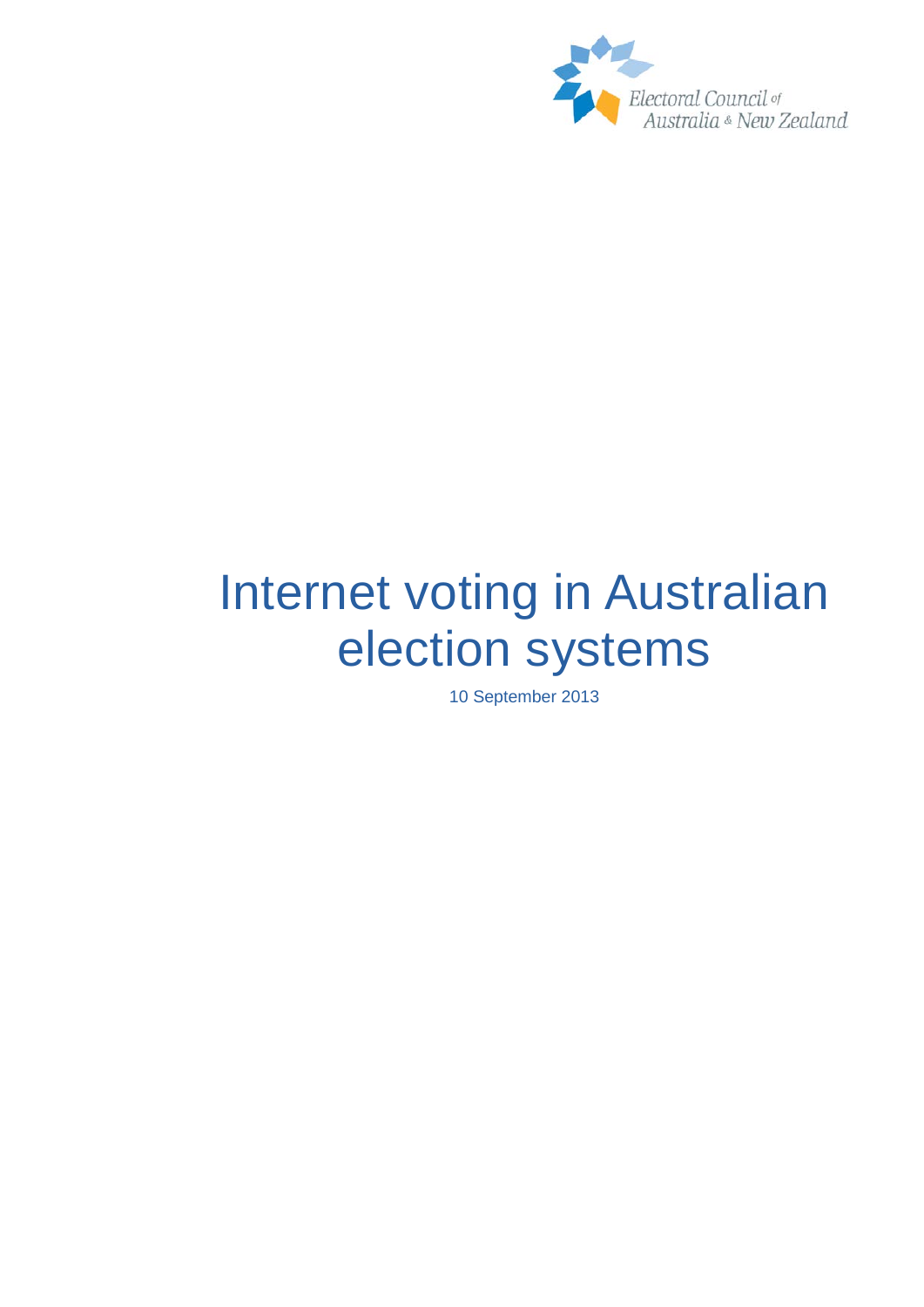

# **Contents**

| 1 <sub>1</sub> |                                                                                        |  |
|----------------|----------------------------------------------------------------------------------------|--|
|                |                                                                                        |  |
|                |                                                                                        |  |
|                |                                                                                        |  |
|                |                                                                                        |  |
|                |                                                                                        |  |
|                |                                                                                        |  |
| 2.             |                                                                                        |  |
|                |                                                                                        |  |
|                |                                                                                        |  |
| 3.             |                                                                                        |  |
|                |                                                                                        |  |
|                |                                                                                        |  |
|                |                                                                                        |  |
|                |                                                                                        |  |
| $\mathbf{4}$ . |                                                                                        |  |
|                |                                                                                        |  |
|                |                                                                                        |  |
|                |                                                                                        |  |
|                |                                                                                        |  |
|                |                                                                                        |  |
|                | Increased commercially-available internet voting for private and fee-for-service (FFS) |  |
|                | Public attitudes to, and trust in, internet voting, the election process and EMBs 43   |  |
|                |                                                                                        |  |
|                |                                                                                        |  |
| 5.             |                                                                                        |  |
|                |                                                                                        |  |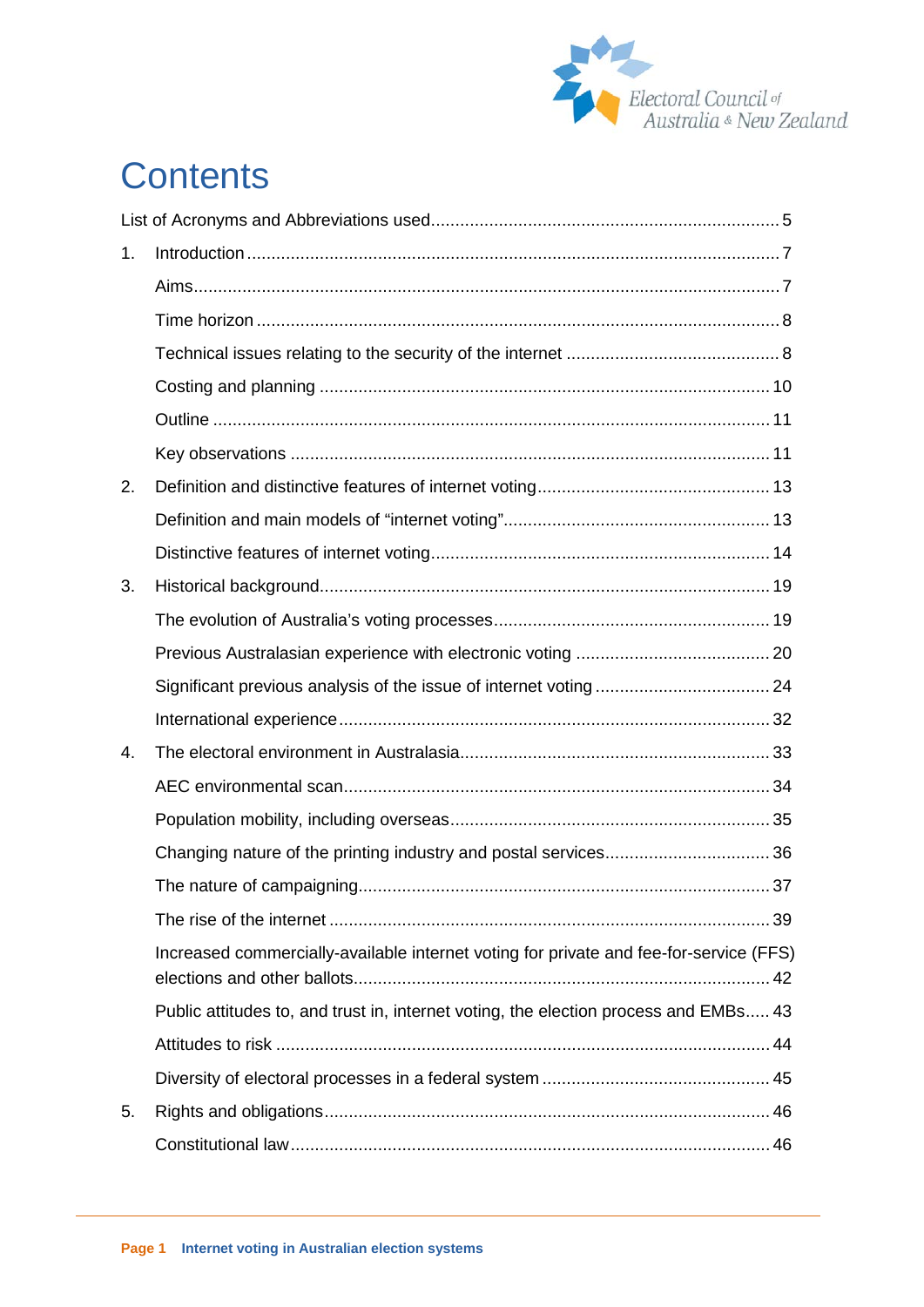

|    | Instruments and documents elaborating principles relevant to internet voting  46                                                                                            |  |
|----|-----------------------------------------------------------------------------------------------------------------------------------------------------------------------------|--|
|    | The secret ballot, and free expression of the electors' will, without fear or                                                                                               |  |
|    |                                                                                                                                                                             |  |
|    |                                                                                                                                                                             |  |
|    |                                                                                                                                                                             |  |
|    |                                                                                                                                                                             |  |
| 6. |                                                                                                                                                                             |  |
|    |                                                                                                                                                                             |  |
|    |                                                                                                                                                                             |  |
|    |                                                                                                                                                                             |  |
| 7. |                                                                                                                                                                             |  |
|    | Issues relating to the social context and character of elections  65                                                                                                        |  |
|    | Issues relating to the protection of the integrity of the voting process, and trust  66                                                                                     |  |
|    |                                                                                                                                                                             |  |
|    |                                                                                                                                                                             |  |
|    |                                                                                                                                                                             |  |
|    |                                                                                                                                                                             |  |
|    |                                                                                                                                                                             |  |
|    |                                                                                                                                                                             |  |
|    |                                                                                                                                                                             |  |
| 8. |                                                                                                                                                                             |  |
|    | Appendix A - Consideration of electronic or internet voting by federal parliamentary                                                                                        |  |
|    |                                                                                                                                                                             |  |
|    | The 1998 Federal Election - Report of the Inquiry into the conduct of the 1998<br>Federal Election and matters related thereto - JSCEM - June 2000  74                      |  |
|    | The 2001 Federal Election - Report of the Inquiry into the conduct of the 2001<br>Federal Election, and matters related thereto - JSCEM - June 2003 74                      |  |
|    | The 2004 Federal Election - Report of the Inquiry into the Conduct of the 2004<br>Federal Election and Matters Related Thereto - JSCEM - September 2005 75                  |  |
|    | Report on the 2007 federal election electronic voting trials - Interim report of the<br>inquiry into the conduct of the 2007 election and matters related thereto - JSCEM - |  |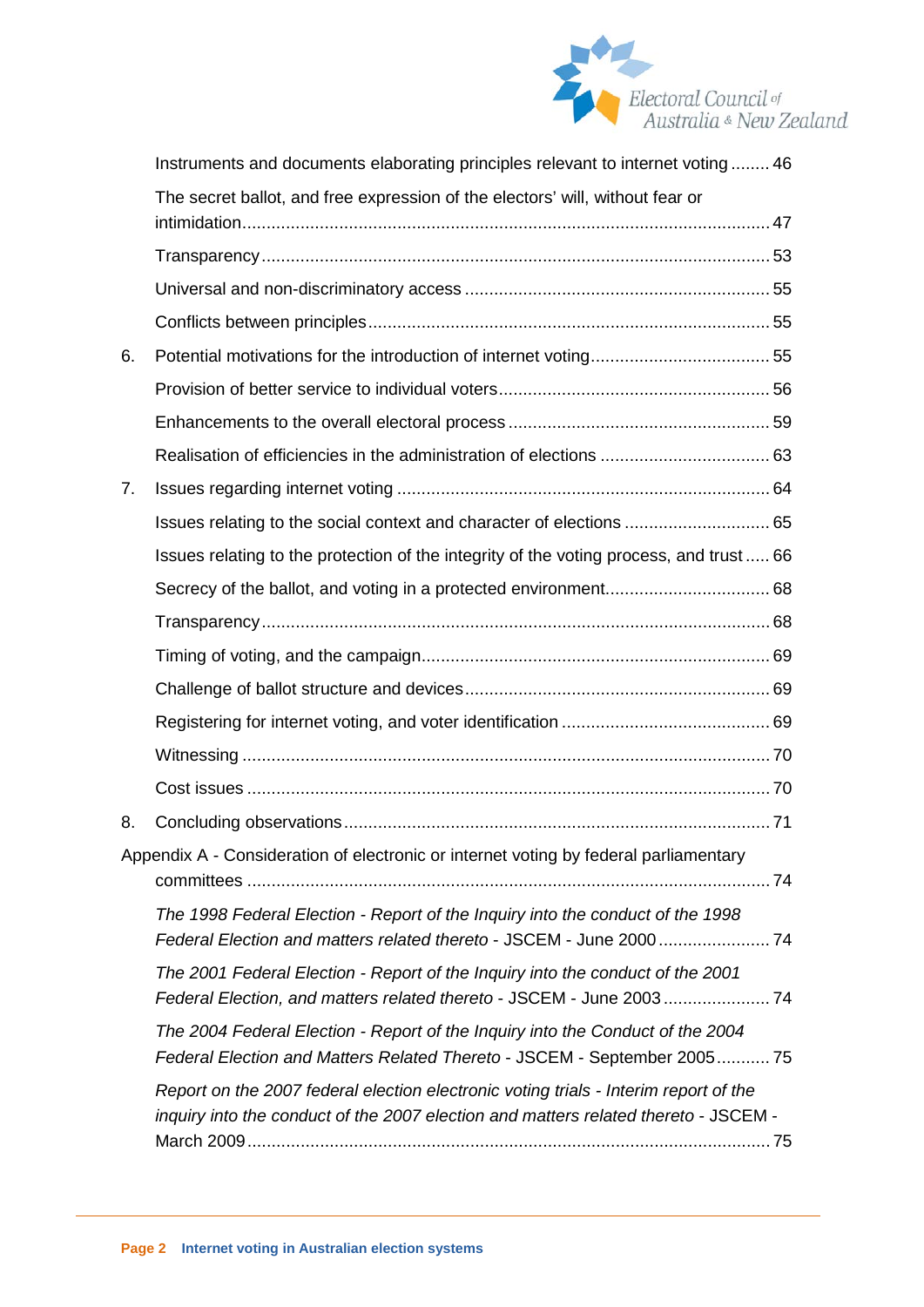

| Report on the conduct of the 2007 federal election and matters related thereto -                                                                                                                                                                                         |  |
|--------------------------------------------------------------------------------------------------------------------------------------------------------------------------------------------------------------------------------------------------------------------------|--|
| Australia's Overseas Representation - Punching below our weight - Inquiry of the<br>Foreign Affairs Sub-Committee - Joint Standing Committee on Foreign Affairs,                                                                                                         |  |
| Cancer of the bush or salvation for our cities? Fly-in, fly-out and drive-in, drive-out<br>workforce practices in Regional Australia - Inquiry into the use of 'fly-in, fly-out' (FIFO)<br>workforce practices in regional Australia - House of Representatives Standing |  |
|                                                                                                                                                                                                                                                                          |  |
|                                                                                                                                                                                                                                                                          |  |
|                                                                                                                                                                                                                                                                          |  |
|                                                                                                                                                                                                                                                                          |  |
|                                                                                                                                                                                                                                                                          |  |
|                                                                                                                                                                                                                                                                          |  |
|                                                                                                                                                                                                                                                                          |  |
|                                                                                                                                                                                                                                                                          |  |
|                                                                                                                                                                                                                                                                          |  |
|                                                                                                                                                                                                                                                                          |  |
|                                                                                                                                                                                                                                                                          |  |
| Appendix C - Current positions of ECANZ members in relation to internet voting 80                                                                                                                                                                                        |  |
|                                                                                                                                                                                                                                                                          |  |
|                                                                                                                                                                                                                                                                          |  |
|                                                                                                                                                                                                                                                                          |  |
|                                                                                                                                                                                                                                                                          |  |
|                                                                                                                                                                                                                                                                          |  |
|                                                                                                                                                                                                                                                                          |  |
|                                                                                                                                                                                                                                                                          |  |
|                                                                                                                                                                                                                                                                          |  |
|                                                                                                                                                                                                                                                                          |  |
|                                                                                                                                                                                                                                                                          |  |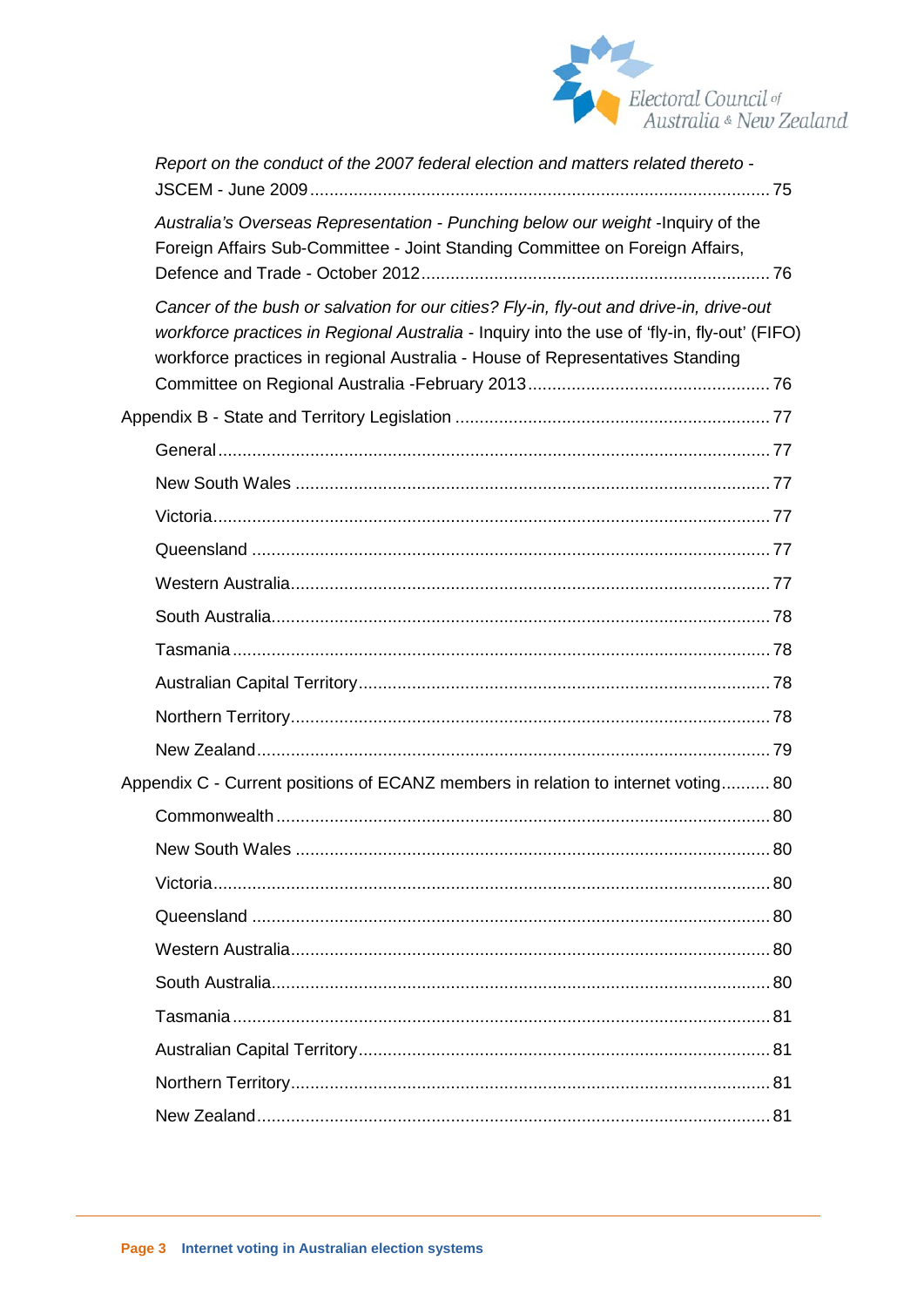

| Appendix D - Instruments and documents elaborating principles relevant to internet    |  |  |
|---------------------------------------------------------------------------------------|--|--|
|                                                                                       |  |  |
|                                                                                       |  |  |
|                                                                                       |  |  |
| The Inter-Parliamentary Union Declaration on Criteria for Free and Fair Elections. 83 |  |  |
|                                                                                       |  |  |
|                                                                                       |  |  |
|                                                                                       |  |  |
|                                                                                       |  |  |
|                                                                                       |  |  |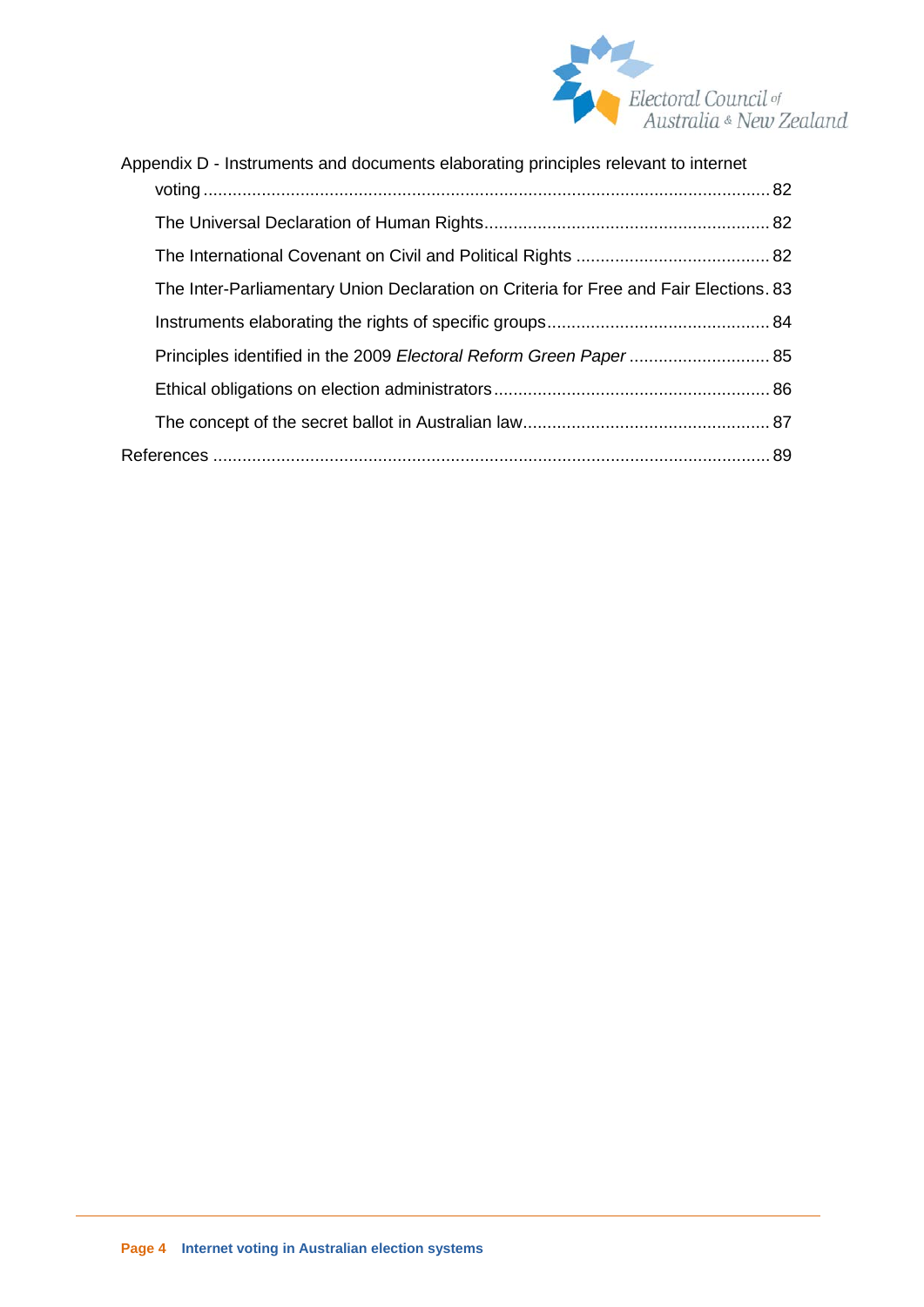

# <span id="page-5-0"></span>List of Acronyms and Abbreviations used

| <b>ACT</b>                | <b>Australian Capital Territory</b>                            |
|---------------------------|----------------------------------------------------------------|
| <b>ABS</b>                | <b>Australian Bureau of Statistics</b>                         |
| <b>ACMA</b>               | Australian Communications and Media Authority                  |
| <b>ADF</b>                | <b>Australian Defence Force</b>                                |
| <b>ADSL</b>               | Asymmetric digital subscriber line                             |
| <b>AEC</b>                | <b>Australian Electoral Commission</b>                         |
| <b>ATM</b>                | <b>Automatic Teller Machine</b>                                |
| <b>ATSIC</b>              | Aboriginal and Torres Strait Islander Commission               |
| <b>BLV</b>                | Blind and low vision                                           |
| <b>BTL</b>                | Below the line                                                 |
| <b>DFAT</b>               | Department of Foreign Affairs and Trade                        |
| <b>DRN</b>                | <b>Defence Restricted Network</b>                              |
| <b>ECA</b>                | <b>Electoral Council of Australia</b>                          |
| <b>ECANZ</b>              | Electoral Council of Australia and New Zealand                 |
| <b>EMB</b>                | Election management body                                       |
| <b>EVM</b>                | <b>Electronic Voting Machine</b>                               |
| <b>FFS</b>                | Fee-for-service                                                |
| <b>FIFO</b>               | Fly-in, fly-out                                                |
| <b>ICCPR</b>              | International Covenant on Civil and Political Rights           |
| <b>International IDEA</b> | International Institute for Democracy and Electoral Assistance |
| IP                        | <b>Internet Protocol</b>                                       |
| <b>IPU</b>                | <b>Inter-Parliamentary Union</b>                               |
| <b>JSCEM</b>              | Joint Standing Committee on Electoral Matters                  |
| <b>NSWEC</b>              | New South Wales Electoral Commission                           |
| <b>NIST</b>               | National Institute of Standards and Technology                 |
| <b>NTR</b>                | <b>National Tally Room</b>                                     |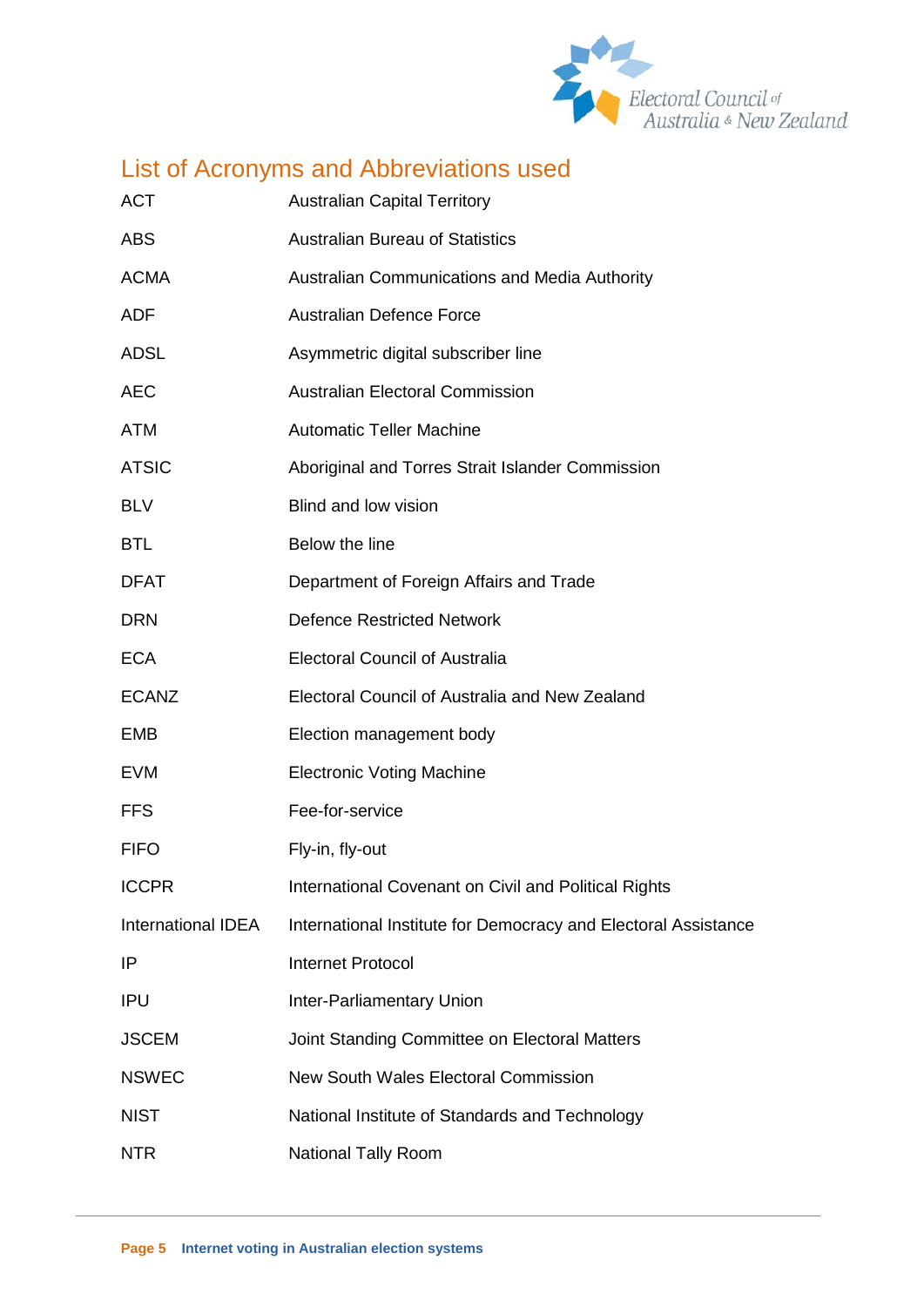

| Ofcom         | The Office of Communications                           |
|---------------|--------------------------------------------------------|
| <b>SDAC</b>   | Survey of Disability, Aging and Carers                 |
| <b>SERVE</b>  | Secure Electronic Registration and Voting Experiment   |
| <b>SMS</b>    | <b>Short Message Service</b>                           |
| <b>TAB</b>    | <b>Totalisator Agency Board</b>                        |
| <b>TCP/IP</b> | <b>Transmission Control Protocol/Internet Protocol</b> |
| <b>TEC</b>    | Tasmanian Electoral Commission                         |
| <b>UOCAVA</b> | Uniformed and Overseas Citizens Absentee Voting Act    |
| <b>VEC</b>    | Victorian Electoral Commission                         |
| <b>WAEC</b>   | Western Australian Electoral Commission                |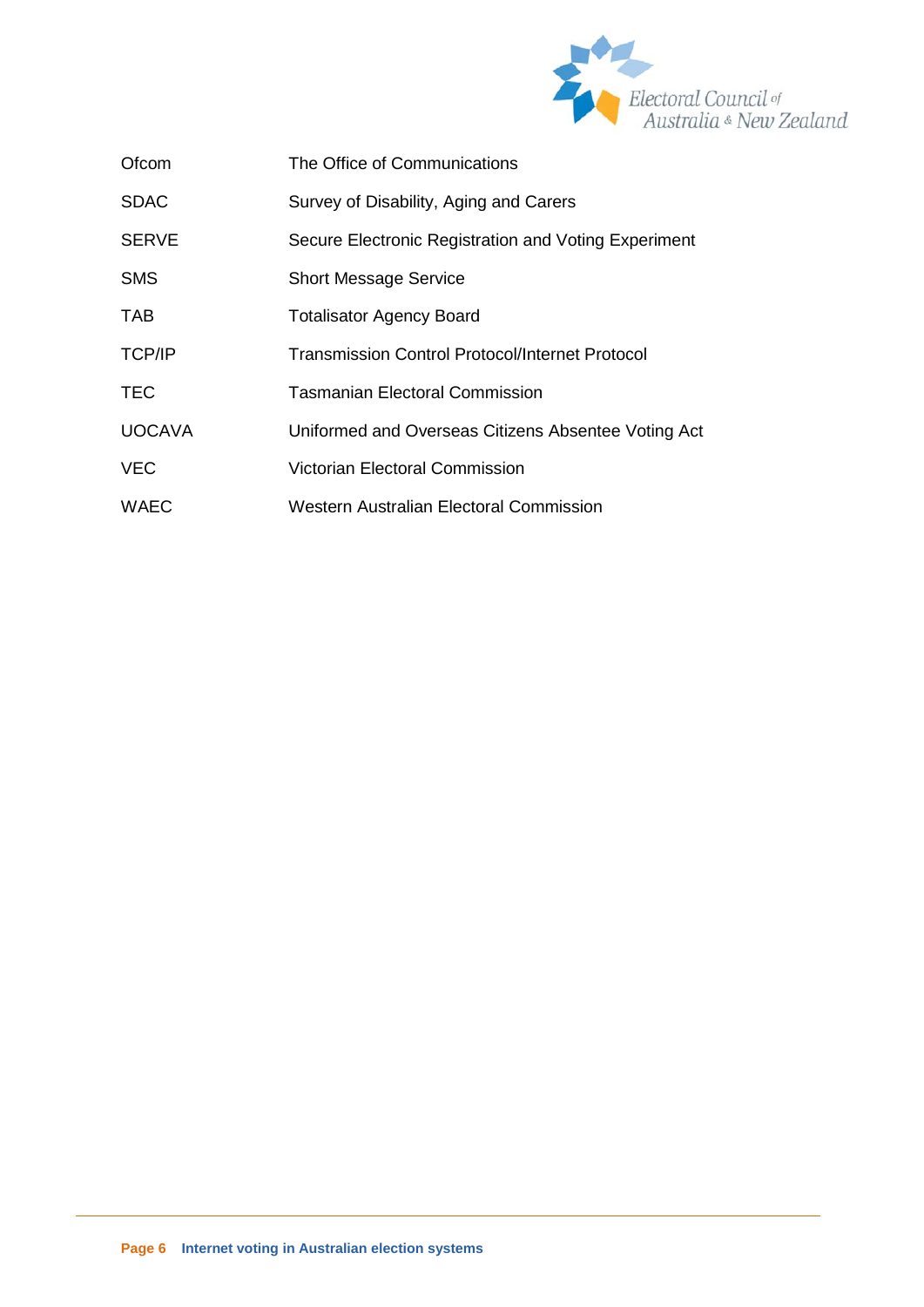

# Internet voting in Australian election systems

## <span id="page-7-0"></span>1. Introduction

1.1 This paper has been commissioned by the Electoral Council of Australia and New Zealand (ECANZ) and prepared by the Australian Electoral Commission (AEC).

#### <span id="page-7-1"></span>**Aims**

1.2 The issue of internet voting is one of the more testing ones currently faced by election administrators, not least because of the diversity of views which it generates. Proponents of such a use of the internet see it as a potentially powerful, and perhaps inevitable, way of enabling electors, or certain categories of electors, to vote in a convenient and efficient way. $<sup>1</sup>$  $<sup>1</sup>$  $<sup>1</sup>$  In the long term, it holds out the revolutionary prospect that</sup> the classical vision of direct democracy could be realised, with voters being able to make fast collective decisions on a wide range of issues.<sup>[2](#page-7-2)</sup> Opponents of internet voting see it as giving rise to major risks to the integrity of electoral processes. There is a large and rapidly growing literature on the subject.<sup>[3](#page-7-3)</sup>

1.3 The aims of this paper are:

- to explore a range of significant issues relevant to community consideration of the appropriate role for internet voting in Australia; and
- to identify some areas where internet voting may have potential value (subject to the satisfactory resolution of outstanding technical issues and a determination that any residual risks can be mitigated or deemed acceptable), and therefore to warrant more detailed consideration.

1.4 The focus of this paper is solely on the potential use of the internet for elections for public office, and for referendums or other ballots conducted as part of the political process. Elections and ballots for private organisations, or for non-political purposes (such as polls conducted under the *Fair Work Act 2009* and the *Fair Work (Registered Organisations) Act 2009*) fall outside the scope of this exercise.

<span id="page-7-4"></span> $1$  For an elaboration of this view which focusses on Australia, see Hill and Alport (2007).

<span id="page-7-2"></span><sup>&</sup>lt;sup>2</sup> This concept was put forward satirically in the 1960s British film *The Rise and Rise of Michael Rimmer*, and has been more recently elaborated by Morris (2001).

<span id="page-7-3"></span><sup>&</sup>lt;sup>3</sup> For relatively comprehensive analyses of different aspects of internet voting, see Alkassar and Volkamer (2007), Alvarez and Hall (2004), Alvarez and Hall (2008), Barrat i Esteve, Goldsmith and Turner (2012), Hill and Alport (2011), Holmes (2012), International IDEA (2011) and Jones and Simons (2012).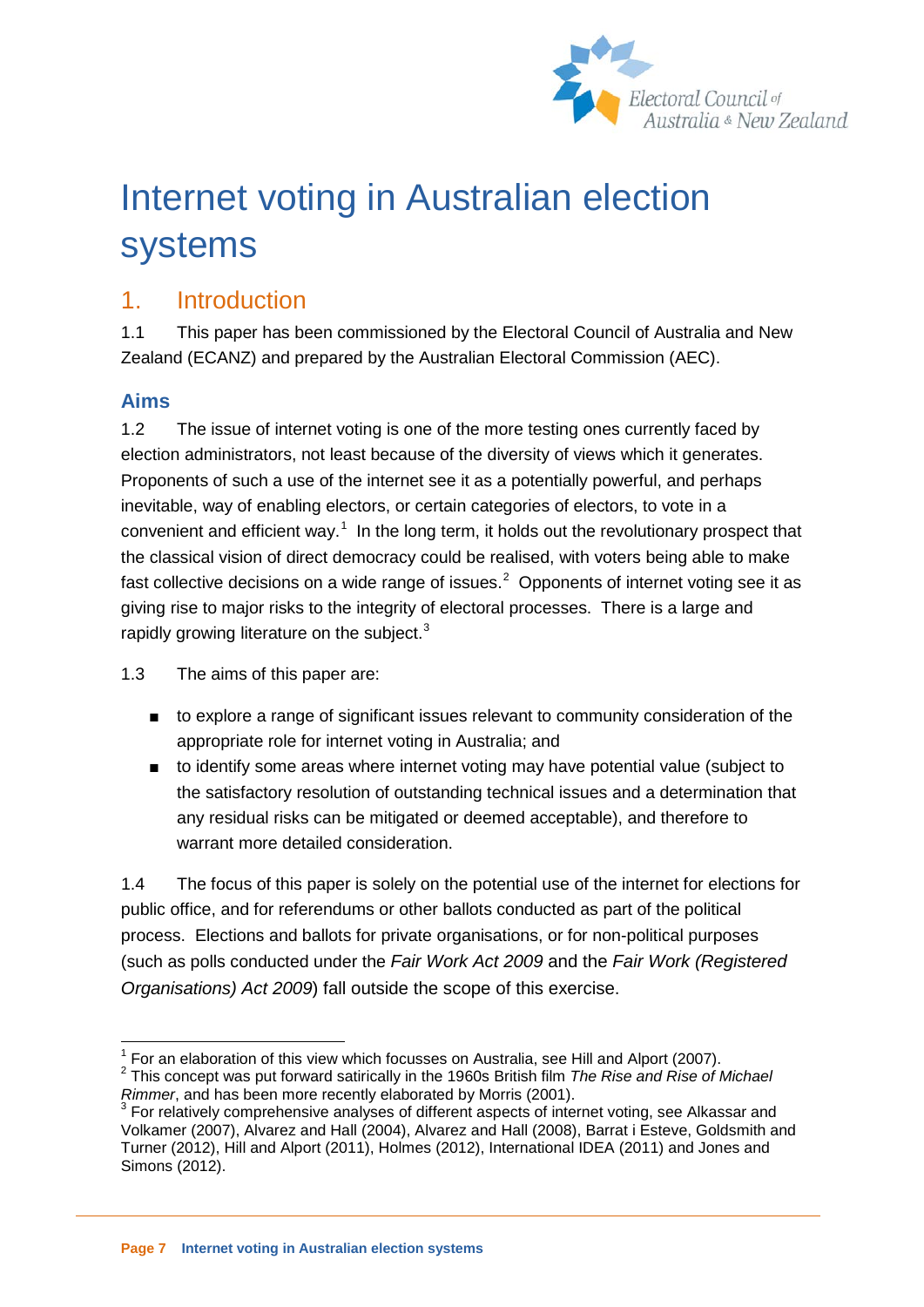

1.5 It is important to emphasise that the long history of free and fair elections in Australia and New Zealand provides the context for this analysis. Broadly speaking, all jurisdictions in those countries have succeeded in delivering the franchise effectively over a sustained period of time, through credible and transparent elections which have enjoyed high levels of community trust. Internet voting has not been put on the agenda as a result of any particular crisis or discordance with the way elections are currently conducted.

#### <span id="page-8-0"></span>**Time horizon**

1.6 The internet has proven to be one of the most dynamic phenomena of our times. From a network originally developed for a relatively small group of institutional users, it has grown into a key component of people's lives all over the world. The growth has been accompanied by changes in typical forms of access to the internet: from desktop computers in offices and homes, to internet cafes, and now to tablet devices and smartphones. In parallel, new applications such as Facebook and YouTube (neither of which were in existence ten years ago) have created opportunities for new forms of internet use which have become social and cultural phenomena.

<span id="page-8-2"></span>1.7 This highlights the considerable difficulty of anticipating the role which the internet will play in day-to-day life only a few years hence. Realistically, this paper cannot aspire to a prescience which will enable permanently valid conclusions about the place of internet voting to be reached. For that reason, the analysis does not seek to look forward further than the next five years. Note is, however, taken of longer term trends which look at this point to be irreversible, such as the increased use of the internet for publication and communication, and the resulting decline in print publication, and in mail services dedicated to the distribution of hardcopy documents.

#### <span id="page-8-1"></span>**Technical issues relating to the security of the internet**

1.8 Some of the most vexed questions relating to internet voting, and in particular remote internet voting, flow from concerns about internet security.<sup>[4](#page-7-4)</sup> These issues have

 $4$  In a widely discussed and controversial case, concerns on the part of computer scientists about internet security led the then US Deputy Secretary of Defence, Paul Wolfowitz, to cancel in 2004 the *Secure Electronic Registration and Voting Experiment* (SERVE) which had been intended to test mechanisms for providing voting facilities to US voters covered by the *Uniformed and Overseas Citizens Absentee Voting Act* (UOCAVA), many of whom were military personnel and their dependents. For a discussion of this, see Alvarez and Hall (2008, pp. 77-90). For a recent study which sets out a wide range of potential technical risks associated with internet voting, see Jones and Simons (2012; ch. 11). Ongoing projects which involve research on internet voting include the Caltech/MIT Voting Technology Project [\(http://vote.caltech.edu/\)](http://vote.caltech.edu/) and those pursued by the US Department of Commerce's National Institute of Standards and Technology (NIST) [\(http://www.nist.gov/itl/vote/\)](http://www.nist.gov/itl/vote/) pursuant to its mandate under the Help America Vote Act of 2002.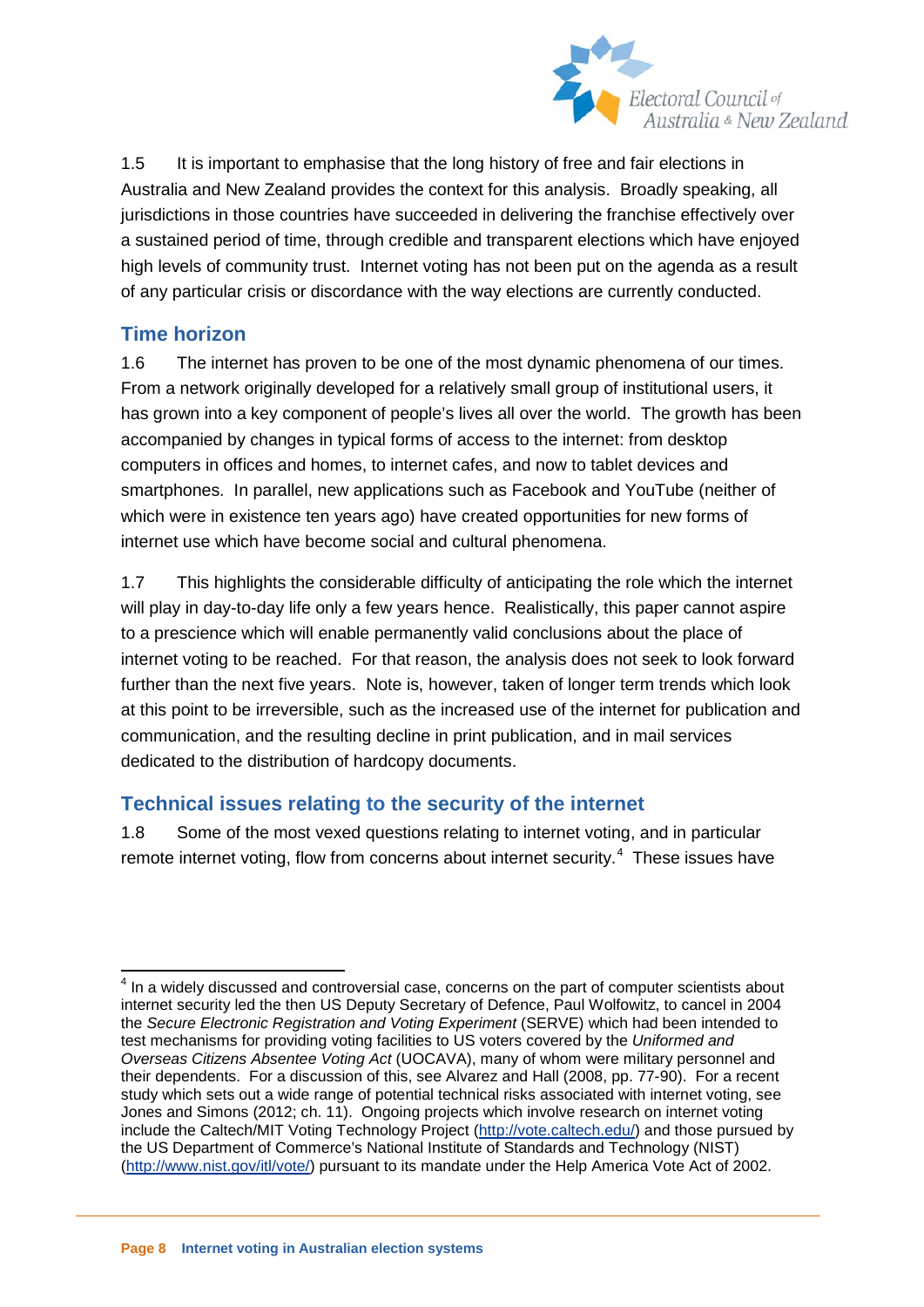

been examined in some major research undertakings, and the literature is a large and evolving one.<sup>[5](#page-8-2)</sup>

1.9 There would be little to be gained from seeking here to replicate detailed studies of the problems of internet security of the type which have been or are being undertaken in many parts of the world, for the following reasons.

- Any "snapshot" of the situation at a particular time has the potential to be overtaken by events: either the emergence of new threats, or the development of new "fixes", responses or mitigation strategies. There is little prospect of being able to arrive at conclusions about the status of the internet's insecurities which would be valid up to the five year time horizon of this paper.
- Many of the problems which have been identified with the security of the internet have the character of vulnerabilities or potential risks, rather than matters which give rise to a certainty of failure in a particular case.

First, remote electronic absentee voting from personally-owned devices face a variety of potential attacks on voters and voters' personal computers. Since the voter's personal computer is outside the control of election officials, it is extremely difficult to protect against software attacks that could violate ballot secrecy or integrity or steal a voter's authentication credentials. These are serious threats that are already commonplace on the internet today.

Second, remote electronic voter authentication is a difficult problem. Current technology does offer solutions for highly-secure voter authentication methods, but these may be difficult or expensive to deploy. Personally-owned computers may not be able to interface with these methods, such as having the necessary smart card readers for cryptographic authentication using Common Access Cards or Personal Identity Verification cards.

Third, it is not clear that remote electronic absentee voting systems can offer a comparable level of auditability to polling place systems. Because of the difficulty of validating and verifying software on remote electronic voting system servers and personal computers, ensuring remote electronic voting systems are auditable largely remains a challenging problem, with no current or proposed technologies offering a viable solution.

Many of the current and emerging technologies identified in this report are areas with active research and development. Pilot projects should be encouraged, including those involving the use of votingspecific cryptographic protocols, such as the Helios voting system …. Emerging trends and developments in these areas should continue to be studied and monitored.".

<span id="page-9-0"></span>For a discussion from a proponent of internet voting who disputes these conclusions, see Kelleher (2013).

<sup>&</sup>lt;sup>5</sup> A recent study conducted under the auspices of the US Department of Commerce's National Institute of Standards and Technology (Hastings, Peralta, Popoveniuc and Regenscheid (2011)) offers the following conclusions:

<sup>&</sup>quot;This paper identified desirable security properties of remote electronic voting systems, threats of voting over the internet from personally-owned devices, and current and emerging technologies that may be able to mitigate some of those threats. Based on the capabilities of current computer security and voting technologies, the following three issues remain to be significant challenges faced by remote electronic voting systems.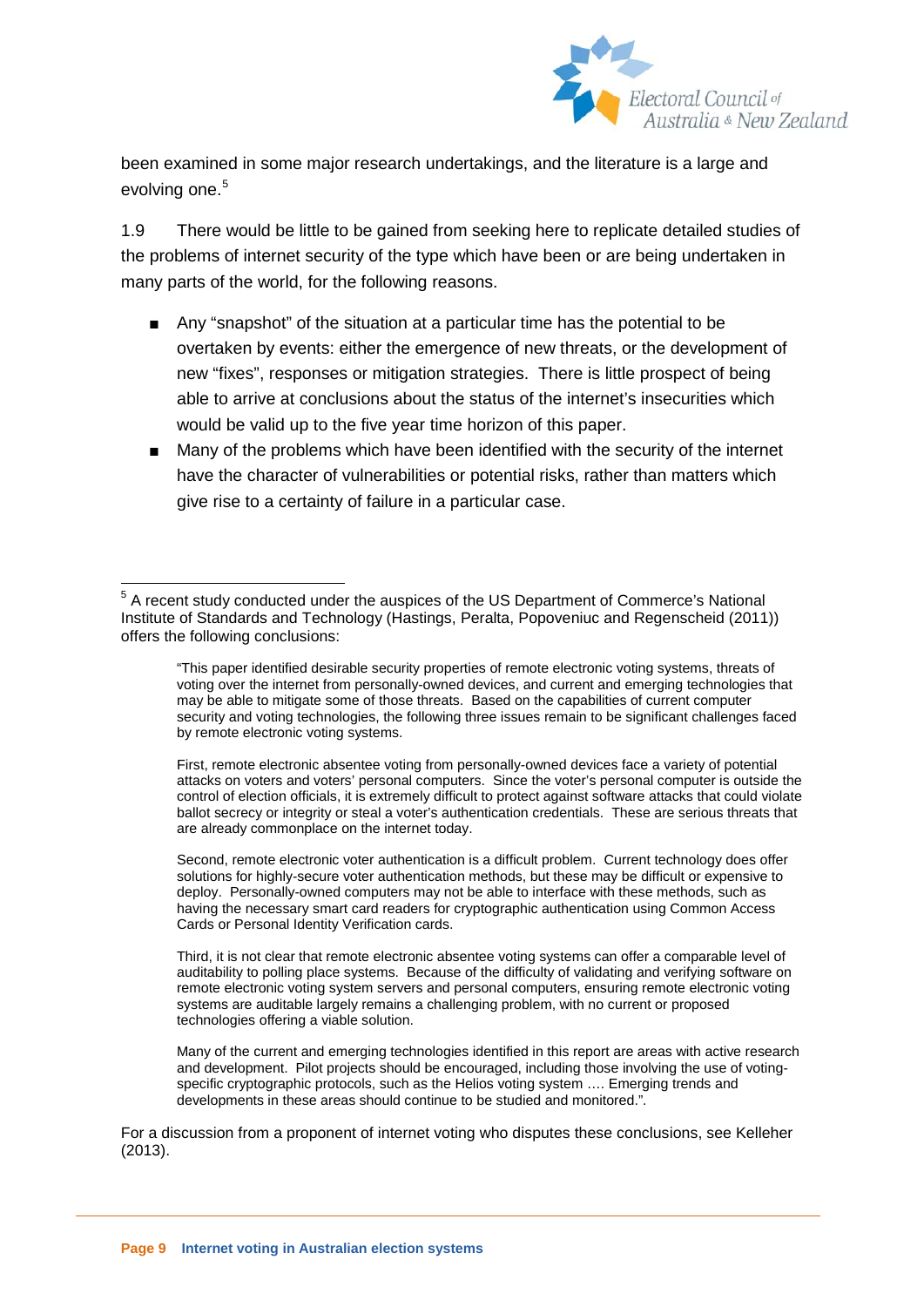

- Therefore, in practice, decision-making on whether, and if so how, to use internet voting in an acceptably secure way will need to be based on a robust risk assessment and management process which takes into account:
	- the nature of vulnerabilities;
	- the probability that they will be exploited;
	- the impacts which any such exploitation could have;
	- strategies which could be put in place to mitigate any such impacts; and
	- the willingness of relevant stakeholders (e.g. governments, political parties, parliamentary representatives, election management bodies (EMBs) and members of the voting public) to live with a particular identified level of residual risk.<sup>[6](#page-9-0)</sup>

Furthermore, a system which is independently certified and audited is more likely to mitigate against any new and emerging vulnerabilities, discovery and exploitation which have the potential to otherwise emerge.

- Assessments of this type cannot be made in an abstract context, but must, when undertaken, reflect a calculation based on the best available information at the time. They will inevitably reflect a mixture of hard data, information about which there may be considerable uncertainty, and value judgements.
- It is important also to emphasise that any risk assessment for the introduction of internet voting needs to be done comparatively: the key question is not whether there are risks associated with internet voting - there clearly always will be - but how the risks and benefits of internet voting compare with the risks and benefits of alternatives.

1.10 None of the foregoing discussion is intended to downplay the significance of the issues which have been identified in the literature. They have been raised both in Australia and elsewhere by scholars in the field of computer science who are likely to continue to be engaged with the issue, and need to be properly considered as part of any process which might lead to the introduction of a particular model of internet voting. That having been said, it is also clear that there are jurisdictions both in Australia and abroad which have implemented internet voting systems to the satisfaction of their communities.

#### <span id="page-10-0"></span>**Costing and planning**

<span id="page-10-1"></span>1.11 It follows from the points made above that it would be beyond the scope of this paper to seek to set out even tentative plans or costings for any implementations of internet voting. At a number of points below, however, factors which might give rise to significant potential costs or planning or implementation challenges are noted.

 <sup>6</sup> For an example of such an analysis of possible voting modalities under the US *Uniformed and Overseas Citizens Absentee Voting Act*, see Regenscheid and Hastings (2008).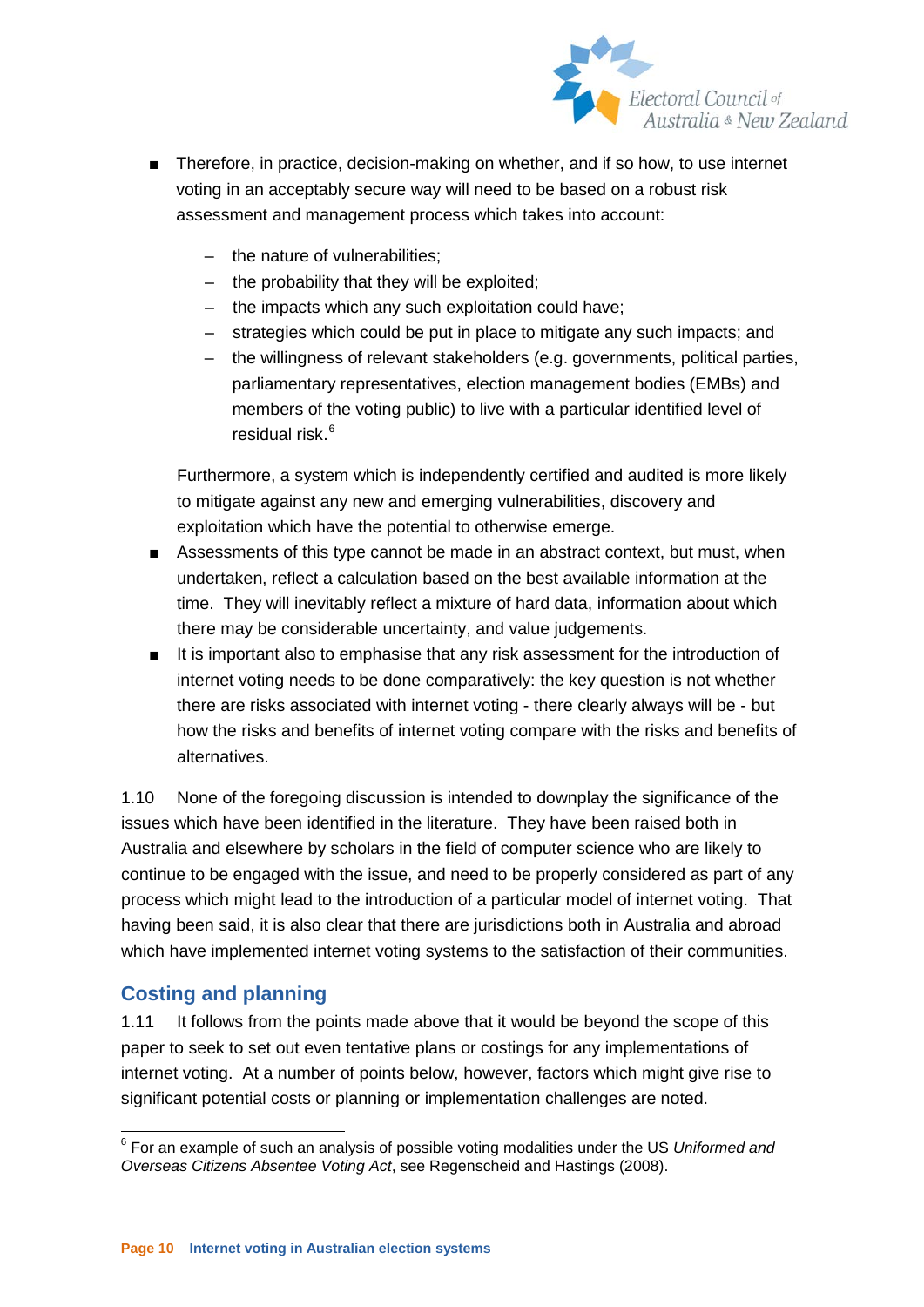

#### <span id="page-11-0"></span>**Outline**

- 1.12 This paper is divided into the following parts.
- 1. Introduction
- 2. Definition and distinctive features of internet voting
- 3. Historical background
- 4. The electoral environment in Australasia
- 5. Rights and obligations
- 6. Potential motivations for the introduction of internet voting
- 7. Issues regarding internet voting
- 8. Concluding observations

#### <span id="page-11-1"></span>**Key observations**

1.13 The following key observations made in the paper are put forward not as prescriptive recommendations, but as pointers to issues which jurisdictions contemplating the use of internet voting might wish to consider in more detail.

- 1. In Australia and around the world, internet voting has only been taken up on a comparatively limited scale for public elections. This stands in stark contrast to the way in which internet-based activities have come to dominate many other fields of endeavour, and highlights the extent to which internet voting is yet to be embraced.
- 2. As noted at paragraph 1.5 above, there is no emerging crisis in Australasian voting practice, such as massive failure of paper supplies, to which the only possible response is the introduction of internet voting. That having been said, it would seem inevitable that paper balloting will, sooner or later, have to be replaced by some form of electronic voting, which may or may not involve the internet. Whether or not that development will constitute a crisis in itself will very much depend on how diligently EMBs have prepared for that contingency. For that reason, prudence clearly dictates that Australian EMBs should be starting now to increase, or to continue to increase, their focus on the challenges and prospects of electronic and internet voting; to enhance their in-house expertise in the area; to further explore opportunities for cooperation in system research and development, and to undertake appropriate pilot projects where the opportunities to do so arise.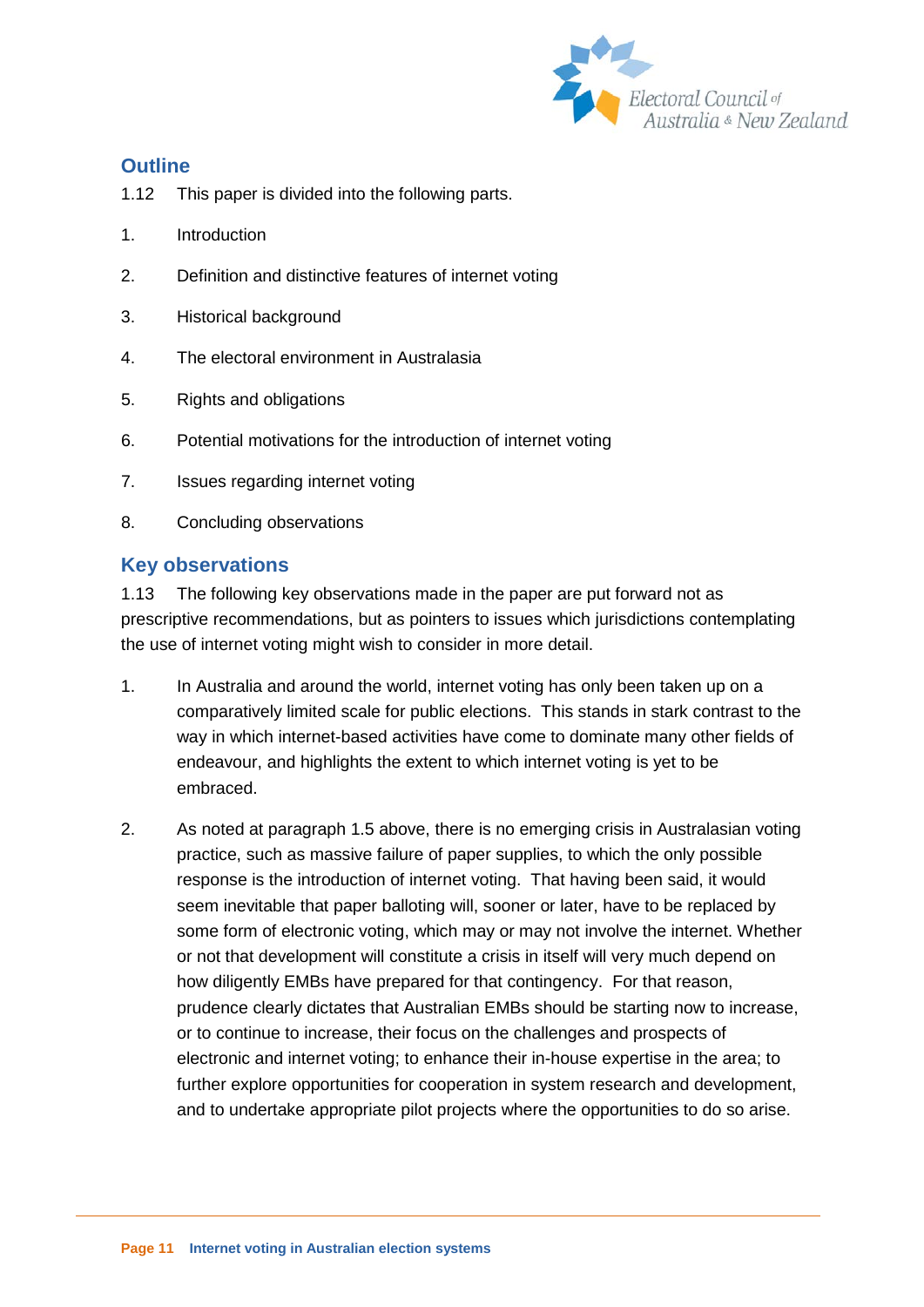

- 3. A shift to universal internet voting would be a revolutionary development in the Australian context, producing what might be seen as a fundamental change in the character of electoral processes. Such a change is not being advocated by any Australasian EMB, nor does it appear to be being pushed at the political level.
- 4. Whether the use of internet voting on a smaller scale to meet the needs of particular groups of voters would inevitably lead to its use on a larger scale is a matter worth considering.
- 5. Any decision-making on whether, and if so how, to use internet voting in an acceptably secure way will need to be based on a robust risk assessment and management process.
- 6. A number of the issues raised in this paper relate to the place of elections in Australia's system of democratic government, or to their fundamental character. While EMBs may have views on these, and be in a position to provide useful commentary or advice, they are properly matters for consideration at the societal or parliamentary level.
- 7. Assessments of the viability of internet voting need to be approached holistically, taking into account not just implications for polling and counting but also for campaigning. The legitimate expectations that stakeholders such as candidates, parties and scrutineers have regarding the way in which they will be able to perform their functions in an internet voting environment also need to be given full consideration.
- 8. Any process for the implementation of internet voting needs to be supported by a strong and informed public and political consensus in favour of such a move. The development of such a consensus is likely to be an objective realisable only in the long term, but an incremental approach, starting with pilot or small scale implementations, and proceeding at a rate with which key stakeholders are comfortable, would seem likely to provide a reasonable way forward.
- 9. Societies and EMBs need to assess critically and realistically the cost and resourcing implications, including opportunity costs, of the introduction of internet voting.
- 10. From the perspective of voter enfranchisement, the most compelling case for the use of internet voting in the short term (assuming that technical concerns about the process can be adequately addressed) would appear to arise in relation to voters for whom it would be a "game changer": those who cannot otherwise vote at all, or cannot otherwise vote secretly and personally. An initial focus on such voters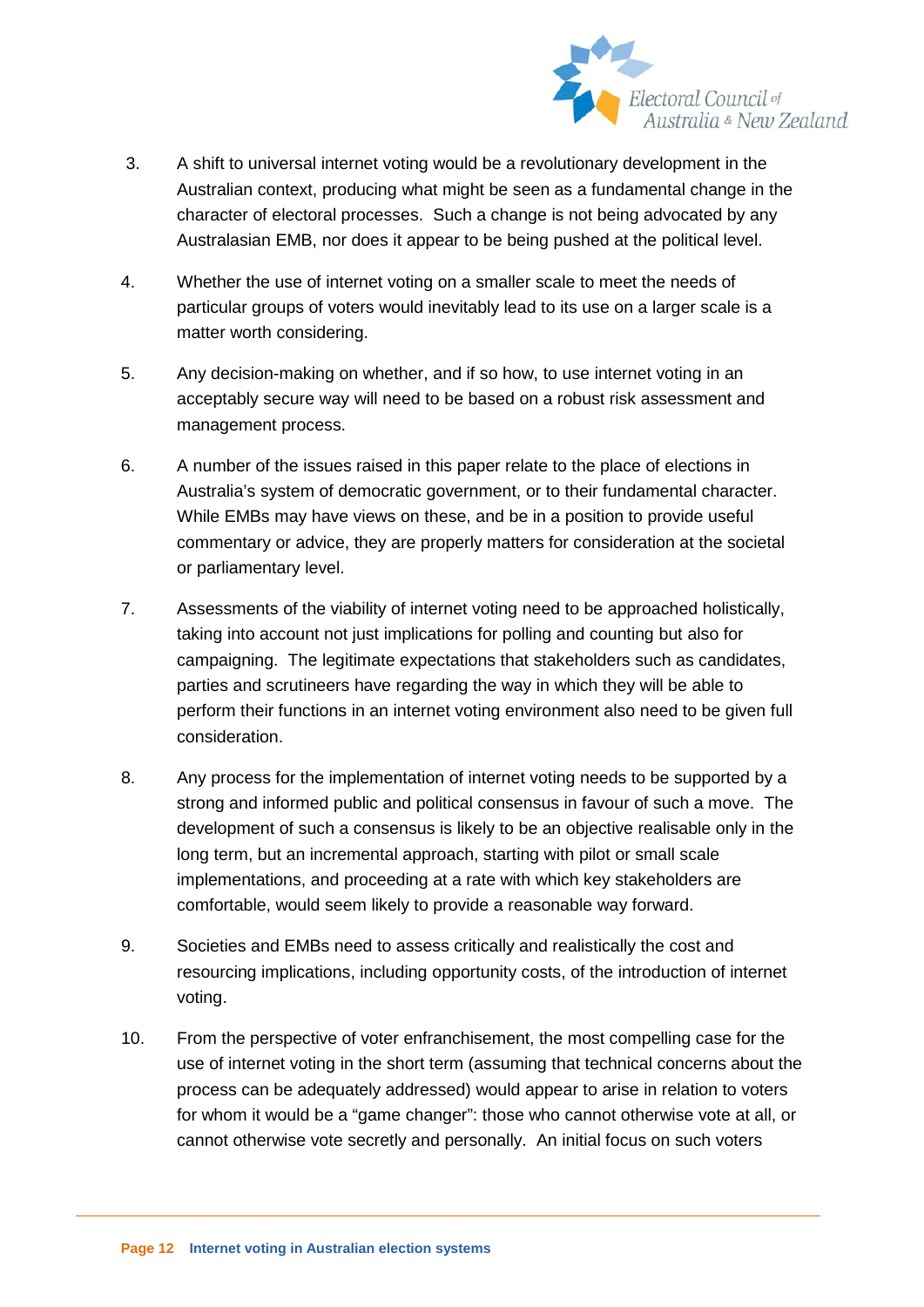

would be less problematical in terms of issues of vote secrecy and the voting environment than a more widespread use, and would be readily justifiable on the basis of the important principle of universality of access, especially for people with disabilities.

- 11. An initial focus on a relatively small cohort of voters could also serve as a useful risk mitigation strategy, in the sense that if problems arise, the smaller the number of voters affected, the lesser will be the probability that the result of an election will have been influenced.
- 12. It remains for the EMBs to engage and educate stakeholders on the impact and potential of internet voting in participating in elections.

## <span id="page-13-0"></span>2. Definition and distinctive features of internet voting

2.1 This Part defines "internet voting", outlines the main models for its implementation, and examines significant ways in which internet voting differs from traditional forms of paper-based voting as used in Australasia.

#### <span id="page-13-1"></span>**Definition and main models of "internet voting"**

2.2 The *Macquarie Dictionary (4th ed.)* defines the internet as "the communication system created by the interconnecting networks of computers around the world." From a more technical perspective, the internet may be defined by reference to the TCP/IP communication protocol which underpins the connections between those networks, and between the computers which form part of them.<sup>[7](#page-10-1)</sup> The use of this common protocol facilitates the operation not only of the familiar World Wide Web but also internet email, file transfers using the File Transfer Protocol, and internet instant messaging.

2.3 It follows that the internet, so defined, gives rise to a number of different possible modalities for "internet voting". Perhaps the simplest is "**email voting**": it is possible for blank ballot papers to be sent to voters, who complete them, scan them in some way, and return them to the EMB either as an attachment to an email message, or as a document directly uploaded to a webpage provided by the EMB. $^8$  $^8$ 

2.4 More sophisticated approaches make use of the World Wide Web to obviate the need for a paper ballot. Voters under these approaches connect to a webpage, identify themselves and follow a process intended to establish their credentials as voters, are then

<span id="page-13-3"></span> $<sup>7</sup>$  It should be noted at this point that the term "computer", in this context, increasingly encompasses</sup> not only traditional desktop or laptop machines, but also "smartphones" and "tablet" devices. This issue is discussed further at paragraphs 4.15 to 4.22 below.

<span id="page-13-2"></span> $8$  The despatch of blank ballot papers to voters could be done in a range of different ways, including sending in hardcopy (as with postal votes), faxing, emailing as an attachment, or providing a facility for downloading through a website.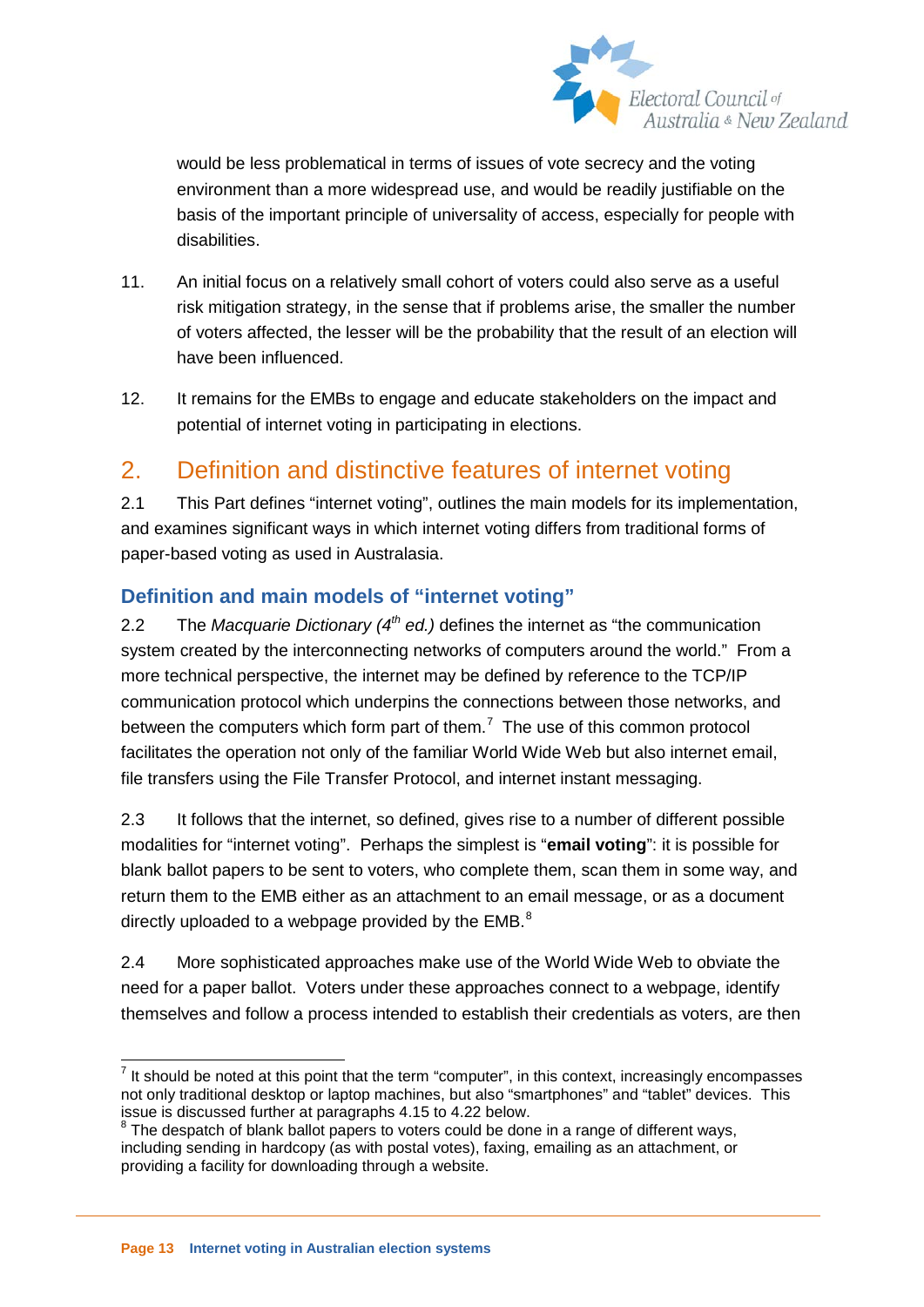

presented with the candidates, parties or options between whom or which they must choose, and record their choices directly. Such "web-based" voting can in practice be implemented in a number of different ways.

- "**Kiosk voting**": Access to the relevant web page may be made available only at "internet kiosk" sites under the control of the EMB. Under such an approach, the EMB would maintain a relatively high degree of control not only of the hardware used by the voters, but also of the environment in which the vote was cast.
- "Mobile internet voting": Such access could also be made available away from such sites, but using systems managed and delivered by the EMB. For example, electoral visitors or mobile polling teams could visit voters in their homes or localities, taking with them portable devices with internet connections which the voters could use to vote.
- **"Remote internet voting**": Under the most expansive model possible, voters would be able to access the web page for voting using any computer or device capable of being connected to the World Wide Web. The EMB would have only limited control of the hardware used by the voter, and little or no control over the environment in which the vote was cast.

The previous use in Australia of a number of these modalities is discussed further at paragraphs 3.6 to 3.23 below.

2.5 It is important to highlight at this stage a number of methods of voting which use technology more advanced than paper and pencil, but which do not fall within the definition of internet voting, and therefore are not considered here. These include:

- voting by fax;
- voting through a call centre;
- remote telephone voting;
- SMS voting; and
- voting using computers or custom-built electronic voting machines which are configured as stand-alone devices or are connected together on an isolated local area network and are not linked to the broader internet using the TCP/IP protocol.

The last three of these constitute forms of "electronic voting", of which internet voting is another sub-category.

#### <span id="page-14-0"></span>**Distinctive features of internet voting**

#### **Electronic transmission of ballots**

2.6 Every model of internet voting includes the electronic transmission of ballots. While hard copies may under some approaches be produced as a means of hard copy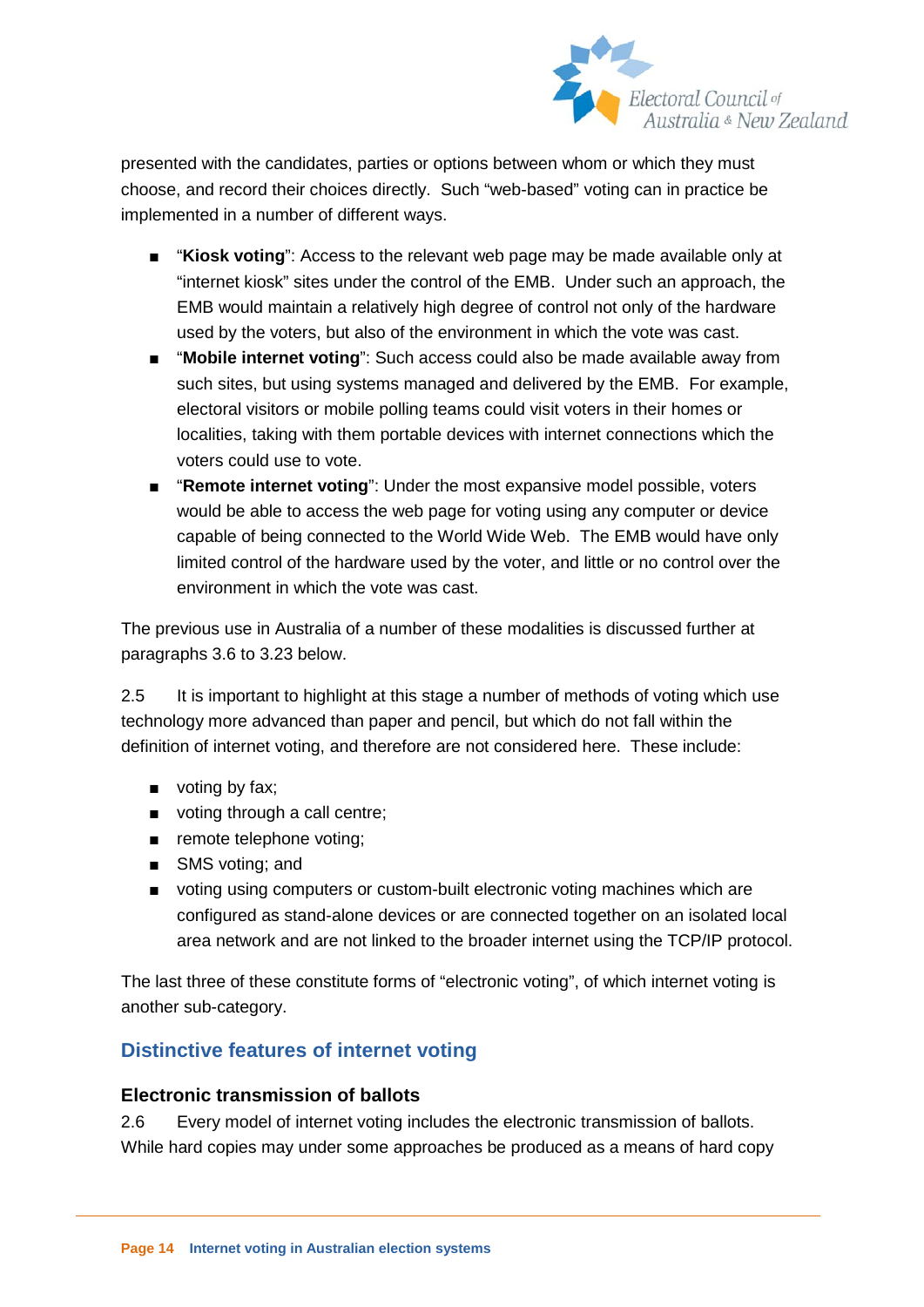

verification, the transmission of the content of the voter's ballot is invariably in digital form. Examples of hard copy processes are:

- production and completion of a ballot paper by the voter as part of an email voting process;
- production of printed output from a machine used in kiosk voting or mobile internet voting; and
- possible production as an output during an intermediate stage in the counting of remote internet votes.

This represents a fundamental change from paper balloting, with implications for the evidence which might be put before the Court of Disputed Returns in the context of an election petition.

#### **Transparency of the process**

2.7 Electronic transmission impacts directly on the nature of the transparency of the electoral process. With paper balloting, the voter typically has a sense that his or her ballot is in official custody from the time at which he or she casts it either by depositing it in a ballot box or committing it to a postal service. This perception is also often important to candidates and parties. As there is no physical ballot paper being transmitted in internet voting, different mechanisms are needed to confirm the integrity of votes, and different techniques, based on different skills, have to be used by scrutineers.

2.8 Remote internet voting and email voting by definition take place in an unsupervised environment, outside the purview of scrutineers, which may diminish the latter's sense of their ability to be directly satisfied that votes have been cast without any intimidation, coercion or corruption. This is also true of postal voting, and this factor will therefore be of lesser significance if remote internet voting is merely used as a substitute for postal voting. It will become more salient if the availability of internet voting has the effect of stimulating more people to vote in an unsupervised environment.

#### **Ballot interface**

2.9 With kiosk, mobile or remote internet voting, the voter records his or her vote on an electronic device, rather than a ballot paper. This gives rise to both opportunities and challenges.

■ The interface may be enhanced to better meet the needs of specific groups of voters. Blind and low vision voters may be given the capacity to vote without assistance, as discussed at paragraphs 6.6 to 6.10 below. Access may be provided to multilingual instructions, possibly in audio form or even video form, for the benefit of voters who cannot read. Multilingual text instructions are currently a feature of Elections ACT electronic voting system. Candidates' how-to-vote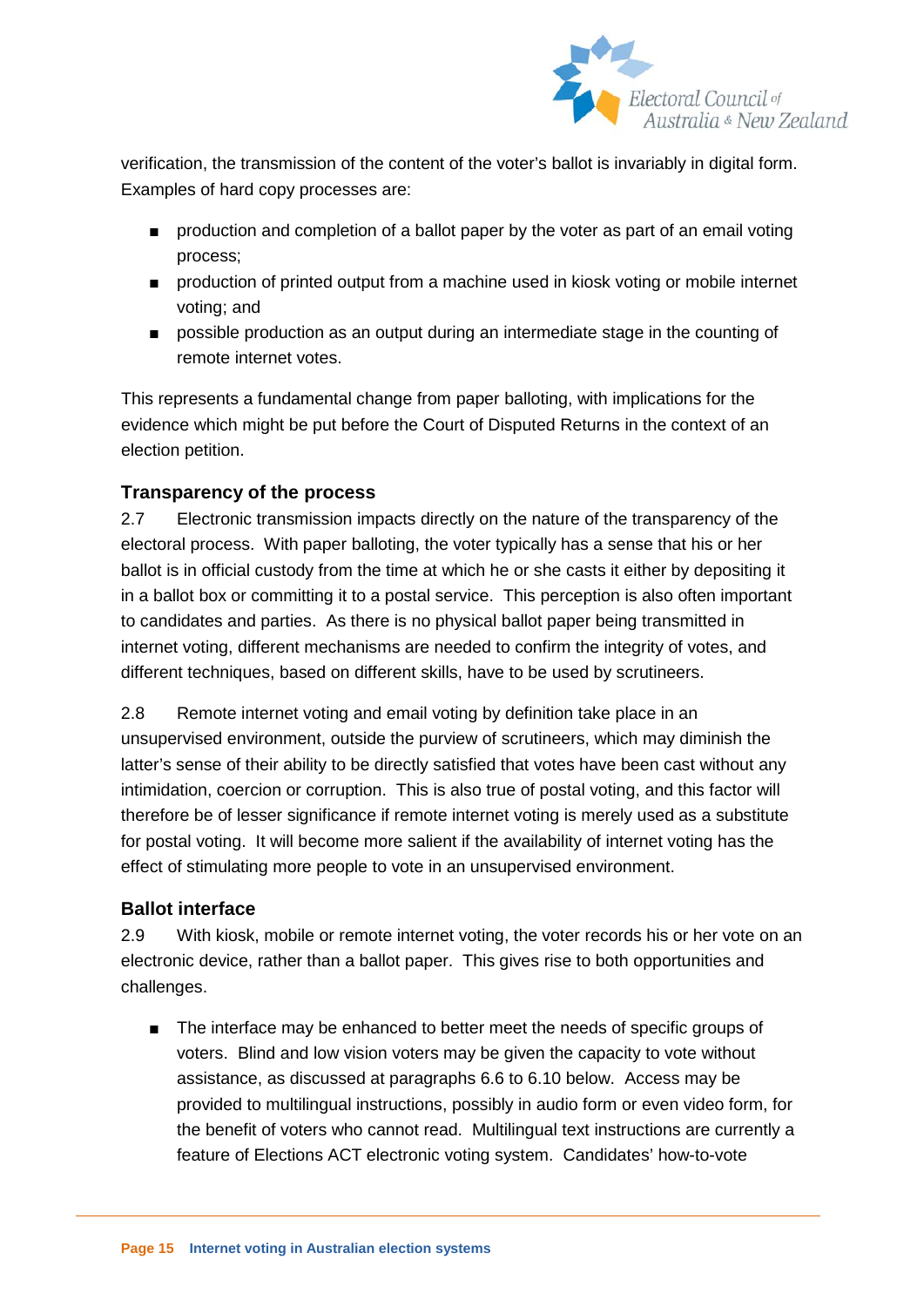

recommendations may be able to be provided to voters who otherwise could not access them. Other mooted design ideas include the options of translations appearing above the digitally displayed ballot papers. The possibilities offered by enhanced interfaces are significant from an enfranchisement perspective.

- EMBs may however face a challenge in designing an interface which reflects what are often seen as the desirable (or even essential) features of a ballot paper. Over the years much effort has gone into subtle design features of paper ballots, including the random ordering of candidates or groups, or the rotational printing of ballots; and these features are typically aimed at achieving the specific objective of enhancing the neutrality of the ballot, and eliminating or reducing the impact of socalled "positional voting" effects (such as the "donkey vote").
- Large ballot papers such as those often used for single transferable vote proportional representation can be especially difficult to replicate in an electronic context, particularly if voters are using small devices such as tablets or mobile phones as their mode of internet access. (It might, for example, seem reasonable to suggest that Senate voters could be asked if they wished to vote "above-theline" or "below-the-line", and then be presented with an appropriate representation of the relevant part of the ballot paper. This, however, could well give rise to reasonable protests from ungrouped candidates or candidates without a box above the line, who could complain that it would be possible for someone to vote without ever being shown their names on the ballot.)

#### **Formality checking**

2.10 Kiosk, mobile or remote internet voting can be configured so as to maximise formal voting.

- The system may be configured to ensure that accidental numbering errors cannot be made. In most computerised systems of preferential voting, the voter clicks successively against individual candidates, and the system allocates the next available preference with each such click.
- Alternatively, the system may permit the voter to insert numbers, but be programmed to provide a warning message if the numbers so inserted are defective.

Email voting does not have this feature.

#### **Timing of internet voting**

2.11 Electronic transmission of ballot information has the potential to make it possible to remove some of the time constraints which are inherent in the main current form of remote voting, postal voting. Voters, being no longer dependent on postal services (possibly of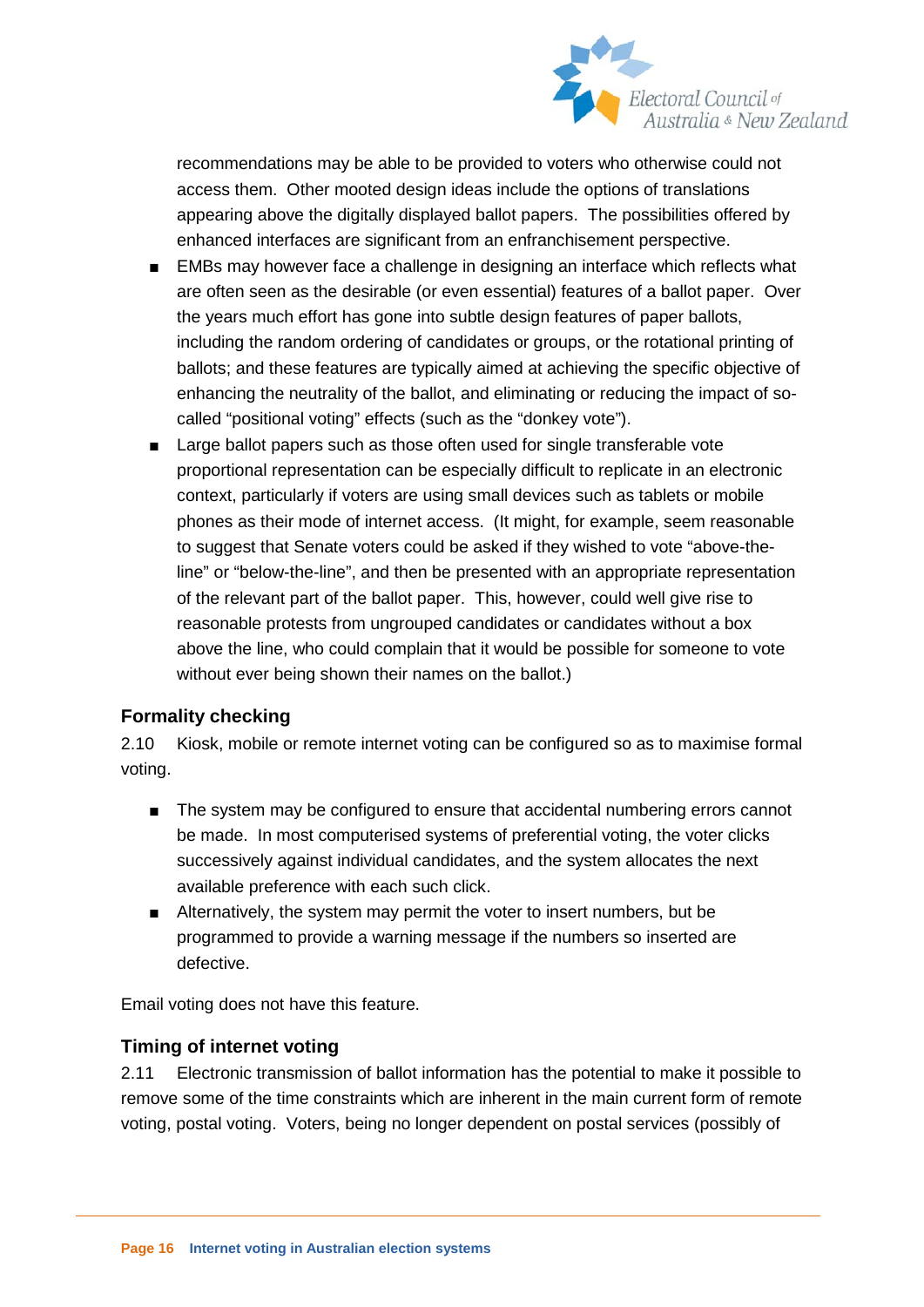

two different countries) to either receive or return their ballots, may be able to vote from shortly after the close of nominations until the close of the poll. $9$ 

#### **Geographical coverage**

2.12 For many voters, remote internet voting or email voting has the potential to provide better geographical coverage than postal voting, enabling them to vote with ease in a much wider range of places (potentially anywhere that an appropriate internet connection can be accessed). This effect is only likely to increase over time, as postal services are wound back in response to a decreased demand for standard letter services.<sup>[10](#page-17-0)</sup> This benefit extends beyond jurisdictional borders and EMBs have reported difficulties in providing and receiving voting and ballot materials overseas due to transit delays and tight legislative timelines.

#### **Re-voting**

2.13 A fundamentally distinctive feature of some models of internet voting is their ability to permit people who have cast an internet vote to re-vote, over-riding their earlier vote(s). In these cases, an EMB is required to connect an elector's identity with their original vote in some way, which is not currently legal in Australia and would need to be considered for any future legislative change. Some argue that re-voting provides a degree of protection to persons using remote internet voting or email voting who may have felt pressured or coerced to cast an earlier vote in conflict with their true preferences. The extraction of earlier votes in an electronic environment is simpler than when paper ballots are involved, and is facilitated in countries where a common system, such as a national identity card, can be used online and at polling places for confirming the identities of all voters definitively.

#### **Separation of the processes of voter identification and voting**

2.14 When voting takes place at a polling place, the process of identifying the elector and confirming his or her right to vote by reference to a roll is manifestly separated from the process of marking and casting the vote. This can be replicated at kiosk or mobile internet voting, but in the case of email voting and remote internet voting, the separation of the vote from the particulars of the elector who cast it is unlikely to be immediately visible to the voter, nor is it capable of being directly observed by scrutineers in the way in which the separation of postal ballot papers from declaration envelopes can be observed.

<span id="page-17-1"></span> $9$  The precise definition of the last time at which a person is permitted to cast an internet vote is an important detail to be addressed if voters are spread over multiple time zones, as could often be the case.

<span id="page-17-0"></span> $10$  Internet voting gives rise to the possibility that the internet protocol (IP) address of the computer used to transmit a vote may be recorded. It is worth noting, however, that such addresses can be an unreliable guide to the exact geographical location of the voter.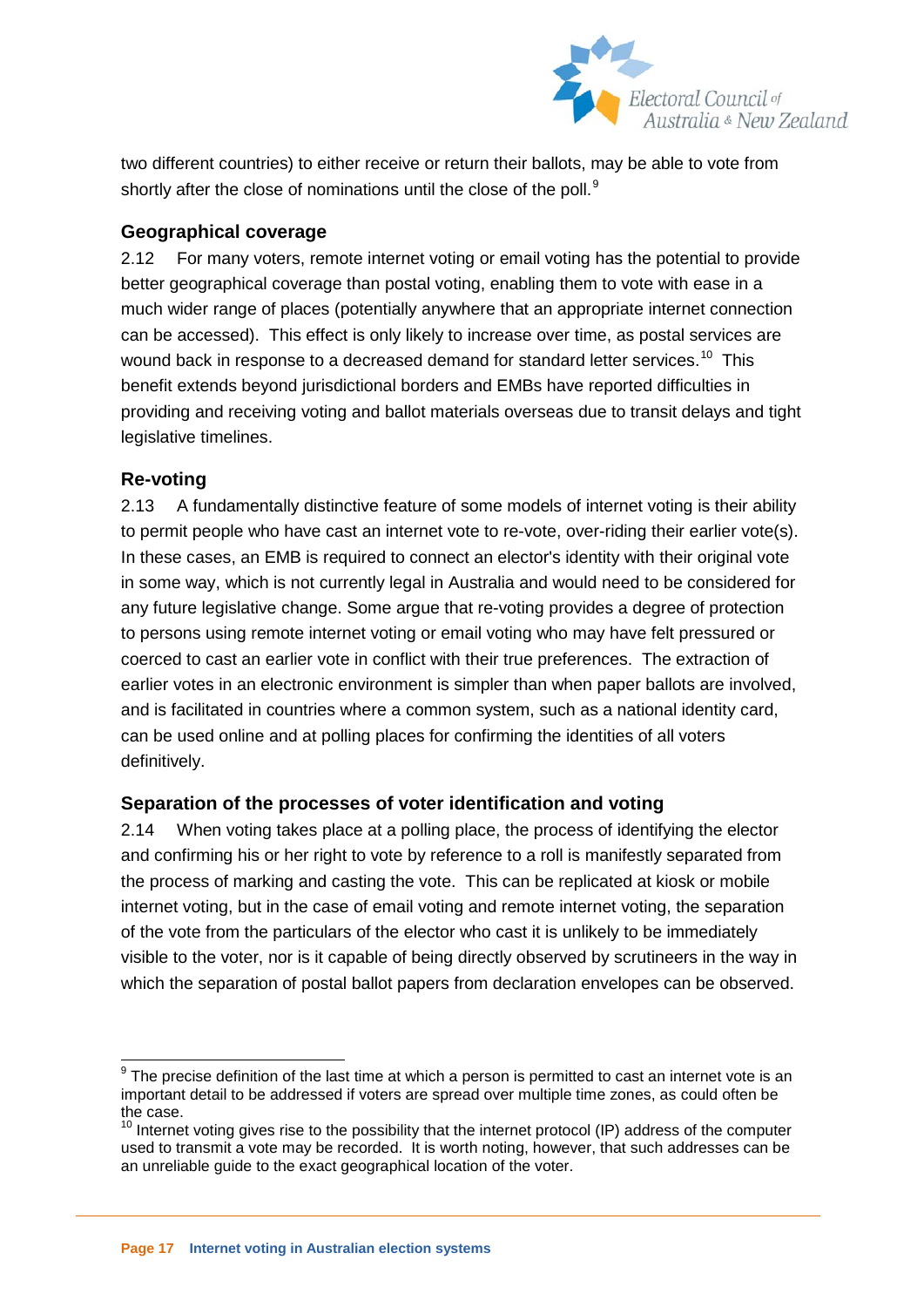

#### **Registration for internet voting**

2.15 Most models of internet voting require the potential voter to undertake a specific process of registration, separate from normal electoral enrolment. This may be configured so as to require proof of identity beyond what is normally required when casting a vote at a polling place. An alternative would be to treat all voters as potential internet voters, and provide them up-front with some sort of credential which they could use to vote.<sup>[11](#page-17-1)</sup>

#### **Confirmation that a vote has been properly processed**

2.16 It is often argued to be desirable, not least to build confidence in a new internet voting system in the short term, that individual voters should be able to confirm that their internet votes have been properly processed; and various different schemes, reflecting different philosophies and perceptions of risk, have been proposed or adopted to this end. Some involve enabling a voter to access the database of votes already cast and to be advised of the preferences which he or she has recorded. Such methods of access may be supplemented by the use of cryptographic techniques to ensure that any such data will be meaningful to the voter but not to anyone else, so that potential vote buyers or voter intimidators will not be able to be given evidence that their tactics have succeeded.<sup>12</sup> Mechanisms of this type will normally be supplemented by specialised processes for auditing the way in which the system handles votes which have been cast.

2.17 Such processes differ fundamentally from those applicable at polling places, where the vote is intended to become anonymous at the moment it is cast, and confirmation of its correct inclusion in the count comes from the handling of ballot boxes and papers according to prescribed procedures under the gaze of scrutineers.

#### **Cost issues**

2.18 Once an internet voting system is put in place, the unit cost of each vote cast is likely to be substantially lower than the unit cost of ordinary or postal votes (which includes postage, printing and preliminary scrutiny costs). However, more evidence is required to substantiate any argument regarding costs. With email voting the voter must print the ballot paper at his or her own expense, while with kiosk, mobile or remote

 $11$  In the Australian context, this could give rise to major potential problems if implemented for remote internet voting, flowing from its interaction with compulsory voting. At House of Representatives elections turnout is typically of the order of 95%. Research conducted by Jackman (1999) suggests that in the absence of compulsory voting, turnout would be in the range from 55% to 70%. This suggests that more than 25% of enrolled voters are only weakly engaged with the voting process. In such an environment, the possibility that large numbers of credentials distributed for the purposes of internet voting could be handed over to other people to be used for voting to ensure that the elector would not be penalised for failure to vote does not seem especially implausible.

<span id="page-18-1"></span><span id="page-18-0"></span> $12$  It is sometimes argued that efforts so to obscure evidence of voting in a particular way are rendered otiose by (i) the use of unsupervised postal voting; and (ii) the possibility that cameras (perhaps built into smartphones) may be used to photograph computer screens on which votes are being cast, or even marked ballot papers.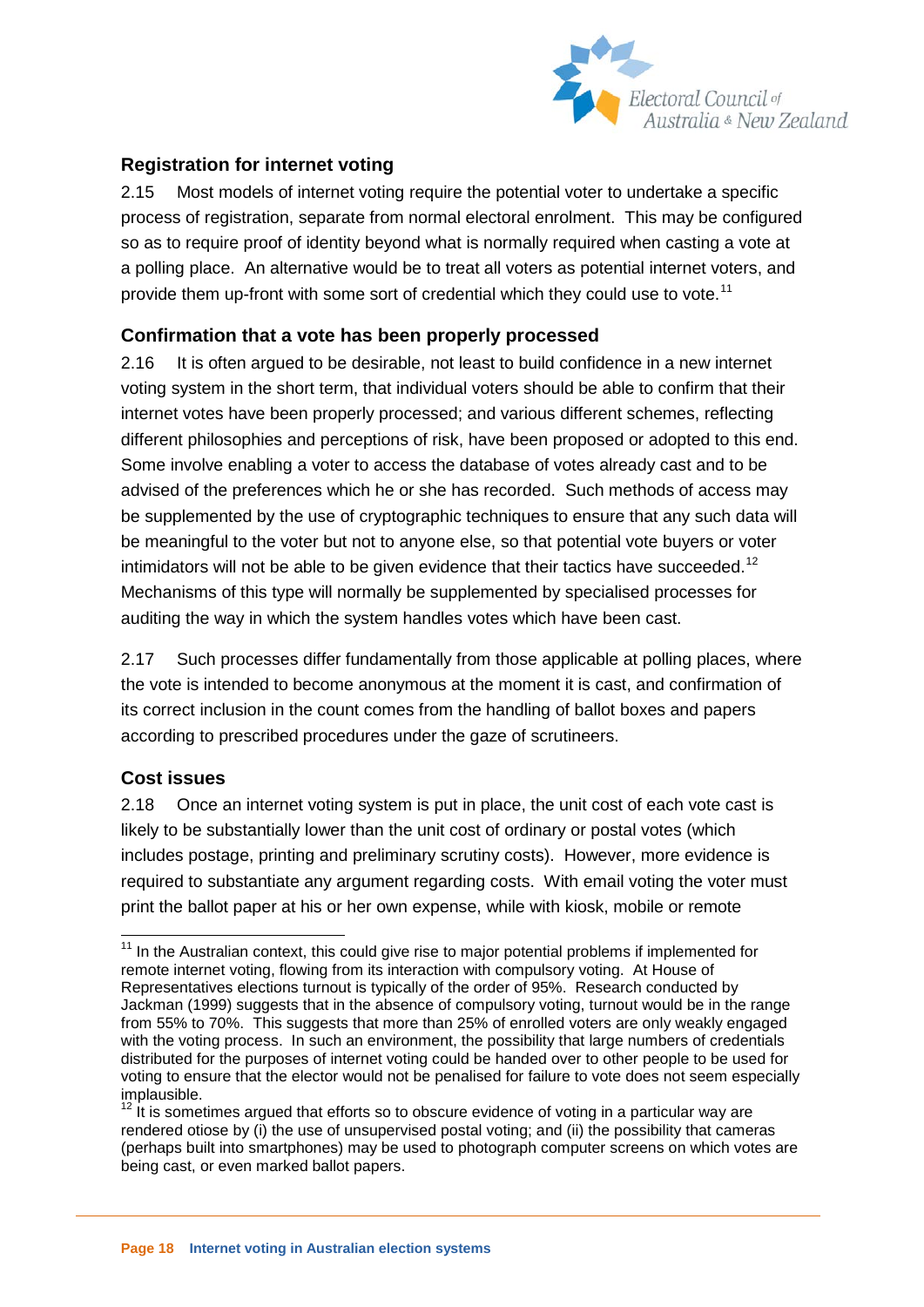

internet voting, there is often no printed ballot at all. This however is but one element of the potential costs of internet voting, a topic addressed further in Part 7 below.

# <span id="page-19-0"></span>3. Historical background

3.1 This Part outlines how Australia's electoral processes have evolved, noting in particular that over time the ways in which a vote can be cast have expanded to cater for the needs of electors for whom voting at a polling place was not a feasible or convenient option. It explores previous Australian experience with electronic voting and the analysis thereof. Finally, it briefly flags experience in a number of other countries which have adopted or trialled internet voting processes.

#### <span id="page-19-1"></span>**The evolution of Australia's voting processes**

3.2 Australia's electoral authorities, from their earliest days, have been faced with major challenges arising from the country's geography and population distribution, and have responded to them through the use of a range of different voting modalities.

- At the time of federation, almost 50% of the Australian population lived in communities of less than 3,000 people.
- For a prolonged period, road networks outside major centres were rudimentary compared with today, relatively few people owned cars, aviation was non-existent or in its infancy, and railways and coastal shipping were the primary means of long-distance travel.
- Telecommunications were also very limited, with telegraph being used (at some expense) for urgent messages.
- The Post Office was the face of the federal government in most communities.

3.3 These challenges relating to communications and travel inevitably meant that the basic model of voting at a polling place on election day would have to be supplemented to cater for persons unable (for legitimate reasons) to attend, and postal voting was the mechanism chosen for that purpose.<sup>[13](#page-18-1)</sup> As originally prescribed in the *Commonwealth Electoral Act 1902*, however, postal voting was very clearly defined as an exceptional arrangement applicable to limited classes of voters, and the authorised witness to the recording of postal votes played a role much more burdened with responsibilities than is the case today.<sup>14</sup>

 $13$  Proxy voting, a mechanism used in some countries to enfranchise (in some sense) those who cannot attend a polling place is precluded at federal elections in Australia by the prohibition on plural voting in sections 8 and 30 of the Constitution.

<span id="page-19-3"></span><span id="page-19-2"></span><sup>&</sup>lt;sup>14</sup> The authorised witness had to be drawn from prescribed classes of people apparently deemed to be respectable, and was charged, under pain of possible imprisonment, with seeing that the prescribed processes for postal voting were "complied with by every elector voting by post before him, and by every person present when the elector votes". In that respect, the authorised witness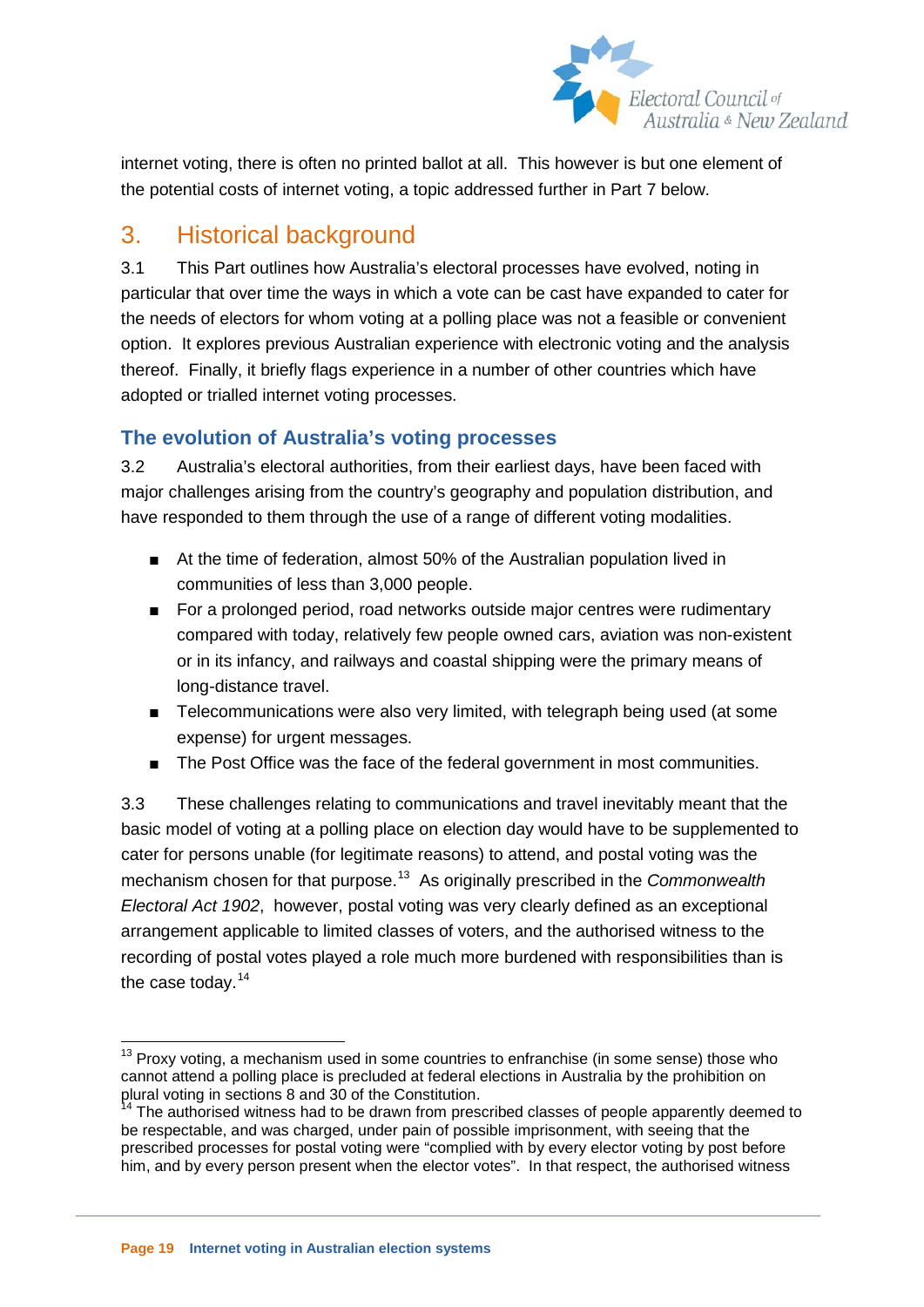

3.4 Since then, there has been a general pattern of providing more diverse opportunities for people to vote at the federal level.

- The deployment of large numbers of Australian military personnel overseas during the First World War made it necessary to develop ways for them to vote, and similar mechanisms were adopted during the Second World War and the Korean War.
- By 1918, provision had also been made for absent voting at polling places outside an elector's enrolled division.
- Postal voting has been extended outside Australia, being now provided through Australian diplomatic missions (with postal votes being able to be issued and returned through them).
- Pre-poll voting has been made available at designated centres from shortly after the close of nominations, and since 2010, no declaration envelope has been required for persons voting within their enrolled division.
- Mobile polling facilities have since 1984 been provided in hospitals and nursing homes, and in remote areas.
- Also since 1984, voting facilities have been provided at Australian stations in Antarctica.

3.5 These changes have been inspired by societal needs which reflected broader changes in the community. In particular, people are more mobile, with an inclination both to travel (in Australia and overseas), and to change their places of living.<sup>15</sup> In addition, the introduction of compulsory voting, and a greater appreciation of the rights of groups with special needs, have motivated EMBs in Australia to attempt to ensure that people are not effectively disenfranchised by mechanical aspects of the voting process.

#### <span id="page-20-0"></span>**Previous Australasian experience with electronic voting**

3.6 A number of Australasia's EMBs have implemented or trialled systems involving remote access technology or electronic voting. A brief chronology is set out below.<sup>[16](#page-20-1)</sup>

#### **1996 - New Zealand**

3.7 In 1996 New Zealand introduced the return of ballot papers by facsimile for voters who were overseas. This represented the first use of technology-assisted voting in the Asia/Pacific region. Since 2002 overseas voters have been able to use the internet to download the ballot paper, declaration and supporting documentation in the three weeks prior to polling day. Completed votes can be returned by fax or mail or to an overseas

played an official role akin to that of a polling official at a polling place, and contributed at least to some extent to the fostering of trust in the process.

This issue is further discussed at paragraphs 3.47 and 4.3 to 4.7 below.

<span id="page-20-1"></span><sup>&</sup>lt;sup>16</sup> Further detail regarding some of the initiatives discussed below is set out in Holmes (2012).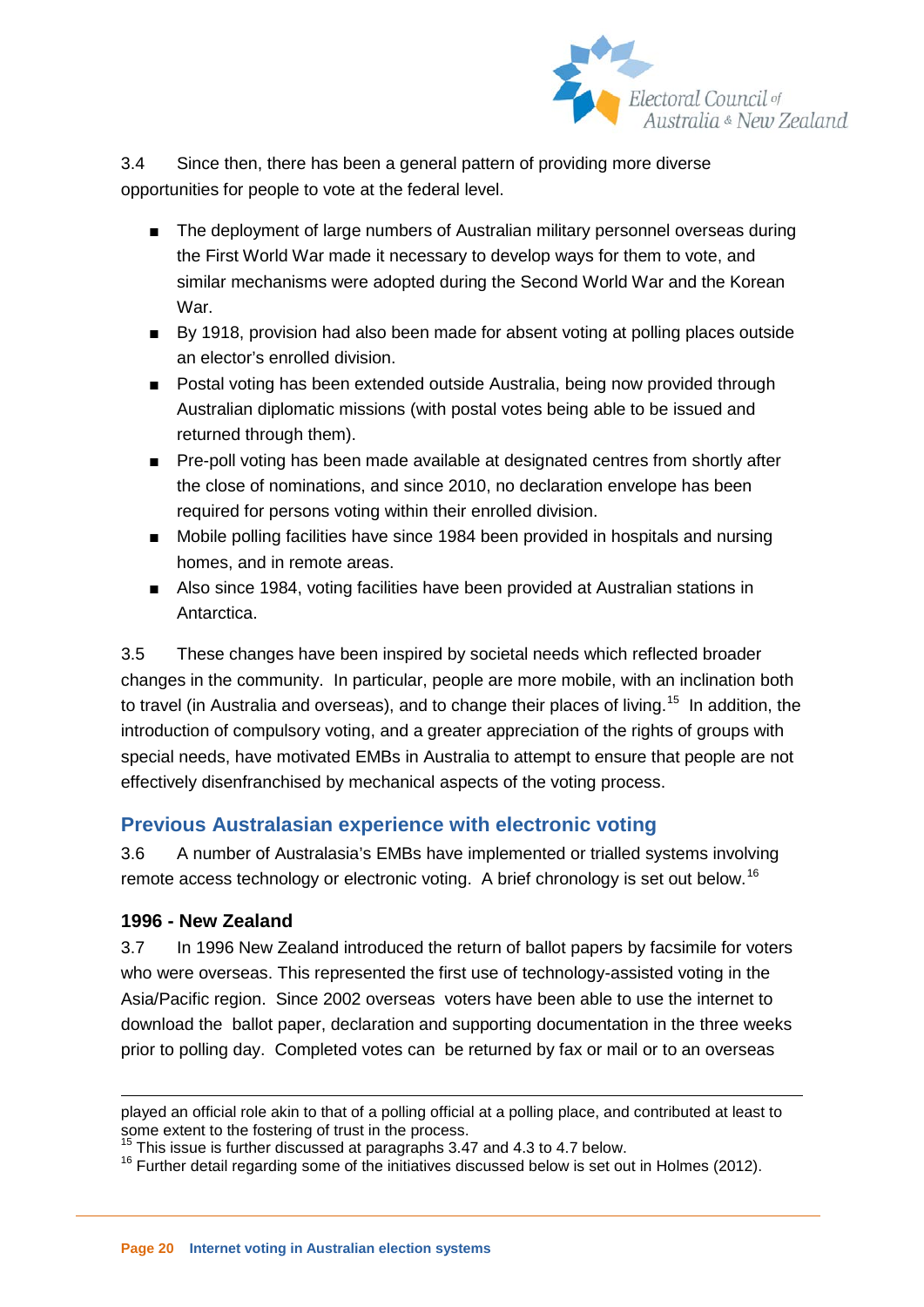

post. This initiative was well patronised in its time, but changes in the availability of fax machines have led to a decline in use of this method for the return of voting papers.

#### **2001 - The Australian Capital Territory (ACT)**

3.8 Electronic voting was first implemented at a public election in Australia by the ACT Electoral Commission, which provided a kiosk system, not connected to the internet, at the 2001 Legislative Assembly elections. The model used involves the voter being marked off the roll before moving to a voting machine to vote. The voter is given a barcode or "token" to open a voting session on the machine for his or her electorate. The vote is stored within the polling place on a server until the close of the polls. The votes are then imported into an electronic counting system. The system also makes it possible for the voter to use headphones, to assist people with a print handicap to navigate the screen and cast their votes independently. The ACT has used the same system with minor improvements for four elections. Approximately 58,000 voters - around 25% of those who voted - used this mechanism at the 2012 elections.

#### **2006 - Tasmania**

3.9 In 2006 the Tasmanian Electoral Commission (TEC) implemented a kiosk based system that had been developed in-house. This system facilitated the marking of preferences on the ballot paper, was targeted at voters who are blind or have low vision (BLV) (providing audio guidance if needed and a tailored tactile keypad), but was also available for use by all Tasmanian voters. At the end of each voting session, the recorded ballot was printed and placed in the ballot box.

#### **2006 - Victoria**

3.10 In 2006 the Victorian Electoral Commission (VEC) implemented a system based on kiosk style voting machines, which was designed for, and only permitted to be used by, the BLV community. The system featured audio guidance and a tactile numerical keypad. The voter's name was marked on the roll, and then a smart card was provided, which had to be inserted into the voting machine in order to display the correct ballots for that voter. Votes were stored within each voting machine until the close of polling, when the preferences were downloaded and transported to a central location for printing and inclusion in the count.

3.11 In 2010 the VEC built upon on that implementation to include telephone voting within the polling place, and located some kiosks in London to help with the return of ballots promptly. The 2010 implementation catered not only for the BLV community, but also for the Culturally and Linguistically Diverse, and for ordinary overseas voters who could attend the London pre-poll voting centre. The system provided audio and screen guidance in multiple languages, along with a telephone style keypad (the use of which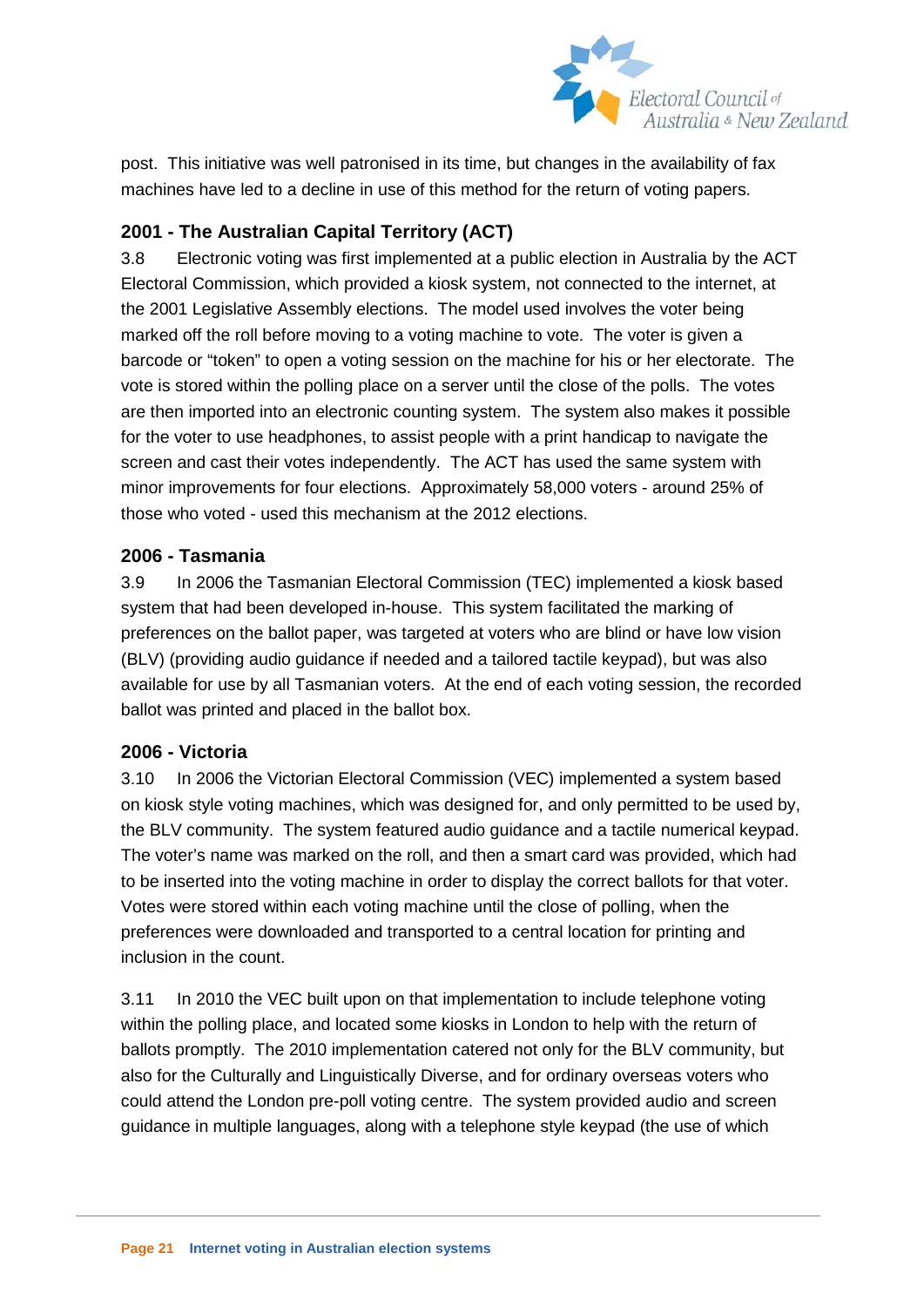

flowed from the successful use of such an interface device by the AEC in 2007). At the end of the poll, all votes cast were printed and included in the count.

#### **2007 - The Commonwealth**

3.12 In Chapter 11 of its report on the 2004 federal election<sup>17</sup>, the Federal Parliament's Joint Standing Committee on Electoral Matters (JSCEM) recommended that remote electronic voting be considered for certain classes of voters including BLV electors and Defence personnel serving overseas. In 2006, the federal government responded to the JSCEM report and stated that a trial of electronically assisted voting for BLV voters and a remote electronic voting trial for Australian Defence Force (ADF) personnel would be undertaken for the 2007 federal election. The ADF trial was to be subject to a satisfactory resolution of systems and associated security issues.

#### BLV voters

3.13 The BLV trial was restricted in scope to 30 pre-poll voting sites, and to electors who were sight impaired such that they were unable to vote without assistance. The kiosks were available in the pre-poll voting period, and on polling day. The government also required that the output from the kiosks be a printed record for later inclusion in the count.

3.14 The solution adopted was designed by a Canberra software provider and was based on a desktop computer format, with a 21-inch flat screen monitor, a telephone style keypad and earphones. The computer box was encased in a tamper-evident perspex case. While voters with some sight could be guided through the voting process using the information on screen, those without sight needed comprehensive instructional voice scripts to guide them. The instructional scripts were recorded during development of the system, but candidate names and party affiliation information could only be recorded after the close of nominations.

<span id="page-22-0"></span>3.15. The kiosk system facilitated the vote only, and did not store any vote data on the computer. To meet the requirement of a printed output for each ballot, and to avoid anyone seeing the content of the printed output in the polling place, the voter's preferences were printed in a two dimensional barcode. This printed vote record was then placed in a pre-poll declaration envelope and placed in the pre-poll ballot box. After preliminary scrutiny and the close of the poll, the envelopes were opened and the vote records extracted and decoded for inclusion in the count.

3.16 A total of 850 votes were cast over 29 locations during the two week voting period. The kiosk was the first of its kind to use a telephone style keypad interface, which drew parallels with the rules of telephone banking. This bridged the gap between voters who

<sup>&</sup>lt;sup>17</sup> Joint Standing Committee on Electoral Matters (2005).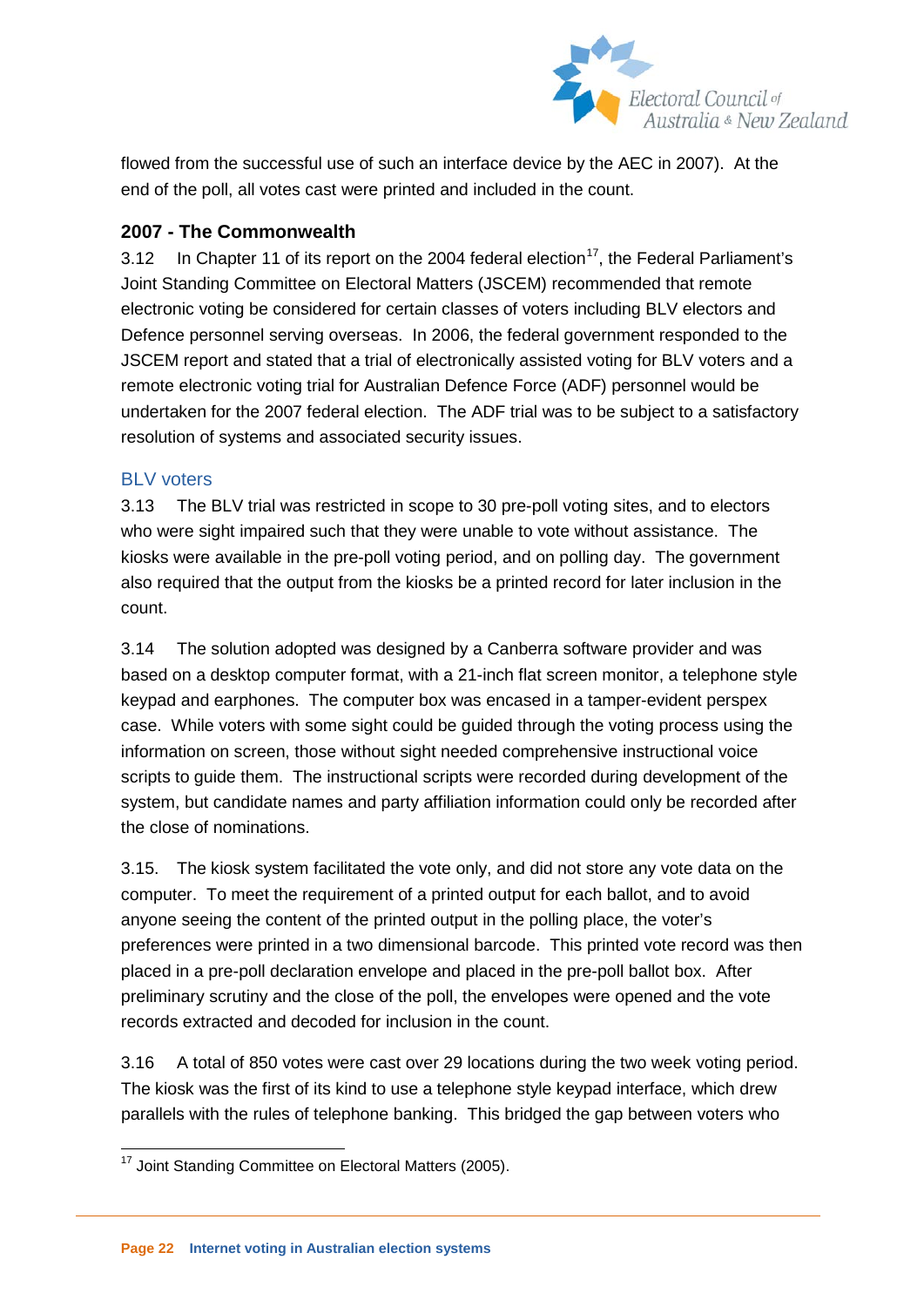

were unfamiliar with using a computer but were familiar with telephones, ATMs or telephone banking. The trial demonstrated that electronic voting for the BLV community could provide an intuitive, secure, secret and independent method of voting It also highlighted that an "audio assisted voting system" could potentially provide benefits for any voter who requires assistance with the printed ballot format.

#### ADF Remote Electronic Voting

3.17 The ADF voting trial was conducted on the Defence Restricted Network (DRN) and was not available on the World Wide Web. A secure software environment for voting was therefore created. As a consequence, the trial was restricted to those overseas ADF personnel who had access to the DRN and who would be serving in Afghanistan, Iraq, Timor-Leste or Solomon Islands at the time of the election. The trial specifically excluded Her Majesty's Australian Ships due to bandwidth and connectivity constraints.

3.18 The AEC and Defence were engaged throughout the application design process. This ensured that the design met all security and policy requirements, and complied with Australian federal electoral law and with DRN standards, protocols and constraints. The AEC and Defence undertook a comprehensive system acceptance process prior to deployment into production. Both agencies confirmed in October 2007 that the information system and support procedures were ready for the 2007 federal election.

3.19 One element of the design was the provision to the voter of a receipt number which could be entered into a web screen to enable confirmation to be given that the vote had been received and included in the count.

3.20 In all, 2,012 voters were registered, representing 80% of those eligible to participate in the trial. Of those, 1,511 voters, or 75%, used the remote electronic voting system. Electronically submitted votes were printed following polling day, and dispatched to the relevant divisions for counting.

#### Subsequent developments

3.21 Both systems were audited by a National Association of Testing Authorities accredited firm post-development, and were certified as having met all requirements. However, as discussed at paragraph 3.33 below, following the successful implementation of these trials, the Joint Standing Committee on Electoral Matters chose to not recommend their continuation, primarily due to cost.

#### **2010 - Tasmania**

3.22 In 2010 the TEC introduced a new process called Express Voting for voters who are overseas or in remote areas. Under this scheme, an approved voter receives his or her ballot paper and a special declaration form by fax or email. The voter then completes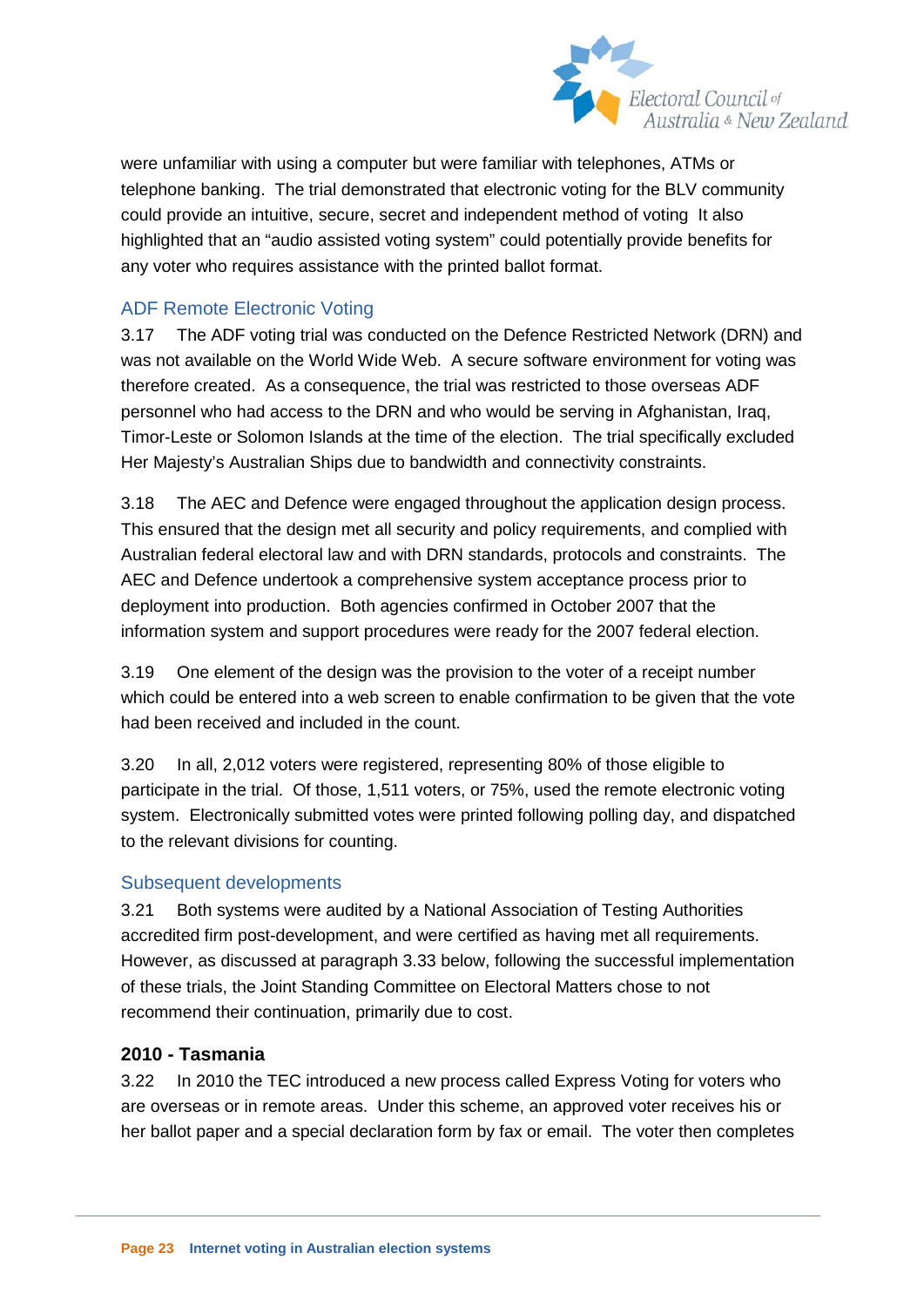

both the ballot paper and declaration form, and returns them by fax, email or post. In 2010 754 express votes were issued, with 576 returned in time to be counted.

#### **2011 - New South Wales**

3.23 In 2011 the NSW Electoral Commission (NSWEC) successfully implemented a remote telephone and internet voting system known as iVote. This was the first of its kind used in Australia, and allowed voters to register on the internet or by phone to utilise the system. Initially this system targeted BLV voters, voters who were disabled within the meaning of applicable anti-discrimination legislation, and voters who were more than 20 kms from a polling place on polling day. Eligibility was later expanded to include any voter who was not within NSW on polling day. The telephone voting channel was the first to be implemented based on the first Australian Electoral Industry Standard "Automated Telephone Voting".<sup>[18](#page-22-0)</sup> More than 51,000 voters registered for the iVote service and nearly 47,000 of them voted. Of those who voted, 1.43% qualified to use the service by virtue of being blind or vision impaired; 2.77% because of other disabilities; 3.51% because they lived in remote rural areas; and 92.3% because they were outside NSW (Allen Consulting Group (2011, p. 20)). All votes taken were stored in central servers in two data centres. At the close of the poll the votes were printed and included in the count at the electoral district level. The iVote system has been successfully used at a number of by-elections since the 2011 State election, most recently that held for the District of Northern Tablelands on 25 May 2013.

#### <span id="page-24-0"></span>**Significant previous analysis of the issue of internet voting**

3.24 Internet or networked voting mechanisms have been addressed in Australia in various reports, over a long period. Again, a brief chronology is set out below.

#### **1979 - Australian Electoral Office review**

3.25 The possible use of electronic voting in Australia was under discussion well before the personal computer became an entrenched feature of daily life. The Australian

<span id="page-24-1"></span><sup>&</sup>lt;sup>18</sup> Electoral Council of Australia (2011). With the implementation of several kiosk systems aimed at the BLV voter, it had been noted that the interface for using these systems varied widely between each implementation. After consultation with the blindness and disability sector it was agreed that a telephone style keypad was the easiest for voters to navigate, and that a telephone voting standard, similar to that adopted by the banking sector for their telephone banking systems, should be developed to provide the voter with a similar intuitive interface for all parliamentary elections. ECANZ members therefore collaborated to develop the first Australian electoral standard. The Automated Telephone Voting Standard was implemented in the iVote project in 2011 and reviewed to include the lessons learned from that implementation. It was re-endorsed by the ECA in late 2011, and was also reflected in the Vote Assist electronic voting system developed by the WAEC and utilised at their 2013 State general election. It will also be reflected in the systems being developed by the VEC for the 2014 State election.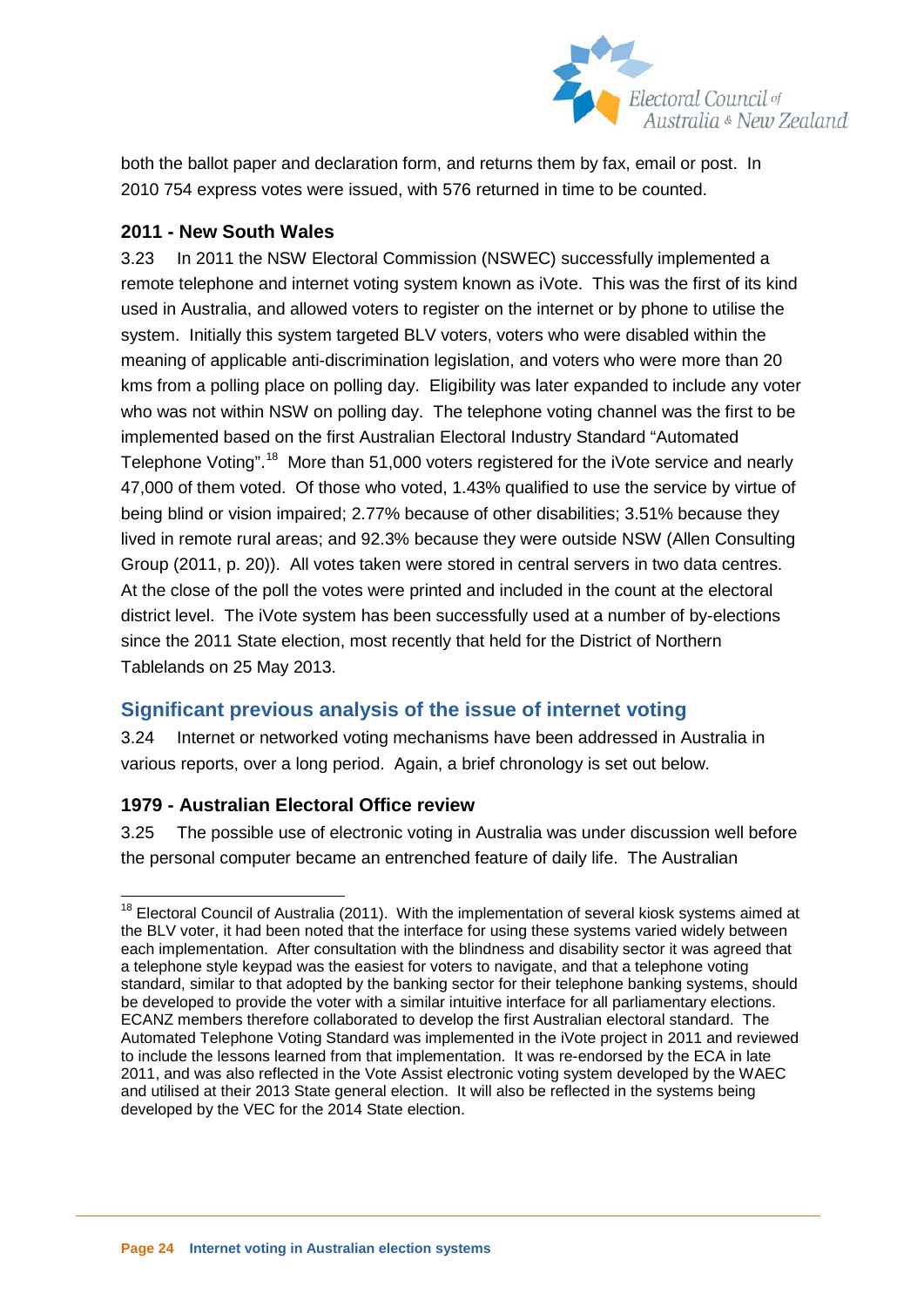

Electoral Office (1979), in an internal review of Commonwealth electoral legislation as it then stood, foreshadowed the possibility of mechanisms remarkably similar to some of those discussed above:

"A master ballot paper could be incorporated into each polling booth. (It could be much larger than those used at present, thereby assisting electors with failing eyesight.) The squares opposite each candidate (or party if such an alternative were accepted), much like the buttons in modern automatic lifts, could be made pressure-sensitive. Rather than actually writing his numbered preference in each square, the elector could then simply touch each square in the order of his preference (which would then light up indicating the number of that preference, resembling a filled-in ballot paper).".

#### **1983 - Consideration by the Joint Standing Committee on Electoral Reform of proposals to vote "through the TAB" or through ATM networks**

3.26 Early public debate tended to focus on the prospect of using the TAB computer network as a voting platform. A 1983 submission to the Federal Parliament's Joint Select Committee on Electoral Reform from Messrs R.R. Miller and R.B. Thomas argued for such a model, asserting that its use could reduce the per voter cost of an election from \$1.00 to \$0.20c, and that election results would be available within one hour of the close of the polls. In conclusion, they noted that:

"The above concepts have been tailored to suit existing systems available in Australia today and no new development of technology or machinery is required. In fact, the available systems used by the T.A.Bs throughout Australia, with their corresponding networks, mean a fully computerised election is only months away from reality. In the future, the introduction of the push button telephone system will enable the idea of voting by telephone and registering the vote directly to take place without any human interface at all.".

3.27 The Committee, in its First Report, was not inclined to adopt the proposal put to it, but nevertheless left the door open for further consideration of the issue:

"… while the retention of the preferential voting system would involve a more involved ballot paper …computer voting would be possible in Australia. However, the application of computer technology in Australia is not recommended at this stage. The Committee believes that the level of computer education among electors would need to be high to overcome the complications of a computer ballot paper. Also, extensive as the TAB network may be, there are vast area of Australia without ready access to the facility. The accepted pattern of Australian elections is that they be held on Saturdays (as provided in the Commonwealth Electoral Act) when the TAB is in peak us, and the system does on occasions break down. The present system has in its favour a close degree of supervision, which might not be possible with computerisation. However, with developing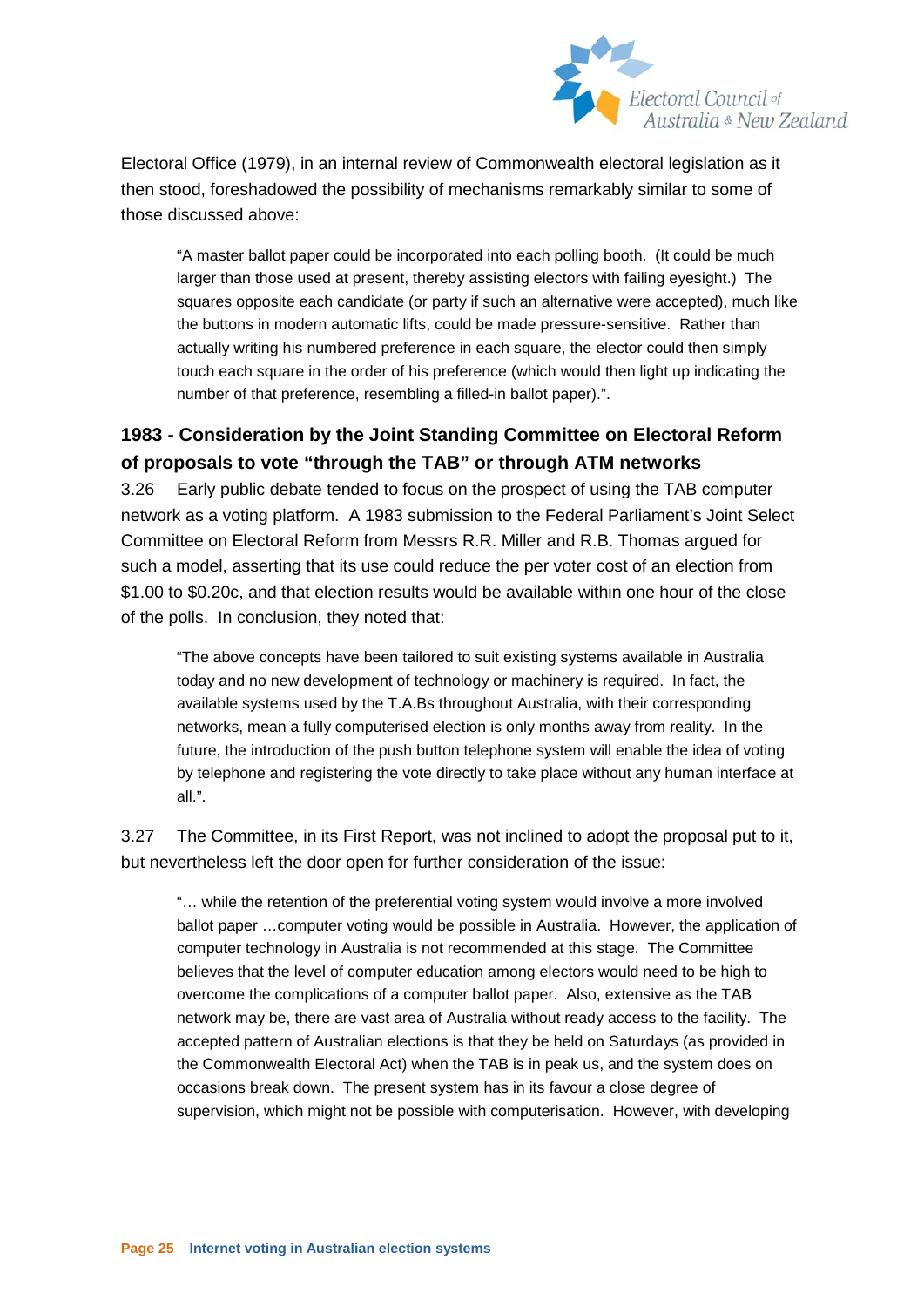

computer-consumer education and the spread of technology, the Committee recommends that the proposal should be kept in mind.".<sup>[19](#page-24-1)</sup>

#### **2002 -** *eVolution not revolution*

3.28 In 2002, the AEC and the VEC collaborated in the preparation of a report entitled eVolution not revolution.<sup>[20](#page-26-0)</sup> This report has largely stood the test of time in its description of electronic voting methods and its associated observations. It highlighted that electronic voting would be of most benefit to those who have difficulty in accessing a polling place, such as voters in the Antarctic, and those otherwise overseas or in remote locations. It also flagged potential benefits for voters with a print handicap who would otherwise need to be assisted to complete their ballots, thereby compromising the secrecy and independence of their votes. The report encouraged public debate on the crucial issues of the secrecy of the vote, equal access to voting, security issues and public trust and confidence in the voting systems.

3.29 The report concluded that it was time for electoral laws to be amended to enable trialling of electronic voting specifically for those key groups of people who were often disenfranchised by distance or disability, and encouraged Parliaments to address the issue.

#### **2008 - Evaluation of the 2007 AEC trials, and consideration by the Joint Standing Committee on Electoral Matters**

3.30 An independent auditor was contracted by the AEC to evaluate the 2007 trials.<sup>21</sup> The overall assessment was that the AEC had complied with legislation and relevant standards as well as effectively managing electoral risks.

3.31 In relation to kiosk voting by BLV voters the report included the following findings.

- The voters were likely to be younger than the average BLV person, with the older electronic voting machine (EVM) voters more likely to require assistance to vote using the EVMs.
- Those who either did not use computers, or did so infrequently, found the kiosk harder to use, adding weight to the need for greater means to become more familiar with the technology.
- Amongst the kiosk users, the support for the kiosks was overwhelmingly very positive, with 97% of users stating that they were (very) satisfied overall.

<span id="page-26-0"></span><sup>&</sup>lt;sup>19</sup> Joint Select Committee on Electoral Reform (1983, pp. 69-70).<br><sup>20</sup> Victorian Electoral Commission and Australian Electoral Commission (2002).<br><sup>21</sup> Sue Sheridan and Associates (2008a); Sue Sheridan and Associates (200

<span id="page-26-2"></span><span id="page-26-1"></span>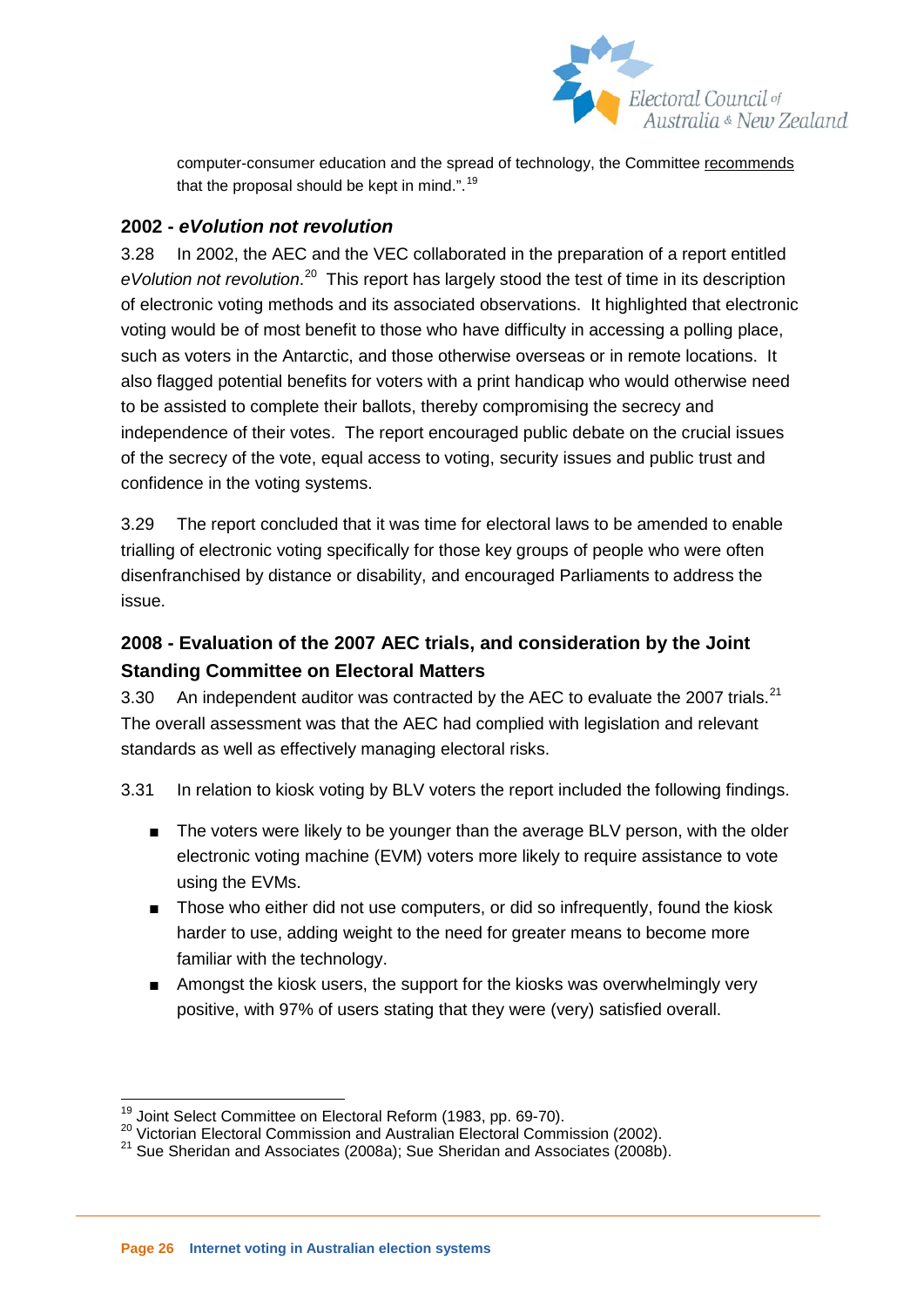

- Those who used the machines were able to vote in a way to reflect their intentions, as evinced by the relatively high number of below the line (BTL) voters for the Senate.
- 3.32 In relation to ADF voting the report included the following findings.
	- The trial significantly increased the number of ADF personnel voting.
	- The registration process was resource intensive for the AEC.
	- The timeliness of receiving mail was an issue for some of the Defence personnel overseas.
	- Amongst the ADF voters, there was a high level of satisfaction with the level of service that the voting system provided.
	- The main issues raised concerned the lack of privacy in casting a vote (16 survey respondents), and the speed at which voters were able to log on and cast their votes.
	- Despite the concerns about speed from respondents, the average time to cast a vote was 8.6 minutes after logging on.
	- Those who used the system to vote were able to vote in a way that reflected their intentions, as evinced by the relatively high number of BTL voters for the Senate.

3.33 Following the 2007 election, the JSCEM undertook a separate review of the BLV and ADF electronic voting trials, and recommended that the processes trialled should not be used at future elections. The wording of the Committee's recommendations placed major emphasis on cost factors:

"Given the additional burden imposed by remote electronic voting with its paper-based backup systems on defence force personnel in operational areas and the relatively high average cost of voting at \$1,159 per vote compared to an average cost per elector of \$8.36 at the 2007 federal election, the committee recommends that remote electronic voting for defence force personnel should not be continued at future federal elections.

...

Given the high average cost per vote of \$2,597 for electronically assisted voting compared to an average cost per elector of \$8.36 at the 2007 federal election and a concern that participation will not increase to sustainable levels, the committee recommends that electronically assisted voting for electors who are blind or have low vision should not be continued at future federal elections.".<sup>[22](#page-26-2)</sup>

<span id="page-27-0"></span><sup>&</sup>lt;sup>22</sup> Joint Standing Committee on Electoral Matters (2009a, pp. xiv, xvi).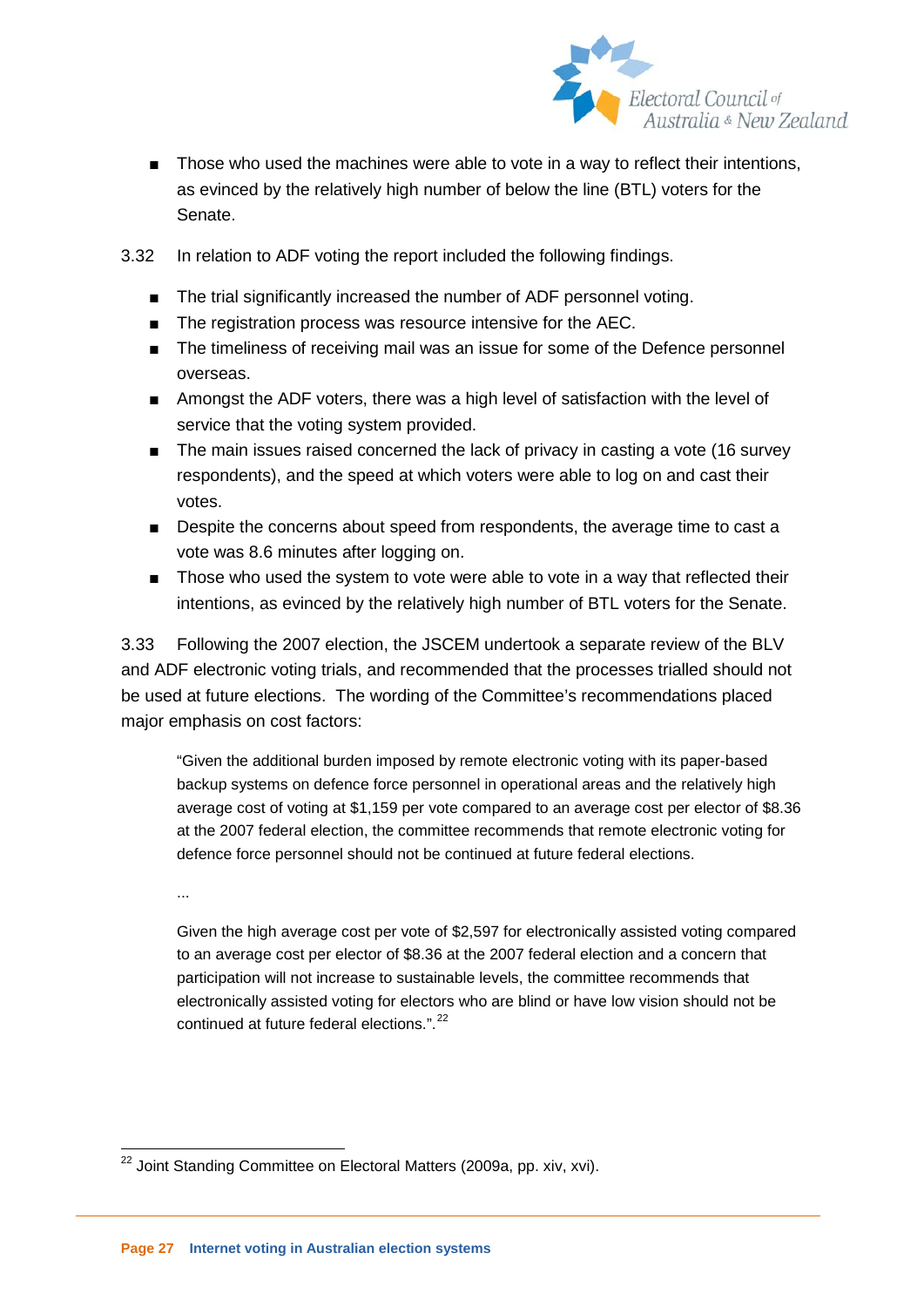

#### **2009 onwards - Reports associated with the introduction of internet voting in NSW**

3.34 In the lead up to and following the introduction of iVote in NSW, the NSWEC commissioned and published a number of substantial reports.<sup>[23](#page-27-0)</sup>

3.35 In 2009 Associate Professor Rodney Smith, of the University of Sydney's Department of Government and International Relations, prepared a report entitled *International Experiences of Electronic Voting and Their Implications for New South*  Wales.<sup>24</sup> The report detailed case studies from Brazil, India, Switzerland, Estonia and the Netherlands, and provided comparisons with several Westminster systems (New Zealand, Canada and the United Kingdom), followed by separate commentary on the experience of the USA. It noted that while Brazil, India, Switzerland and Estonia had all retained electronic voting, other countries had had mixed experiences leading to either the abandonment of implementation plans, the abandonment of existing implementations, or the reduction of the use of electronic voting, particularly internet voting. Professor Smith's paper reached no firm conclusions, but included an observation that more extensive research on public attitudes to electronic voting would be an important early step for the NSWEC.

3.36 In the aftermath of the State General Election in 2011, the NSWEC sponsored an evaluation of the use of the iVote process,  $25$  the primary conclusions of which were as follows:

"The iVote system has been proven to work and be appropriate in a real election environment. It provided a convenient, reliable and secure method of voting in the 2011 NSW SGE [State General Election] for people who are blind or vision impaired, have a disability, live in remote or rural areas or who were outside NSW on Election Day.

The take-up of the iVote system was highly successful. A total of 51,103 people registered to use iVote and a total of 46,864 (or 92 per cent) actually used it to cast their votes in the 2011 NSW SGE. The actual number of users was in the order of four times the original estimates.

- The blind or vision impaired group and the group of electors with other disabilities experienced lower than estimated take-up rates, with only 2,000 people from these groups casting their vote using iVote.
- The registrations and votes received from people in remote or rural areas exceeded original take-up estimates by almost three fold.

 $23$  New South Wales Electoral Commission (2013a). The issue of internet voting has also received sustained attention from the NSW Parliament's Joint Standing Committee on Electoral Matters.<br><sup>24</sup> Smith (2009).

<span id="page-28-1"></span><span id="page-28-0"></span> $25$  Allen Consulting Group (2011).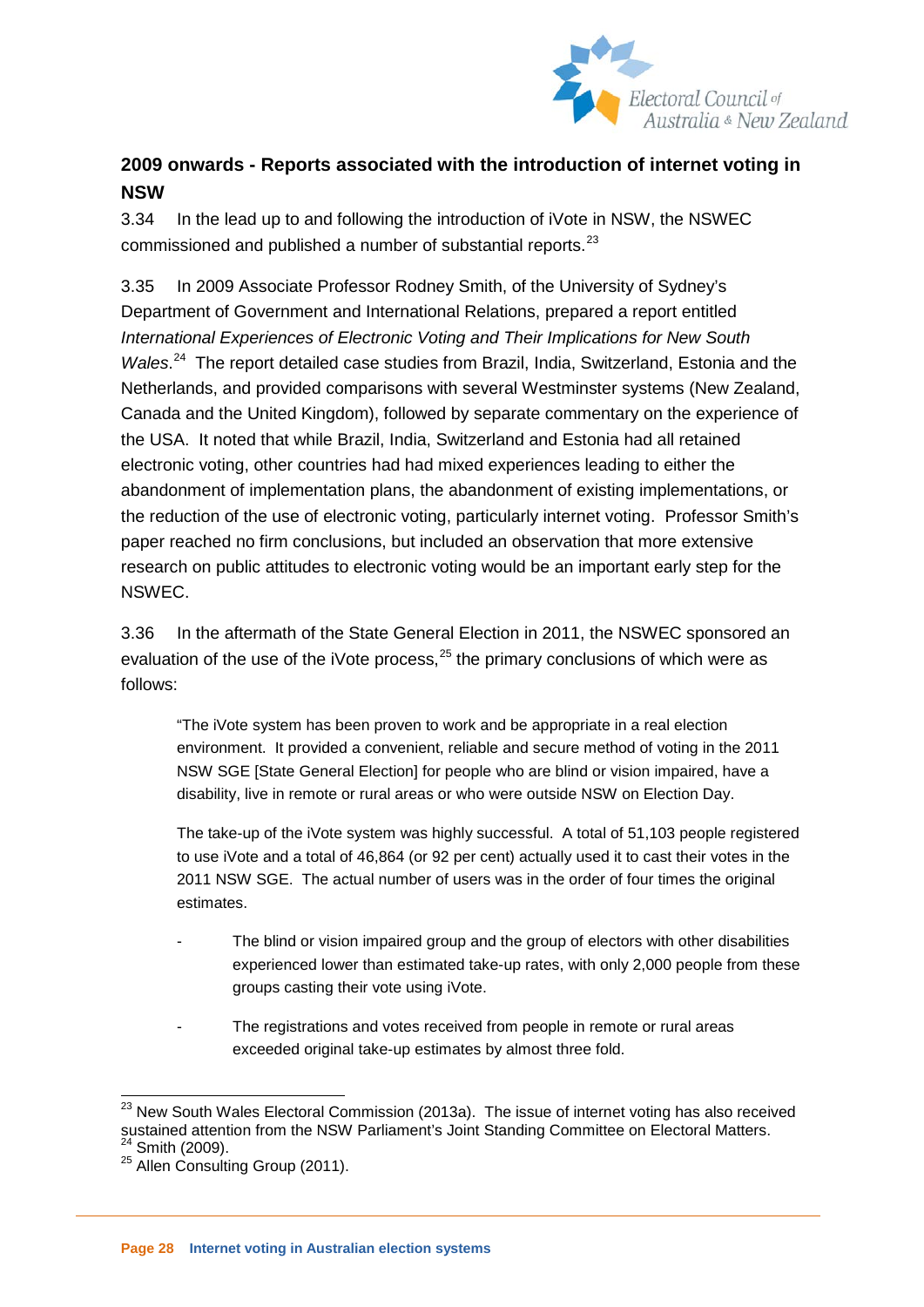

The vast majority of iVote registrants and users were people outside the State on Election Day.

The above suggests that the success of iVote (in terms of its uptake) was mainly driven by people who used it because they were outside of NSW on Election Day.".

3.37 Most recently, the NSWEC has published a further paper by Professor Smith on *Internet Voting and Voter Interference*. [26](#page-28-0)

#### **2009 - Electoral Reform Green Paper**

3.38 The Australian Government's 2009 *Electoral Reform Green Paper* addressed internet voting at paragraphs 11.38 to 11.41, as follows: $27$ 

- "11.38 Internet voting is one electronic voting option. The most common internet voting proposal entails eligible voters being sent identity and password details which enable them to remotely log onto a designated internet voting site to cast their vote.
- 11.39 A number of arguments have been advanced in favour of internet voting. It has been said that voting using the internet at home would allow for 'greater deliberation than occurs currently at some public polling stations'. It has also been argued that internet voting would remove the existing logistical difficulties inherent in postal voting, and would also provide a forum through which overseas voters could cast their votes in a more efficient and convenient manner. Both these outcomes could achieve administrative savings. It has also been contended that internet voting may improve the participation of young people in the electoral process. From a 'proof of identity' perspective, internet voting without 'proof of identity' requirements could be regarded as comparable to in-person voting without 'proof of identity' requirements.
- 11.40 However, internet voting raises a number of additional security concerns compared to other forms of electronic voting. For example, it has been argued that:
	- an internet voting system may be vulnerable to outside attack;
	- there may be an increased possibility for voter fraud given that voting no longer takes place in a controlled impartial environment;
	- in the absence of a national identity system, proving voter identity in the case of internet voting is a major security issue; and
	- there would be a possibility for widespread 'flooding' of the internet voting site, leading to system failures.
- 11.41 In addition, it has been argued that it would be almost impossible to ensure the secrecy of the ballot, as there would be 'potential for coercion and intimidation when voting in an

<span id="page-29-0"></span>

 $26$  Smith (2013).<br> $27$  Australian Government (2009). Footnotes in the original text have been deleted.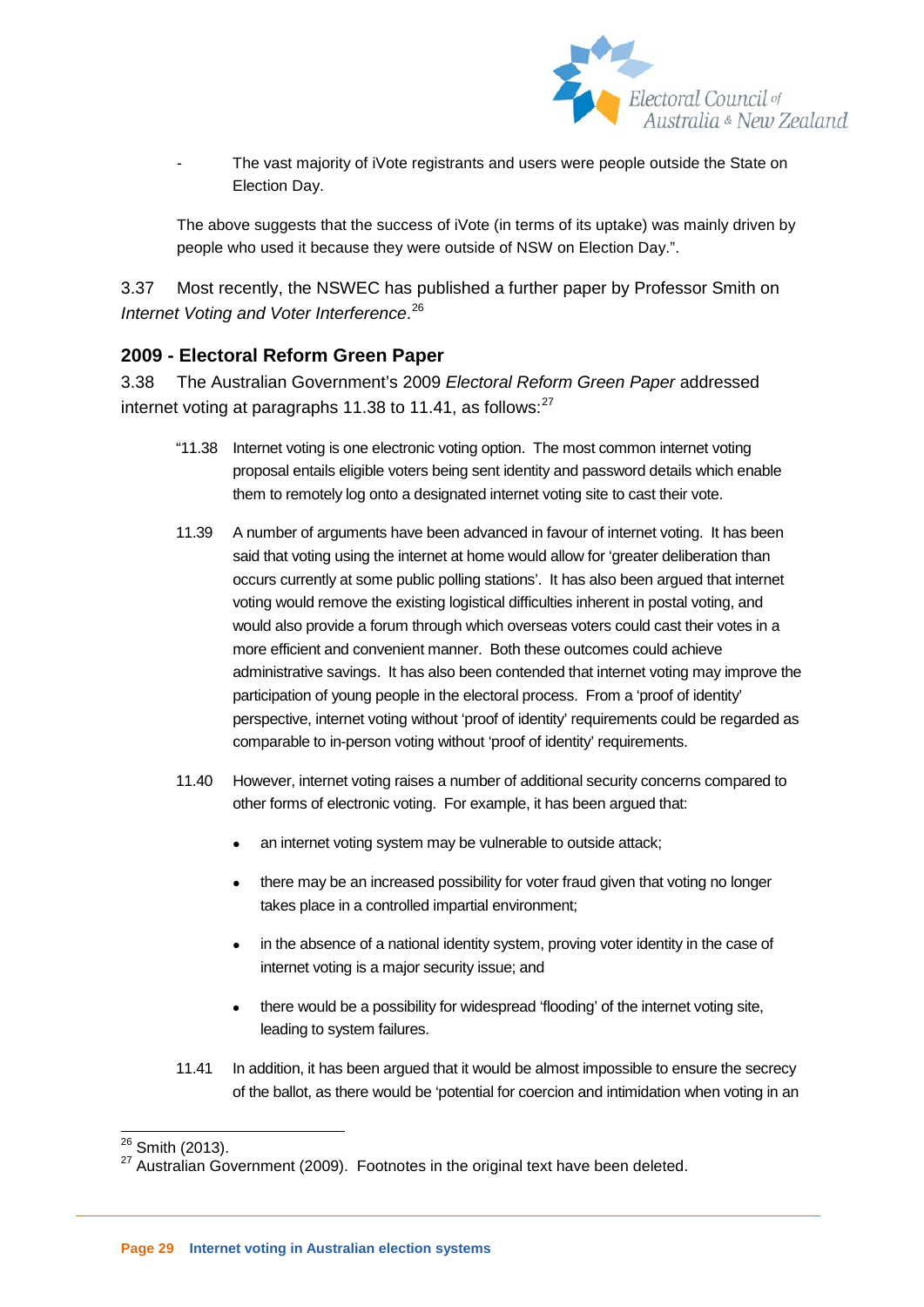

unsupervised setting.' If other options for voting (such as postal voting) were not retained, there would also be potential for discrimination against those who do not have access to the internet or are not proficient in its use.".

#### **2012 - AEC examination of attitudes to internet voting**

3.39 In 2012 an internal AEC paper produced by the Strategic Research and Analysis Section<sup>[28](#page-29-0)</sup> examined research conducted on the use of the internet for voting overseas, the limited experiences within Australia of voting via the internet, and the trends towards the use by Australians of online services in the context of other government services and online banking. The paper, entitled *Internet Voting: One small click for the elector, One giant leap for the electoral process,* approaches the subject by focusing on three areas considered vital to the electronic voting experience - convenience, trust and secrecy - and contemplating how they might be achieved in the context of internet voting.

3.40 The paper highlighted the following points.

- Trials of internet voting overseas have given rise to both positive and negative experiences.
- An element of the successes was the involvement of electoral stakeholders: typically, parliamentary, government, corporate and specific community interest groups.
- The general public's views on internet voting in Australia have largely been neglected. Arguments against internet voting have tended to assume that the public holds a preference for voting via the internet because it would be convenient, and that the public has simplistic views concerning online transactional services.

3.41 The paper accordingly sought to determine how the public may perceive an internet based voting system. It examined the recent substantial growth in government services being delivered online, which has not been uniformly distributed across the population, since people's preference to use online services decreases when the demographic is older. It noted that this "digital divide" is also influenced, but to a lesser extent, by education levels and income. Internet banking reflects a similar age-based result with young people the most common users of online banking. It noted that a study conducted in 2010 directly addressed the public's attitude to online voting: just over half the surveyed group thought that online voting would make the process easier; at the same time over a quarter of the group thought it would be more difficult than paper-based voting.

<span id="page-30-0"></span><sup>&</sup>lt;sup>28</sup> Australian Electoral Commission (2012).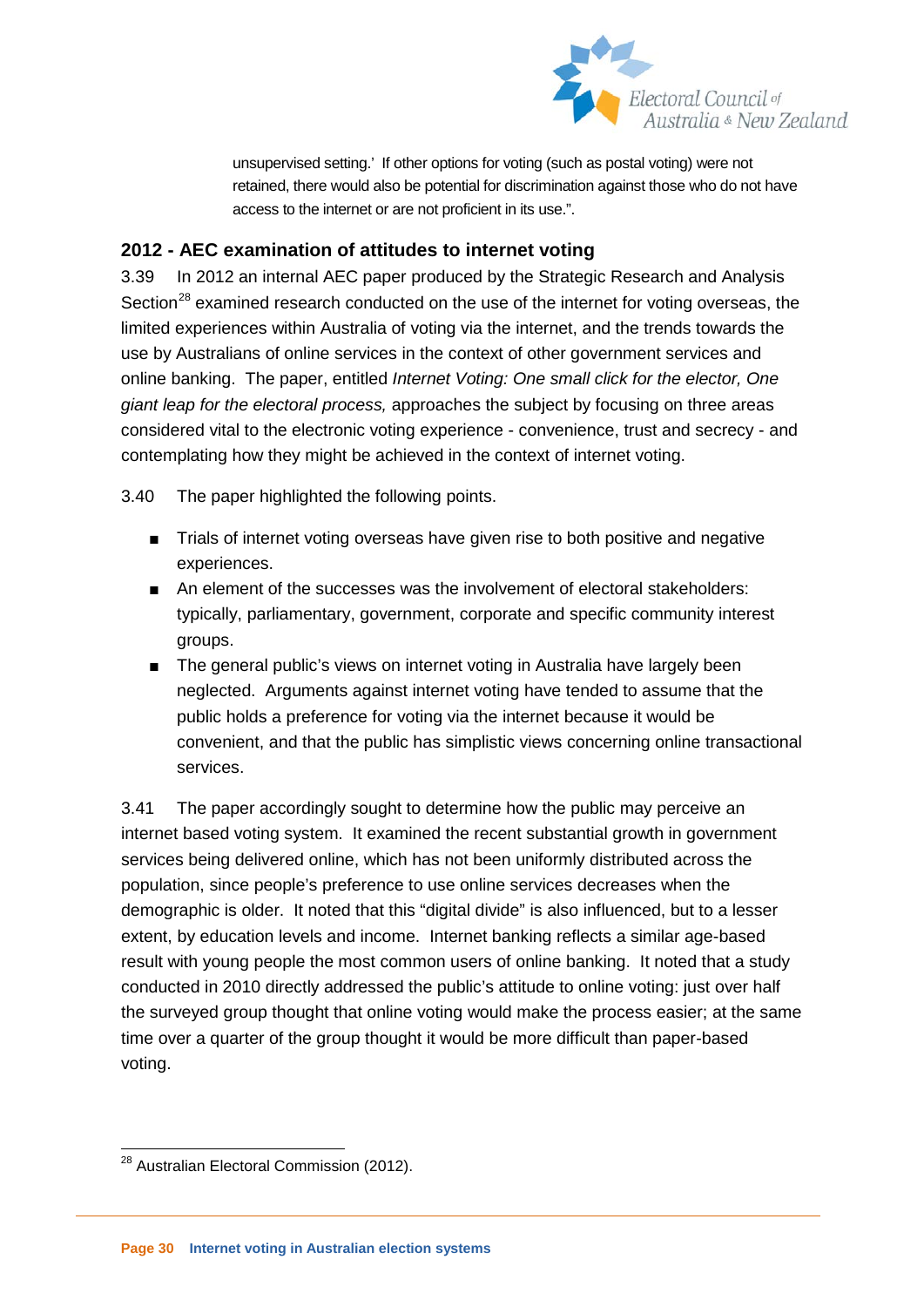

3.42 The paper noted that a challenge for voting via the internet is maintaining the current level of trust the public has in the Australia's electoral system. On this, it cites the evaluation of iVote following the 2011 SGE in NSW (Allen Consulting Group (2011)) as finding that only a small percentage of iVote users expressed distrust with the registration process, while 3% of those who chose not to use iVote did not trust technology assisted voting. It noted that the vote checking service, which allowed voters to ascertain that their vote had been lodged, of the ADF voting system trialled at the 2007 federal election had been used by only a small percentage of electors, despite the fact that three-quarters considered it a good feature, suggesting that the presence of this feature increased people's trust.

3.43 The paper reached the following conclusions.

- It is still undetermined how Australians' increased access to the internet will affect their trust in voting online. There have been findings that indicate that the public are more likely to access "informational" services than to perform more complex transactions that involve exchanging funds and personal details.
- Australian's attitude towards the secrecy of the vote is also difficult to gauge. BLV electors have indicated on numerous occasions that it was very important that they be given the opportunity to cast a secret vote, but this can be compared with the openness of citizens who engage on social networking sites, and the increase in postal voting.

3.44 In summary, the paper noted how little research has been done on public opinion regarding internet voting, and suggested that this be pursued further.

#### **2012 - Electoral Council of Australia (ECA) Electronic Voting Workshop**

3.45 In July 2012 the VEC and the AEC collaborated through the ECA to conduct the first national workshop on electronic voting in Australia, held over three days in Melbourne. In the light of growing commentary from academic computer scientists before parliamentary committees concerning the security of electronic voting solutions, a need had been perceived for ECA members to know more about the security risks surrounding electronic voting and verified voting methods. The workshop was designed to consult with a range of academics and election administrators.

#### **2012 - VEC development of a system based on the "Prêt à Voter" model**

3.46 The VEC is currently pursuing the development of a kiosk system, a verifiable voting protocol based on the "Prêt à Voter" model, with modifications to deal with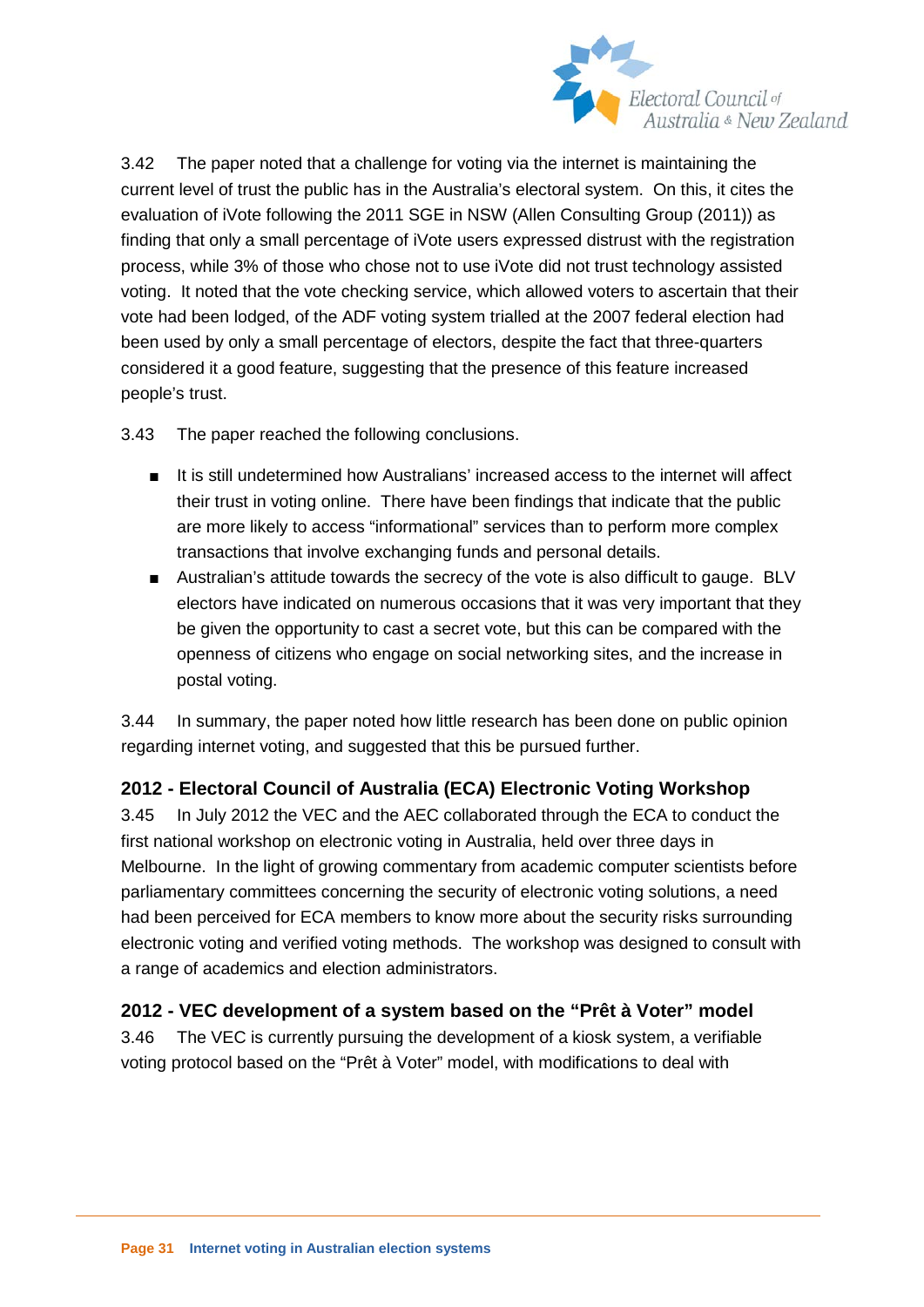

distinctive features of Victorian elections.<sup>29</sup> The development is proceeding in close cooperation with computer scientists who have been engaged for some time in researching technical implementation of cryptographic methods which underpin some of the more sophisticated approaches to internet voting.

#### **2013 - Voting by "Fly In, Fly Out" (FIFO) workers**

3.47 In recent times Australia has seen a growth in the phenomenon of FIFO workers, who, once located in their work place, cannot leave until their shift ends (often locking them in place for two or three weeks). In February 2013 the House of Representatives Standing Committee on Regional Australia recommended that the Commonwealth Government should charge the AEC with developing an electronic voting system for FIFO workers.[30](#page-32-1) Further details are set out in **Appendix A**.

#### **2013 – WAEC post-election survey of electors**

3.48 In April 2013, the WAEC published a report on its survey of voters from the 2013 State election.<sup>[31](#page-32-2)</sup> Participants were surveyed on several topics including on their attitudes towards electronic voting. The survey found that nearly three-quarters of respondents used the internet for the following types of transactions: paying bills; online banking; online shopping; and government information or services. Participants were also surveyed on their perception of how secure internet voting was; the number who felt secure or very secure in voting via the internet increased from approximately one-third in 2005 to nearly half in 2013. When asked if they would use internet voting, if the process was offered and secure, two-thirds felt it was likely or very likely that they would use the service. The public's level of trust in the WAEC in conducting an election which allowed voting via the internet increased from half feeling secure in them conducting this form of election in 2005 to nearly two-thirds in 2013.

#### **Other consideration**

3.49 Holmes (2012) outlines a number of other reports from Australian EMBs or parliamentary bodies which refer to the issues of electronic or internet voting. **Appendix A** provides more detailed information.

#### <span id="page-32-0"></span>**International experience**

3.50 The most recent comprehensive comparative survey of international experience with remote internet voting is that undertaken by Barrat i Esteve, Goldsmith and Turner (2012, pp. 12-68). They highlight the following ten cases of internet voting "from

<sup>&</sup>lt;sup>29</sup> For an overview of the VEC's plans, see Victorian Electoral Commission (2013, pp. 11-19, 21-22). For more technical discussions of the Prêt à Voter model as it might be used in Victoria, see Burton et al (2012a) and Burton et al (2012b).<br><sup>30</sup> House of Representatives Standing Committee on Regional Australia (2013).

<span id="page-32-1"></span>

<span id="page-32-2"></span> $31$  Report on the West Australian Electoral Commission Survey – State General Election 2013.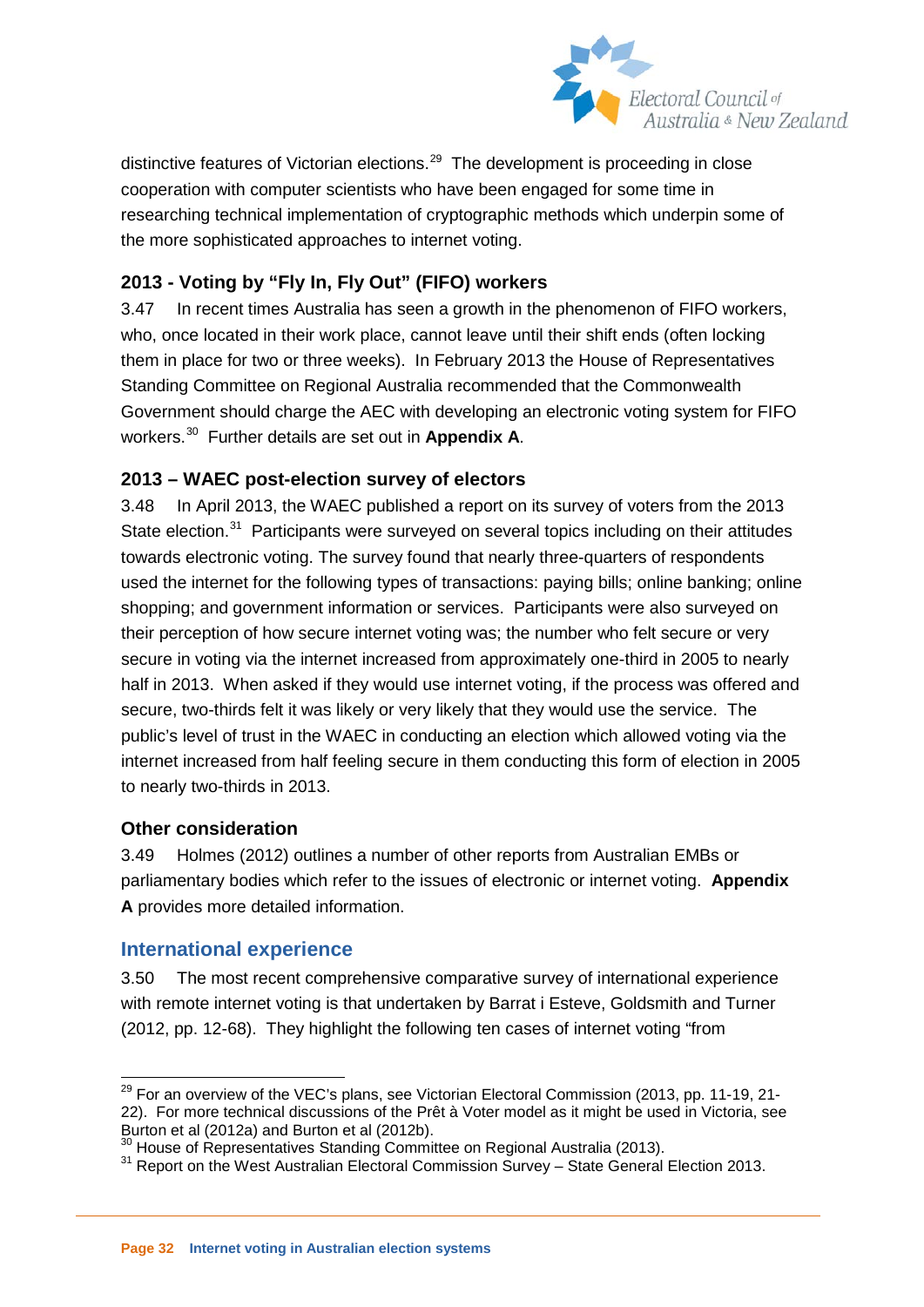

uncontrolled environments" (as they define the term), in addition to the Norwegian poll which is the main subject of their study.

| <b>Country</b>        | <b>Classification</b>                          | <b>Type of Elections in which Internet</b><br><b>Voting is Used</b>                                   |
|-----------------------|------------------------------------------------|-------------------------------------------------------------------------------------------------------|
| <b>Australia</b>      | Currently used in some parts<br>of the country | New South Wales (NSW) State<br>elections                                                              |
| Canada                | Currently used in some parts<br>of the country | Local government elections                                                                            |
| <b>Estonia</b>        | <b>Currently used nationwide</b>               | Local government elections,<br>Parliamentary elections, Presidential<br>elections, European elections |
| <b>France</b>         | Currently used in parts of the<br>country      | Elections to the Assembly of French<br><b>Citizens Living Abroad</b>                                  |
| India $32$            | Pilots ongoing                                 | <b>Urban Local Body Elections</b>                                                                     |
| <b>Netherlands</b>    | <b>Discontinued</b>                            | <b>Water Board Councils and National</b><br>Parliament (overseas voters only)                         |
| <b>Norway</b>         | Pilots ongoing                                 | Local government elections                                                                            |
| <b>Spain</b>          | <b>Discontinued</b>                            | City of Barcelona referendum                                                                          |
| <b>Switzerland</b>    | Currently used in parts of the<br>country      | Municipal, cantonal and federal<br>Referenda                                                          |
| <b>United Kingdom</b> | Piloted and not continued                      | Local government elections                                                                            |
| <b>United States</b>  | Pilots ongoing                                 | General elections (overseas voters,<br>predominantly military)                                        |

They note, furthermore, that the use of internet voting for binding votes or referendums is a comparatively recent phenomenon, being first attempted in a small trial in the USA in 2000, involving only 84 participating voters.

### <span id="page-33-0"></span>4. The electoral environment in Australasia

4.1 This Part deals with aspects of the environment in which elections are conducted which could be expected to have an impact on the feasibility or desirability of adopting different models of internet voting. It covers the following matters:

- issues raised in the *AEC Environmental Scan 2009-2012*;
- population mobility, including overseas;
- the changing nature of the printing industry and postal services;

<span id="page-33-1"></span><sup>&</sup>lt;sup>32</sup> Barrat i Esteve, Goldsmith and Turner (2012) state that "...it has not been possible to find out any information on the internet voting system trialled in India beyond vague media reports".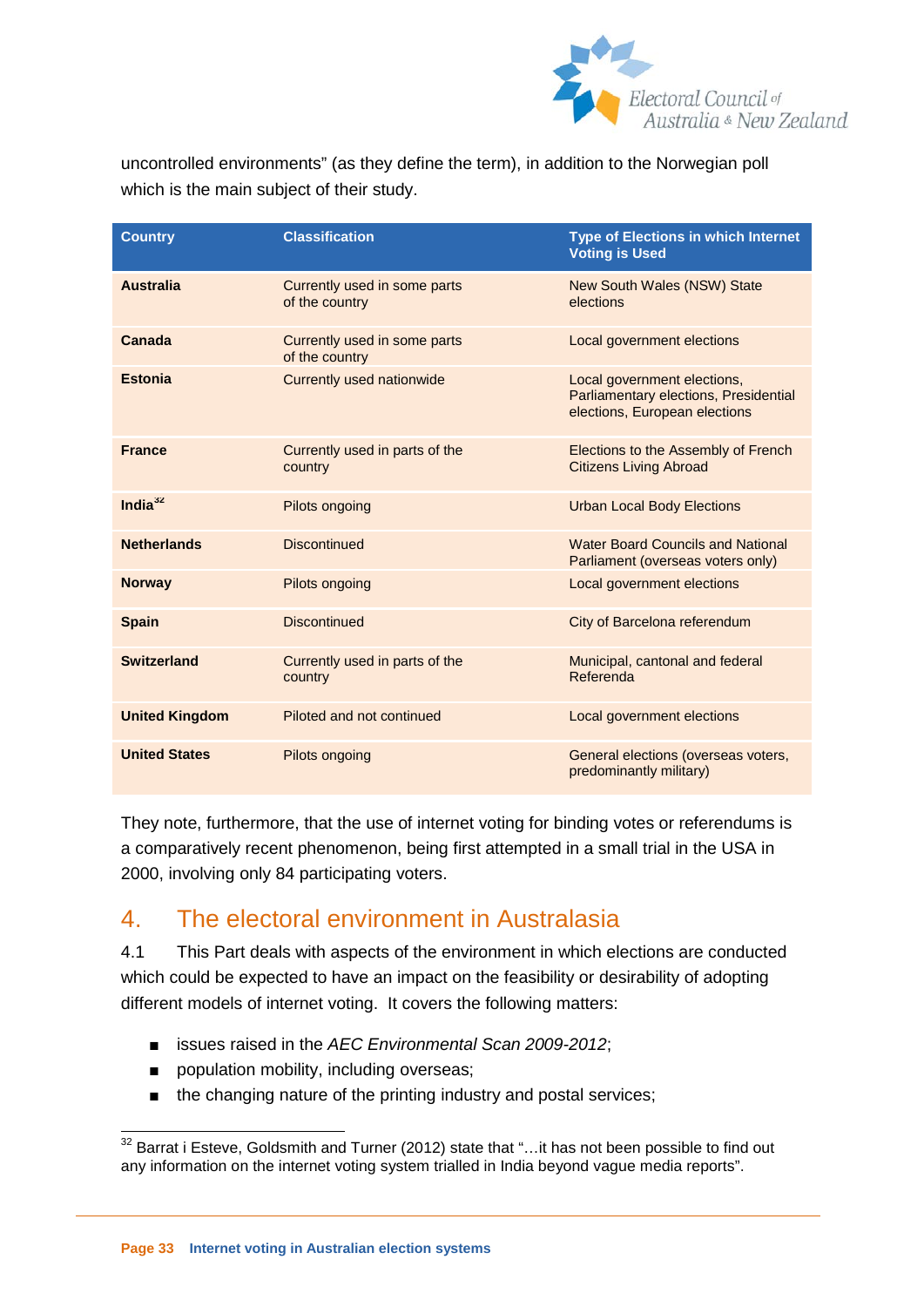

- the nature of campaigning;
- the rise of the internet;
- increased commercially-available internet voting for private and fee-for-service (FFS) elections and other ballots;
- public attitudes to, and trust in, internet voting, the election process and EMBs;
- attitudes to risk; and
- diversity of electoral processes in a federal system.

#### <span id="page-34-0"></span>**AEC environmental scan**

4.2 In 2009, the AEC prepared a document entitled *AEC Environmental Scan 2009- 2012*, [33](#page-33-1) which sought to identify a range of factors which could influence the way in which the organisation operates. Some key points identified therein as at 2009 included the following.

- In the decade preceding the *Scan*, the number of Australian households with access to the internet at home had more than quadrupled, increasing from 16% of households in 1998 to 67% of households in 2007-08.
- The internet was by 2009 the most common way that Australians had last made contact with government. In 2008, more than three in ten people had used the internet for the majority (all or most) of their contact with government, double the rate reported in 2004-05. Since 2007, the internet had been the most preferred way to contact government. While younger people were the most likely to use the internet to contact government (with persons aged 25 to 34 years having the highest rates of use), growth had been strongest in older age groups. Since 2004- 05, rates had doubled for persons aged 55 to 64 years and had tripled for persons aged 65 years or over.
- The inquiry into the 2007 federal election by the JSCEM noted a '...growing reluctance on the part of electors to interact with the AEC using the paper-based and physical mail systems mandated by the Commonwealth Electoral Act...', and methods aimed at modernising the means of communication between electors and the AEC featured prominently in the final report.
- Like most developed countries, Australia's population was ageing due to sustained low fertility and increasing life expectancy. Over the coming decades, population ageing in Australia was expected to have significant implications in areas such as health, labour force participation, housing and the demand for skilled labour.
- <span id="page-34-1"></span>■ Based on information from the then most recent (2006-11) set of population projections produced by the Australian Bureau of Statistics (ABS), the population aged 18 years or over (i.e. of voting ages) was projected to increase from 16.1 million persons at 30 June 2007 to between 17.4 and 17.6 million persons in 2012.

<sup>&</sup>lt;sup>33</sup> Australian Electoral Commission (2009a).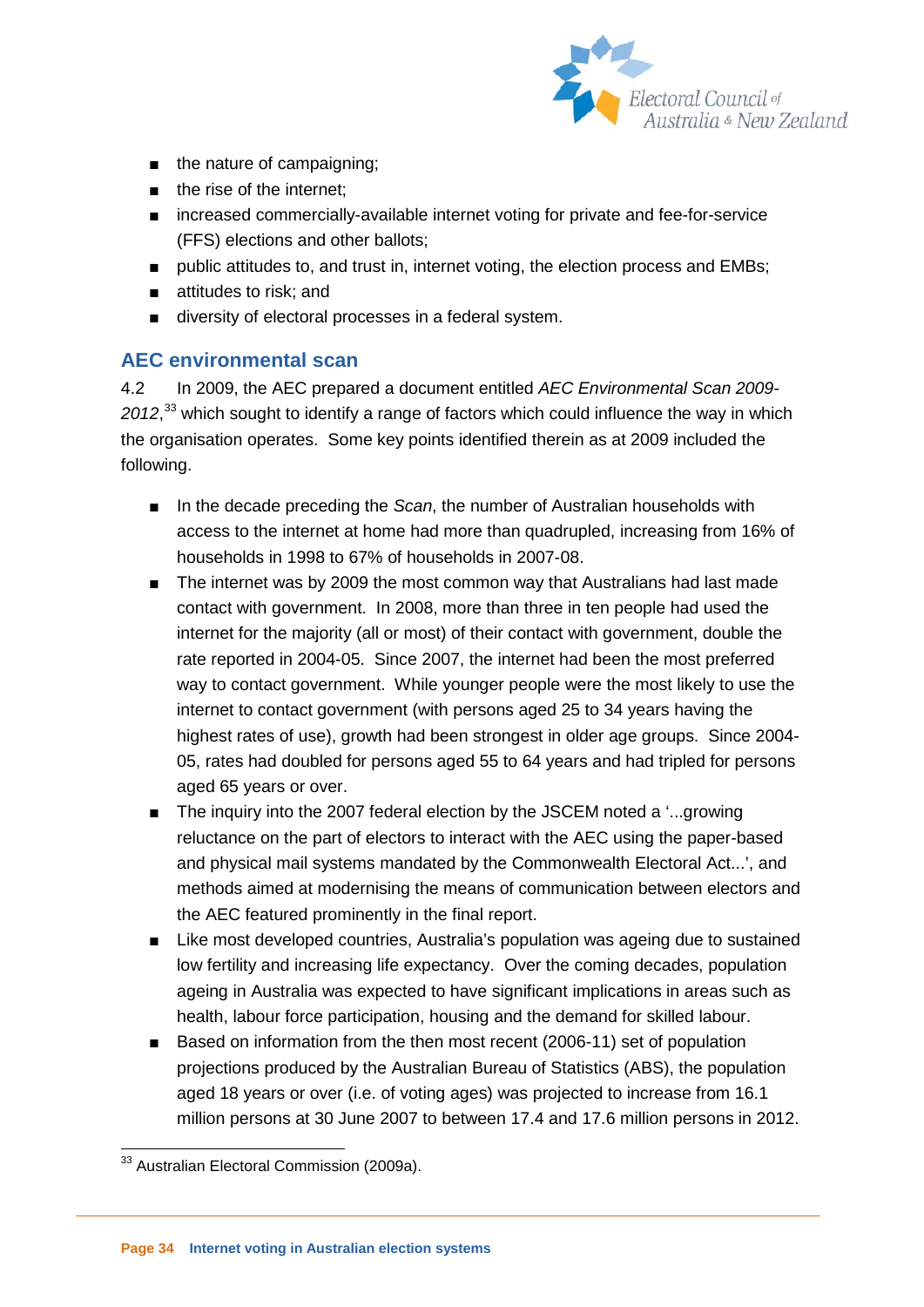

- Over the longer term, the age composition of the Australian population was projected to change considerably as a result of population ageing. For example, over the next two decades, it was projected that persons aged 65 years or over will increase to around a quarter of the voting age population (from 17.2% of the population aged 18 years and over at 30 June 2007, to between 24.1 and 24.8% in 2027).
- In 2006-07 there were 36,800 Australia-born residents (including Australia-born children whose parents were former settlers) who permanently departed Australia. This was double the number of Australia-born permanent departures in 1998-99 (17,300).
- In both 1998-99 and 2006-07 the United Kingdom, New Zealand and the United States of America were the top three destinations for Australia-born residents who departed Australia permanently. These three destinations comprised 58% of all Australia-born permanent departures in 1998-99 compared with 52% in 2006-07.

#### <span id="page-35-0"></span>**Population mobility, including overseas**

4.3 Australia now has a substantial expatriate population. Measuring its size accurately is difficult, but the Senate Legal and Constitutional References Committee, in its report entitled *They still call Australia home: Inquiry into Australian expatriates*, explored the issue in some detail, and cited (second hand) "evidence from the Department of Foreign Affairs and Trade (DFAT) which estimated the number of Australian citizens living on a long-term or permanent basis in other countries as being 858,886 as at 31 December 2001", that being equivalent to 4.3% of the 2001 resident population.<sup>[34](#page-34-1)</sup> Since the number of permanent departures from Australia has shown a long term trend of increasing in absolute numbers year by year, it is highly likely that there has been an increase in the number of expatriates since 2001.<sup>[35](#page-35-1)</sup>

4.4 Within Australia, the population is also highly mobile. Data from the 2011 census show that some 3.2 million people had changed their place of usual residence in the year preceding the census, while 7.9 million had made such a change in the five years preceding the census.

4.5 Paradoxically, however, the ageing of the population is also giving rise to a cohort of potential voters who, while they may from time to time change residence, face greater

<span id="page-35-1"></span> $\frac{34}{34}$  Senate Legal and Constitutional References Committee (2005).<br><sup>35</sup> In 2006, the Southern Cross Group, which among other things advocates for the voting rights of Australians overseas, estimated that approximately 700,000 adult Australian citizens lived overseas (Hill and Alport (2007)). It needs to be emphasised, however, that figures on numbers of expatriate citizens do not necessarily correspond to the numbers of Australians overseas who are entitled to vote. The Federal Parliament has made a conscious decision to provide only limited voting rights to long-term expatriates (Joint Standing Committee on Electoral Matters (2009b)), As at 30 April 2013, there were only 15,833 eligible overseas electors registered for federal elections.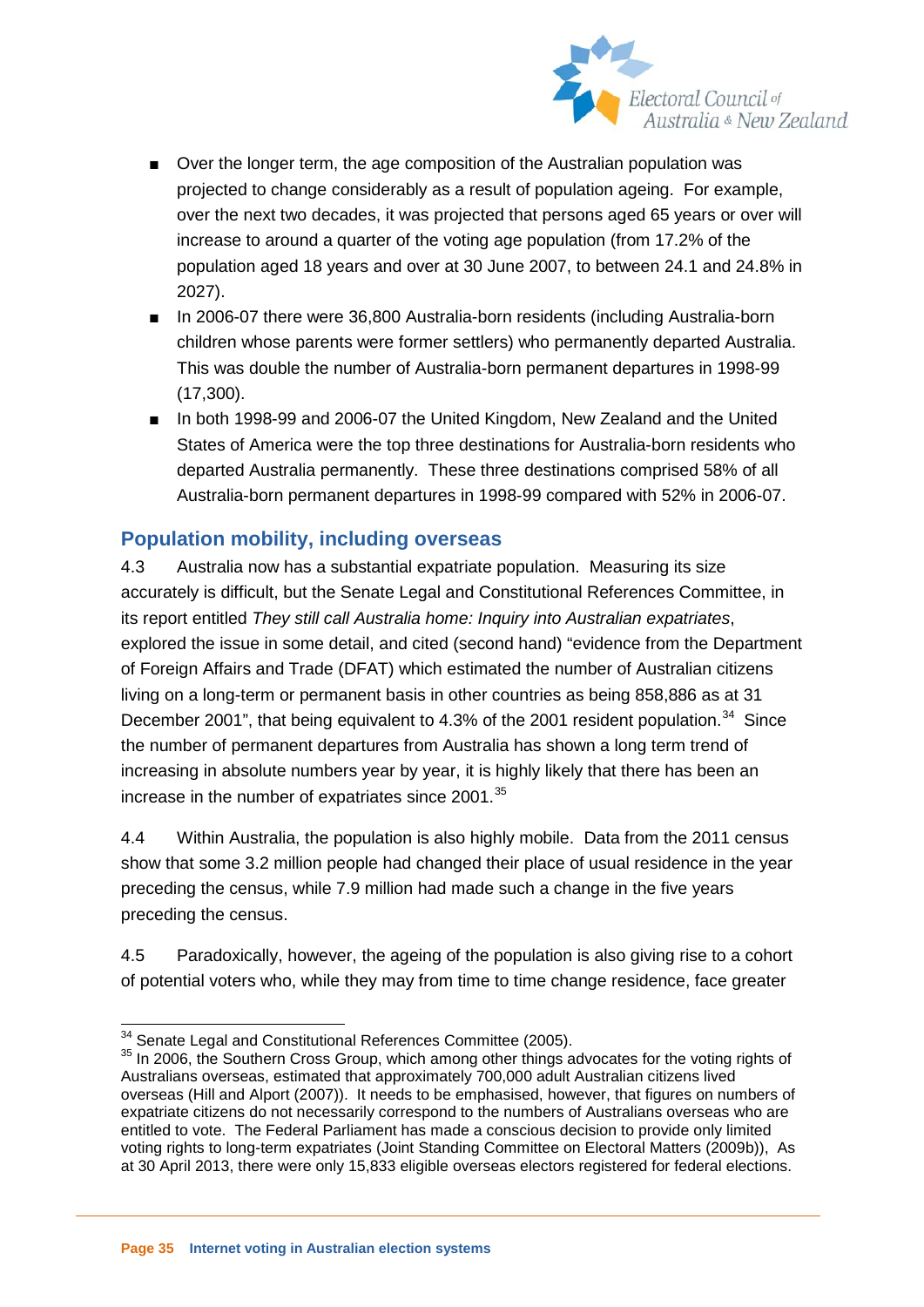

challenges in moving about or coping with life on a day-to-day basis. It was noted in *Australia's Initial Report under the Convention on the Rights of Persons with Disabilities* that:

"The 2003 Australian Bureau of Statistics (ABS) Survey of Disability, Ageing and Carers (SDAC) showed that one in five people in Australia (3,958,300 or 20.0%) had a reported disability",

and that:

"61% of the 3.8 million persons with disabilities living in households reported needing assistance to manage their health conditions or cope with the activities of everyday life.".

4.6 With the ageing of the population and the desire of many aged people to continue to live at home independently for as long as possible, there is an increasing number of people who tend to stay home and have services come to them. This does not necessarily mean that they are not connected to the internet, although many of the older ones would not be.

4.7 "Deinstitutionalisation" policies have seen increasing numbers of people with a disability being similarly situated.

# **Changing nature of the printing industry and postal services**

4.8 Elections as currently conducted in Australasia are heavily dependent on a number of major service providers, including in particular the postal service and the printing industry.

4.9 In Australia the manufacturing sector has declined somewhat in recent years: major explanatory factors include the global financial crisis, a stronger Australian dollar, and increased commodities prices which increased costs. These trends are significant, but are not guaranteed to persist. The domestic printing industry has faced financial challenges, resulting in several companies undergoing restructuring, management buyouts or mergers. The capacity to print still exists, with under-utilisation of capacity often being a problem. In the future, it is likely that financial difficulties will continue for the industry as demand for printed products eases. However, in the timeframe covered by this paper and even a little beyond, it does not seem that the inability to print products for elections will exist. An industry survey from March 2013 reported that printers were "pragmatic and even cautiously optimistic about the future".<sup>[36](#page-35-0)</sup> Similar issues have existed for the paper industry.

<span id="page-36-0"></span>4.10 The future viability of the mail service in Australia might also be questioned, with reports in early 2013 that the United States Postal Service was ceasing Saturday mail

 <sup>36</sup> Bendel (2013)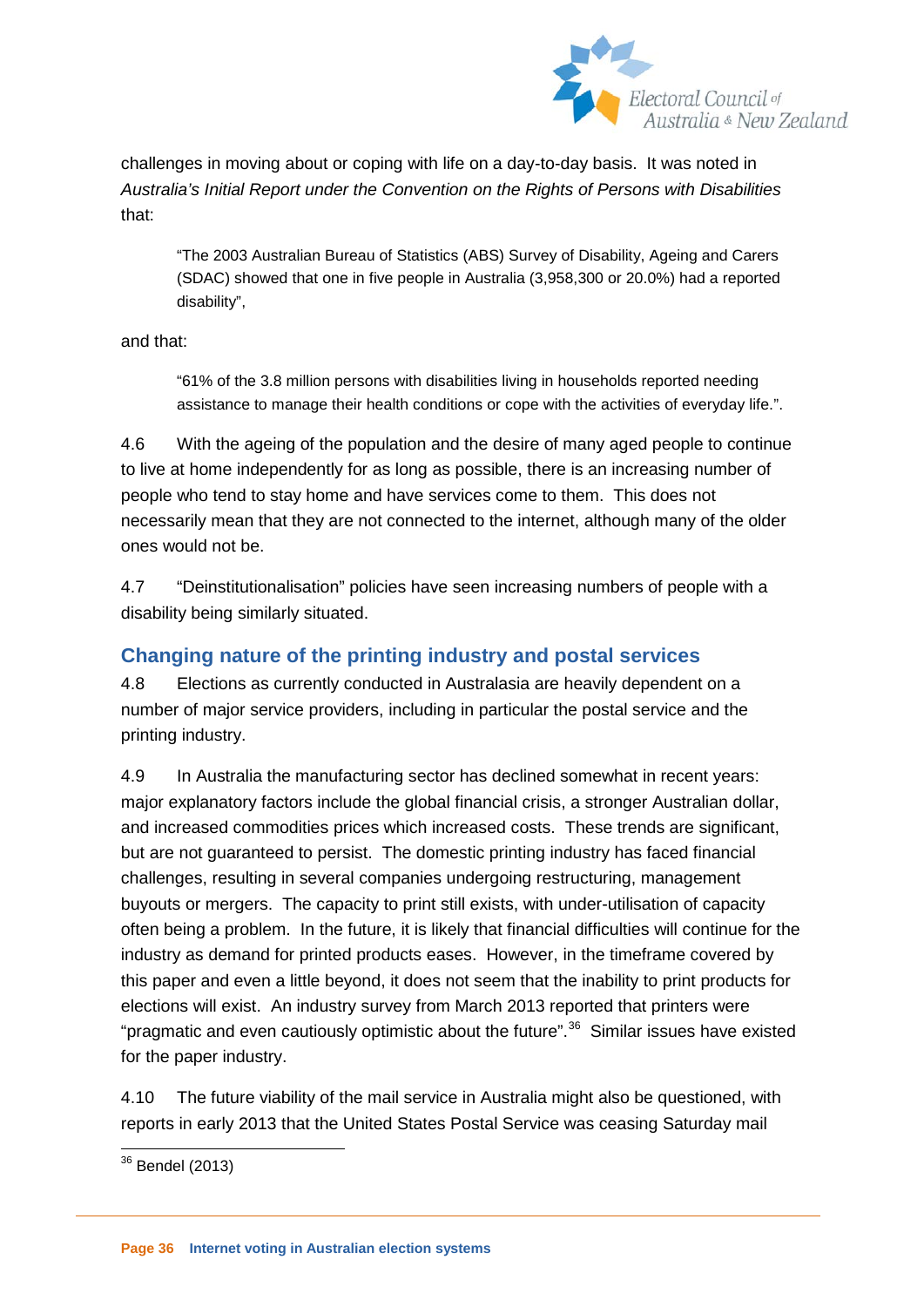

deliveries.<sup>37</sup> This is a particular concern in the US since some jurisdictions only offer voting via the post. In Australia at present, only a limited number of local government elections are conducted on a purely postal voting basis.**[38](#page-37-0)** The barrier presented by Australia Post's outgoing mail capacity may be mitigated through the use of email voting, where the additional volume will be incoming mail not outgoing. Additionally the equitable delivery of mail is a legislated obligation of Australia Post: the *Australian Postal Corporation Act 1989* provides that Australia Post is to "ensure that the performance standards (including delivery times) for the letter service reasonably meet the social, industrial and commercial needs of the Australian community".<sup>[39](#page-37-1)</sup> In some communities there is not a delivery service to home addresses but rather regular delivery to post office boxes or retail outlets. The Auditor-General reports each financial year on Australia Post's compliance with the prescribed performance standards; such reports are presented to the Parliament.<sup>[40](#page-37-2)</sup> A significant change to the delivery schedule on purely commercial considerations appears to be unlikely without oversight from the Parliament.

#### **The nature of campaigning**

4.11 The character of electoral campaigning in Australia has changed greatly in the last half century. Fifty years ago, campaigning largely took place through public meetings, doorknocking, some radio, television and print advertising, and the publication of handbills and flyers, supplemented on polling day by the distribution of how-to-vote cards. Relatively few people voted before polling day, and an election blackout prevented electronic advertising in the days preceding the poll.

4.12 While some of these techniques are still used by resource-poor small parties and independent candidates, the methods used by large parties have changed radically. Much more emphasis is now placed on broadcast advertising, internet advertising, the use of targeted direct mail, and "robo-calls". Parties also place great emphasis on making early contact with potential postal voters, especially through the distribution of postal vote application forms configured to be returned to the parties rather than lodged directly with the EMB. $41$  Finally, parties find themselves competing with far more "background noise" than was the case in bygone days, with voters being constantly bombarded with messages from the media, both traditional and social, most of which have little to do with politics.

<span id="page-37-0"></span> $37$  Moretti (2013).<br> $38$  In WA, whilst 95 per cent of the State's eligible electors live in local government districts that conduct postal vote only elections, the declining level of surface mail services by Australia Post in some regional areas has become a significant problem for the WAEC. The VEC also reports that Australia Post will be unable to manage mail volume at the scale of the 2012 Local Government Elections in the future<br>  $^{39}$  Australian Postal Corporation Act 1989, s. 27(4)(b).

<span id="page-37-2"></span><span id="page-37-1"></span>Australian Postal Corporation Act 1989, s. 28.<br><sup>40</sup> Australian Postal Corporation Act 1989, s. 28.

<span id="page-37-3"></span><sup>&</sup>lt;sup>41</sup> In the ACT, however, this practice of the parties has been banned.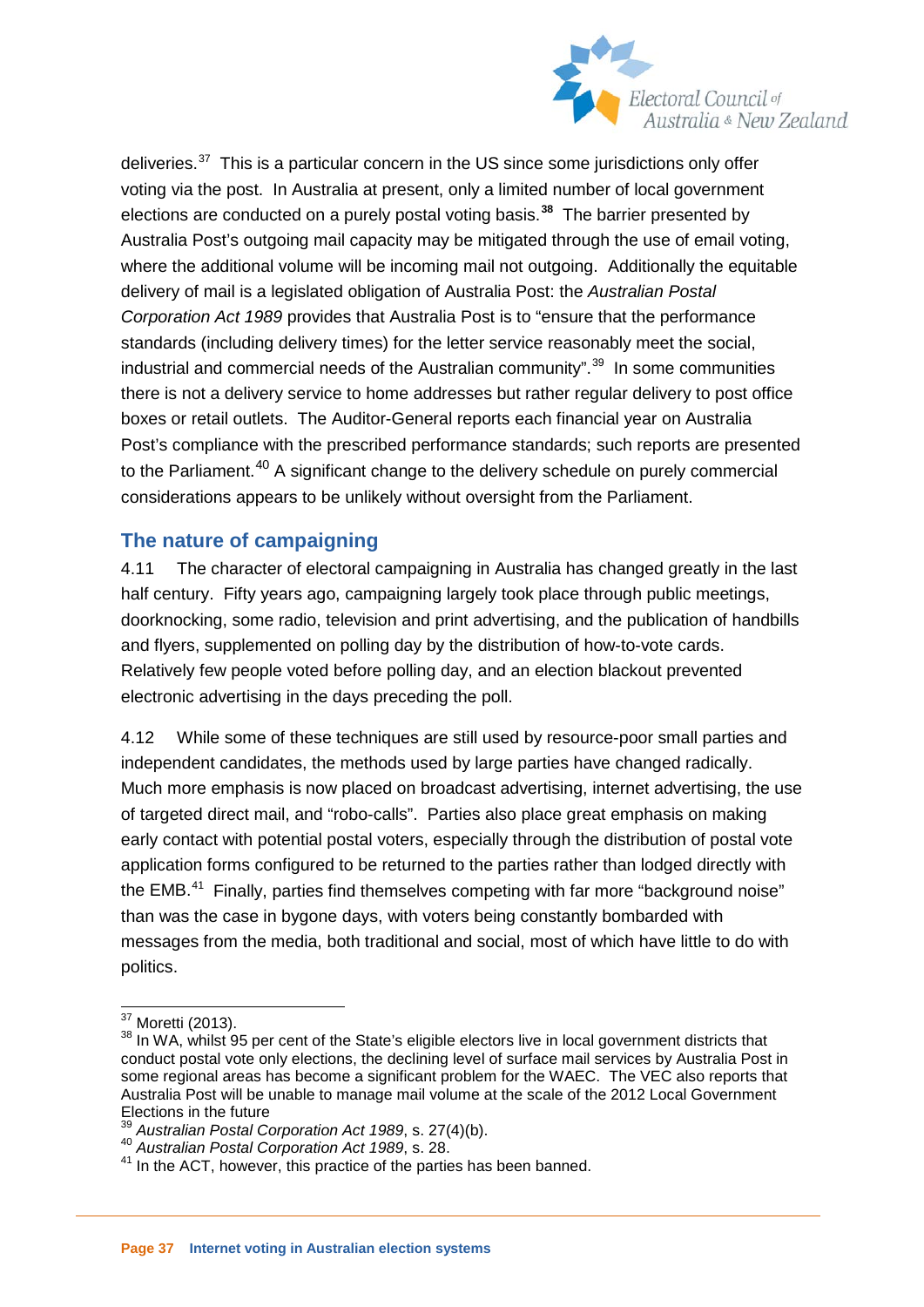

4.13 These changed approaches have implications for internet voting at a number of points.

- It would be technologically possible to make internet voting available from shortly after the close of nominations, as is currently done with postal voting. At a federal referendum, internet voting could be opened from the issue of the writ, subject to the constitutional requirement that there be no voting in the two months following the passage by the Parliament of a proposed law for the alteration of the Constitution. If, however, internet voting were to be made generally or widely available, there would be a real prospect that a significant proportion of the electorate would vote without the benefit of hearing what the parties and candidates had to say for themselves in the campaign.<sup>42</sup> A value judgement needs to be made on whether society would regard that as a democratic advance.
- An alternative would be to limit internet voting to a few days before polling day, for example in the period currently covered by the election blackout. That, however, would diminish to some extent the value sometimes asserted for internet voting that it provides voters with a more convenient service. It would also have the potential to increase the load on systems, by increasing the number of people trying to vote in a given time period.
- It could reasonably be anticipated that parties which currently seek to interpose themselves between applicants for postal votes and the EMB might wish to become similarly placed in the process by which voters apply for internet votes; for example, to give themselves the capacity to capture voters' email addresses or phone numbers so that the voters can be directly targeted by email or "robo-call" campaigning.
- Internet voting gives rise to the prospect that voters could access how-to-vote cards online, where a system for lodging and registering them existed. It could be argued that this would put all candidates on a more equal footing, making them less dependent on being able to mobilise an army of supporters to canvass outside polling places.

4.14 One striking aspect of modern campaigning is the proliferation of party and candidate posters at some polling places, occasionally taking the form of large rolls of printed plastic sheeting which can be used to cover almost completely the fence surrounding school grounds. Smith (2013, p. 39) notes the reaction of some voters to the typical atmosphere at polling places, reported in a survey conducted for the New South Wales Electoral Commission after the 2011 State election, as follows:

"A few, however, responded negatively to the politics of attending a polling place. One respondent, for example, wrote: 'It [the iVote] is more private, you can take your time

<span id="page-38-0"></span> $42$  This issue, of course, also arises in relation to postal voting.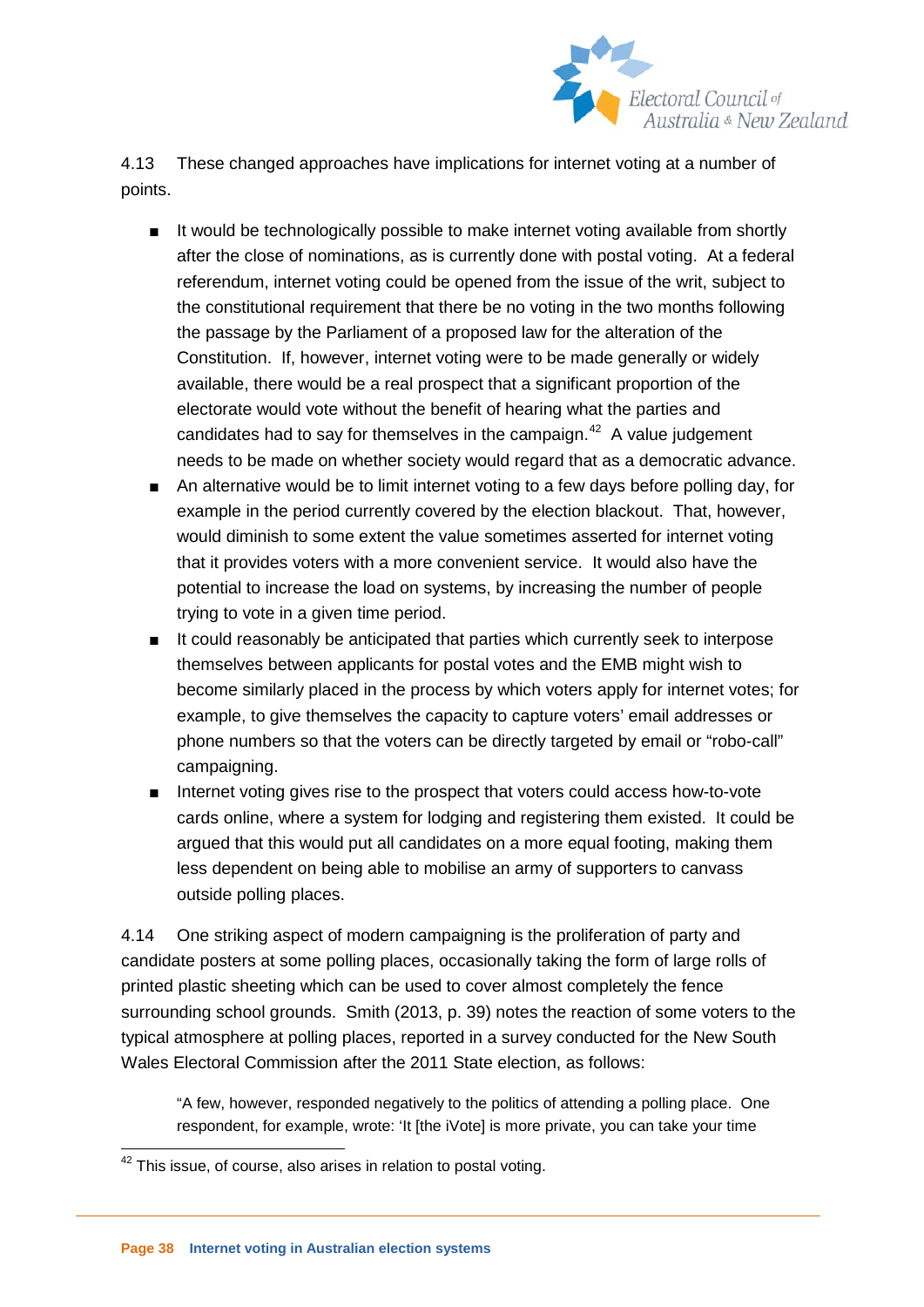

selecting the person you are voting for and you are not intimidated by other people around you or hassled by supporters of the parties'.".

### **The rise of the internet**

4.15 The internet had its origins in the 1960s and recently the World Wide Web (which, along with email, is the medium through which most people interact with the internet) celebrated its 20<sup>th</sup> birthday. Throughout the 1990s a desktop computer or bulky laptop had to be physically connected by phone line, via a dial-up connection, to utilise these services. This only provided slow connections, and had the disadvantage of occupying the phone line while the internet was being accessed. During the 1990s the number of people with an internet connection at home in Australia was still quite low (16% in 1998)<sup>[43](#page-38-0)</sup>. and internet cafes were a popular way of accessing the internet.

4.16 Within the home, the rate of internet connectivity increased significantly throughout the 2000s. According to the Australian Bureau of Statistics (ABS), in 2001 35% of homes had access to the internet and in 2008-9 this had grown to 72%.<sup>[44](#page-39-0)</sup> The devices which people used to access the internet changed during this growth. Laptops become smaller, lighter and cheaper, and the sales of those devices eventually overtook desktop computers in 2008.[45](#page-39-1) It was also during the second half of this decade that WiFi as a mode of connecting within the home and in limited public areas increased in popularity.

4.17 These changes occurred at the same time as a significant increase in access speeds, where dial-up connections were abandoned in favour of technologies which offered faster speeds. The new ADSL technology, which still used the same copper phone network but which could operate at the same time as a regular phone call, was first offered by Telstra in 2000. Further jumps in speeds occurred through the decade with the introduction of ADSL2 and ADSL2+. According to the ABS, in June 2006 and December 2012 the ways which people connected to the internet were as follows.  $46$ 

<span id="page-39-3"></span><span id="page-39-2"></span><span id="page-39-1"></span>

<span id="page-39-0"></span><sup>&</sup>lt;sup>43</sup> Australian Bureau of Statistics (2011).<br><sup>44</sup> Australian Bureau of Statistics (2007); Australian Bureau of Statistics (2011).<br><sup>45</sup> Sydney Morning Herald (2008).<br><sup>46</sup> Australian Bureau of Statistics (2012). Actual figu mobile – 1.6%, Cable – 10.9%, DSL – 40.4%, Dial-up – 46.8%. Actual figures represented by the 2012 bar chart are: mobile – 49.7%, cable – 8.4%, DSL – 38.9, Dial-up – 2.3%.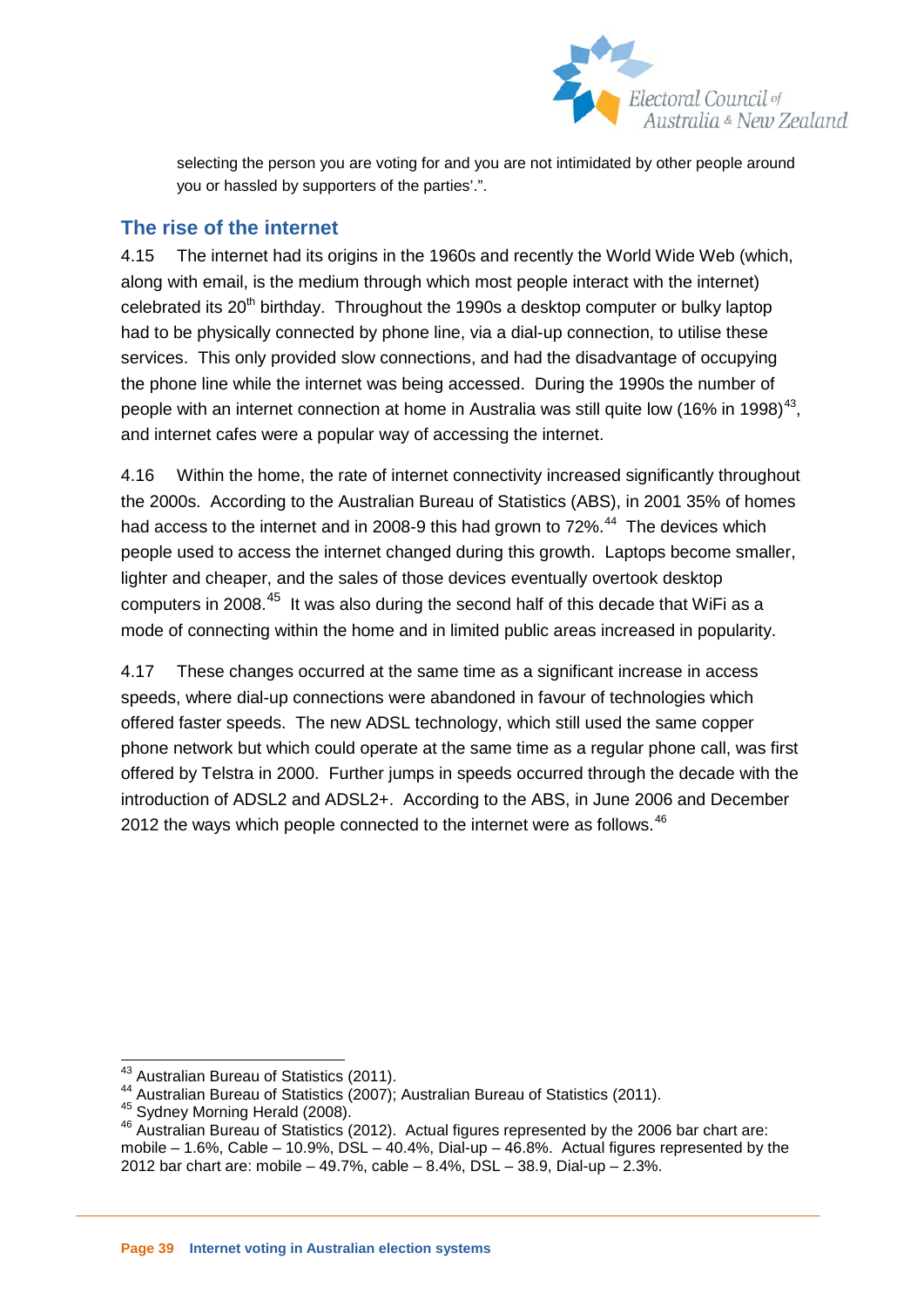

Proportion of subscribers by connection type, Jun-2006



Proportion of subscribers by connection type, **Dec-2012** 



<span id="page-40-0"></span>4.18 Almost half of internet connections in December 2012 were mobile and fixed wireless. At the end of 2012, there were 6 million wireless broadband connections in Australia.[47](#page-39-3) The connection which was growing fastest in the second half of 2012 was fibre, which grew by 75%. These figures suggest two trends - the ability to access the

<sup>&</sup>lt;sup>47</sup> Australian Bureau of Statistics (2012).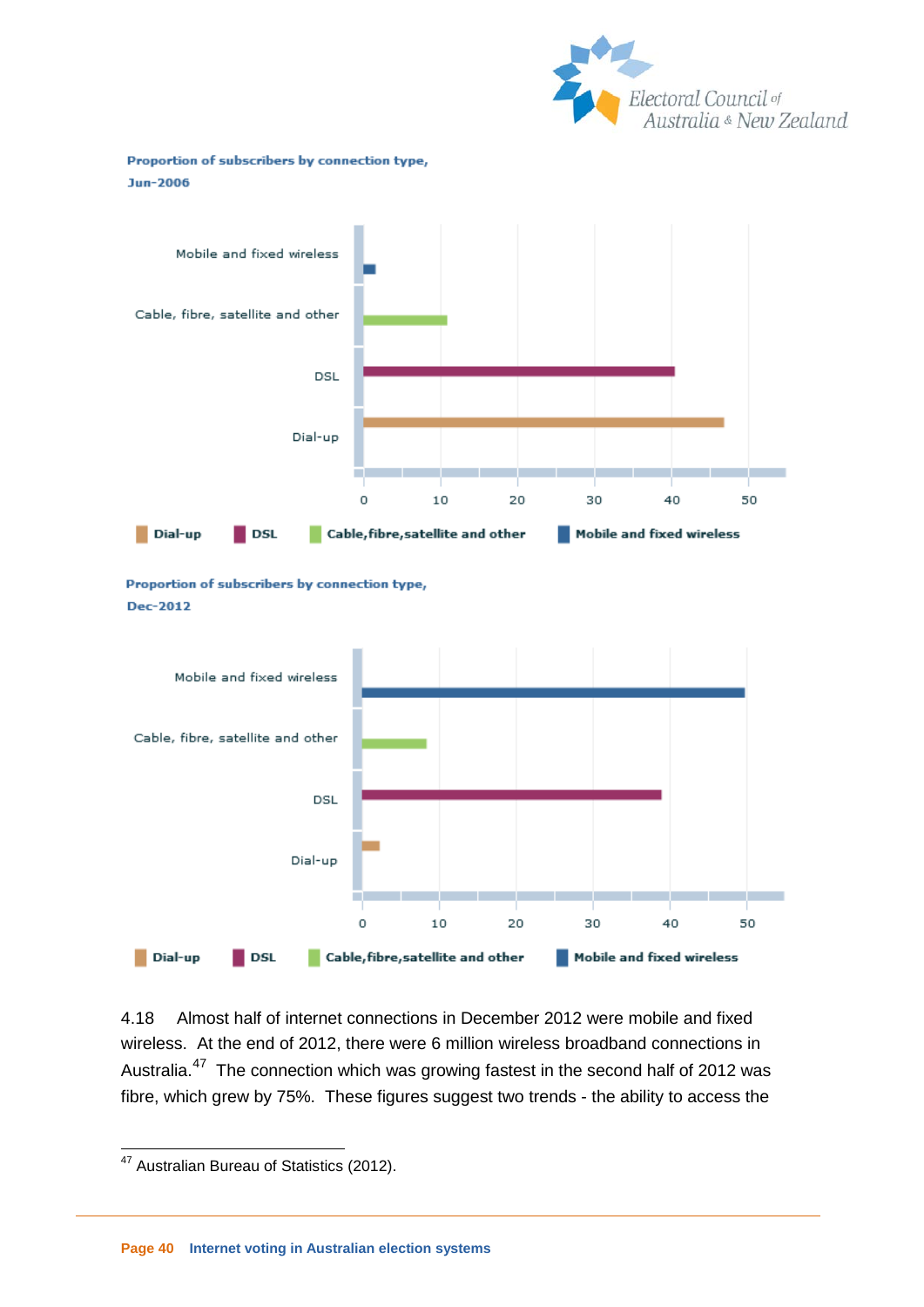

internet via a form of mobile connectivity is very popular, and the market is demanding faster internet access, as evinced by the increase in fibre connections.<sup>[48](#page-40-0)</sup>

4.19 US research may provide some insights into likely patterns of internet use by the young. The Pew Research Center in the United States recently released a study examining teenagers and technology.<sup>[49](#page-41-0)</sup> Since 2006, the rate of teenagers who are online has remained consistent at 95%, but what has changed is the form of device and connection used.<sup>50</sup> The study revealed that the accessing of the internet via mobile devices is commonplace. The group surveyed was between 12 and 17 years of age. Almost half of those surveyed owned a smart phone, a quarter said that they mostly accessed the internet from their phone, and nearly three-quarters use a phone, tablet or other mobile device to access the internet at least occasionally.<sup>51</sup> The survey did find that those from lower socio-economic groups were still somewhat less likely to use the internet in any capacity, but that those who did have internet were at least as likely to use a mobile device as their main point of access.<sup>[52](#page-41-3)</sup>

4.20 The trend would appear not to be restricted to those below the voting age. A report by Cisco from February 2013 claimed that from 2011 to 2012, global mobile data traffic had grown by 70%, and within Australia it had grown 40% from mid-2011 to mid-2012.<sup>[53](#page-41-4)</sup> To provide some context for the volume of data under discussion, the global mobile traffic alone was nearly twelve times the size of the entire global internet data of 2000.[54](#page-41-5)

4.21 Nowadays, internet cafes, although still in existence, are becoming rarities as it becomes cheaper and easier to access the internet from smart phones. This allows people to access the internet from wherever there is a mobile broadband signal. As of September 2012, the British communications regulator, Ofcom, claimed that 56% of Australians owned a smart phone.<sup>55</sup> The Australian Communications and Media Authority (ACMA) stated that as of May 2012, the percentage of smartphone owning adults in Australia was at 49%.<sup>[56](#page-41-7)</sup> Another change is also happening with internet access within homes. According to Ofcom, Australia shares with Spain the highest take up rate of tablet devices in the world, at 24%.<sup>[57](#page-41-8)</sup> Meanwhile, the ACMA reported that 29% of households

<span id="page-41-1"></span>

<span id="page-41-2"></span>

<span id="page-41-3"></span>

<span id="page-41-4"></span>

<span id="page-41-5"></span>

<span id="page-41-6"></span>

<span id="page-41-0"></span><sup>&</sup>lt;sup>48</sup> Australian Bureau of Statistics (2012).<br>
<sup>49</sup> Madden et al (2013).<br>
<sup>50</sup> Madden et al (2013, p. 3).<br>
<sup>51</sup> Madden et al (2013, p. 2).<br>
<sup>52</sup> Madden et al (2013, p. 2).<br>
<sup>53</sup> Cisco (2013, p. 4).<br>
<sup>54</sup> Cisco (2013, p. 4)

<span id="page-41-8"></span><span id="page-41-7"></span>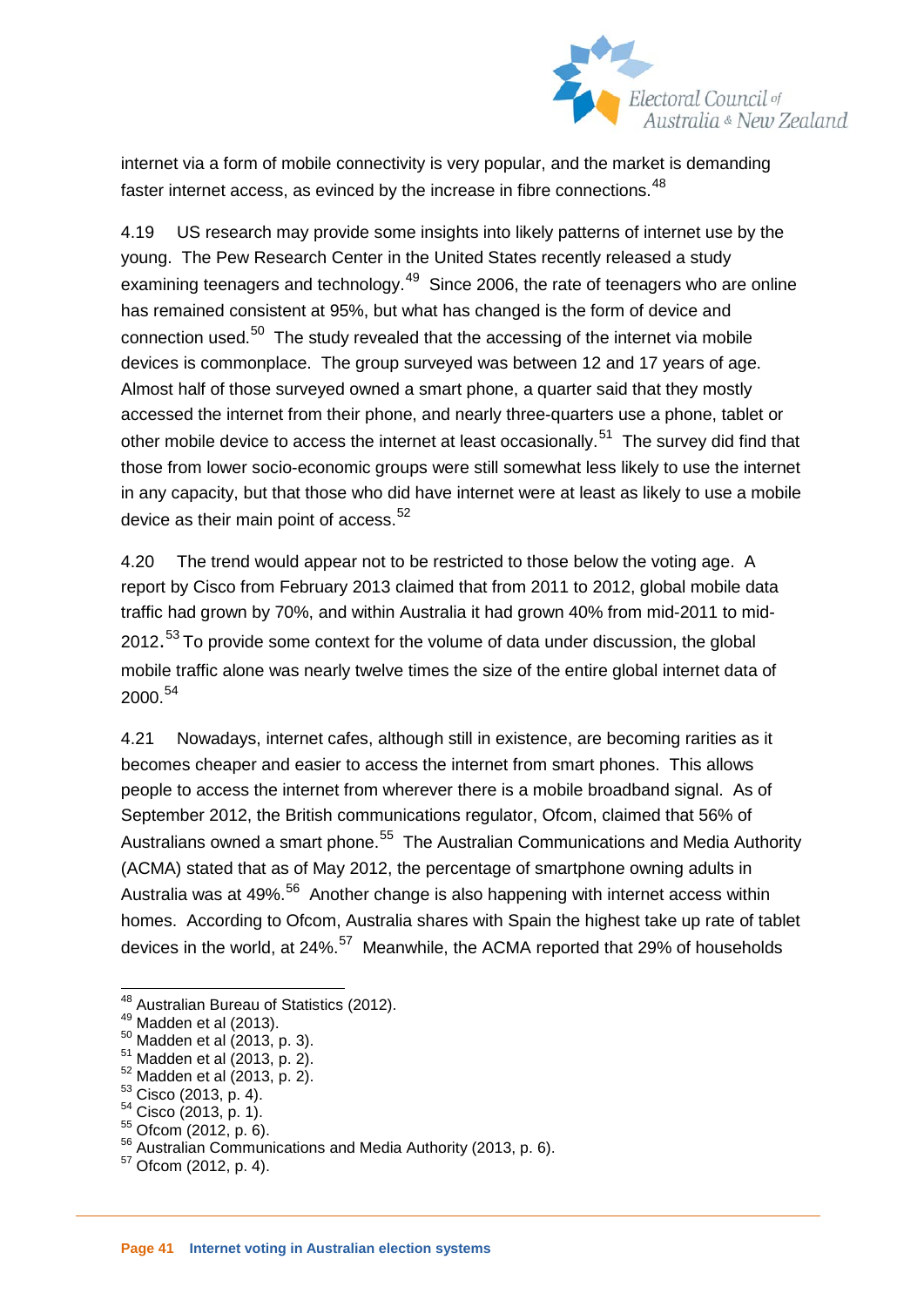

accessed the internet with a tablet. It is suggested by the ACMA that due to the current pricing scheme for mobile broadband connectivity and the widespread availability of WiFi hotspots in public areas (such as cafes and shopping centres) and within the home, tablets are typically connected to the internet via the fixed-line networks. $58$ 

4.22 Throughout the 1990s, the standard way of accessing the internet was via a large desktop computer at home, work, school, internet cafe or library. This has been transformed to a situation in which all of the above are still possible, but additionally people can access it from wherever there is a mobile broadband signal, which can even be found in developing countries. The devices used encompass smartphones, tablets, laptop, desktop computers, televisions and gaming consoles. Further complicating the picture is the blurring of categories between smartphones and tablets (phablets), and between tablets and laptops where the devices take the form of a laptop but have the ability to split in half and operate as a tablet.

# **Increased commercially-available internet voting for private and feefor-service (FFS) elections and other ballots**

4.23 There has been growing use of internet and intranet voting in the commercial environment, in particular in Certified Agreement ballots where a simple Yes/No is required, and in elections for company directors. Certainly intranet voting and simple internal email polling has been available since the late 1990s when intranet and company email became standard in most large businesses and government departments.

4.24 The ACT Electoral Commission recently commissioned and released "Yes/No" internet voting software to address the rising demand for this type of commercial service. The AEC has also recently released a Request for Tender for similar software. Other EMBs have expressed an interest in having access to software to assist in the conduct of commercial elections of this type via the internet. This is an area in which there is also substantial private sector interest.

4.25 In the realm of social media, internet and phone polling techniques are being used in an increasingly profitable manner to "vote" for talent (Australian Idol) or to "vote" people out of competitions (Big Brother). The use of this social type of voting may condition the public into believing that voting is easy, secure and believable, even though these social experiences encourage voters to vote more than once and the voter pays for the privilege.

<span id="page-42-0"></span><sup>&</sup>lt;sup>58</sup> Australian Communications and Media Authority (2013, p. 16).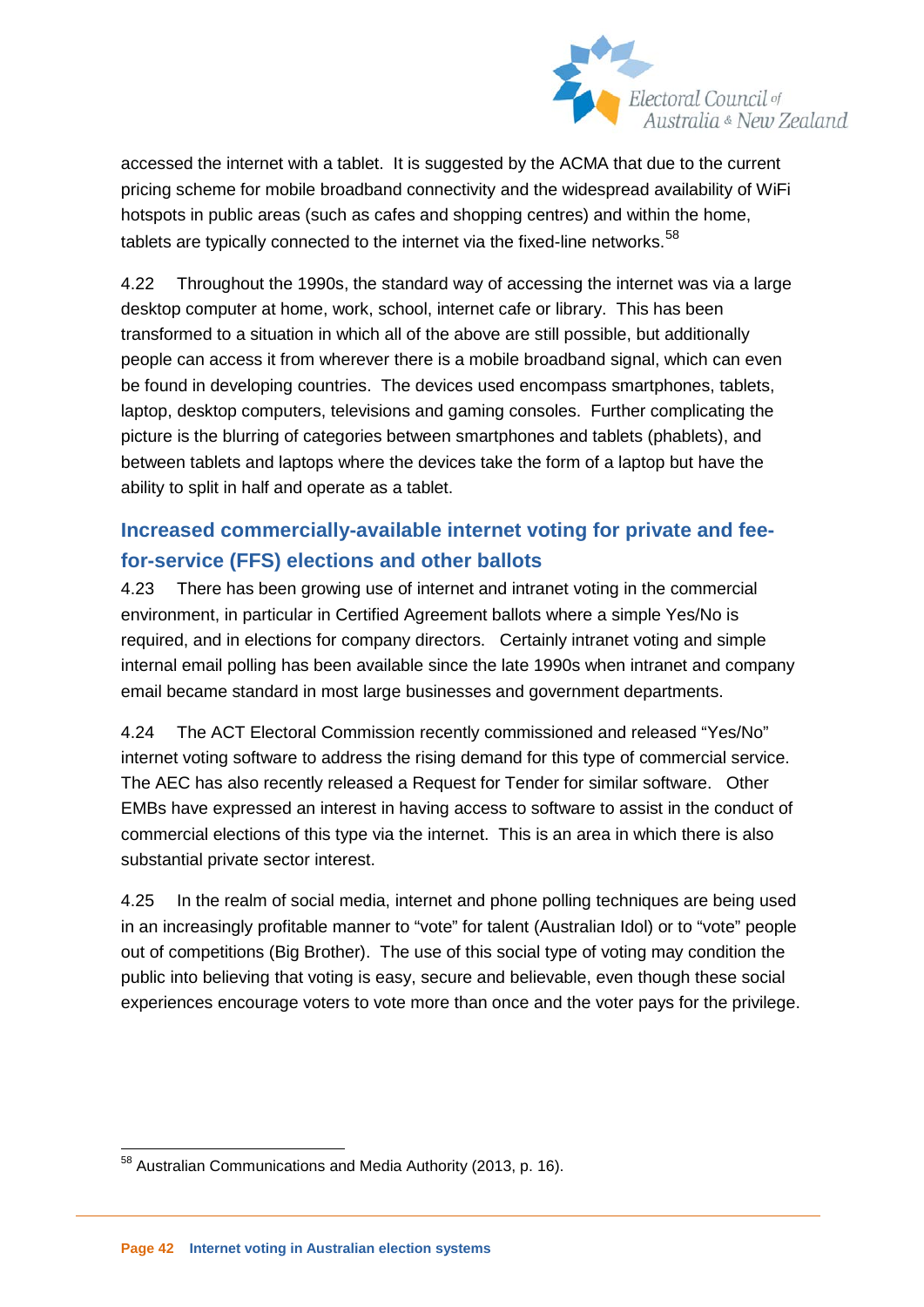

# **Public attitudes to, and trust in, internet voting, the election process and EMBs**

4.26 The greatest intangible asset possessed by any EMB is public trust, since that goes to the heart of public acknowledgement of the legitimacy of electoral processes. As noted at paragraphs 3.39 to 3.44 above, public attitudes to internet voting have been explored to some extent, but not extensively canvassed, in Australia.

4.27 Public reaction to the NSWEC's iVote system has been very positive: of the surveyed users, 96% were satisfied with how iVote worked.<sup>59</sup> The current environment in NSW appears to be very receptive to using the internet to vote. This is likely to have been influenced by their past experiences with EMBs, their exposure to the internet in general, and the iVote process.

4.28 Trust has been highlighted as a significant issue for internet voting in a number of studies.<sup>[60](#page-43-0)</sup> This flows in the main from the fact that electronic transactions cannot be directly monitored in the same way as manual handling of ballot papers. Trust in election processes will typically be a cultural phenomenon which has developed over a long period, and may spring from many different sources, including some of the following.

- The general attitude to public institutions in a country may be a trusting one, and the EMB may simply benefit from this generally benevolent atmosphere. This is largely the case in Australia.
- EMBs which have a long history and have earned public respect will potentially enjoy levels of trust even higher than some other comparable public officials, especially if their independence from the government of the day enjoys constitutional or statutory protection, and if they have built a reputation for honesty and transparency.
- Voters tend to trust election results because, in Australia, surprise results are comparatively rare. Voters may have an intuitive sense of community attitudes towards various parties and candidates at any particular time, and these are reinforced by public opinion polls which, in Australia, have had a reasonably good record of anticipating election results in recent years.
- <span id="page-43-1"></span>■ Another factor which may well have contributed to people's trust in Australian EMBs is the extensive participation of ordinary people in the electoral process. The AEC hires nearly 70,000 people for a federal election; this means many Australians have a friend, neighbour or relative who works on election day. Ordinary people also have the ability to participate by assisting candidates in handing out how-to-vote cards at polling places, and by acting as scrutineers.

<span id="page-43-0"></span>

 $59$  Allen Consulting Group (2011, p. 33).<br> $60$  See, for example, Barrat i Esteve, Goldsmith and Turner (2012, pp. 23-38).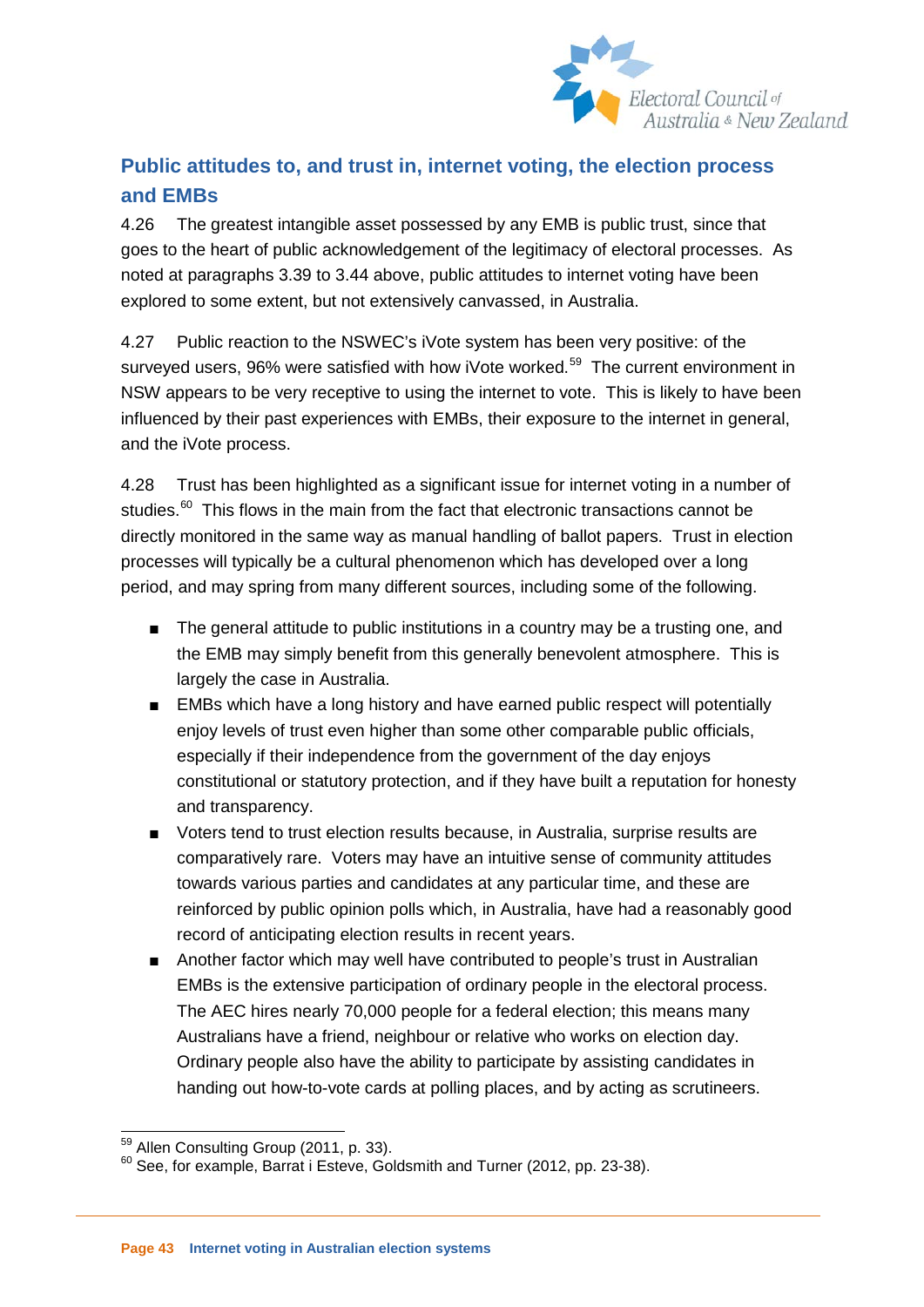

These activities provide the opportunity for everyday citizens to participate actively in the electoral process, and to become broadly comfortable with it.

- In general, Australia's manual electoral processes are relatively simple and transparent, making them readily susceptible to scrutiny. Even the more complex processes are typically capable of being decomposed into smaller elements on which individual scrutineers can focus.
- Scrutineers also enjoy extensive statutory rights, of which they are well aware, and generally do not hesitate to assert those rights when the need arises.
- Changes to Australian electoral processes have tended to be incremental rather than radical, such that a sense of public familiarity with their broad outline is sustained from election to election. Ritualistic elements of elections, such as attendance voting and the use of the National Tally Room may well contribute to this. $61$

4.29 The diversity of these sources of trust highlights the complexity of the factors which could potentially influence public attitudes to internet voting (which remain, to a significant extent, a matter for speculation). As the use of the internet becomes more and more integrated into the fabric of daily life, it is possible that voters might come to be increasingly comfortable with its use in the electoral context, and might, moreover, be prepared to treat any problems arising in internet voting systems with a degree of pragmatic tolerance.

# **Attitudes to risk**

4.30 The preceding analysis has examined in some detail the different factors which contribute to high levels of community trust in Australia's electoral processes. Assessing the willingness of the community to accept and manage electoral processes involving risk is more difficult, for a number of reasons.

4.31 First, it is in the nature of EMBs to be, rationally, very risk-averse. An election is the biggest peacetime logistical operation which a country faces, and an EMB has one chance every few years to get it right. EMBs tend to have a strong sense of the

<span id="page-44-0"></span> $61$  The Joint Standing Committee on Electoral Matters (2007) touched on considerations of this type, when unanimously recommending the retention by the AEC of the National Tally Room (NTR):

<sup>&</sup>quot;The committee supports the continuation of the NTR given its historical place in Australian politics and elections. Australia is one of the world's longest running democracies, and needs to value its history and traditions. ... Furthermore, the committee notes, there is a value - and logic - in having a central tally room in the national capital for the federal election. This value extends far beyond dollar or logistical considerations. There is a view that, by providing a focal point for the display of results on election night, the NTR actually promotes a visible symbolism of transparency in the election process. … The committee is of the view that the abolition of the NTR would have a negative impact on the perception of the transparency of elections.".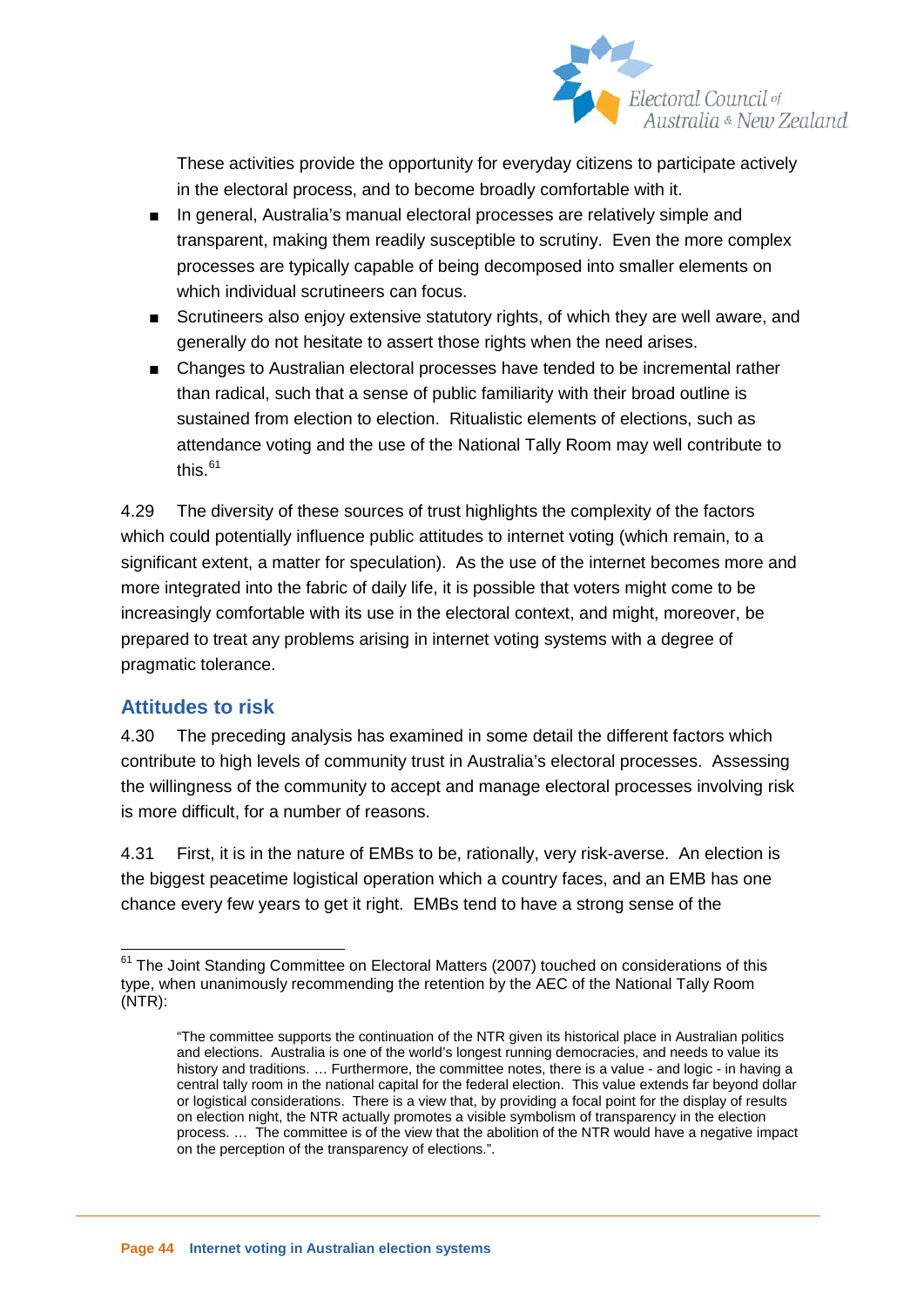

reputational risks which could flow from a serious failure at election time, and sad experience in many countries has shown that trust typically takes a long time to build up, but can be lost quickly. Most Parliaments and EMBs therefore want to minimise risk, and design processes accordingly. Major public failures are therefore rare, providing little evidential basis for inferences to be drawn concerning the willingness of the community to accept particular levels of risk.

4.32 There have, however, been some cases, either repetitive or one-off, which can provide some insights in this regard.

- The diversity of Australia's voting channels in fact makes it possible for some people to vote more than once, and a reasonable estimate of the number who in fact do so (usually as a result of confusion associated with advanced age) can normally be made. The numbers in question are made public, and have not led to any widespread community outcry: the risks in question are seen as manageable, not least because the average number of such votes per division is comparatively small.
- There are, occasionally, major failings in ballot handling; the disenfranchisement of voters in the division of Boothby at the 2010 federal election is a case in point. Notwithstanding the involvement of a significant number of ballots, the perceived legitimacy of the election was not seriously compromised, and the outcome of the election was not challenged in court. The event appears to have been seen as a random failing, rather than one evincing major systemic shortcomings.

4.33 That having been said, an EMB, unlike a private company, cannot simply decide to pitch at a chosen sector of the market: it has equal obligations to all citizens. Risk management cannot be done in a way which is discriminatory, or which seeks to treat threats to the integrity of some individuals' votes as in some sense statistically negligible.

# **Diversity of electoral processes in a federal system**

4.34 The nature of Australia's electoral arrangements is very much influenced by the existence of nine substantially sovereign jurisdictions, each with its own EMB. This has created many opportunities for innovation, the flip side of which may be the adoption of diverse approaches to the solution of similar problems. In the short run this makes it unlikely that any one approach to an issue as complex as internet voting will become dominant.

4.35 **Appendix B** provides a brief summary of the current state of legislation which might govern or impinge upon the use of internet voting. At present, only New South Wales, Victoria, Tasmania and the Northern Territory have laws in place which in the view of their EMBs make some form of internet voting possible. **Appendix C** sets out current positions of ECANZ members in relation to internet voting.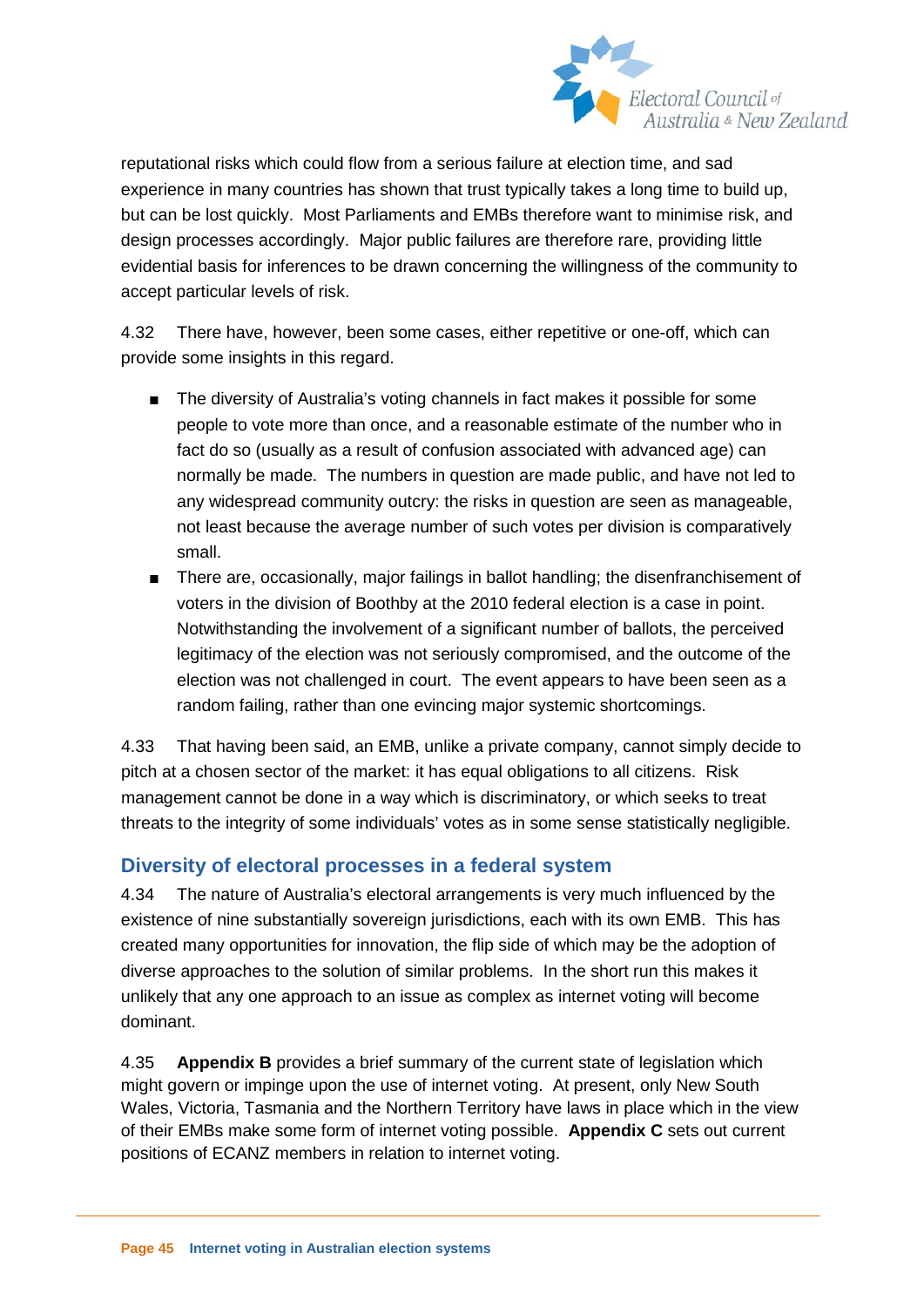

# 5. Rights and obligations

5.1 This Part documents and analyses relevant high-level principles which should be taken into account when making decisions on the appropriate place for internet voting.

5.2 Implicit in the concept of identifying a possible place for internet voting in a jurisdiction's electoral system is the notion that such an innovation should, in some sense, make the system more accessible to a diversified group. This directly implies a need to elaborate fundamental principles which can be used as points of reference to determine what constitutes a legitimate election, or an improvement over the *status quo*. The intention here is therefore to identify some of the more widely-accepted general principles relating to rights and obligations which are most relevant to the issue of internet voting, while noting that in practice some principles may be in conflict with each other, at least to some extent.<sup>[62](#page-44-0)</sup> The implications which some of these principles may have for internet voting are further addressed in Part 7. In the first instance, however, the sources of principles need to be identified.<sup>63</sup>

# **Constitutional law**

5.3 The first such source is constitutional law. While Australia has a written constitution, as do all of its States, those documents' provisions governing the conduct of elections and methods of balloting are relatively sparse. Sections 8 and 30 of the Australian Constitution express one important principle applicable at federal elections, a requirement that in the choosing of members or of senators, "each elector shall vote only once".

# **Instruments and documents elaborating principles relevant to internet voting**

5.4 **Appendix D** sets out extracts from a range of different declarations, covenants and other documents which state principles deemed relevant to the conduct of free, fair and credible elections. While they have not in general been incorporated in Australian domestic law, a number of them represent express morally binding commitments which Australia has made.<sup>[64](#page-46-1)</sup> It should be noted that **no** international instrument purports to

<span id="page-46-2"></span> $62$  Quite apart from the question of whether particular models of internet voting might be acceptable in principle, there will always be a host of practical questions - for example, costs and benefits - to be considered. Some of these are touched upon on Part 7 below.

<span id="page-46-1"></span><span id="page-46-0"></span><sup>&</sup>lt;sup>63</sup> This issue is addressed in some detail in the second chapter of the *Electoral Reform Green*<br>Paper - Strengthening Australia's Democracy (Australian Government (2009, pp. 18-22)). <sup>64</sup> In that context, it should be noted that Australia was one of eight nations involved in the drafting of the *Universal Declaration of Human Rights* adopted by the United Nations General Assembly in 1948; Australia is a State Party to *the International Covenant on Civil and Political Rights* of 1966; and Australia has signed and ratified the *Convention on the Rights of Persons with Disabilities*. In addition, the 1994 Inter-Parliamentary Union *Declaration on Criteria for Free and Fair Elections* was supported by the Australian delegation to the Inter-Parliamentary Council meeting at which it was adopted.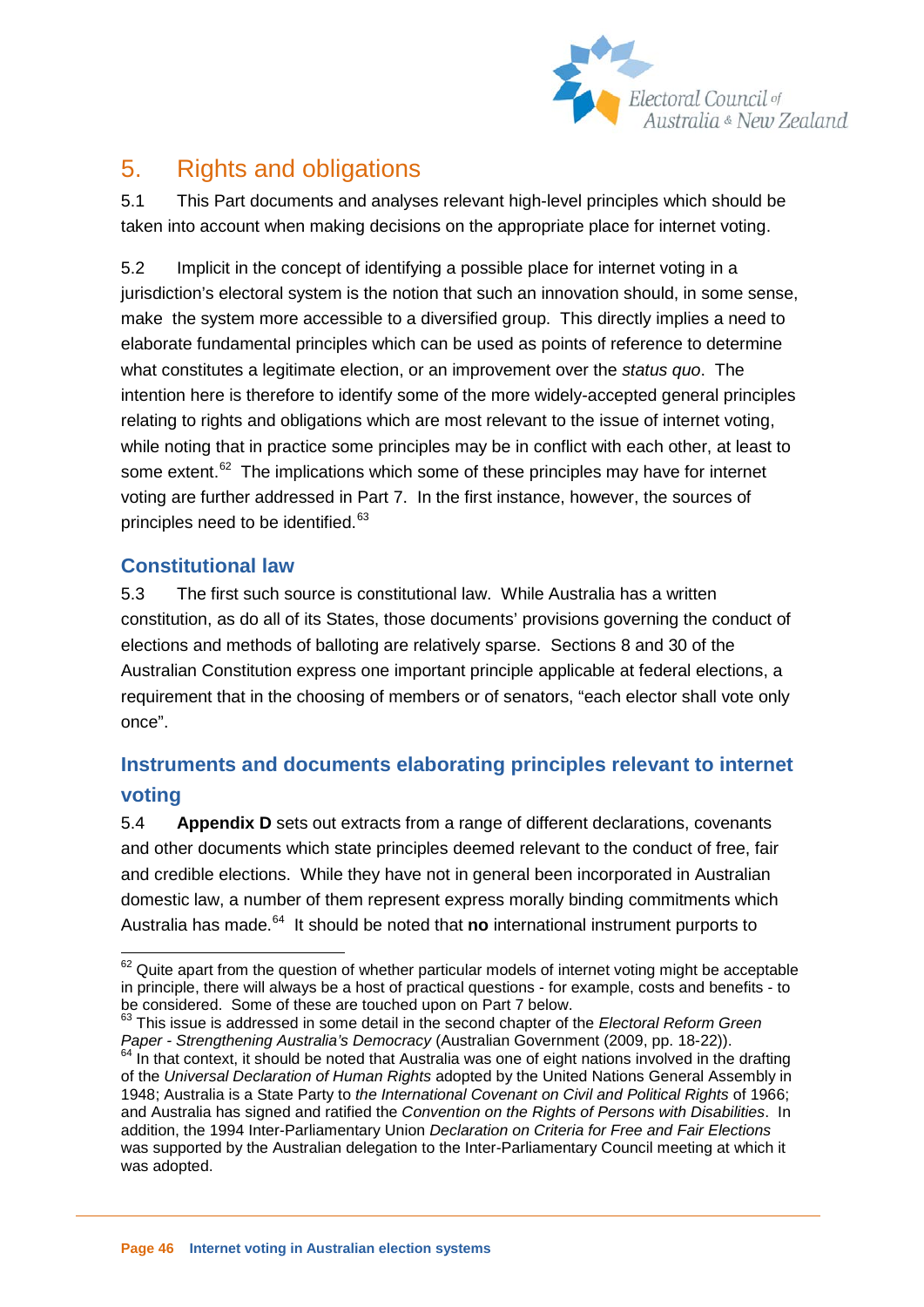

elaborate a specific right to vote on the part of citizens of a country who are part of an overseas diaspora.

5.5 Four of the policy matters addressed in the texts set out in **Appendix D** are particularly relevant to internet voting:

- the absolute right to a **secret ballot** and the uniform priority given to it, and fact that the secret ballot has the character of an obligation placed on the state;
- the need for any balloting process to guarantee the free expression of the will of **the electors, without fear or intimidation**;
- The need, explicitly stated in the Inter-Parliamentary Union *Declaration on Criteria for Free and Fair Elections*, [65](#page-46-2) for States to "take all **necessary and appropriate measures to ensure the transparency of the entire electoral process** including, for example through the presence of party agents and duly accredited observers"; and
- The need to ensure **universal and non-discriminatory access to the right to vote**, with particular reference to persons with disabilities.

5.6 In the Australian context, the first two of these have long been seen as inextricably linked, and are considered together below.

# **The secret ballot, and free expression of the electors' will, without fear or intimidation**

5.7 A secret ballot is typically argued to provide a necessary, though not always sufficient, safeguard against fear and intimidation, since, properly administered, it makes it almost impossible for an intimidator to determine whether his or her wishes have been followed or ignored by the voter. $66$  It is also argued to reduce the efficacy of attempts at bribery or vote-buying, by making it difficult for the buyer to confirm that the vote has been cast as he or she wished. $67$ 

<span id="page-47-0"></span> $^{65}$  Inter-Parliamentary Union (1994). See Appendix D, paragraphs D5 and D6.<br> $^{66}$  In some post-conflict polls in other countries, it has been thought desirable not only to ensure the secrecy of the vote of each individual, but also to disguise voting patterns of particular villages or communities. This is typically achieved by mixing ballot papers from different sources at a central counting station before they are sorted according to the votes they bear. Such processes were used, for example, at the Cambodian election of 1993, and the "popular consultation" ballot of 1999 which led to the independence of East Timor. In both cases, there had been concerns that voters could be intimidated by threats of collective rather than individual retribution.

<span id="page-47-2"></span><span id="page-47-1"></span><sup>&</sup>lt;sup>67</sup> A secret ballot is usually seen as a necessary, though not always sufficient, mechanism for discouraging bribery and vote buying. Also of considerable significance is the configuration of processes to ensure that a voter who has cast a vote privately cannot prove to a corruptor that the latter's wishes have been followed. Examples of such mechanisms include a ban on taking photographs in, or cameras into, polling places; and the provision typically found in electoral laws that a vote cast on a paper ballot will be informal if it bears writing or marks identifying the voter. In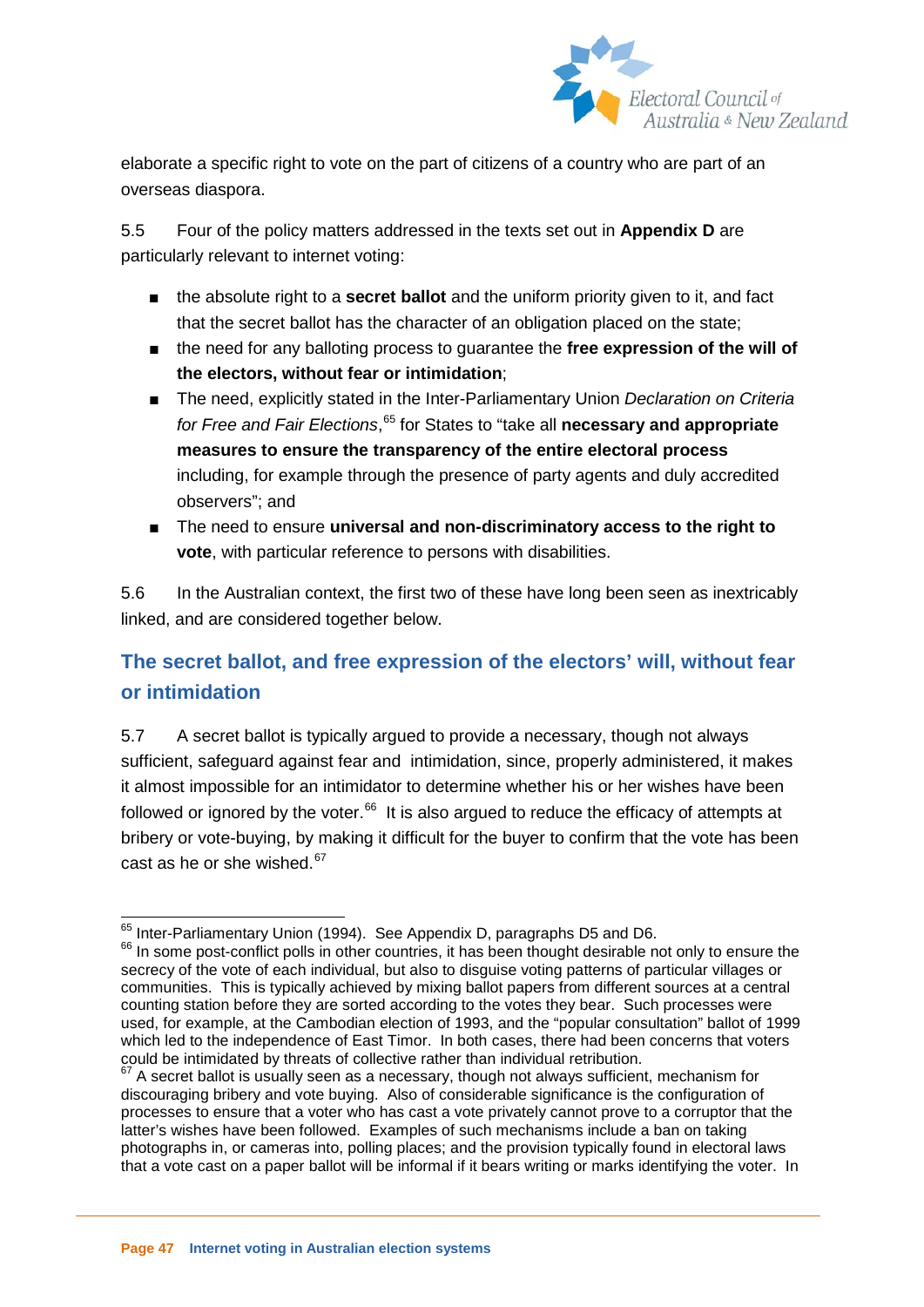

5.8 The concept of the secret ballot is frequently referenced but less often clearly defined. As noted at **Appendix D**, paragraph D10, the Federal Court of Australia, in the leading case of *Re William Joseph Yarran v Michael Blurton and others* [1992] FCA 199,<sup>[68](#page-47-2)</sup> has observed among other things that:

"Physical isolation of the voter and a system for separating or keeping separate the voter's identity and the record of the vote cast are essential elements of the modern understanding of the secret ballot.".

5.9 The archetypical mechanism for ensuring secrecy is the classic "Australian ballot": the conduct of polling at polling places organised by the EMB, at which ballot papers prepared by the EMB are issued to eligible voters, marked by them in private voting compartments, and immediately deposited in a ballot box. Under such arrangements, the EMB takes responsibility for ensuring that the voter is able to vote privately, and the voter is (or at any rate is supposed to be) prevented from showing his or her ballot paper to anyone who might be minded to pay for a vote to be cast for a particular party or candidate.

5.10 As noted at paragraph 3.4 above, alternative arrangements are, however, often put in place to cater for voters who are unable to attend a polling place; and in Australia such exceptional arrangements have included provision for voting in close proximity to a polling place; postal voting away from polling places; the provision of assistance to blind, disabled or print handicapped voters when marking their ballots; voting overseas by military forces in time of war; and the conduct of Antarctic voting in circumstances in which the secrecy of the vote cannot be guaranteed. Such schemes are typically characterised either as consistent with the objective of a secret ballot, or as representing a legitimate derogation from it in circumstances where the only alternative would be the outright disenfranchisement of the affected voters.

5.11 Paradoxically, internet voting has been argued to be capable of both enhancing and derogating from the secrecy of the ballot.

■ As noted in Part 3 above, it has been clearly demonstrated in practice that appropriately designed electronic interfaces can make it possible for persons who otherwise would be dependent on assistance to mark a paper ballot to vote without assistance, thereby enhancing in that respect the secrecy of their votes. A facility of this type can be provided via the internet using kiosk voting, mobile internet

<span id="page-48-0"></span>polities where attempts at vote buying are rife, ingenious mechanisms, such as the so-called "Tasmanian Dodge" (Fredman (1968, p. 10)), have sometimes been used by voters and their coconspirators to prove that votes have been cast in accordance with payments made. <sup>68</sup> Federal Court of Australia (1992).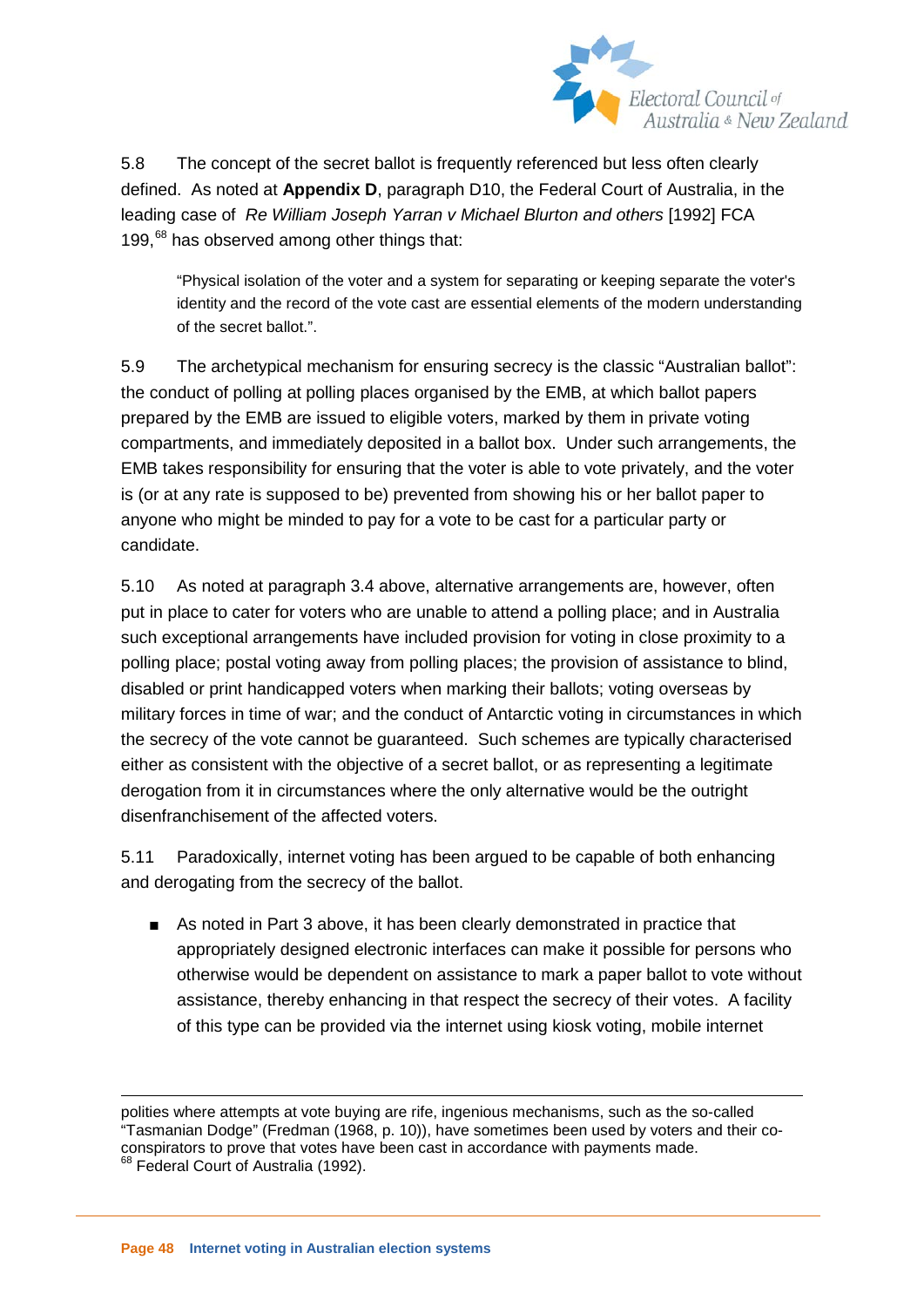

voting or remote internet voting; or through an electronic voting process not involving the internet, such as that used in the ACT.

- It has, however, also been argued that security weaknesses in the internet could enable the way in which a person votes (or has attempted to vote) over the internet to be discovered.
- Email voting and remote internet voting are also said to have the potential to compromise secrecy because, unlike voting at a polling place, they take place in an unsupervised environment, giving rise to the possibility that someone can be present, with or without the voter's consent, and can see for whom the vote has been cast.

5.12 Regarding the first of these points: as detailed in Part 3 above, the need to provide an opportunity for BLV voters to cast their votes without being dependent on assistance has been a significant driver for the introduction of electronic voting mechanisms in Australia. Studies of the use of such mechanisms at the 2007 federal election, the 2011 NSW election, and a series of ACT elections have confirmed their efficacy.

5.13 Regarding the second point, as noted at paragraph 1.9 above, it has been deemed beyond the scope of this paper to evaluate the arguments which have been raised regarding internet security, but the issue is one which any community considering the introduction of internet voting needs to address.

5.14 Underlying the third point are two different views of the character and objectives of a secret ballot.<sup>[69](#page-48-0)</sup>

# **The secret ballot as a matter of shared community interest**

5.15 The first view is that "secret balloting" is not just a right given to individual voters which can be taken up or set aside by them at will, but a characteristic of the overall election process in which all voters have a shared interest. Jones and Simons (2012, p. 350) express this view as follows:

"The secret ballot was instituted to protect against voter intimidation; as such, each voter has a right to the assurance that other voters have not been intimidated into disclosing their ballots or into voting a particular way.".

Such a view of the process could reasonably be inferred from the laws currently governing legislative elections in Australia and New Zealand, which in general prescribe that votes, whether cast at a polling place or remotely, must be marked secretly; this being expressed through the specification of procedures which the voter is, on the face of it, legally obliged to follow.

<span id="page-49-0"></span><sup>69</sup> For a more detailed discussion of these two views, see Barrat i Esteve, Goldsmith and Turner (2012, pp. 44-48).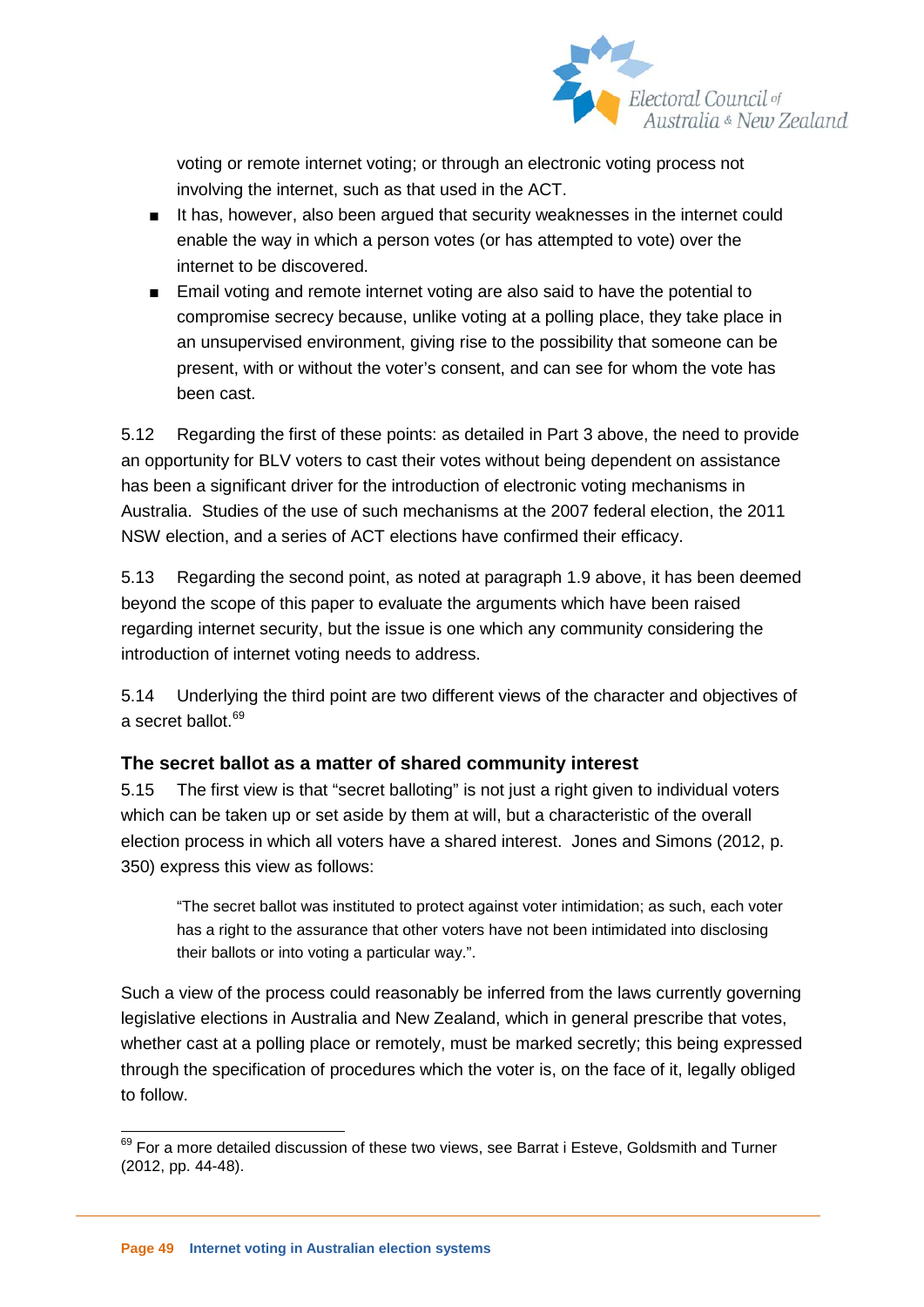

5.16 More generally, the history of the introduction of the "Australian ballot", both in Australia and around the world, points to that having been motivated not just by a desire to better protect individual rights, but also by the need to effect systemic improvements in electoral processes and politics.<sup>[70](#page-49-0)</sup>

5.17 An analogy might be drawn with the process of vaccination: while that is primarily designed as a way of protecting the health of individuals, it also has an important societal, public health dimension, in that comprehensive vaccination holds out the hope that fell diseases may be eliminated from a community.

5.18 The policy implications of the adoption of this view are that:

- voters should in general be required to vote in conditions of state-guaranteed secrecy (i.e., at polling places, or in circumstances where there are officials present), with derogations from that only permitted when the alternative would be to disenfranchise the voter, or to force him or her to incur substantial costs or inconvenience; and
- even where secrecy is not state-guaranteed, there will be a legal responsibility placed on the voter to vote secretly.

# **The secret ballot as a right which individuals should have the opportunity to exercise**

5.19 An alternative view of "secret balloting" is that its essence is that all voters have the **opportunity** to vote in secret. In association with this, however, some or all voters may be offered alternative unsupervised remote voting channels, such as postal voting or remote internet voting, under which secrecy cannot be state-guaranteed (either to the voter, or to other voters or stakeholders who may believe they have an interest in the process surrounding (as distinct from the content of) other electors' votes).

5.20 It is important to emphasise that an opportunity to vote secretly must be a genuine one given the circumstances of individual voters, rather than one that exists only on paper. In that context, it should be borne in mind that a voter who has concerns about voting in an unsupervised channel may also feel compromised in his or her ability to make an overt choice to use a supervised voting channel, such as a polling place.

<span id="page-50-0"></span>5.21 The policy implications of the adoption of this view are that:

- it can legitimately be left to the voter to choose the voting channel which best fits his or her needs;
- the casting of a vote in conditions of "state-supplied" secrecy is something which an individual voter may "trade off" in order to make use of a mechanism which is,

 $70$  McKenna (2001); Fredman (1968).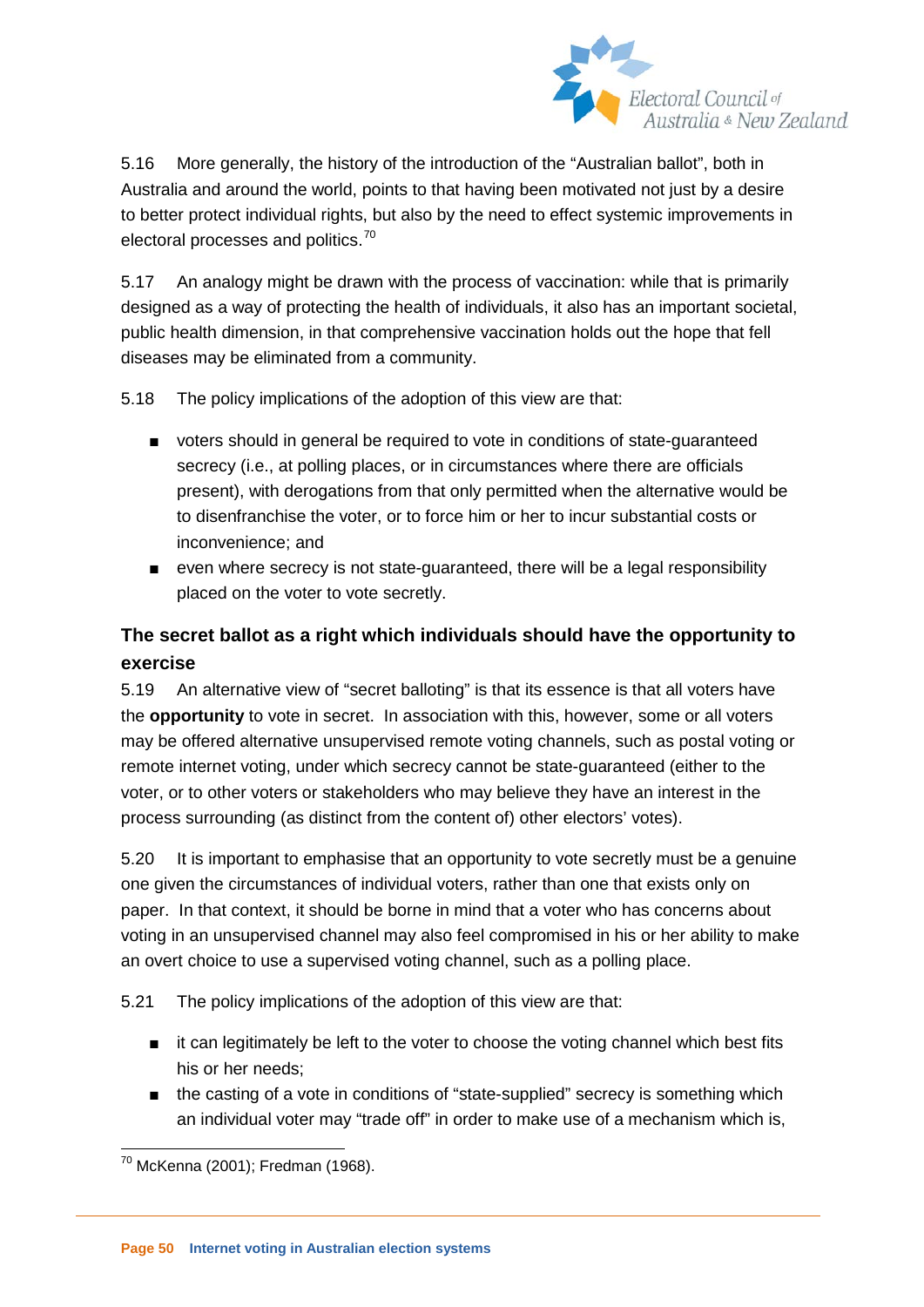

for him or her, more convenient, even if that is not strictly necessary to ensure that he or she can vote without substantial personal cost or inconvenience; and

■ such "trade offs" fall within the private sphere of each individual voter.

#### **Free expression of the electors' will, without fear or intimidation**

5.22 The *Macquarie Dictionary (4th ed.)* primarily defines "fear" as "a painful feeling of impending danger, evil, trouble, etc". To "intimidate" is:

"**1.** to make timid, or inspire with fear; overawe; cow. **2.** To force into or deter from some action by inducing fear: *to intimidate a voter*".

Intimidation is therefore an action, which implies the objective existence of an intimidator. Fear, on the other hand, is a feeling or sense, subjectively experienced, which may or may not have a rational basis.

5.23 The factors which contribute to potential levels of fear and/or intimidation in a society are complex, and can vary greatly from country to country, and over time.<sup>[71](#page-50-0)</sup> Individual fear, and intimidation directed towards an individual, may be a product of an individual's circumstances and relationships, but is likely to be greatly influenced by the overall situation and atmosphere in a country. In post-conflict countries, intimidation may at times have been almost a way of life, fear can be pervasive, and people may see political campaigns as likely to re-open old wounds and may have experienced elections as flash points leading to violence and destruction. If people sense that an incumbent government will refuse to accept defeat at an election, and therefore fear to vote it out, they are, in effect, victims of collective intimidation aimed at the entire electorate. $72$ 

5.24 Established democracies, on the other hand, tend to be characterised by relatively high degrees of political tolerance and civility; acceptance of the importance of respect for democratic processes; and a widespread public censure of intimidatory tactics by political players. Social disincentives to misbehaviour are strong, and effective.<sup>73</sup>

He concludes (at p. 43) that:

 $71$  Birch (2011, p. 48) notes that according to the "Index of Electoral Malpractice" expounded in her study, "voter intimidation and/or obstruction" is strikingly more manifest in the former Soviet Union and in Sub-Saharan Africa than in Latin America and the Caribbean.<br><sup>72</sup> For a discussion of this in the Cambodian context, see Sanderson and Maley (1998, p. 247).

<span id="page-51-2"></span><span id="page-51-1"></span><span id="page-51-0"></span> $73$  Smith (2013, p. 4) discusses this issue in the Australian context, and emphasises that:

<sup>&</sup>quot;Australia currently has a number of strong non-technical safeguards against voter interference. These include public avenues for complaints by electoral stakeholders, an independent electoral administration, low general levels of corruption, relatively high living standards, an egalitarian individualist culture, and a strong civil society.".

<sup>&</sup>quot;The argument and evidence presented in this report point to an extremely low presence and risk of voter coercion or bribery in contemporary Australia. Isolated small pockets of expressive coercion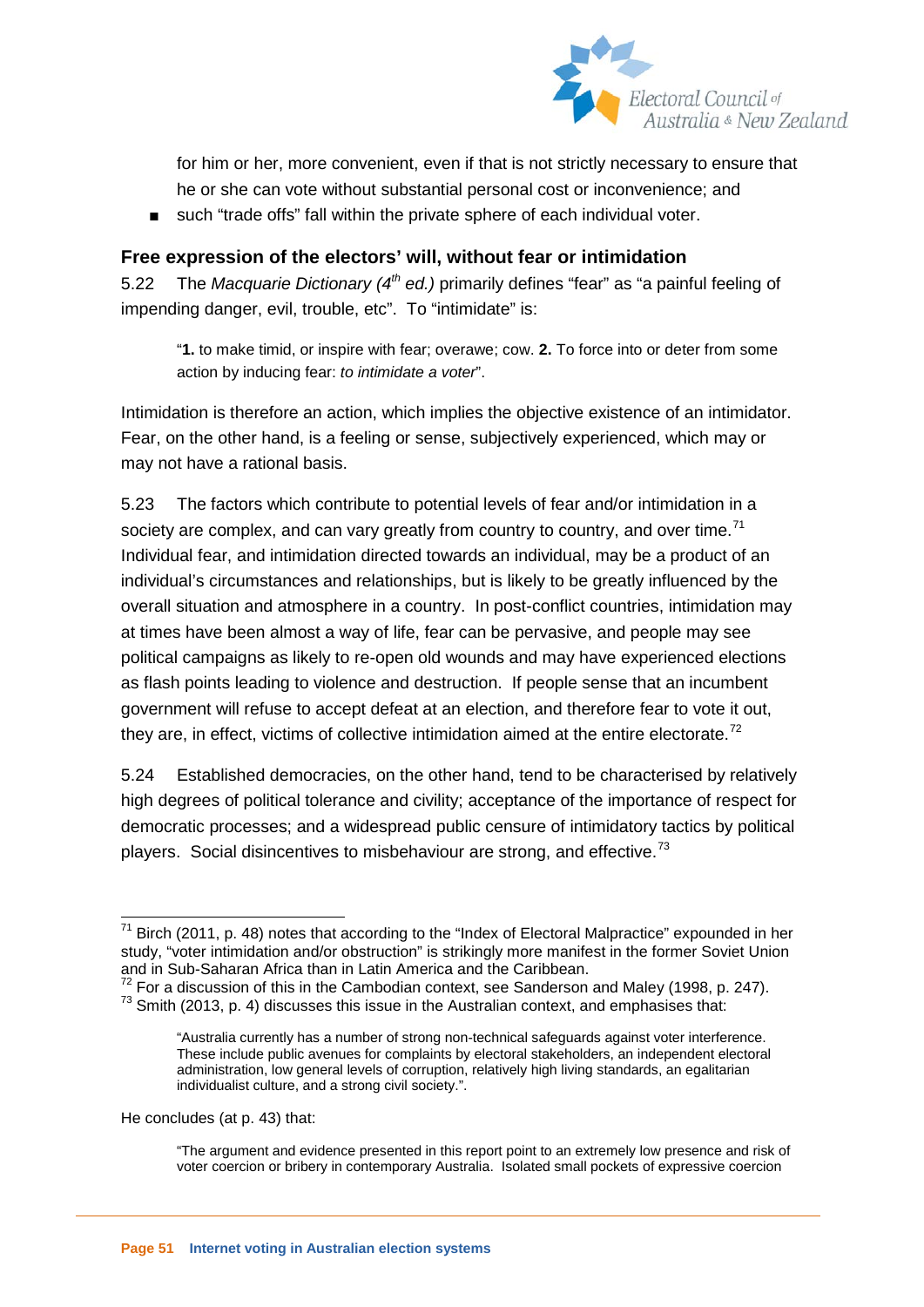

5.25 The polling place - established, managed and secured by the EMB - provides the archetypical mechanism for ensuring that voters need not, at least when casting their ballots, be fearful or intimidated. That conception of its role may, however, be somewhat idealised.

- While voting in a secure environment may provide protection against individually directed intimidation, it will not by itself protect against pervasive fear of the type mentioned in paragraph 5.23 above. (That having been said, a large turnout at polling places in the face of fear, as was seen at the East Timor "popular consultation" in 1999, may constitute a powerful social statement in defiance of intimidation, as well as reinforcing individual feelings of bravery.)
- In a truly dangerous environment, it will not suffice to create a safe environment at polling places, since voters may be in danger when travelling from their homes to vote, or returning after voting.
- In addition, in the worst cases, attempts may be being made to intimidate voters into boycotting the polls, and the very act of going to the polling place may attract the intimidators' wrath. (In such a situation, the ability to choose an alternative voting channel could actually assist voters, though the ability of a country facing such problems to be able to establish credible, high integrity alternative voting channels would have to be a matter of doubt.)
- If, on the other hand, the social environment in a country is benign, and intimidation for political purposes is almost unthinkable, the environment at the polling place will have little contribution to make to people's sense of safety. (In that context, it may be noted that formal "security" is almost never required at polling places in Australia, in contrast to the situation applying in many parts of the world.)
- <span id="page-52-0"></span>5.26 All of that having been said, however, two further points needs to be emphasised.
	- The obligation placed on the state, and on EMBs, is to seek to ensure to the greatest extent possible that all voters are able to vote without fear or intimidation. "Expressive coercion"[74](#page-51-2) may in some cases affect a relatively small number of

may currently occur in families, religious groups and the like; however, these are so small as to register only as vague suggestions in public discussion.".

 $74$  Smith (2013, p. 17) describes this phenomenon as follows:

<sup>&</sup>quot;Instead of aiming to achieve a particular electoral outcome, the perpetrator aims to ensure that members of their group affirm the identity or values of that group through their actions. Examples of such groups would include families, rural estates, villages, trade unions, companies and sects. The affirmation of group identity by voting in a particular way (or by not voting) reinforces existing power structures within the group. From the point of view of powerful figures in the group (fathers, religious leaders, etc.), it is best if compliance is based on an acceptance of their legitimate authority. Where this fails, coercion can be used to ensure compliance and maintain the group's sense of itself.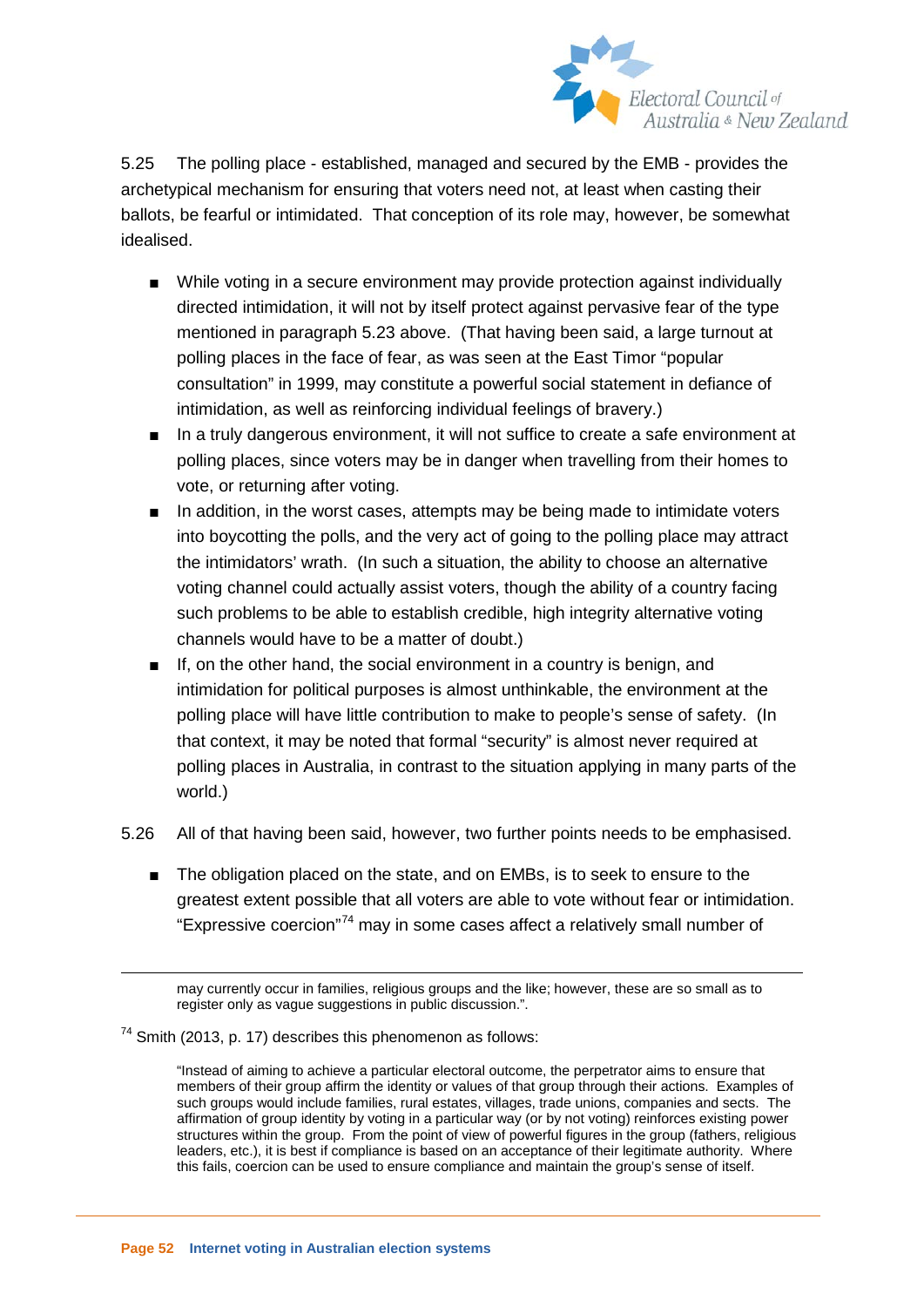

voters, and therefore be unlikely to impact on an election result; but from the point of view of each individual voter so expressively coerced, his or her free exercise of the franchise may have been 100% compromised, and this must be a matter of concern to EMBs, and to the state.

■ Expressive coercion may be extremely subtle in character. On this, Birch and Watt (2004, p. 66) note that:

> "The dominant currency of the home is typically that of emotion, rather than that of money or brute force. Within the emotional economy of the home, psychological pressure may well have the same if not greater power to alter behaviour as that of money or force in the public arena. So, though more subtle and difficult to identify, emotional coercion may pose just as serious a threat to democracy - indeed, these very qualities may make it even more worrisome. The common distinction between the 'public' and 'private' spheres breaks down when we consider the complex overlapping spheres of 'privacy' within the home. Acts that are 'private' within the family may not be sufficiently private for individual family members.".

■ Voting at polling places may in its own subtle way help to counteract this, not by providing any physical protection, but by taking the voter into a different environment from the home, where the atmosphere emphasises individual autonomy, the exercise of personal rights, and participation in a structured public act of choice.[75](#page-52-0)

#### **Transparency**

5.27 The concept of transparency (as implicitly elaborated in paragraph 5.5 above) can be viewed in two different ways.<sup>[76](#page-53-0)</sup>

 Bribery is rarely if ever used to secure expressive votes, since the groups involved tend to be closeknit and hierarchical.".

 $75$  This point is elaborated by Birch (2003), as follows;

"We have a right to family life, but we also have rights within family life - the right to be free from physical coercion, for example. If we introduce into this complex equation civic rights, the situation gets more complicated still. We then have a civic right - and a civic duty - that must be protected in the context of the home. But this is difficult. In the domestic context, civic duty could well give way to immediate personal duty, civic norms of equality could give way to cultural domestic norms of dependence, honour and obedience. This is where the distinction between the public and the private breaks down, where the voter is caught uncomfortably between competing value systems. A person should be able to be both a good citizen and a good family member without having to sacrifice one of these roles. Yet that is what the seemingly innocuous move of bringing voting into the home has the power to do: it may place voters in the difficult position of having to make choices between performing their family duties or their civic duty. It is all too plain that family duties will in most cases win the day; many voters will simply not be able to afford to jeopardise their domestic harmony and financial security for the sake of preserving the integrity of their miniscule contribution to the electoral process.".

<span id="page-53-1"></span><span id="page-53-0"></span> $76$  For a discussion of this and other issues associated with transparency, see Barrat i Esteve, Goldsmith and Turner (2012, pp. 27-32).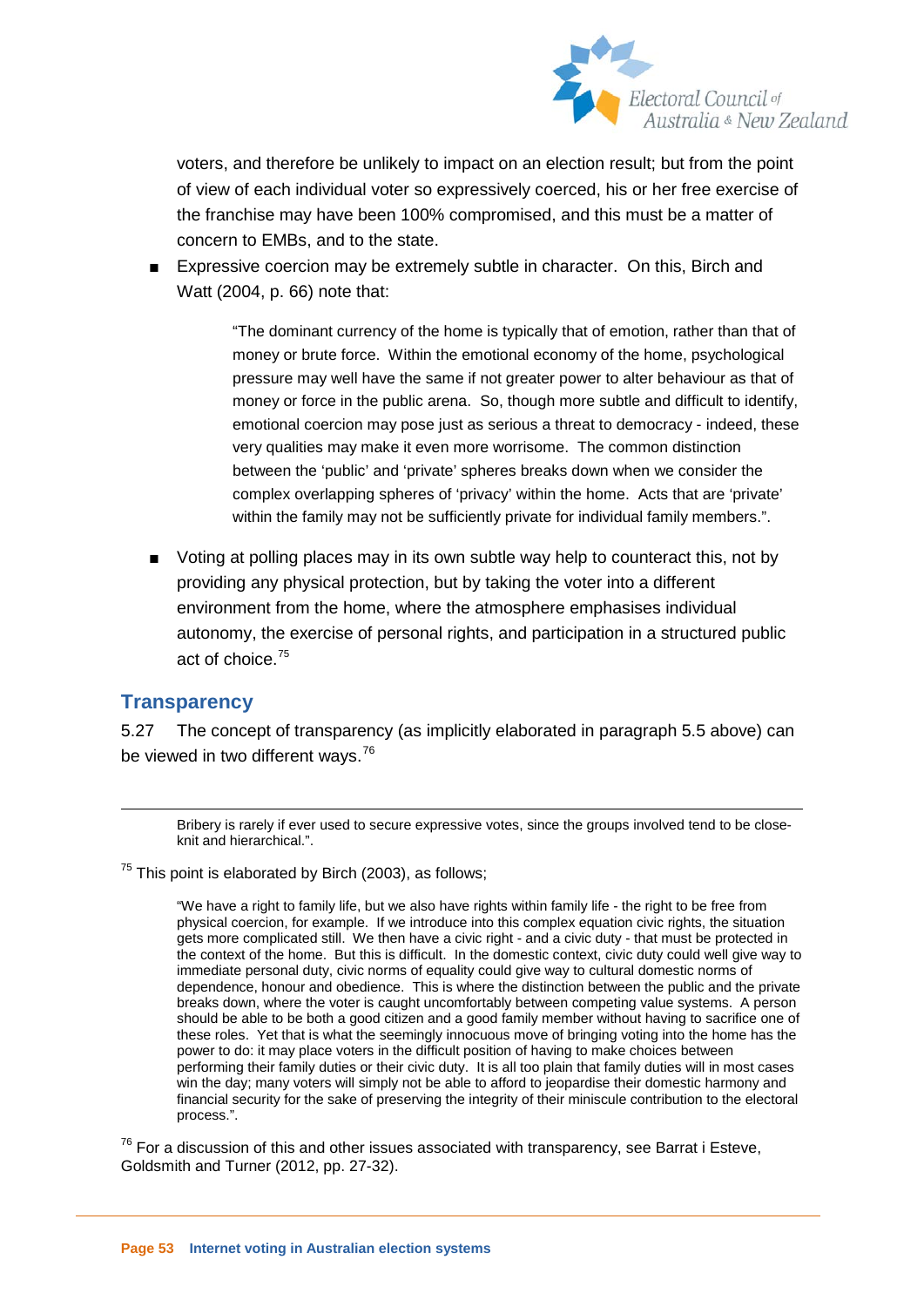

- From one perspective, it can be seen as a set of instrumental arrangements intended to achieve an even more fundamental objective, that the body politic will trust and accept election results as reflecting a legitimate expression of the societal will.
- Transparency may also, however, be seen as a right in itself, the argument being that political parties and, more generally, the people (whose will is declared by the *Universal Declaration of Human Rights* to be "the basis of the authority of government") are inherently entitled to know about, understand, and judge the propriety of, the way in which elections are conducted.

5.28 The second of these points is fundamentally a philosophical position, albeit one which would be widely regarded as reasonable and even obvious. The first, however, can be considered from an empirical point of view: to what extent do transparency mechanisms in fact enhance trust and the acceptance of election results? As discussed at paragraphs 4.28 and 4.29 above, transparency is but one of a number of factors which contribute to trust. That having been said, it is possible (though by no means certain) that transparency may in a particular society be an essential component of trust, in that the use of intrinsically non-transparent election processes could potentially lead to a decline in trust, if not immediately, then in the long run.

5.29 The IPU Declaration pointedly emphasises the need for the transparency of the "entire" electoral process. In relation to internet voting, this is potentially challenging in two distinct ways.

- When voting take place at polling places, the process can readily be observed by scrutineers. Email voting and remote internet voting take place in venues chosen by the voter, and traditional scrutineering is impossible. (The same is true of postal voting, but not of kiosk voting and mobile internet voting.)
- When polling and counting involve manual processes which take place at polling places, counting centres etc., the entire process is visible to the naked eye. However, as highlighted at paragraph 2.6 above, when the internet becomes involved, much of the process takes place, metaphorically speaking, in "cyberspace", and different scrutineering mechanisms and techniques, based on different and more specialised and sophisticated skills, are required.

5.30 A further issue which arises when considering the principle of transparency is what information an EMB needs to give voters to enable them to make informed decisions regarding voting modalities: it would, at the minimum, seem reasonable to expect and insist that any voter who chooses to use an alternative voting channel rather than attending a polling place be put in a position of giving informed consent to any attendant risks to the secrecy and security of his or her ballot. In this spirit, it is currently made clear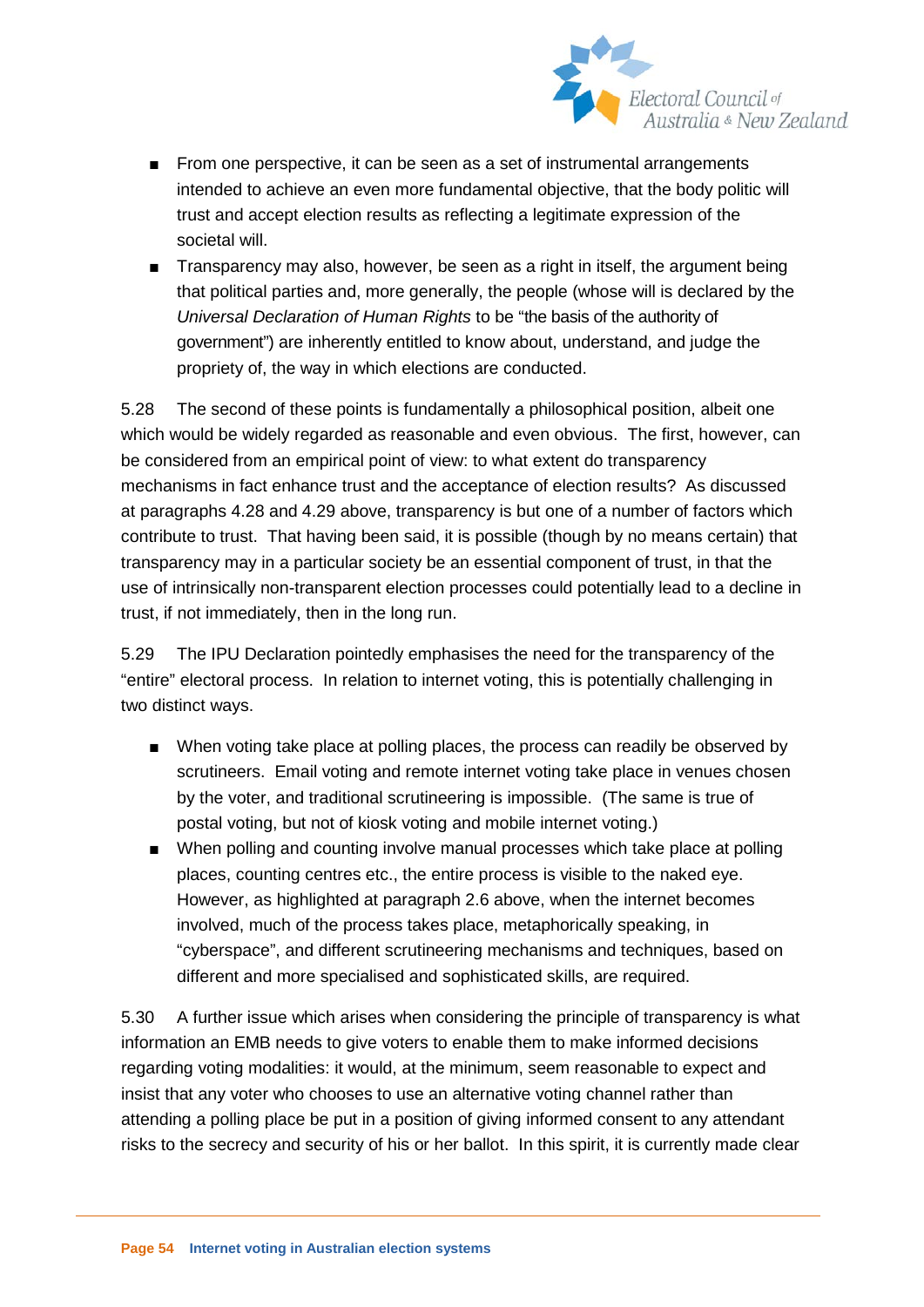

to potential users of Antarctic voting at the federal level, and the Express Voting mechanism provided by the TEC for State elections, that the secrecy of their votes cannot be guaranteed. It would arguably be necessary for voters to be clearly informed about unresolved or "risk-managed" issues of internet security (of the type mentioned at paragraph 5.11 above) which create vulnerabilities which could compromise the secrecy or accurate recording of their votes.

# **Universal and non-discriminatory access**

5.31 This principle, in contrast to some of those discussed above, is relatively straightforward in its application: all voters should be able to cast a secret ballot, and should be able to do so without incurring significant personal costs.

5.32 In general, the provision of a range of different voting channels, appropriately configured to the needs of a range of different classes of voters, will enable this requirement to be better satisfied. This, however, will not always be the case if the ultimate objective is not to increase the number of channels, but to replace some with others. If, for example, postal voting is supplemented by remote internet voting, the rights of those who need to vote remotely but are beyond the range of a postal service may be better served, without disadvantaging anyone who wishes to vote by post. If, however, postal voting is replaced by remote internet voting, those uncomfortable with the use of technology, or who do not trust the internet, will see themselves as disadvantaged.

# **Conflicts between principles**

5.33 Finally, the point needs to be made that some of these principles may in practice turn out to be in conflict with each other. For example, remote internet voting may enhance the universality of voting, and enable secret ballots to be cast by persons who otherwise could only vote with assistance; but this may come at a cost of reduced or changed transparency of the process from the point of view of parties and candidates.

5.34 When such contradictions arise, a decision will need to be made on which principle should in the circumstances be given priority; and given the fundamental character of the principles in question, it is arguable that such decisions are ones which should be made by the community and its representatives, rather than by EMBs.

# 6. Potential motivations for the introduction of internet voting

6.1 This Part identifies potential benefits and likely beneficiaries from the use of internet voting.

6.2 Drivers for the introduction of internet voting fall into three main categories: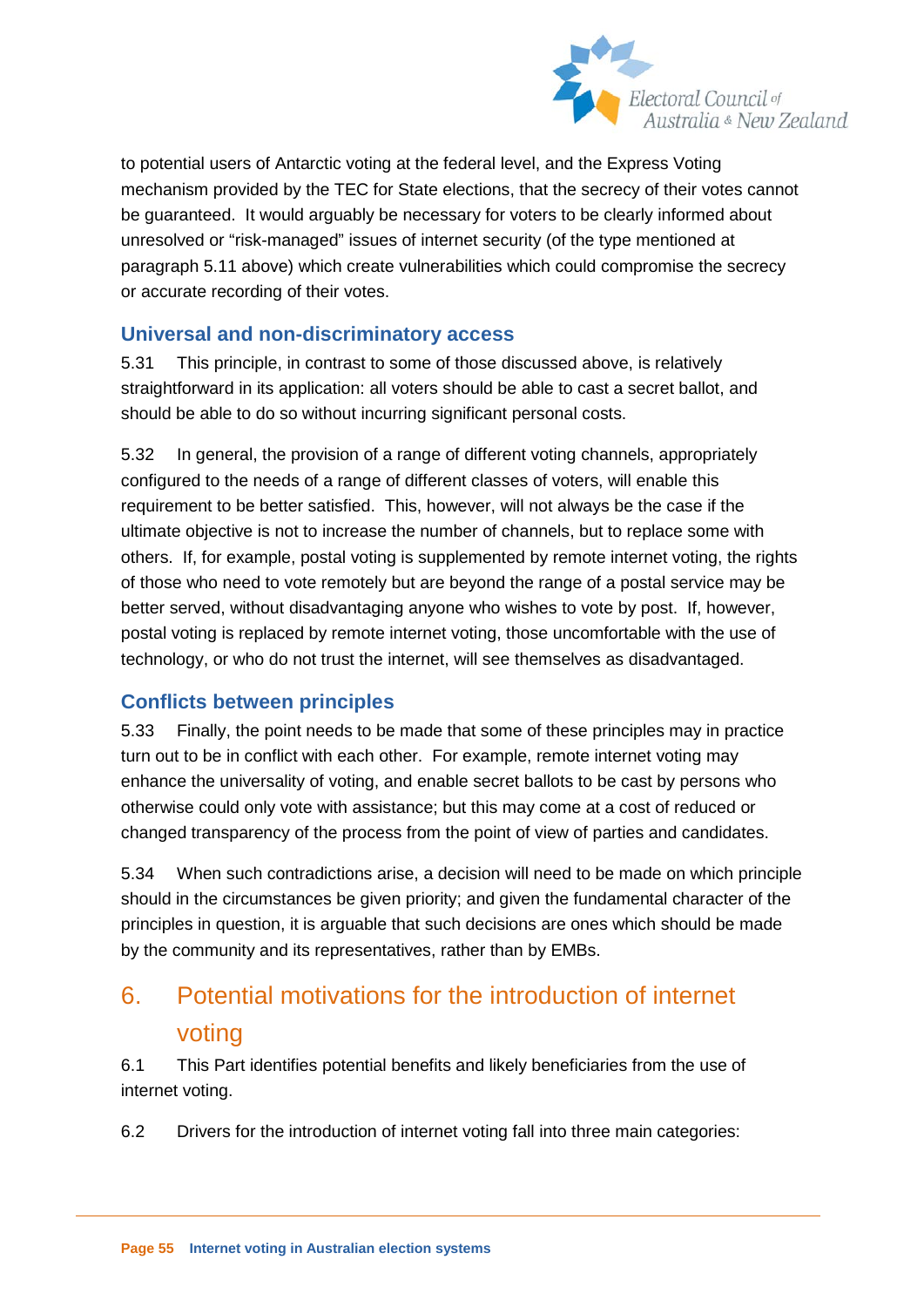

- provision of better service to individual voters or categories of voters;
- enhancements to the overall electoral process; and
- realisation of efficiencies in the administration of elections.

6.3 These categories are not necessarily mutually exclusive: if, for example, internet voting facilitates participation by people who would otherwise have been disenfranchised, they benefit directly, turnout will be increased in a way which would be seen as enhancing (at least to some extent) the legitimacy of the outcome; and the EMB will save money on non-voter follow up. They nevertheless provide a useful framework for thinking about the issues.

6.4 It needs to be emphasised that at this level of analysis, the specific model of internet voting chosen becomes significant: some will be more relevant than others to the achievement of specific objectives.

#### **Provision of better service to individual voters**

6.5 A major argument for internet voting is that it will facilitate voting by persons who otherwise would face challenges in participation. We can seek to exemplify categories of such voters, ranked by need, as follows.

| <b>Category of voters</b>                                                                                                                                                                                                                                                                                                                                                                                                                                                                                 | <b>Comments</b>                                                                                                                                                                                                                                                                                                                           |
|-----------------------------------------------------------------------------------------------------------------------------------------------------------------------------------------------------------------------------------------------------------------------------------------------------------------------------------------------------------------------------------------------------------------------------------------------------------------------------------------------------------|-------------------------------------------------------------------------------------------------------------------------------------------------------------------------------------------------------------------------------------------------------------------------------------------------------------------------------------------|
| Those who cannot vote except on the<br>1.<br><b>internet</b> - There may be some voters for whom internet<br>voting is the only possible way of voting. These may<br>be people who cannot attend a polling place, pre-poll<br>voting venue or mobile polling point, who live beyond<br>the range of postal systems, who can only<br>communicate or transact with the outside world through<br>the internet, and who could not use some other voting<br>modality, such as telephone or call centre voting. | The needs of these voters could only be met by<br>email voting or remote internet voting, and their<br>capacity to use email voting would be dependent on<br>access to a scanner, which would be problematical<br>in most cases.                                                                                                          |
| Those who cannot otherwise cast a<br>2.<br>personal and secret vote - There will be voters who<br>could use a voting channel other than the internet, but<br>who by doing so would compromise the personal and<br>secret character of their votes. Blind and low vision<br>voters, deaf and blind voters, some print handicapped<br>voters, and some disabled voters could fall into this<br>category, as could Antarctic voters.                                                                         | It is the electronic character of the act of voting,<br>rather than the use of the internet per se, which<br>benefits voters in this category: they would<br>therefore benefit from kiosk voting, mobile kiosk<br>voting or remote internet voting, but not from email<br>voting, which would retain the manual marking of<br>the ballot. |
| Those who can vote otherwise only at<br>3.<br>inordinate personal cost - There will be voters who<br>could use a voting channel other than the internet to<br>cast a personal and secret vote, but only in                                                                                                                                                                                                                                                                                                | Voters in this category could benefit from email<br>voting or remote internet voting.                                                                                                                                                                                                                                                     |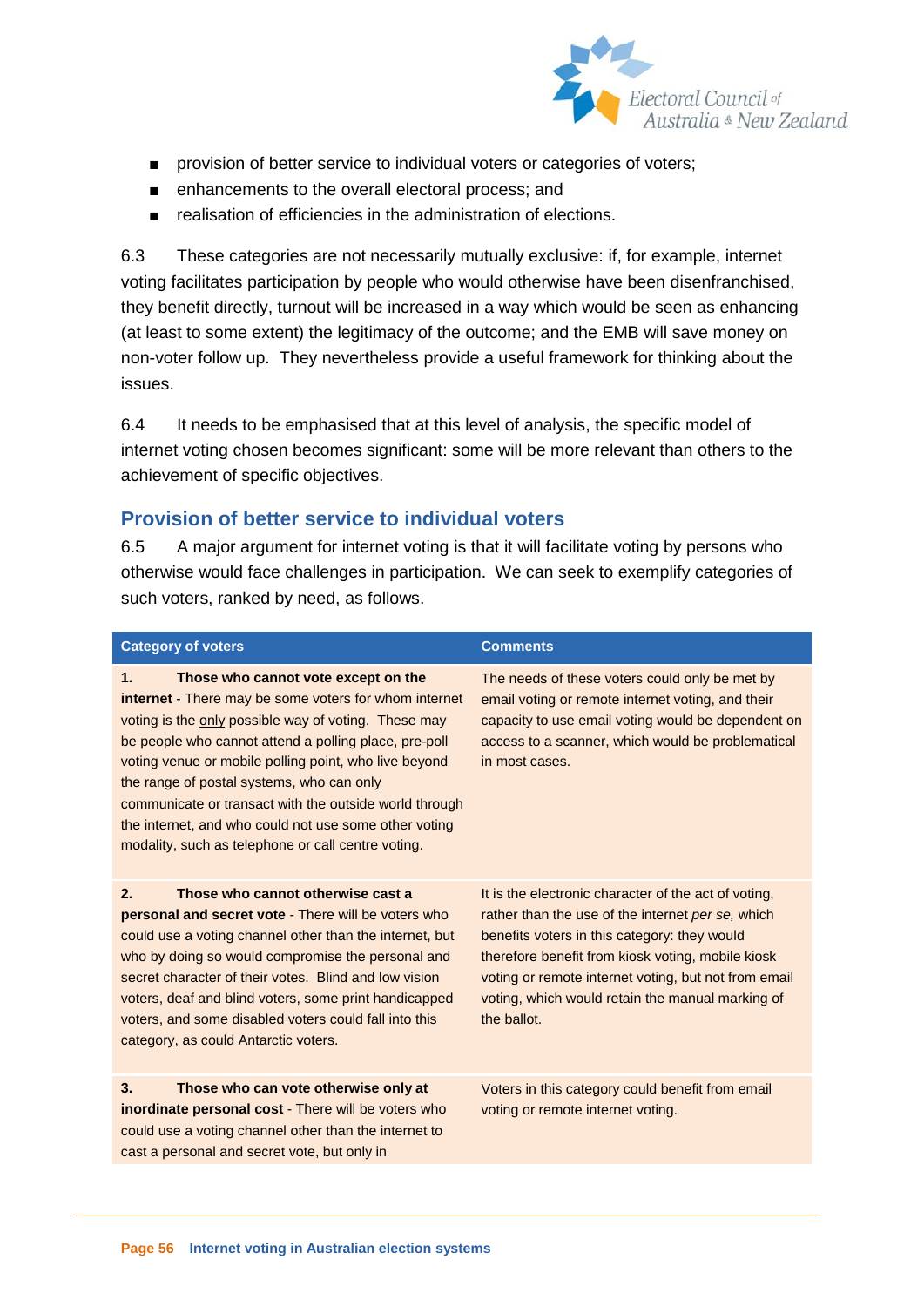

circumstances which would require them to incur significantly more than the nominal personal expense of voting which is reasonably expected of all voters. An example of a person in this category would be someone in a remote part of Australia, or an Australian voter living in an overseas country, remote from the Australian Embassy (if there is one), and beyond the range of the local postal service. The latter's only option, in the absence of internet voting, would be to make a potentially expensive and time consuming trip to the capital of the country (or, in the worst case, to the nearest neighbouring country with an Australian diplomatic mission) to vote in person. Some "fly in, fly out" workers appear also to fall into this category.

**4. Those for whom internet voting could reduce significant, though not insuperable, obstacles to accessing a polling place** - This category encompasses voters who currently are entitled to vote by post, for whom internet voting could be a useful substitute, especially where the postal service may be problematical. It will include General Postal Voters, and people whose inability to vote at a polling place has become apparent only after the cutoff (statutory or practical) for the issuing of postal votes.

**5. Those who will benefit specifically from an electronic voting interface** - This category encompasses voters who have special needs which could be more effectively met by the flexibility which an electronic voting interface can provide. Examples would be voters who have severe mobility issues or who are, because of a temporary disability, unable to write; voters who would benefit from easy access to audio or multi-lingual instructions on how to record the vote; voters who use screen readers; and voters who wish to refer to otherwise unavailable how-to-vote cards lodged by parties and candidates.

**6. Those who will enjoy enhanced personal convenience** - There will be people who could, without inordinate difficulty, vote using another mechanism, but for whom internet voting would still, all things considered, be more personally convenient or conducive to (though not decisive of) their ability to participate. This category could include electors who may currently utilise absent voting; people facing small

Kiosk voting would not meet this need.

All forms of internet voting other than email voting could be potentially beneficial to voters in this category, though not necessarily to the same extent.

Kiosk voting would not meet this need. It should be noted that "convenience" is a subjective experience which will vary from voter to voter. Some voters may see both the ability to vote remotely and the ability to vote electronically as convenient. Others may be attracted by the idea of not having to attend a polling place, but may find an electronic interface less convenient than a paper ballot (especially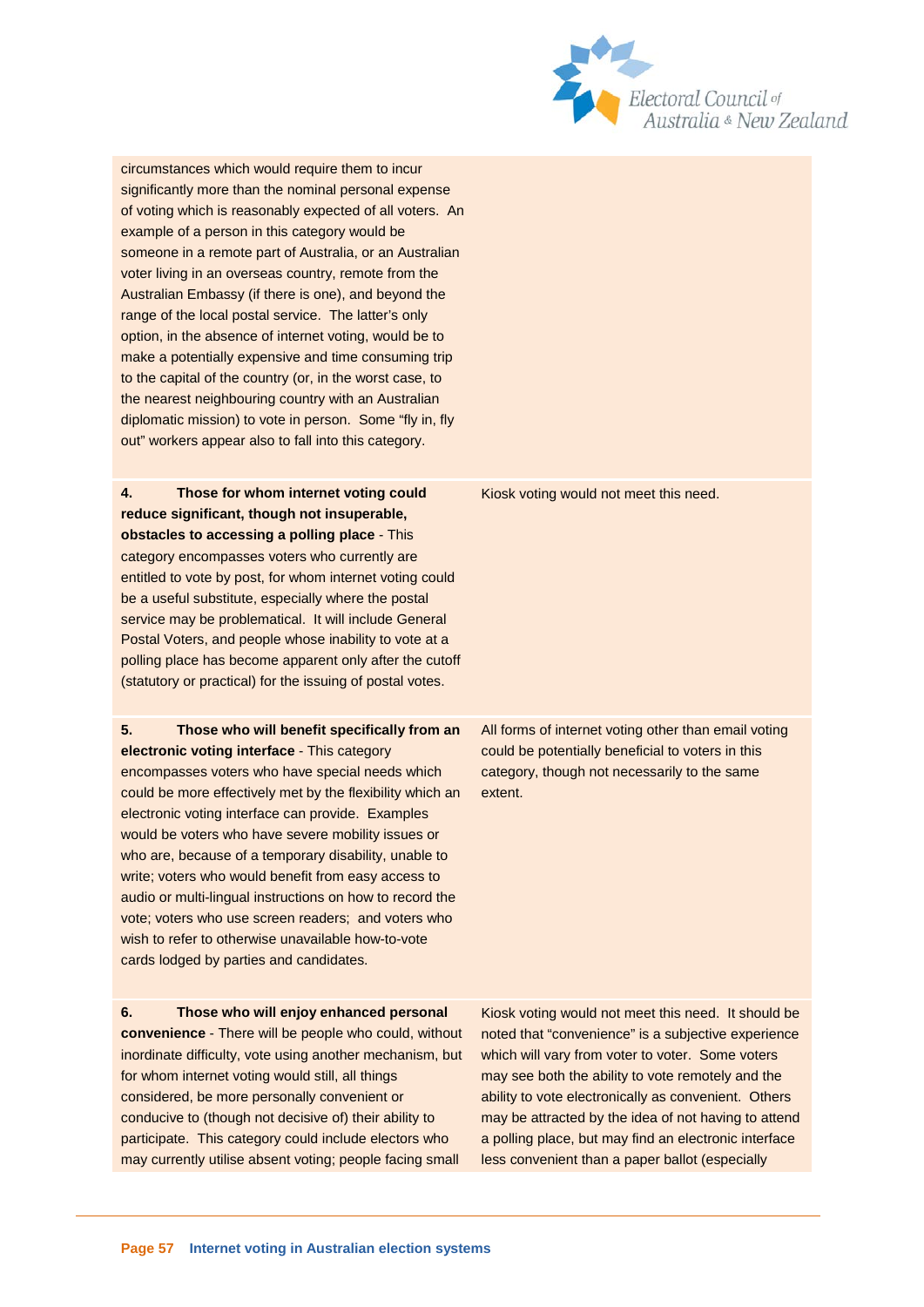

scale mobility challenges; people suffering from minor and unforeseen illnesses on polling day; people who find voting away from the political pressures of party workers at a polling place more conducive to the casting of a considered vote; and voters pressed for time to vote who encounter long queues on polling day.

**7. Those who will have an enhanced sense of engagement with the election process** - There will be some voters who will face no real difficulty in voting using existing modalities, but who will still feel a stronger psychological sense of connection with the process if it makes use of the internet, that being a medium of communication which to them is more familiar than traditional paper-based mechanisms.

when large ballot papers are involved).

The impact of the various models of internet voting from this perspective is likely to vary from voter to voter but is likely to be greater for younger voters who are more familiar with transacting online.

#### **The special situation of blind and low vision voters**

6.6 The ability for voters who are blind or have low vision to vote secretly and independently has long been a vexed issue. The *Commonwealth Electoral Act 1918*, like many other electoral laws in Australia and around the world, makes provision for a voter who cannot cast an independent vote to appoint a person or polling official to complete his or her ballot paper according to instructions. Alternative approaches evolved over a number of years.

- At the 2002 Victorian State election a braille template for ballot papers was trialled. By 2006, however, the VEC had abandoned this method in favour of a solution based on electronic voting machines (EVMs). The NSWEC and the Electoral Commission of Queensland have both produced braille ballot papers on demand, but in a local government election in NSW a braille ballot paper was not provided when requested, which led to the successful pursuit of a discrimination case against the NSWEC. This then led to the introduction of iVote.
- As early as the 1996 Western Australian election, the introduction of magnifiers and closed circuit television magnifiers was greatly welcomed by blindness advocacy groups. This led most EMBs to purchase flat magnifying sheets for ondemand use in polling places.
- When the ACT Electoral Commission introduced EVMs in 2001 they were not intended to address the issue of BLV voting, but it was soon realised that with the addition of some voice prompts and headphones, the system would greatly assist BLV voters in the casting of a secret and independent vote.
- By 2006 the VEC, TEC and the ACT all had EVMs, and the AEC followed with its electronic voting trial in 2007. In 2010 the AEC implemented Call Centre voting for BLV voters following the discontinuation of the use of EVMs. The BLV community did use this method but in the focus groups that followed a strong view was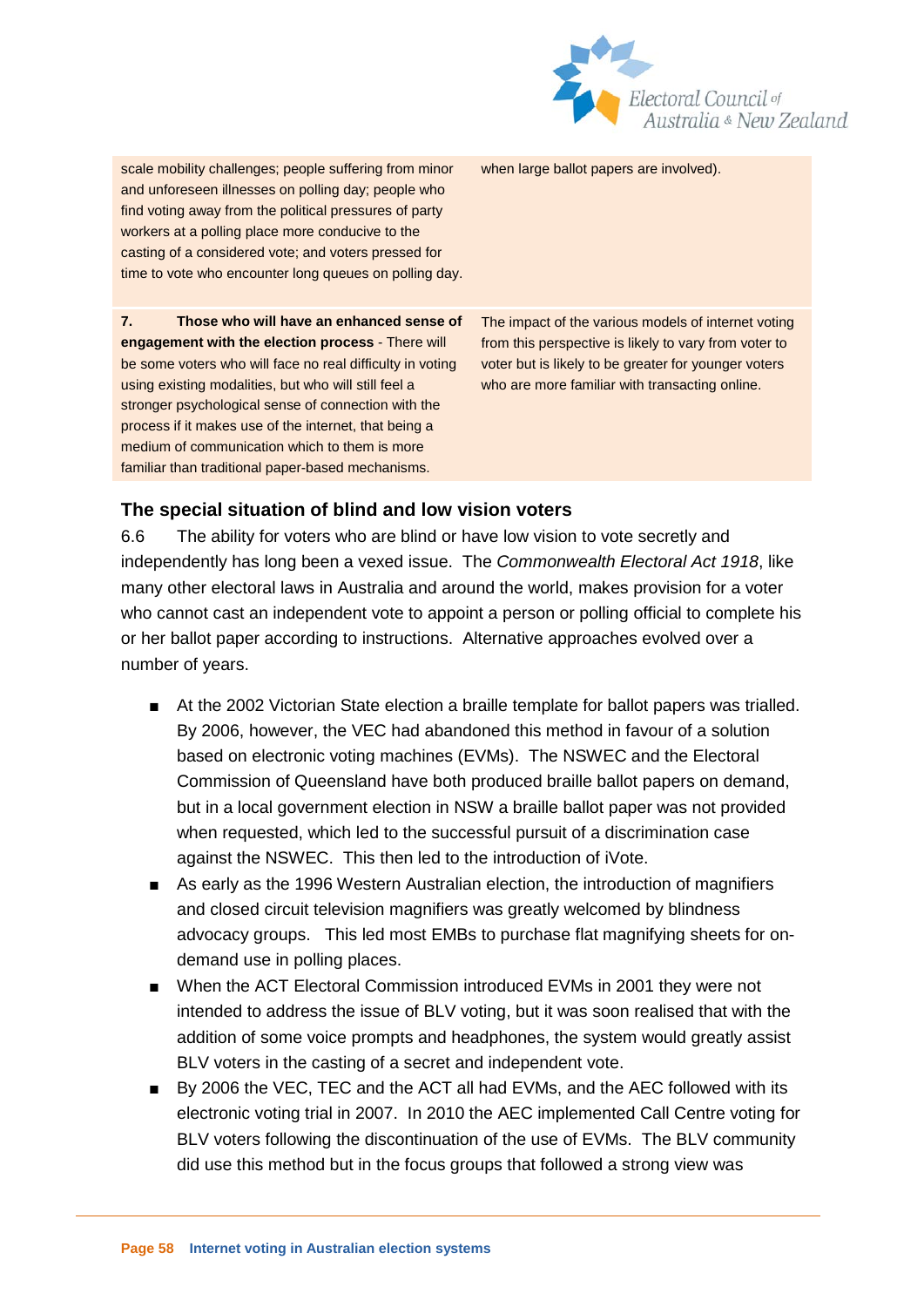

expressed that this method was neither independent nor private, even though it was secret.

6.7 One of the unspecified benefits of the EVM was the confirmation process. Even if the voter could not use the EVM due to lack of computer ability or some other disability, the voter could have someone else complete the onscreen ballot and could then listen to the preferences that had been entered for each candidate before confirming and casting the ballot. This was seen as a great step forward from a polling official simply completing a paper ballot for the voter on the basis of trust.

6.8 Within the BLV community views have varied on the importance of an independent vote, with some being strongly in favour and others more ambivalent. In reviewing the use of the EVMs in the AEC trial, the majority of voters rated their experience "very good". Many voters were passionate about the freedom and the sense of liberation that using the machines gave them. There were some comments concerning the amount of time it took to travel to a site to use the EVM: because members of the blindness community generally travel only to familiar sites, travelling to a new site such as a pre-poll voting centre which is only established during the election proved challenging, with one voter asserting that it took four hours in total to travel and vote. The blindness support groups were very helpful in providing mobility instructions to the pre-poll centres, but it was still quite daunting for many.

6.9 In focus groups conducted with a mix of voters who had and had not used the EVMs, some were still of the view that they were quite happy to go to their local polling place and have their spouse/family member complete the ballot paper for them, and saw it no differently to someone doing their banking or their tax return. Others, however, were adamant in their support for their newly found independence provided through the use of the EVMs.

6.10 A comment consistently made was that the blindness community would prefer to use a method of voting that all voters were using. They often suggested internet voting, arguing that it could be used in the privacy of their own home, in an environment with which they were familiar, and with the screen reader or magnification tools that suited their particular sight disability.

# **Enhancements to the overall electoral process**

#### **Accurate capture of preferences**

6.11 As noted at paragraph 2.10 above, kiosk, mobile and remote internet voting can be configured in such a way as to ensure that the voter does not (at least unknowingly) cast an informal vote. In addition, the recording of votes electronically reduces the incidence of preferential votes being set aside as "exhausted" during a scrutiny because numbers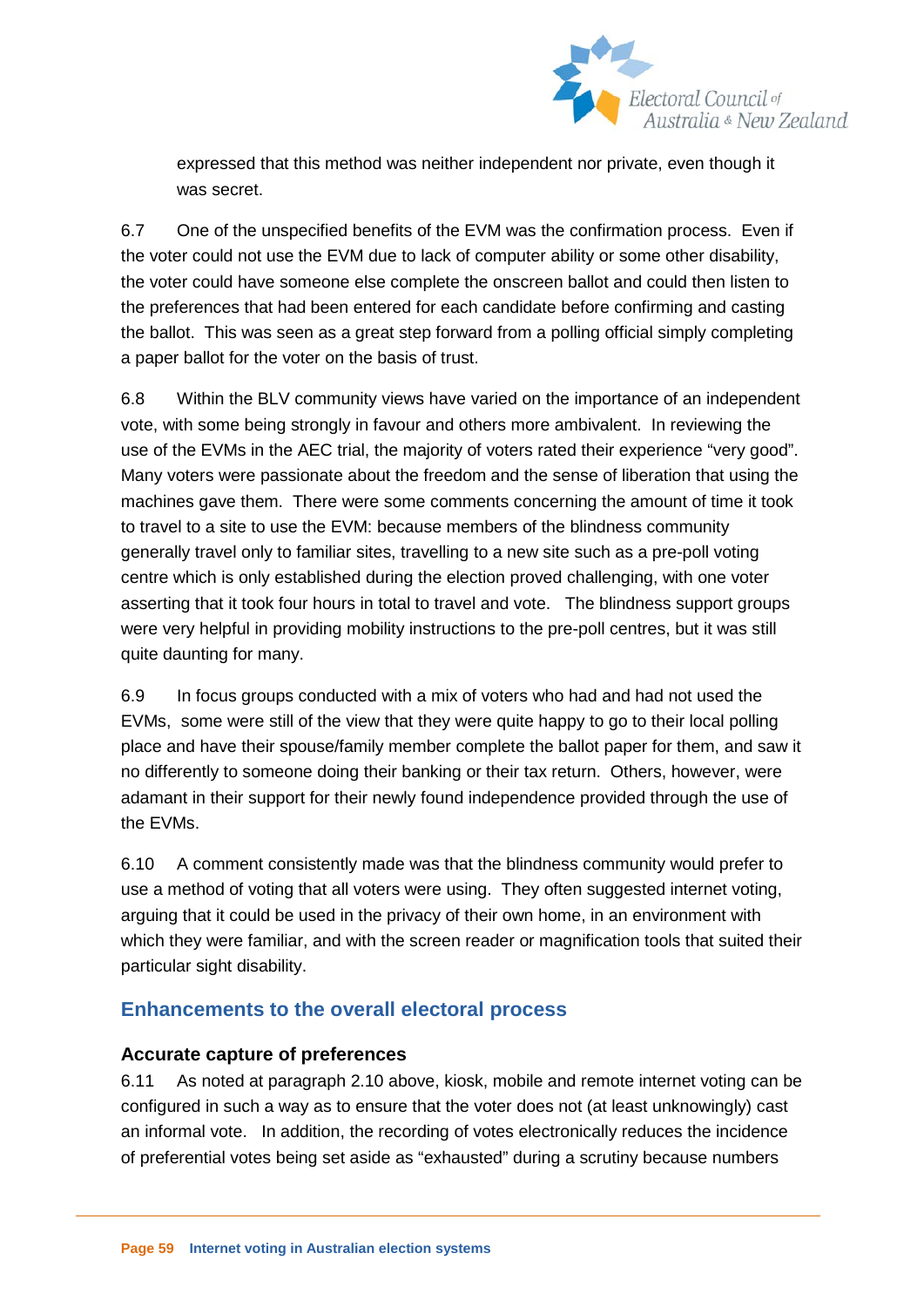

written on a ballot paper are unclear or incomplete. The benefits of this have been well demonstrated at ACT elections since 2001. That having been said, several qualifications need to be noted.

- Neither of the mechanisms for reducing informality comes into play with email voting. Indeed, a ballot paper scanned at low resolution or photographed in poor light conditions and emailed could potentially be more difficult for polling officials to interpret than a hardcopy ballot.
- The marginal benefits of warning voters about impending informal votes will depend on the underlying formality criteria: the more complex the voter's task, the greater could be the potential benefit. Where informality is already relatively low as at Senate elections, and in jurisdictions which use optional preferential voting less impact would be expected.
- The extent of the benefit realised will be significantly influenced by the number of people who can utilise internet voting: as that number increases, more votes will potentially be saved.

#### **Faster results**

6.12 Internet voting has the potential in some situations to provide quicker election results. It is, however, important not to overstate the significance of this. It is most likely to be helpful in Tasmania and the ACT, where single transferable vote proportional representation is used to elect the governing Chamber. In those jurisdictions, a capacity to capture and apply preference data quickly can make it possible to know significantly earlier who is likely to form government. In the other Australian jurisdictions, the close election results typically associated with the single transferable vote are much rarer. The 2010 Australian federal election was the first one since the introduction of two-candidate preferred vote counts on election night in which the outcome was still uncertain at the end of the evening, and of course, even if the result in every seat had been known at the end of election night in 2010 with complete certainty, Australians would still not have known who was going to be supported by the independents to form a new government. While internet voting might make a difference at the margins in a few seats, there is little scope for much improvement in the speed with which overall election results are typically delivered, especially when legislation continues to provide for the receipt of postal votes after polling day, and to require relatively time-consuming processing of other declaration votes. Here, again, impact will depend on the number of people who use internet voting.

# **Turnout**

6.13 Internet voting has the potential to impact on turnout in three different ways. First, it may directly increase the likelihood of voting by persons who basically are engaged with the electoral process and wish to vote, but face obstacles or inconvenience in making use of traditional polling mechanisms. The scale of increase in turnout would depend on the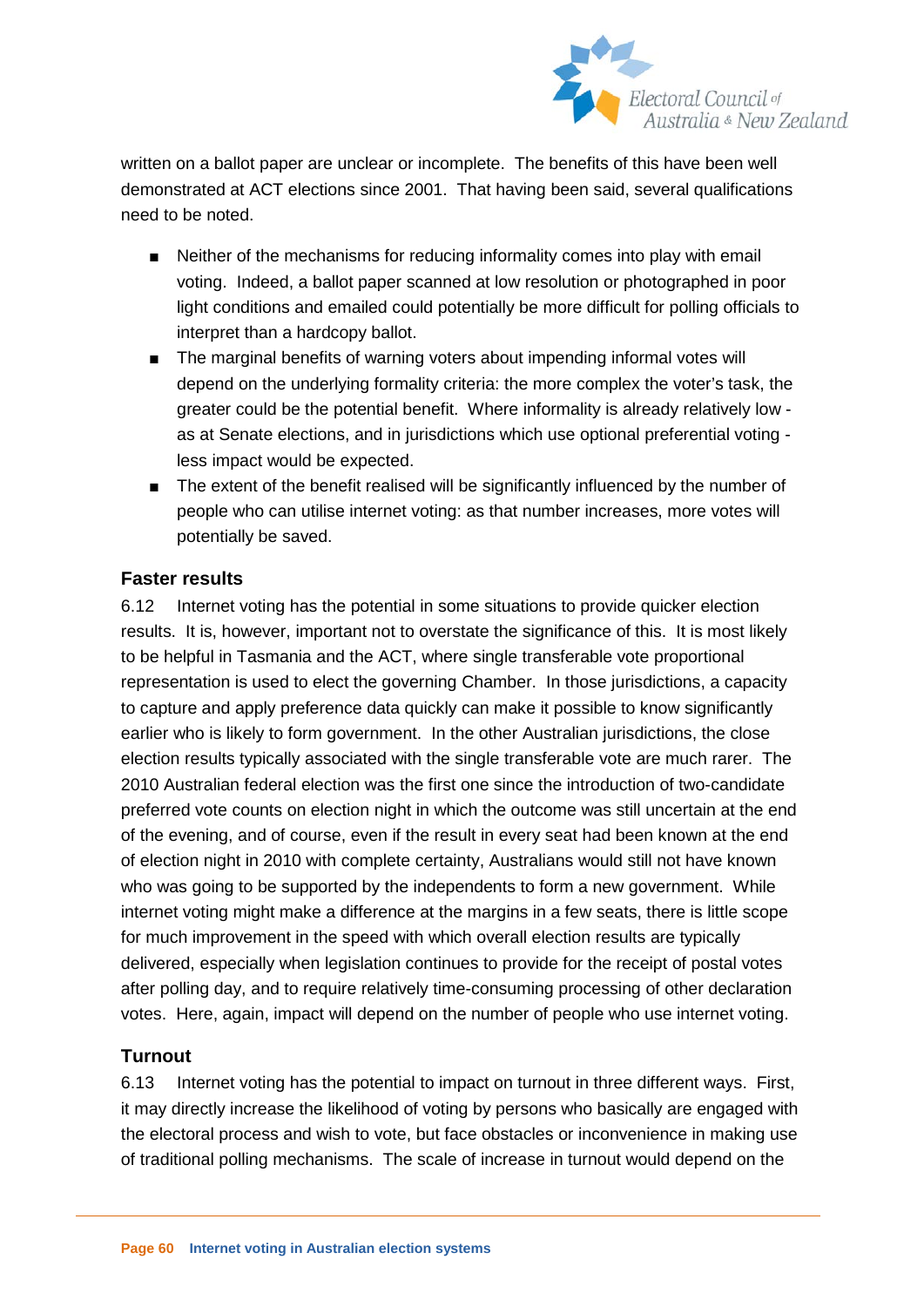

particular internet voting modality chosen, and on the traditional facilities currently provided. For example, the potential impact of provision of remote internet voting to overseas or interstate voters would be greater for Australian State or Territory elections (for which only limited external voting facilities are currently provided) than for federal elections (at which voting is already made available Australia-wide, and through the extensive network of Australian diplomatic missions). However, federal elections would also benefit.

6.14 Secondly, it may motivate people who currently are disengaged from the political and electoral processes, and who do not turn out to vote, to do so in future. The likelihood that this potential benefit will in fact be realised is much more difficult to assess objectively. On that, several points can be made.

- The percentage of enrolled electors who vote at Australian elections has been relatively stable over a long period of time, because of compulsory voting and the easy access to the many polling places. One might therefore reasonably doubt whether people who are already insufficiently motivated to vote by the prospect of a penalty would be substantially more motivated by the availability of internet voting.
- Detachment from politics is a worldwide trend, driven by a host of different social factors, which may or may not be susceptible to technological solutions.
- To date, world-wide, internet voting has been implemented on a relatively small scale, often targeted at voters with special needs. There is therefore comparatively little reliable evidence available to confirm conjectures about the impact of internet voting as a stimulant for turnout.<sup>[77](#page-53-1)</sup>

6.15 Thirdly, it might be argued that while the availability of internet voting will not necessarily increase turnout, it could prevent a potential disengagement from electoral processes postulated to flow from a foreshadowed growing sense among younger voters of alienation not from electoral processes *per se*, but from the use of antiquated voting mechanisms. This is indeed possible, but involves a good deal of speculation about future behavioural trends for which there is currently scant available evidence.

#### **Modernisation**

6.16 Australia's EMBs are all focussed on modernisation in thought, word or deed. The State and Territory EMBs are currently pursuing a range of technological innovations, beyond various electronic voting systems, which encompass a wide range of business areas. These include a variety of schemes to notify registered electors, both within

<span id="page-61-0"></span> $77$  On this, Vowles (2012) argues that while "more user-friendly and lower cost means of voting such as the internet could be introduced, there is little evidence that the 'cost' of voting is sufficiently high for such reforms to have a significant impact past an immediate period of novelty value".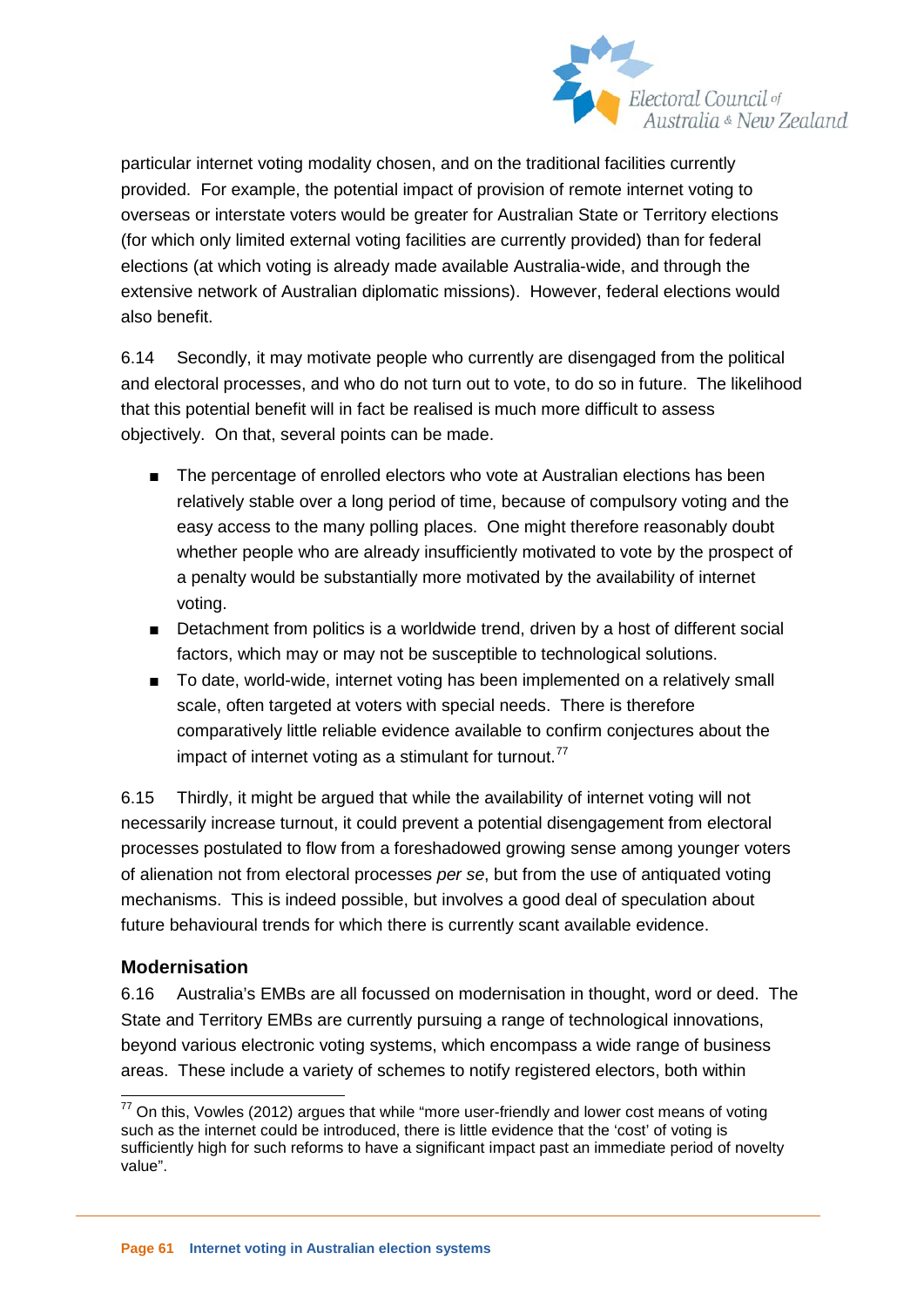

Australia and overseas via email and SMS, of State and local government elections. Another common incorporation of technology is the use of electronic devices for markingoff voters; scannable cards have also been used in conjunction with these. Various forms like the postal vote application have become available on EMBs' websites, and there are "apps" which can provide the public, candidates and media with extensive information about an upcoming election, including progressive results after polling has closed. Optical character recognition software is also used to conduct counts where paper ballots are used. Finally, full automation of ballot paper printing has resulted in savings in the amount of paper used.

6.17 Modernisation is one of the three key themes given special emphasis in the AEC's Strategic Plan 2009-2014.<sup>[78](#page-61-0)</sup> Therein, the organisation states an intention to: "review our methods for interacting with electors", aiming to "adopt modern technology to streamline processes and increase accessibility". The 2010 *Statement of Directions* which was the final output of the AEC's 2009-10 Business Review also emphasised modernisation, flagging as one element of a "future desired state" that "Citizens have electronic means of accessing electoral services and are encouraged to use them".<sup>[79](#page-62-0)</sup>

6.18 Modernisation might be seen as an end in itself, to which some use of internet voting could contribute. It can also, however, be pursued as a means to other ends.

- Modern processes may ultimately be more likely to generate trust than antiquated ones, for the psychological reason that they may with the passage of time be more capable of generating a sense of comfortable familiarity.
- As time passes it will be harder for EMBs to access and sustain the skills needed to manage old-fashioned processes.

#### **Public demand and expectation**

6.19 Closely linked with the notion that internet voting would represent a form of modernisation is the sense that public expectations may make it inevitable that it will ultimately be adopted. This is often inferred from the fact that the public have taken up with enthusiasm the opportunity to pursue transactions online which were once performed manually. As noted at paragraphs 3.39 to 3.44 above, however, hard evidence in support of this proposition is lacking. Perhaps because voting at public elections is only an occasional activity, pressure for internet voting has predominantly come from groups with special needs which only it can meet.

6.20 One key imponderable is whether the provision of the opportunity to vote on the internet to one group within the population would inevitably lead eventually to irresistible

 $78 \text{ Australian Electrical Commission}$  (2009b).<br> $79 \text{ Australian Electrical Commission}$  (2010).

<span id="page-62-0"></span>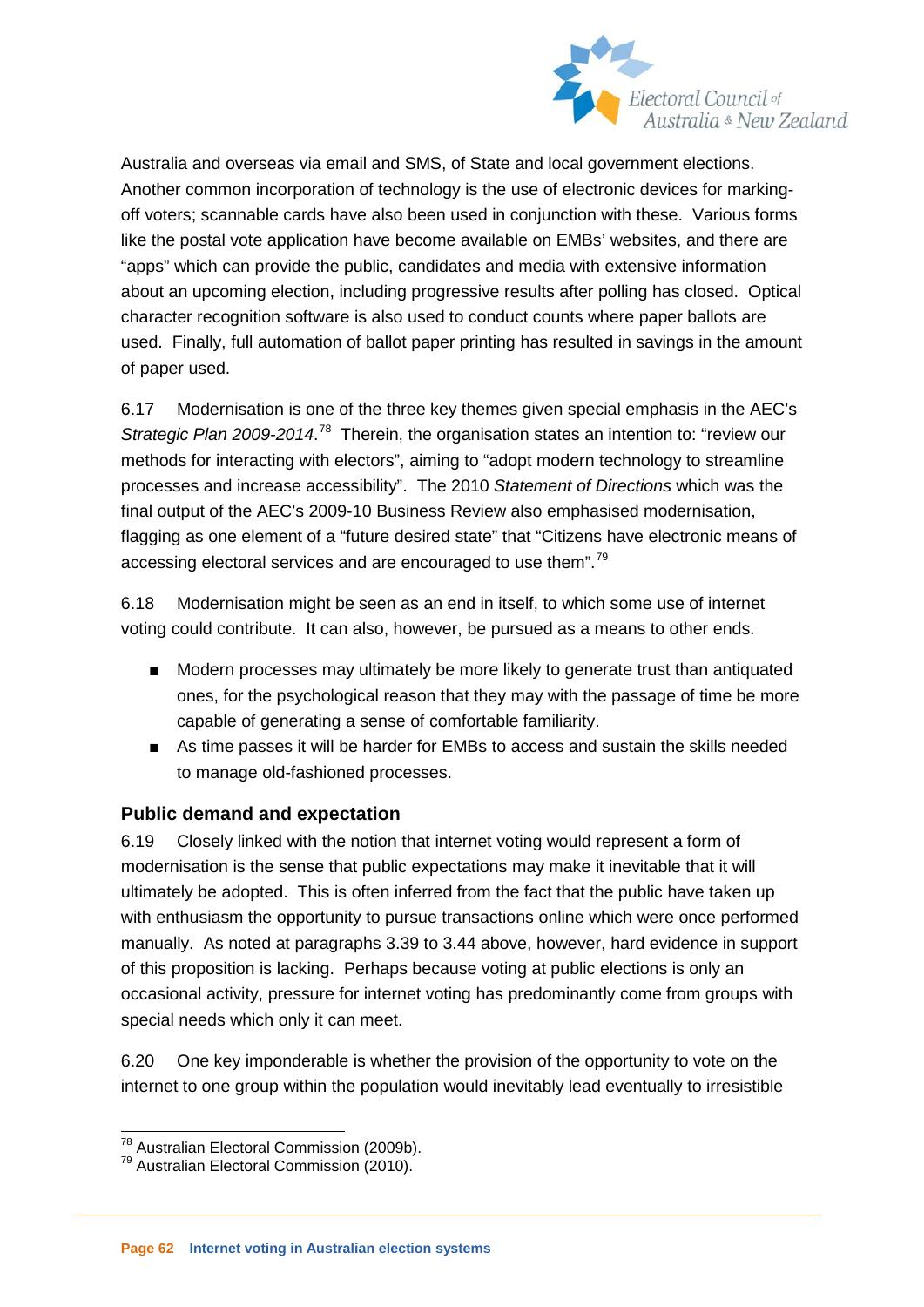

public pressure for universal internet voting. Within the time horizon of this paper, such a development seems most unlikely. There are few if any examples in Australia of electoral reforms in relation to which public opinion has been the primary driving force, and the existence in the past of alternatives to ordinary voting has not led to its being supplanted as the primary, "gold standard" voting modality.

6.21 Other notable categories of voters who might be expected to be broadly in favour of internet voting include overseas electors, FIFO workers, and persons living in remote communities but with reliable internet connections (such as isolated sheep and cattle stations). The needs or desires of people in such categories are likely to become more pressing over time if mail services become less frequent.

# **Realisation of efficiencies in the administration of elections**

6.22 Internet voting has the potential (which may or may not be able to be realised in practice) to give rise to efficiencies in the administration of elections in a number of significant respects.

#### **Reduction of the logistical burden associated with manual processes**

6.23 Elections are the largest and most complex logistical operations which a country undertakes in peacetime, typically engaging the entire adult population in a prescribed process implemented under tight time constraints. For the 2010 Australian federal election, over 43 million ballot papers were printed; over 50,000 ballot boxes, over 150,000 voting screens, and approximately 14,000 recycling bins were produced; and approximately 100,000 pencils and 140 kilometres of string were required. The production, distribution and retrieval of these materials is a massive task, with environmental as well as cost implications. In the aftermath of polling day, substantial resources also have to be devoted to the receipt, redirection and processing of declaration votes.

6.24 Internet voting has the potential to reduce in the long term, at least to some extent, these resource needs and logistical burdens. The scale of reduction will, however, depend very much on the model(s) of internet voting used, and the number of voters for whom the facility is provided.

6.25 One could, as a thought experiment, hypothesize the total replacement of all current voting modalities with remote internet voting. Under such a scenario, all current channels of voting would be eliminated, and the logistical and materiel savings would be total. From the point of view of the EMB, the election would simply be managed through a massive computer system accessible by voters through a website, and the great bulk of the EMB's efforts would be devoted to managing and maintaining the system and the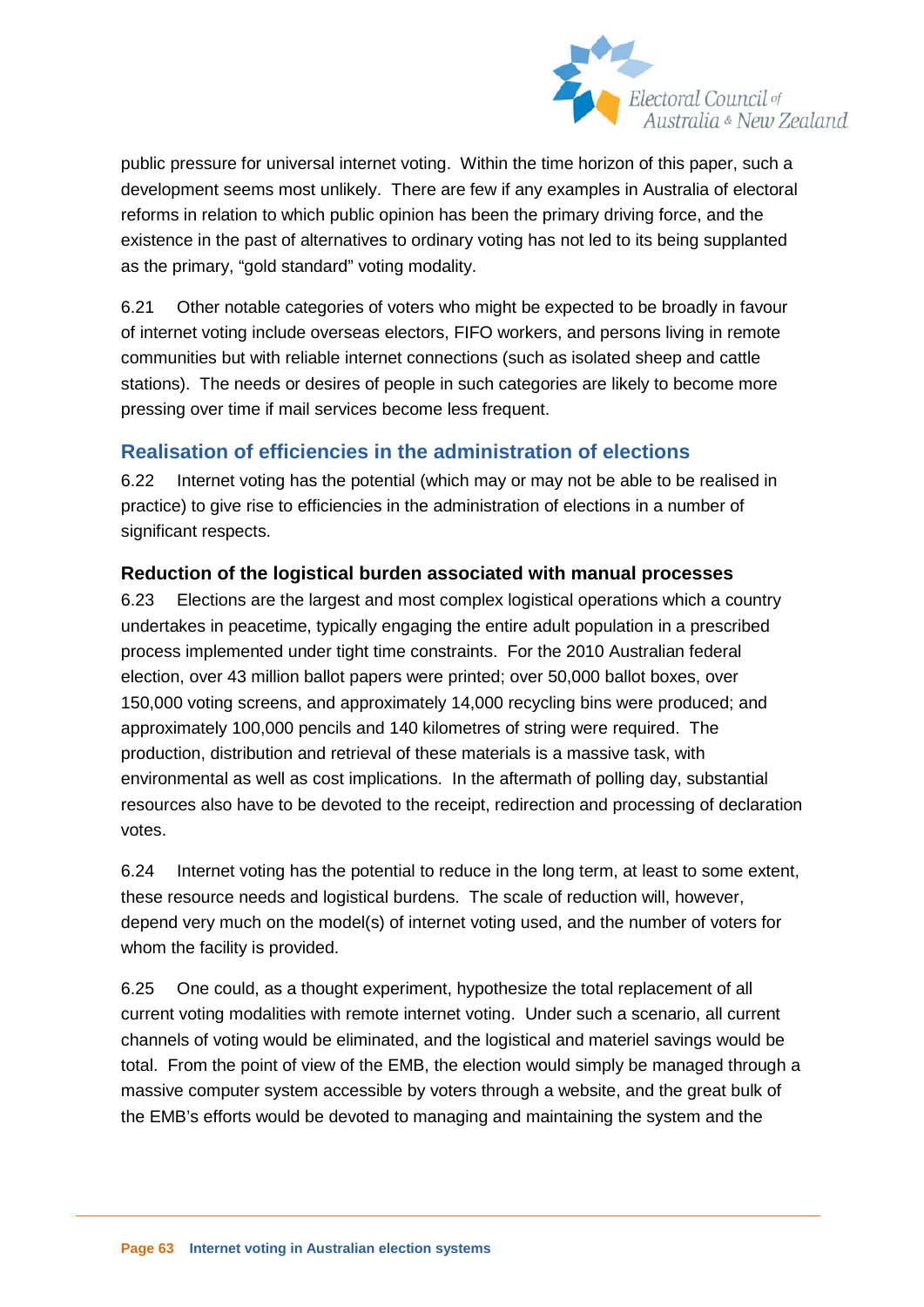

electoral roll. Such a scenario is extremely unlikely to be realised in the short to medium term.

6.26 Much more plausibly, internet voting could be offered as an alternative to existing mechanisms, and only to a fraction of voters. Under that scenario, however, logistical savings would be much more problematic. Since the number of voters who might choose to vote via the internet would, in the first instance, be difficult to predict, in the short run the only realisable savings might be those which could flow from decisions able to be made during the election process. For example, it is likely that the same numbers of ballot papers would have to be ordered, printed and distributed as before, but if the numbers of postal voters proved to be down because some had voted on the internet, savings could be made in casual staff who would otherwise have been employed to support the post-polling day processing of postal votes.

#### **Overseas voting**

6.27 The complexity of managing the process of overseas voting could be significantly reduced. Again, however, the scale of benefit would depend on whether internet voting replaced the current model of overseas voting, or supplemented it. If the latter were the case, many of the tasks which currently have to be performed would still be required, with the management of the internet voting process constituting an added burden on the EMB.

#### **Access to required skills**

6.28 As internet use becomes more widespread and large scale operations are increasingly computerised, EMBs are likely to encounter greater difficulties in finding people with the skills to manage large scale manual operations. The skills required to manage IT-based systems, on the other hand, are likely to become easier to obtain with the passage of time (though internet voting is rapidly becoming a specialised area even within the discipline of computer science, with which are associated technical skills which will likely not come cheaply).

#### **Cost savings**

6.29 The issue of possible cost savings is discussed at paragraph 7.23 below.

# 7. Issues regarding internet voting

7.1 This Part discusses challenges and concerns which could arise from the use of internet voting.

7.2 As noted at paragraph 1.2 above, internet voting is a controversial topic. While many debates about electoral policy in other areas appear to be motivated by different perceptions of partisan interest even where there is agreement at the technical level about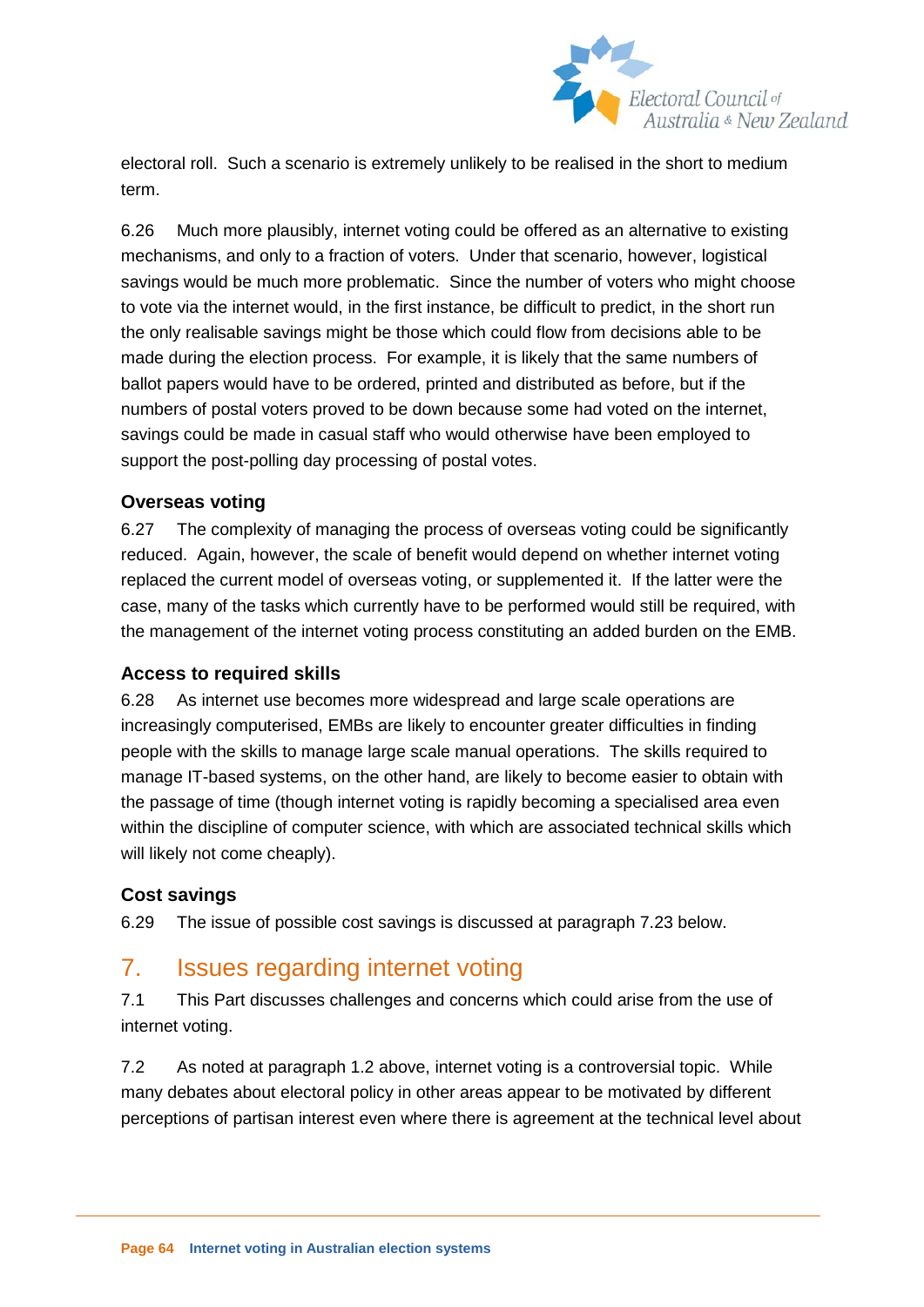

what is the best way to proceed, that is not the case in relation to internet voting: the disagreements are significantly underpinned by technical concerns.

7.3 It would be impossible in this paper to do justice to all the points raised in detail in what is now a large literature. This Part therefore seeks to flag matters which are worthy of close attention of both the EMBs and political policy makers of Australasian jurisdictions contemplating the possible use of internet voting. It should be emphasised that some of the issues discussed below relate to all models of internet voting, while others are only significant for particular models. In addition, issues which would be relevant if internet voting were adopted for all voting may have less significance if used for only a limited cohort.

# **Issues relating to the social context and character of elections**

#### **Voting as a public ritual**

7.4 A fundamental test of the success of an electoral process is whether it is widely viewed by society as conferring legitimacy on the legislature or government elected. That may be strongly influenced by the sense of connection, or "ownership", which the voters have for the process. The value which voters place on electoral processes, and the sense of responsibility they feel for ensuring that such processes succeed, is one of the key factors that distinguishes established democracies from those still in transition.

7.5 Some commentators have placed particular importance on the role that the ritual of voting at a polling place can play in sustaining people's sense of shared civic engagement, and deplore the notion that it could be replaced by a process which, as they see it, downgrades the social significance of the act of voting. Valelly (1999), focussing on remote internet voting, expounds this argument as follows:

"… Not only will e-voting fail to reverse electoral apathy, it will actually lead us in the wrong direction. Voting is more than the simple act of indicating one's political preference. It's a vital public ritual that increases social solidarity and binds citizens together.

…

So, if everybody will be able to e-vote, and if e-voting is essentially fraudproof, what could be wrong with it? The problem is that e-voting will transform voting, an inherently public activity, into a private one. Even with the secret ballot, the mechanics of voting are still explicitly designed to remind us that, in principle, we are all equal members of a political community. On Election Day, we must leave our homes and offices, travel to a polling place, and physically mingle with people who are plainly our equals that day, no matter what other differences we have. Voting, as we currently do it, is a civic ritual, however brief it may be.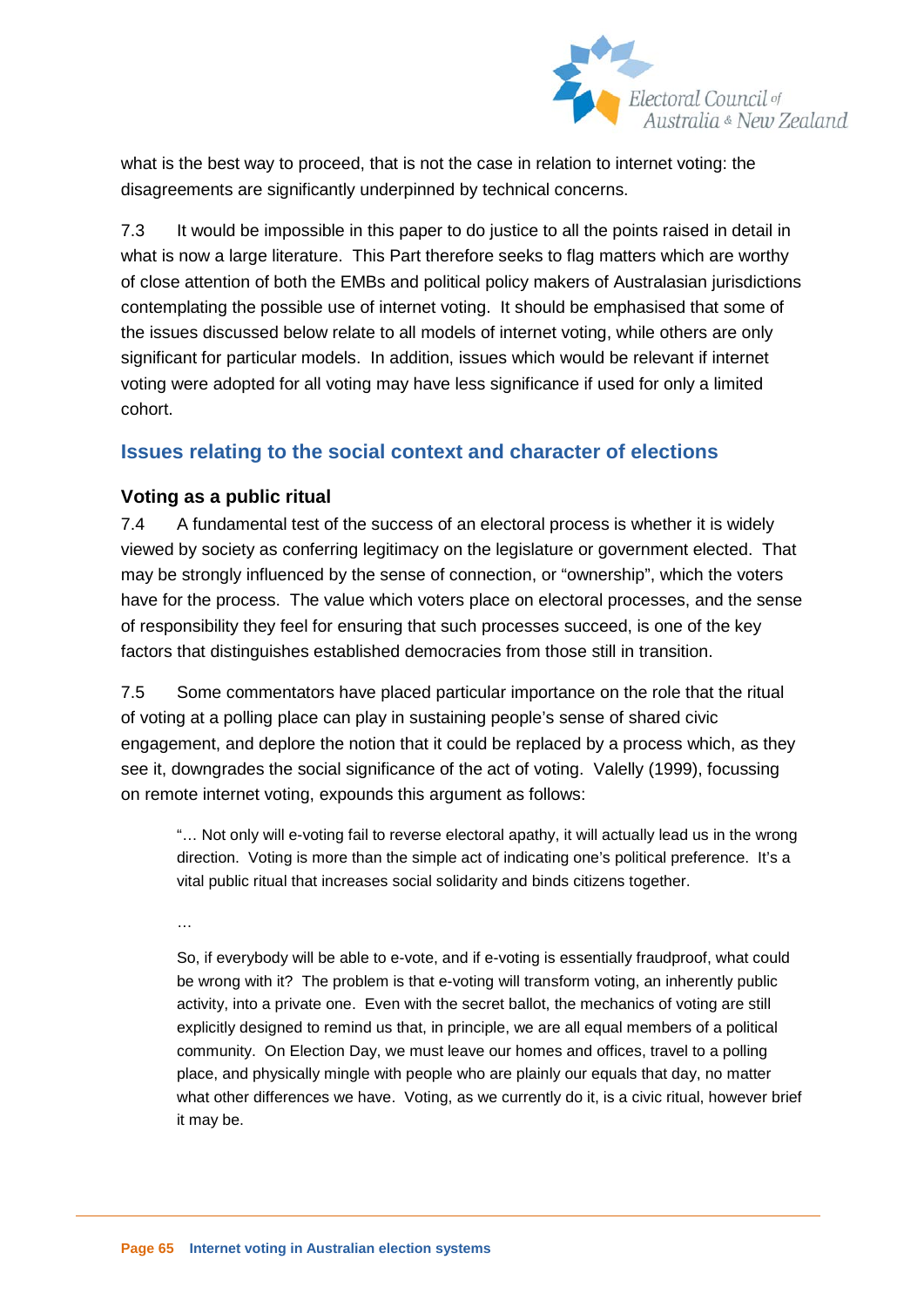

This ritual is valuable not just because it makes us feel good about ourselves. It also gets us to think about public issues differently than we would do otherwise. While it's generally assumed that people vote on the basis of their pocketbooks, surveys show that most people actually focus on things such as the national good, not their narrow self-interests, when they vote. One possible reason for this: when people are obliged to leave their homes and enter the public sphere, as they do when the vote, they tend to become more public minded.

E-voting, then, might aptly be called "voting alone". If our era is a time of citizen disengagement, of staring at screens and passing in and out of our gated communities or apartment fortresses as we wave to private security personnel, then e-voting from home is all too congruent with the spirit of the age. Far from enriching democracy, e-voting pushes us towards political anomie….". [80](#page-62-0) 

On that, however, it should be noted that such concerns are primarily relevant to a situation in which remote internet voting totally supplants attendance voting, and have less force in relation to the use of email voting or remote internet voting by persons who are otherwise unlikely to be able to vote, or to vote secretly and personally, at all (unless one accepts a "thin edge of the wedge" argument that any use of remote internet vote will eventually and inevitably lead to its much more widespread (and perhaps 100%) use by voters). The issue of the role and importance of the ritualistic elements of attendance voting is ultimately one which needs to be decided at the societal and political levels, rather than by EMBs.

#### **Maintaining the distinctive character of "serious" voting**

7.6 It was noted at paragraph 4.29 above that as voters become more familiar with using the internet, that familiarity, if sensed also in the context of voting, could enhance the credibility of the voting process.

7.7 This issue can, however, be viewed from another perspective. It is relatively common on social media or other websites for people to be invited to "vote" on matters of trivia, such as the fate of contestants on reality television shows. It is at least arguable that there could benefits in reinforcing the use of a different channel of voting for public elections, if only to reinforce their serious and distinctive character.

# **Issues relating to the protection of the integrity of the voting process, and trust**

7.8 As noted in Part 1, the extent to which it can be guaranteed that votes cast on the internet will not be susceptible to interference of one form or another has been a matter of vigorous dispute. This paper takes no stand on that issue, but flags it as one which any EMB or society contemplating the introduction of internet voting will need to address

<span id="page-66-0"></span><sup>&</sup>lt;sup>80</sup> This point is also strongly emphasised by Birch (2003).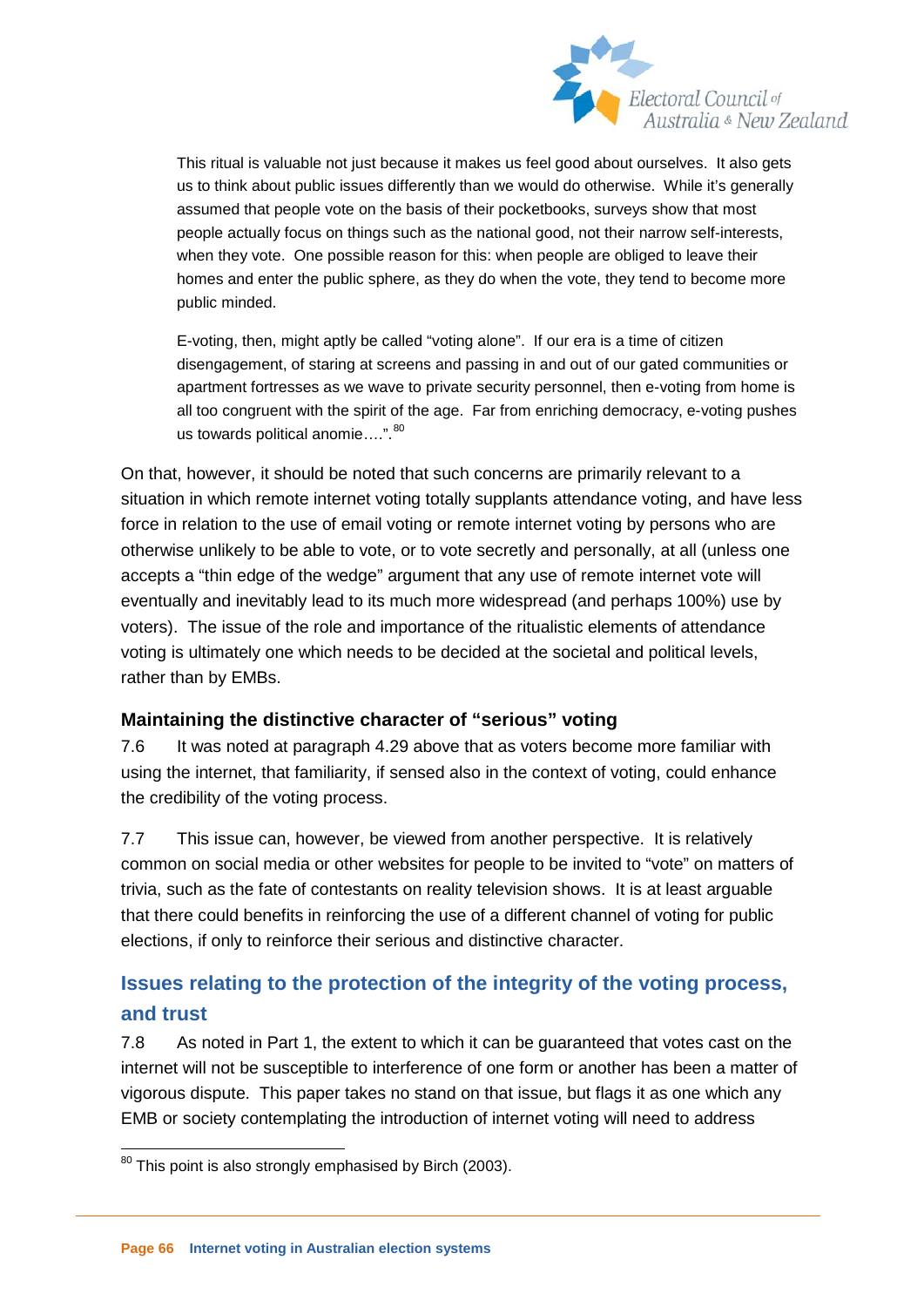

comprehensively at the time: potential users of such a system have a clear right to expect that due diligence will be exercised by those who decide on the implementation of internet voting. System integrity needs to be treated as a matter of objective fact, not perception.

7.9 In considering the risks of internet voting, it is important to bear in mind the diversity of possible motives which trouble-makers might have to attack the system. In considering electoral fraud in a broader international context, parties and candidates are normally regarded as primary sources of threat, with their motivations being ideological. In relation to internet voting, however, threats could conceivably come from:

- states or terrorist groups;
- persons who wish to manipulate an election result, possibly relating to quite a lowly office, in order to pursue financial interests;
- persons attracted by the idea of the fame or notoriety which could accrue to someone who had successfully attacked a high profile system; or
- opponents of internet voting in another country who might seek to use Australia as a venue for demonstrating what they saw as inherent weaknesses in the system.

7.10 Considerable disruption to the voting process could potentially be caused by the use of techniques (such as the distribution of emails with links to fake voting websites) which did not involve any "hacking" of the official internet voting system *per se*. While such contingencies might seem unlikely, Canada is currently having to address the question of how to deal with a somewhat similar scam perpetrated at the 2011 general election, in which robo-calls were used to mislead voters in relation to the casting of their votes (Elections Canada (2013)). In developing schemes for internet voting, there would potentially be much to be gained from close consultation with law enforcement authorities responsible for issues of data security and cybercrime.

7.11 One point which might be borne in mind is that the potential impact (and therefore perhaps risk) of fraudulent or malicious interference with a voting process is likely to be higher where electorates and margins of victory are smaller, and where election victory may place the victor in a position to profit personally.

7.12 Trust, on the other hand, is a matter of perception, and a system which deserves to be trusted may not be, while one that doesn't deserve trust may be. At paragraph 4.28 above, some of the diverse sources of trust in electoral systems were identified. In any given situation, there will be some people who will trust a process, some who will not, and some who will have no opinion. Societal trust arises when people in the first group greatly outnumber those in the second. This, however, is one of the reasons why trust tends to be built up over a long period of time: it is a process akin to building a coalition in favour of a particular scheme. This largely explains why the literature gives such strong support to the use of mechanisms which slowly and carefully consolidate trust over time. There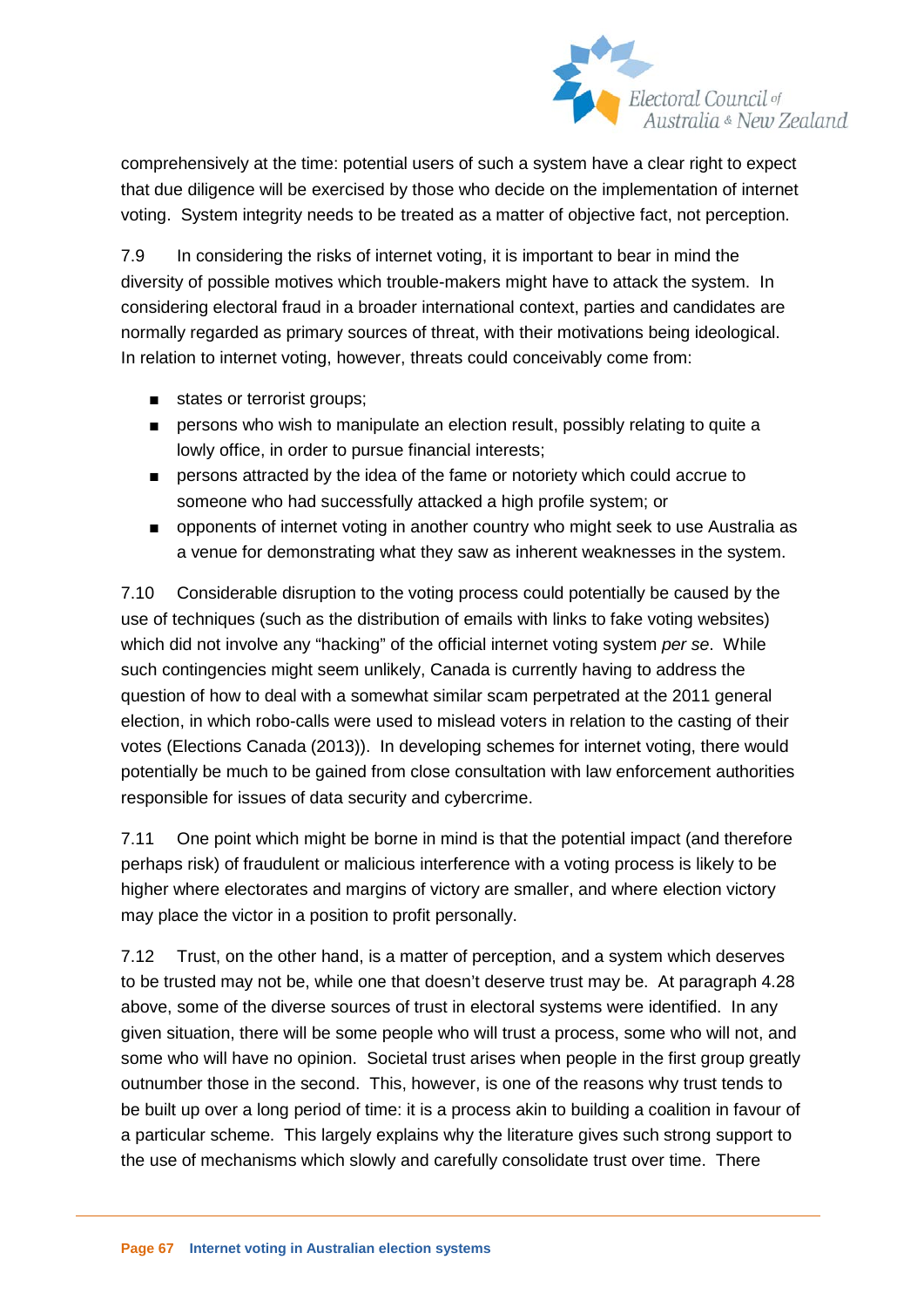

would be value in further analysis of the sources of trust in electoral processes in Australia; and it is worth contemplating how elections might come to be viewed if voters' interactions were, under a universal internet voting model, entirely with websites, rather than with polling officials and other citizens.

# **Secrecy of the ballot, and voting in a protected environment**

7.13 As noted at paragraphs 5.15 to 5.21 above, the concept of the secret ballot can be viewed from two different perspectives: as an individual right, or as a social good. This has implications for whether society might have concerns about the number of people who might potentially vote remotely over the internet in an environment in which the actual secrecy of their votes, as distinct from their right to a secret vote, is no longer societally guaranteed.

7.14 Such concerns would be of least priority in cases where internet voting was targeted at persons who currently cannot vote in any other way, cannot vote secretly and personally, or can only vote at inordinate personal expense. In all of those cases, the principle of secret and protected voting can legitimately be weighed against the principle of universality, the right of all qualified voters to participate effectively and freely in the election process.

7.15 Greater concerns could be expected in situations where internet voting might lead to a larger percentage of persons voting in an unsupervised environment than is currently the case. In that context, it should be noted that where the criteria for voting by post and voting pre-poll are similar, the availability of internet voting could conceivably lead to a significant shift of voters away from attendance at a pre-poll voting centre towards unsupervised internet voting. Under such a scenario, parties and candidates might well be concerned at the loss of the opportunity to provide how-to-vote cards to voters.

7.16 The possibility of allowing re-voting calls for careful consideration. Attention needs to be paid to the question of whether re-voting limited to repetition of electronic votes, rather than re-voting also encompassing the possibility of a final re-vote at a polling place, would provide the sorts of protections which are postulated by supporters of re-voting processes. Consideration also needs to be given to the possible implications of allowing re-voting in the context of some Australian electoral processes but not all, and to the public information challenges which this could pose.

# **Transparency**

7.17 The need for new transparency mechanisms to replace those associated with the paper ballot remains a matter of fundamental importance, and one which will rise in significance in direct proportion to the number of people actually using internet voting. Elaboration of such mechanisms is beyond the scope of this paper.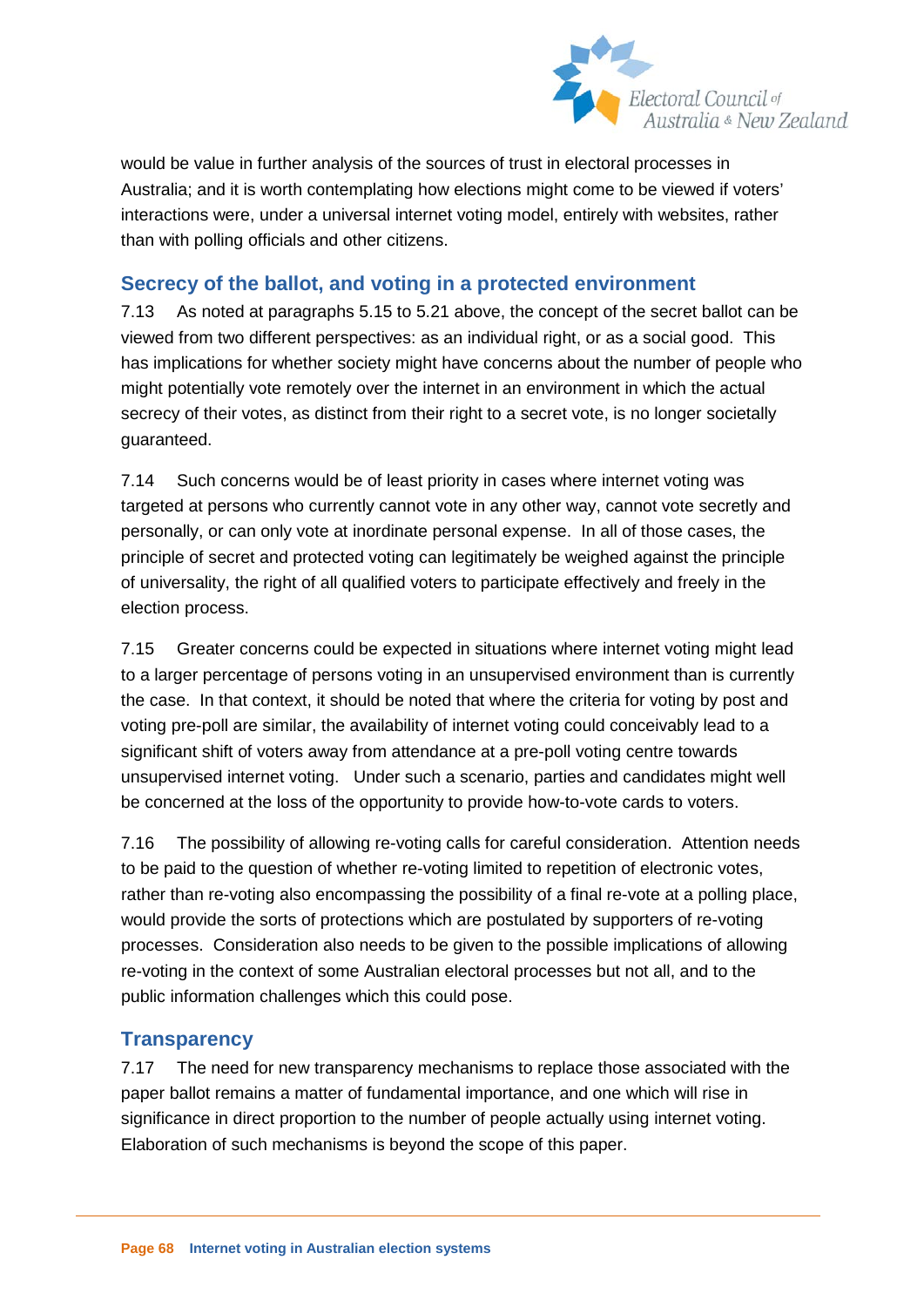

7.18 As noted at paragraph 5.30 above, one point which should be considered by EMBs is the nature of their obligations to provide voters with clear advice concerning the risks and vulnerabilities of any model of voting, including internet voting. EMBs might also consider the potential legal risks to an election associated with the use of a process which might subsequently be proven in court to have had significant vulnerabilities.

# **Timing of voting, and the campaign**

7.19 Internet voting can be configured in such a way that a person may vote almost immediately after the close of nominations. If people are able to vote early like that on the internet, and significant numbers choose to do so, the traditional sense of the election campaign as something which precedes the voters' choice has the potential to be rendered obsolete. There is a need for societal consideration of how the voting and campaign processes should interact, and of the possibility of restricting the period in which internet voting might be made available so as to deal with any concerns arising from that issue.

#### **Challenge of ballot structure and devices**

7.20 The challenge of translating the ballot structure of a paper ballot into an appropriate electronic interface is likely to be an ongoing one, as the diversity of the devices (especially mobile ones) used for internet access increases.

#### **Registering for internet voting, and voter identification**

7.21 A societal decision will need to be made on what processes of identification might reasonably be expected in the case of someone seeking an email or remote internet vote. Registration of voters who qualify for an internet vote becomes an exacting process to ensure that the EMB is dealing with the voters themselves. Currently at a polling place a person seeking to vote presents in person and, standing before the polling official and scrutineers, announces his or her name and address, and claims not to have voted already at the election. When a voter registers for internet voting under current models there is limited data by reference to which an EMB can identify the applicant. Typically, the EMB will have details of a voter's full name, enrolled address and date of birth. Voters do not have an "account number", nor will they have they lodged a password with the EMB to transact online. While EMBs are beginning to collect email addresses and mobile phone numbers, that is not being done with the view to enabling the voter to undertake secure transactions with the EMB. Rather, the EMB is collecting that information to be able to contact or inform the voter. However, there is currently a "whole of government" approach to e-government for the Australian public. A person who is transacting with Centrelink, Medicare, Child Support, Veterans' Affairs or the National eHealth Record System can open an account at [www.aus.gov.au,](http://www.aus.gov.au/) where the applicant is required to prove identity.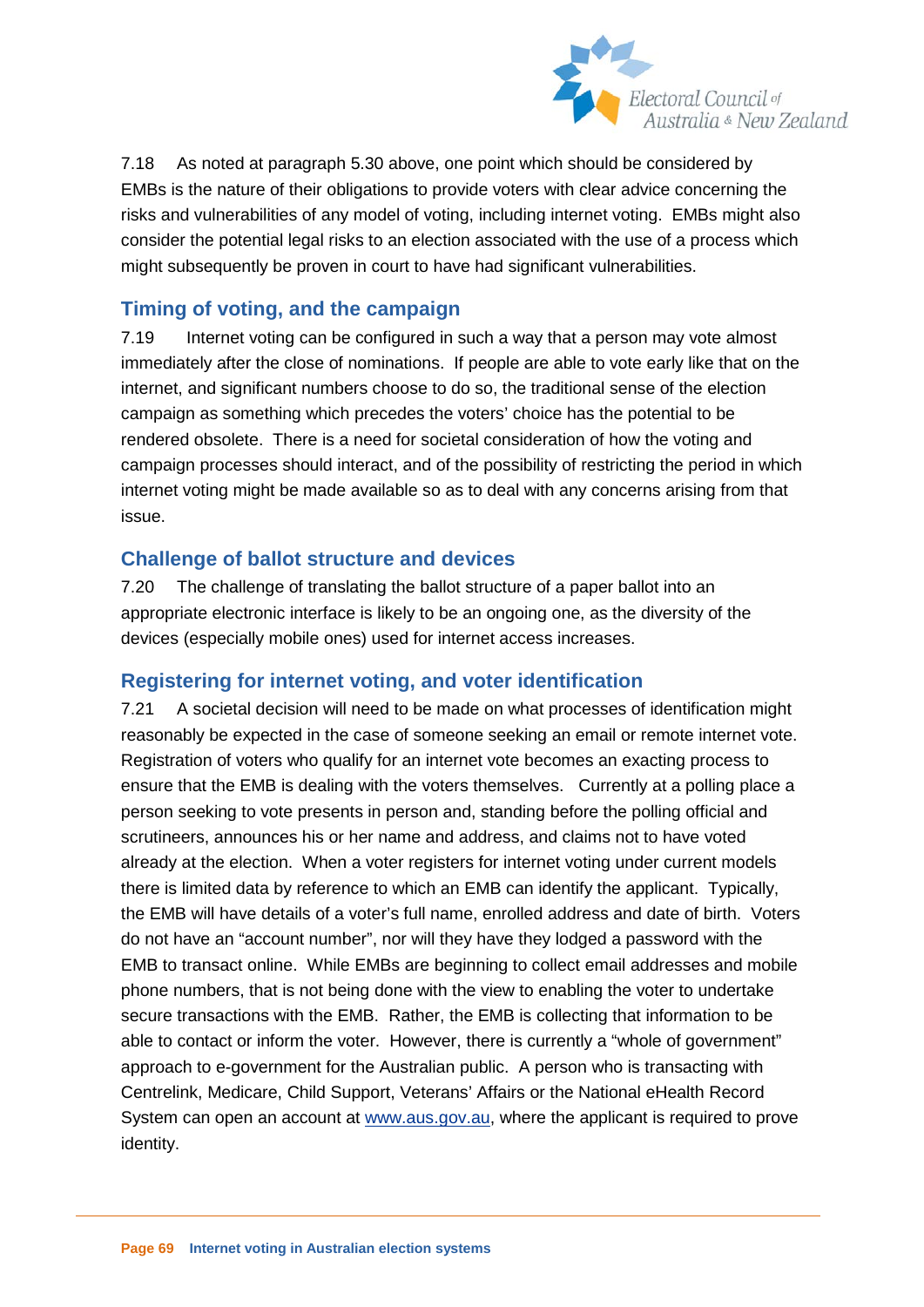

# **Witnessing**

7.22 In a number of Australian jurisdictions, there continues to be a requirement for an authorised witness to be present when a person records a postal vote. Where a postal voter at a federal election is outside Australia and cannot find another person qualified to perform the witnessing function, the voter's passport details have to be supplied. By analogy with postal voting, consideration might be given to whether there might be an appropriate role for a witnessing mechanism in the context of email voting or remote internet voting.

# **Cost issues**

7.23 A number of issues need to be taken into account when considering the potential cost of providing internet voting.

- Already, Australia has seen one case the AEC ADF trials of 2007 in which the relatively high per voter cost of an internet voting model was a key factor which led to its abandonment.
- Costs both upfront and ongoing are likely to be diverse and substantial, if only because the political sensitivity of any new voting modality dictates a need for EMBs to take all possible steps to minimise risk.
- The fixed development costs of implementing a high-integrity system of internet voting are likely to be largely independent of the ultimate number of users, and an EMB that chooses that path will need to be prepared to bear the cost of running its internet voting system in parallel with existing manual systems.
- A perceived need to ensure that systems reflect the latest expectations of internet users may well mean that redevelopment will be a permanent task, with associated ongoing system recertification costs. (For example, a model based on voting remotely on laptop or netbook computers would by now have been rendered dated by the increasing use of smartphones to access the internet.)
- The estimation of potential cost savings is a matter of considerable complexity, and a detailed analysis of the issue falls well beyond the scope of this paper.<sup>81</sup> Opportunities to offset costs with savings may be limited in the short term, not least because if internet voting is but one of several voting modalities provided as options, it may not be clear in advance how many voters will actually use it. (In that context, it might be noted that the increase in early voting at federal elections in recent years does not appear to have yet produced a proportional decrease in resources needed on election day.)
- The technical skills required for the development of internet voting systems inhouse, especially in specialised fields such as cryptography, are likely to have to

 <sup>81</sup> For more detailed discussions of the cost of internet voting, see International IDEA (2011), Goldsmith (2011, pp. 37-41),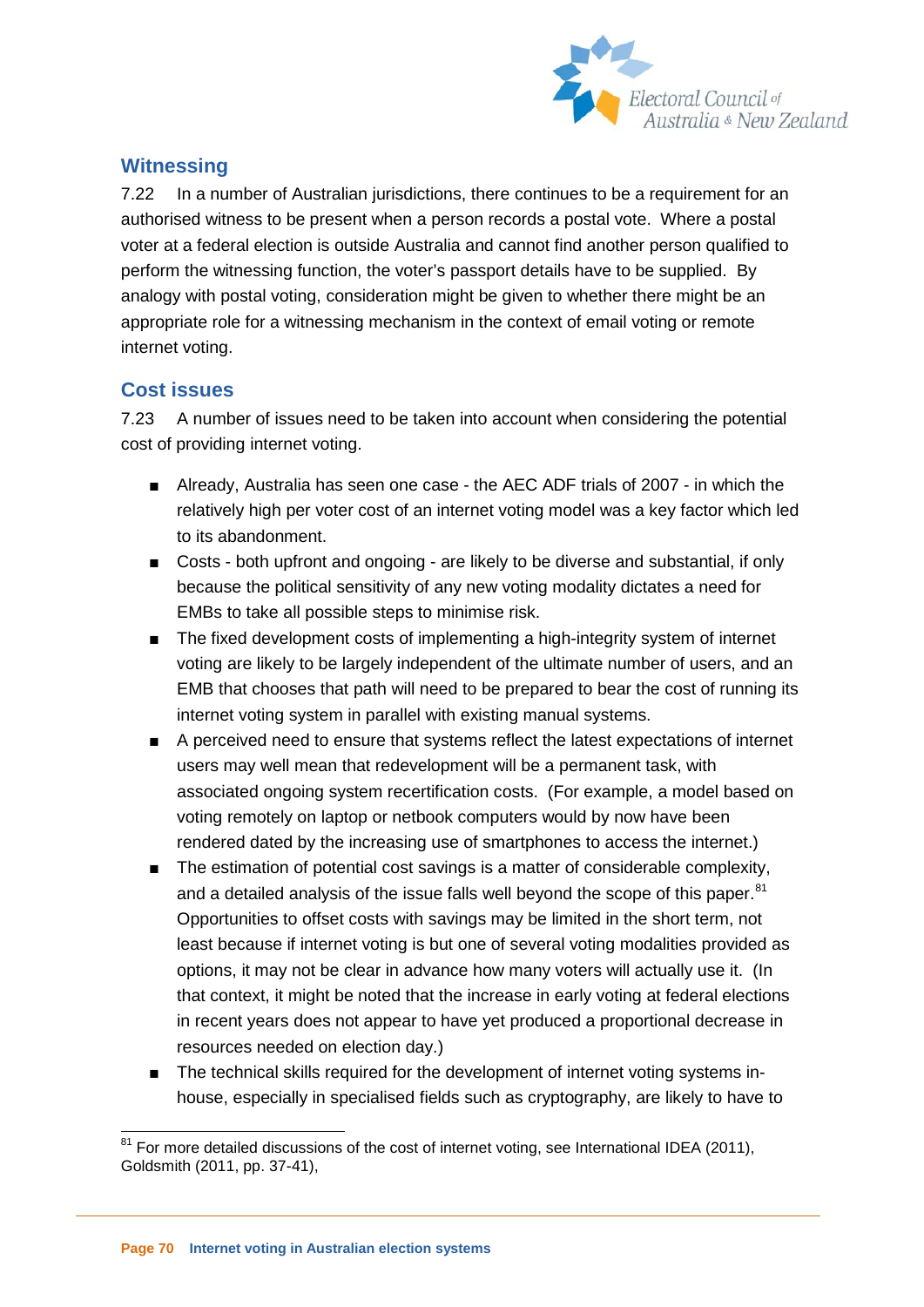

be purchased. If, however, EMBs opt to purchase a system "off the shelf", they will still have to acquire new skill sets to enable them to choose an appropriate system, and to manage contracts.

7.24 Aside from these issues, careful consideration needs to be given to opportunity costs. In considering a major change such as the introduction of internet voting, it might well be thought justifiable to undertake net additional expenditure to ensure that it proceeds; but it is appropriate then to ask, and indeed to assess critically, where internet voting sits in the EMB's and the nation's electoral reform priorities. Experience in other countries where major projects have been undertaken to implement new technology highlights the risk that such an exercise may demand so many resources, and so much management attention, as to create serious obstacles to any other reform initiatives. The risk of disruption to an EMB's activities will be particularly great if attempts to implement internet voting do not enjoy bipartisan support.

# 8. Concluding observations

8.1 This Part sets out a number of observations relating to the possible place of internet voting in Australasia's electoral systems. These are not intended as prescriptive recommendations, but as pointers to issues which jurisdictions contemplating the use of internet voting might wish to consider in more detail.

- 1. In Australia and around the world, internet voting has only been taken up on a comparatively limited scale for public elections. This stands in stark contrast to the way in which internet-based activities have come to dominate many other fields of endeavour, and highlights the extent to which internet voting remains a matter of dispute.
- 2. There is no emerging crisis in Australasian voting practice, such as massive failure of paper supplies, to which the only possible response is the introduction of internet voting. That having been said, it would seem inevitable that paper balloting will, sooner or later, have to be replaced by some form of electronic voting, which may or may not involve the internet. Whether or not that development will constitute a crisis in itself will very much depend on how diligently EMBs have prepared for that contingency. For that reason, prudence clearly dictates that Australian EMBs should be starting now to increase, or to continue to increase, their focus on the challenges and prospects of electronic and internet voting; to enhance their in-house expertise in the area; to further explore opportunities for cooperation in system research and development, and to undertake appropriate pilot projects where the opportunities to do so arise.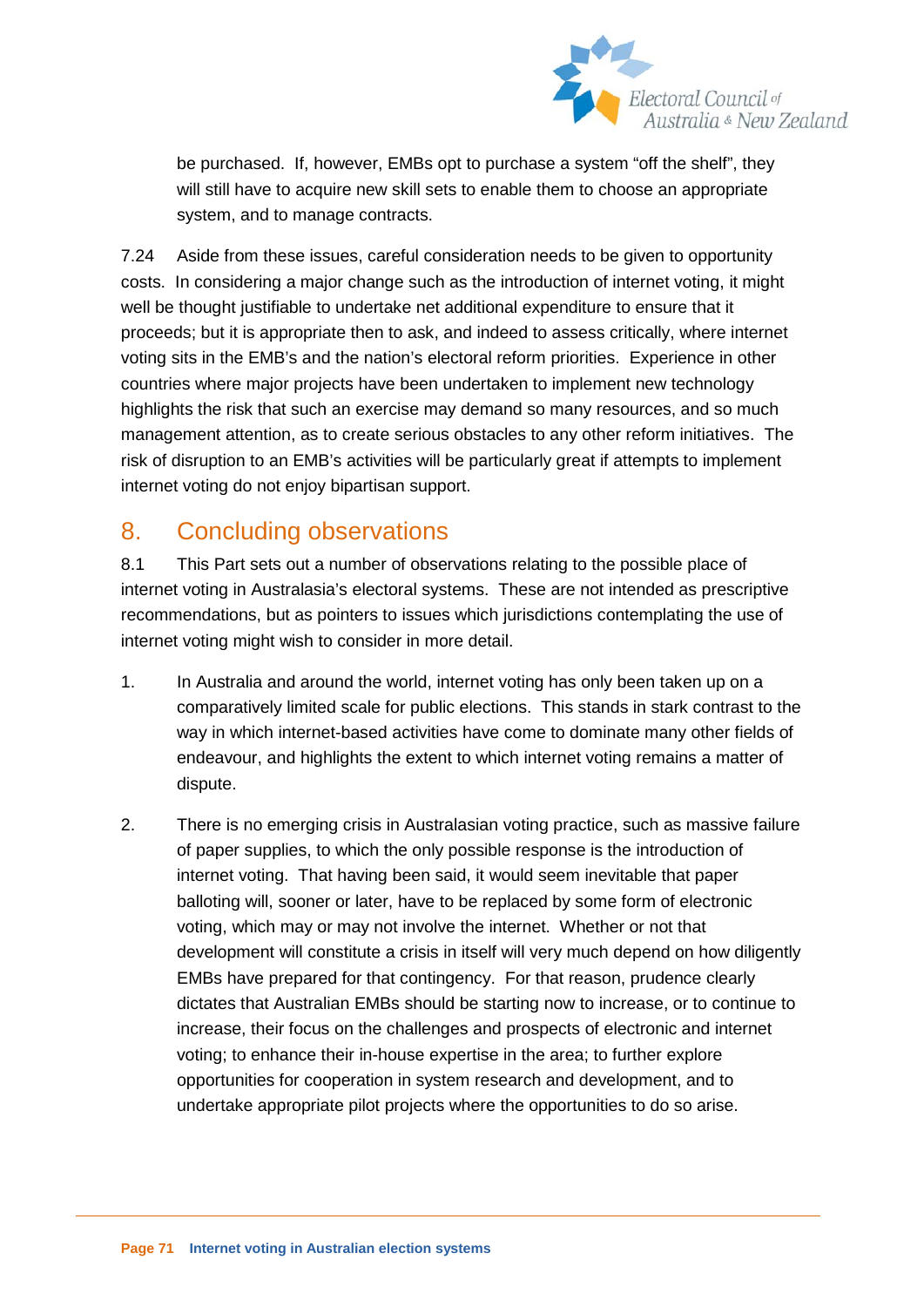

- 3. A shift to universal internet voting would be a revolutionary development in the Australian context, producing what might be seen as a fundamental change in the character of electoral processes. Such a change is not being advocated by any Australasian EMB, nor does it appear to be being pushed at the political level.
- 4. Whether the use of internet voting on a smaller scale to meet the needs of particular groups of voters would inevitably lead to its use on a larger scale is a matter worth considering.
- 5. Any decision-making on whether, and if so how, to use internet voting in an acceptably secure way will need to be based on a robust risk assessment and management process which takes into account:
	- the nature of vulnerabilities:
	- the probability that they will be exploited;
	- the impacts which any such exploitation could have;
	- **strategies which could be put in place to mitigate any such impacts;**
	- the willingness of relevant stakeholders (e.g. governments, political parties, parliamentary representatives, EMBs and members of the voting public) to live with a particular identified level of residual risk; and
	- comparative risks associated with other voting modalities, including those currently used.
- 6. A number of the issues raised in this paper relate to the place of elections in Australia's system of democratic government, or to their fundamental character. While EMBs may have views on them, and be in a position to provide useful commentary or advice, they are properly matters for consideration at the societal or parliamentary level.
- 7. Assessments of the viability of internet voting need to be approached holistically, taking into account not just implications for polling and counting but also for campaigning. The legitimate expectations that stakeholders such as candidates, parties and scrutineers have regarding the way in which they will be able to perform their functions also need to be given full weight.
- 8. Any process for the implementation of internet voting needs to be supported by a strong and informed public and political consensus in favour of such a move. The development of such a consensus is likely to be an objective realisable only in the long term, but an incremental approach, starting with pilot or small scale implementations, and proceeding at a rate with which key stakeholders are comfortable, would seem likely to provide a reasonable way forward.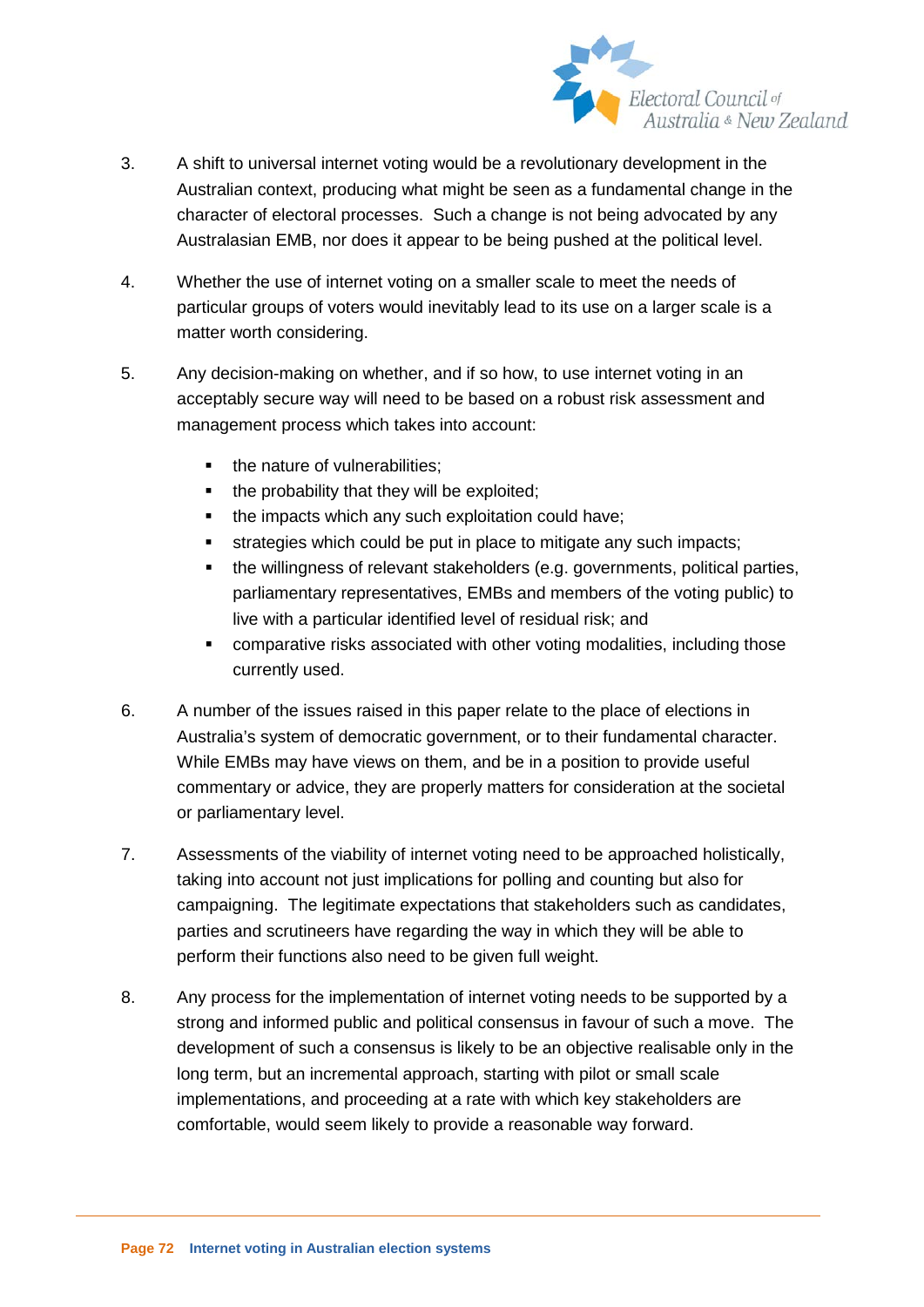

- 9. Societies and EMBs need to assess critically and realistically the cost and resourcing implications, including opportunity costs, of the introduction of internet voting.
- 10. From the perspective of voter enfranchisement, the most compelling case for the use of internet voting in the short term (assuming that technical concerns about the process can be adequately addressed) would appear to arise in relation to voters for whom it would be a "game changer": those who cannot otherwise vote at all, or cannot otherwise vote secretly and personally. An initial focus on such voters would be less problematical in terms of issues of vote secrecy and the voting environment than a more widespread use, and would be readily justifiable on the basis of the important principle of universality of access, especially for people with disabilities.
- 11. An initial focus on a relatively small cohort of voters could also serve as a useful risk mitigation strategy, in the sense that if problems arise, the smaller the number of voters affected, the lesser will be the probability that the result of an election will have been influenced.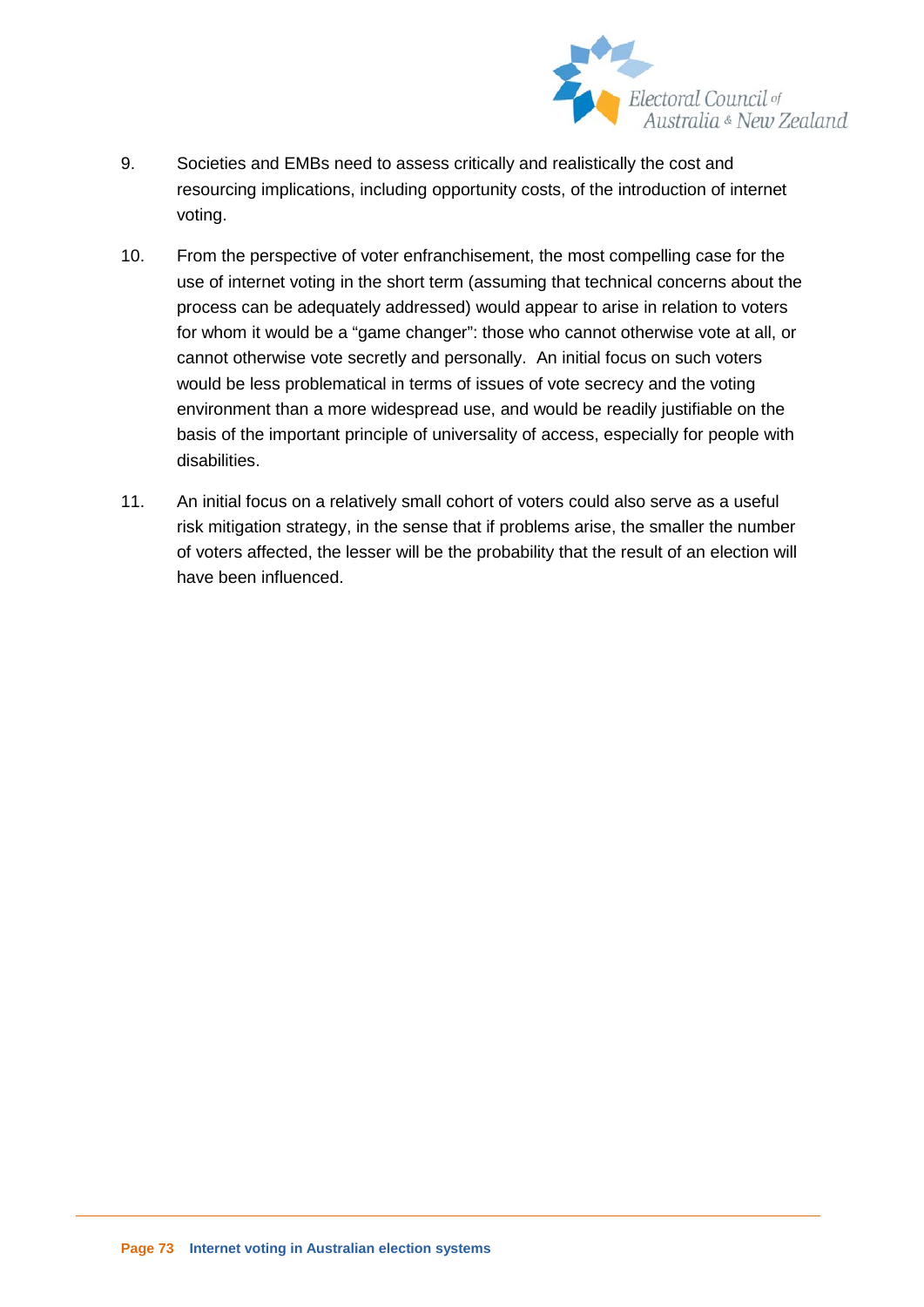

# Appendix A - Consideration of electronic or internet voting by federal parliamentary committees

# *The 1998 Federal Election - Report of the Inquiry into the conduct of the 1998 Federal Election and matters related thereto* **- JSCEM - June 2000**

A1. The Committee received public submissions that a computerised voting system would reduce costs and that the AEC should make use of the TAB electronic betting grid. The Committee dismissed these suggestions, saying that such a system would not be an effective measure against security, fraud and efficiency concerns at the time.<sup>[82](#page-70-0)</sup>

# *The 2001 Federal Election - Report of the Inquiry into the conduct of the 2001 Federal Election, and matters related thereto* **- JSCEM - June 2003**

A2. Electronic voting was considered under a proposed change to the electoral system. The Committee identified advantages - secrecy for assisted voters, convenience and counting - and disadvantages - security, logistics and cost.<sup>83</sup> The AEC provided a report on an internet voting system trialled in the USA for the Democratic Primaries in Arizona and found that:

"widespread internet voting assumes a secure infrastructure of voter terminals that simply does not exist. The average computer user is relatively untrained in defence procedures regarding viruses.".<sup>[84](#page-74-1)</sup>

A3. Emphasis was also placed on the considerable transparency that paper based voting provides.<sup>[85](#page-74-2)</sup> The New Zealand service of downloading a ballot paper and declaration certificate from a secure internet site was also noted.<sup>86</sup> The Committee commented that it did not support the AEC's recommendation to proceed with unspecified pilot trials of electronic voting. [87](#page-74-4)

<span id="page-74-0"></span><sup>&</sup>lt;sup>82</sup> Joint Standing Committee on Electoral Matters (2000, paras. 4.83-4).<br><sup>83</sup> Joint Standing Committee on Electoral Matters (2003, paras. 7.54-5).<br><sup>84</sup> Joint Standing Committee on Electoral Matters (2003, para. 7.60).<br><sup>8</sup>

<span id="page-74-2"></span><span id="page-74-1"></span>

<span id="page-74-4"></span><span id="page-74-3"></span>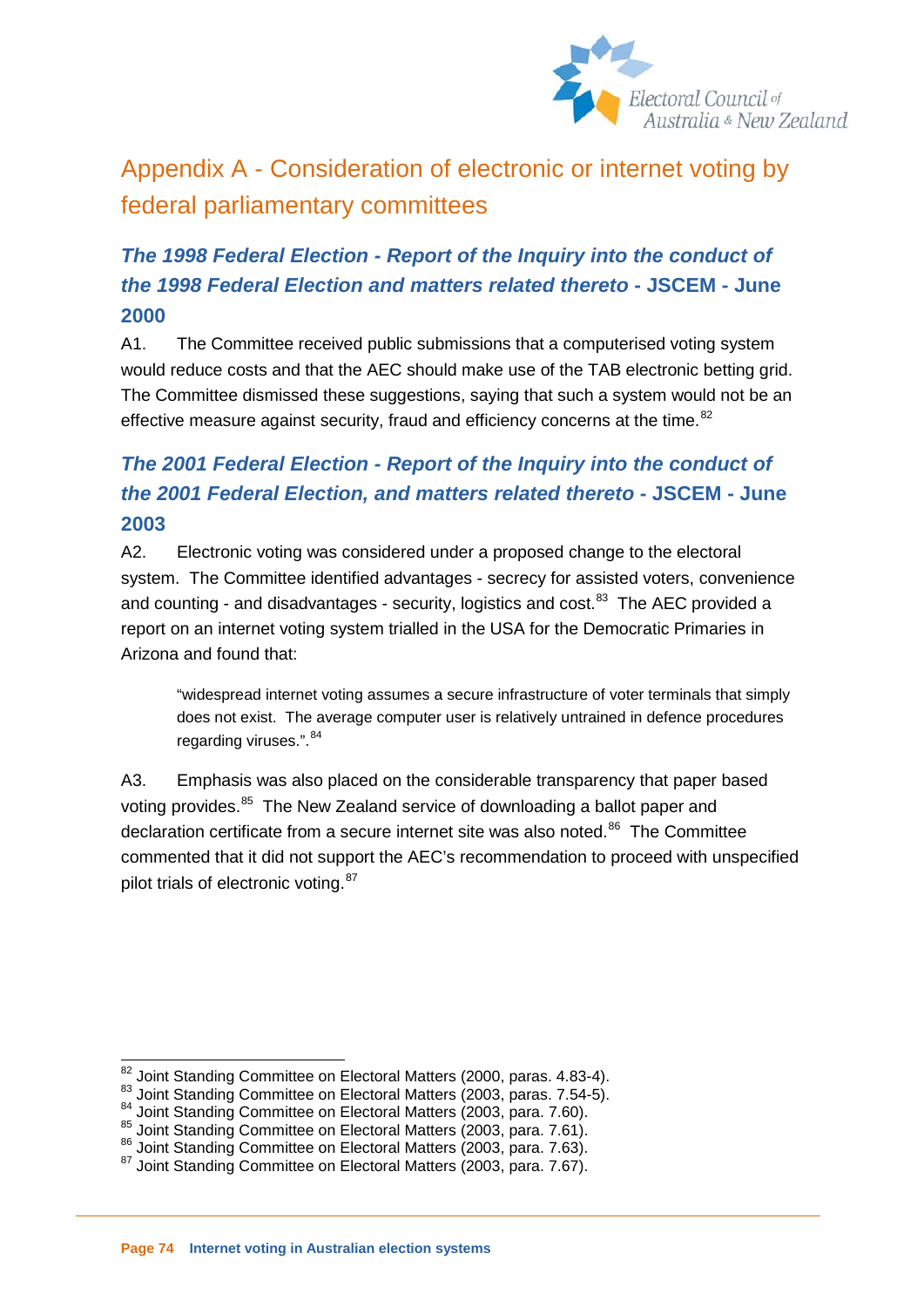

# *The 2004 Federal Election - Report of the Inquiry into the Conduct of the 2004 Federal Election and Matters Related Thereto* **- JSCEM - September 2005**

A4. The Committee considered the concept of remote electronic voting in a general sense, including methods which would come under the definition of internet voting in this paper and other systems. Some of the advantages of remote electronic voting were that defence force personnel serving overseas and Antarctic electors could use the system, allowing a secret vote to the latter; with further beneficiaries considered being overseas, remote and disabled voters.<sup>88</sup> Disadvantages included security concerns, lack of transparency, increase in potential for coercion and intimidation, insufficient campaign time and the violation of the secret vote. $89$ 

A5. It was recommended that the AEC trial remote electronic voting for overseas Australian Defence Force (ADF) and Australian Federal Police personnel and for Australians living in the Antarctic.<sup>90</sup> It also stressed that these trials were not to be seen as a precursor to wider implementation.<sup>[91](#page-75-2)</sup>

# *Report on the 2007 federal election electronic voting trials - Interim report of the inquiry into the conduct of the 2007 election and matters related thereto* **- JSCEM - March 2009**

A6. In this report, the Committee examined both the remote electronic voting trials for the ADF personnel serving overseas and the trial of electronically assisted voting for blind and low vision electors. Neither system technically used the internet. The former used the more secure DRN. The latter used computers connected to a secure local area network.

A7. The Committee recommended that due to high costs, and additional burdens placed on defence force personnel in operational areas, electronic voting should not be continued.

## *Report on the conduct of the 2007 federal election and matters related thereto* **- JSCEM - June 2009**

A8. The Committee referred to a supplementary submission from the AEC, which suggested that due to the high cost of providing electronic voting machines at static polling places for blind and low vision electors, perhaps the "voting software that underpinned the electronic voting trials is deployed over the internet rather than on

<span id="page-75-3"></span><span id="page-75-0"></span><sup>&</sup>lt;sup>88</sup> Joint Standing Committee on Electoral Matters (2005, paras. 11.120-126).<br><sup>89</sup> Joint Standing Committee on Electoral Matters (2005, paras. 11.127-130).<br><sup>90</sup> Joint Standing Committee on Electoral Matters (2005, rec. 43

<span id="page-75-1"></span>

<span id="page-75-2"></span>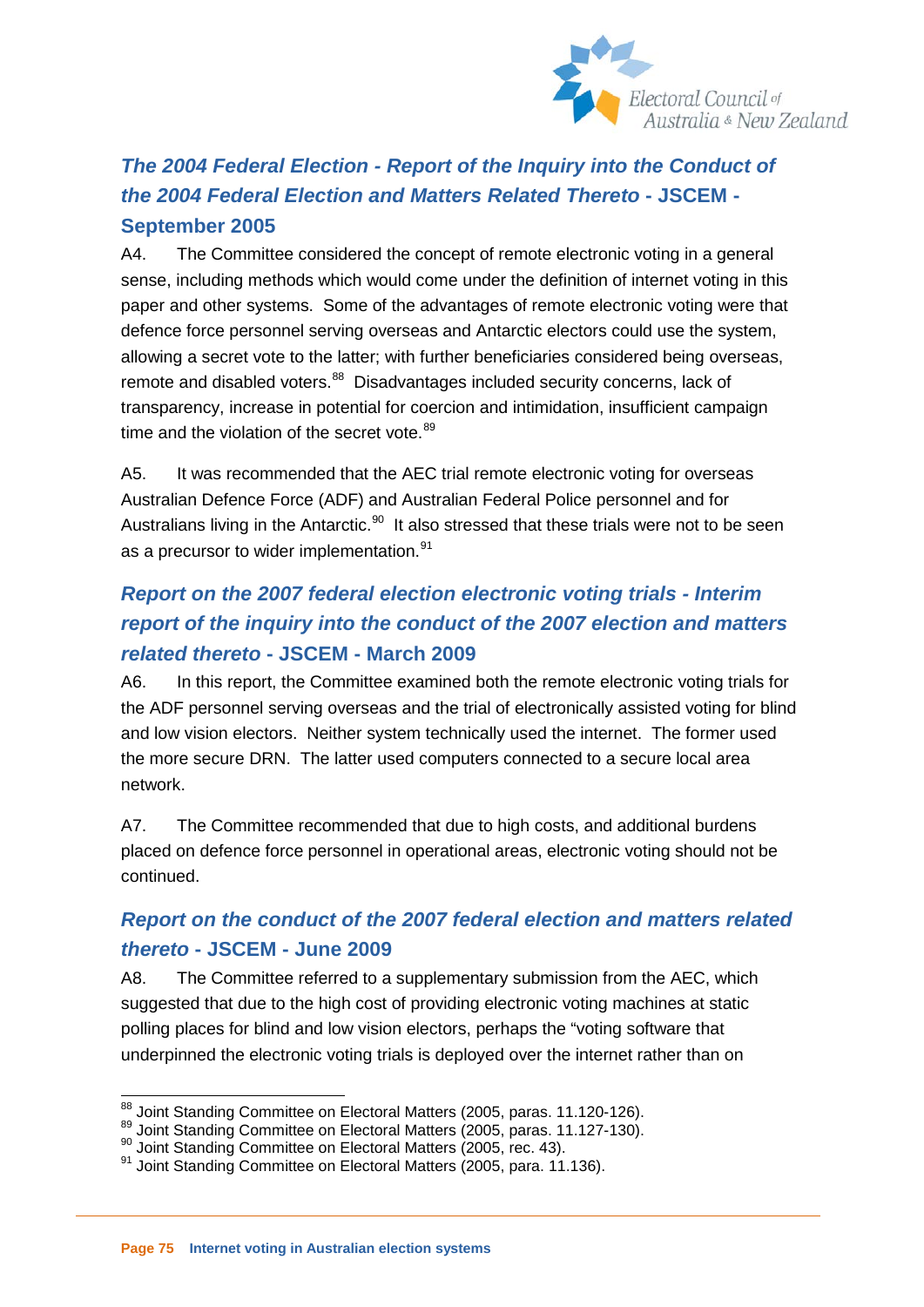

hardware in a polling place". $92$  The recommendation from the Committee was that the AEC continue to work with the appropriate organisations to develop alternative arrangements which provide viable, secret and independent voting.<sup>[93](#page-76-0)</sup>

# *Australia's Overseas Representation - Punching below our weight* **- Inquiry of the Foreign Affairs Sub-Committee - Joint Standing Committee on Foreign Affairs, Defence and Trade - October 2012**

A9. The Committee noted that the AEC commented that there was an increasing expectation by Australian electors travelling or residing overseas to be able to interact with the Australian Government through electronic means. $94$  There were several methods nominated for overseas voting, one of which was voting over the internet.<sup>[95](#page-76-2)</sup> The AEC noted that while online voting is an attractive proposition at a superficial level, there were questions about its reliability.<sup>[96](#page-76-3)</sup>

*Cancer of the bush or salvation for our cities? Fly-in, fly-out and drivein, drive-out workforce practices in Regional Australia* **- Inquiry into the use of 'fly-in, fly-out' (FIFO) workforce practices in regional Australia - House of Representatives Standing Committee on Regional Australia - February 2013**

A10. The Committee recommended that:

"… the Commonwealth Government charge the Australian Electoral Commission to develop an electronic voting system for voters living or working in remote areas to facilitate easier access and ensure more accurate population figures are recorded.". [97](#page-76-4)

A11. The Committee considered that although initial costs may be high, "it is essential to preserve and support ease of access to voting for dispersed populations".<sup>[98](#page-76-5)</sup>

<span id="page-76-6"></span><span id="page-76-0"></span><sup>&</sup>lt;sup>92</sup> Joint Standing Committee on Electoral Matters (2009b, para. 11.42).<br><sup>93</sup> Joint Standing Committee on Electoral Matters (2009b, rec. 49).<br><sup>94</sup> Joint Standing Committee on Foreign Affairs, Defence and Trade (2012, para

<span id="page-76-2"></span><span id="page-76-1"></span>

<span id="page-76-3"></span>

<span id="page-76-4"></span>

<span id="page-76-5"></span>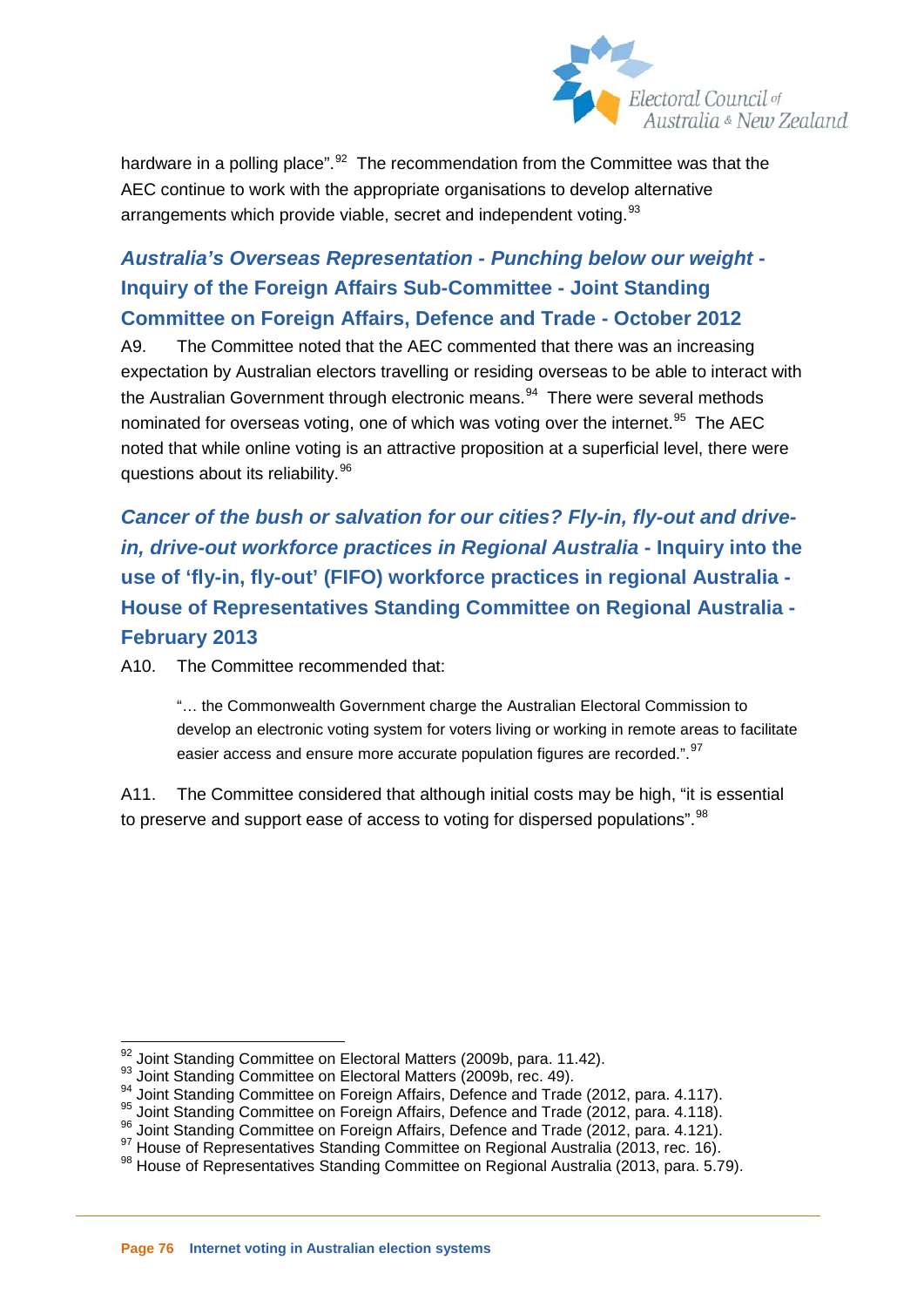

# Appendix B - State and Territory Legislation

## **General**

B1. In no State is it difficult to obtain a postal vote. All jurisdictions specify broad categories of who may so vote, and although there may be penalty provisions applicable to people who apply for a postal vote when not entitled to one, their enforcement would be a very costly and near impossible exercise.

### **New South Wales**

B2. The Electoral Commissioner is given power to approve procedures for technology assisted voting but any procedure must provide for: the pre-registration of eligible electors, the making of records of those who vote; the authentication of the vote; the maintenance of the secrecy of the vote; the secure transmission of the vote, and the physical production of the completed ballot paper for bundling.<sup>[99](#page-76-6)</sup> Penalty provisions relating to maintaining secrecy for technology assisted voted are also provided,<sup>[100](#page-77-0)</sup> as is a penalty provision to protect computer hardware and software from interference.<sup>[101](#page-77-1)</sup>

### **Victoria**

B3. The *Electoral Act 2002* (VIC) provides for electronic voting at an electronic voting centre for specified electors.<sup>102</sup> The Act requires the Commission to ensure that any electronic voting systems are secure from interference and that the integrity of voting is maintained.<sup>103</sup> A witness is required for postal voting.<sup>[104](#page-77-4)</sup>

### **Queensland**

B4. The *Electoral Act 1992* (QLD) requires that an elector request a ballot paper from an issuing officer.<sup>105</sup> For posted declaration votes, which can be cast by an ordinary postal voter, a witness is required.[106](#page-77-6)

## **Western Australia**

B5. The *Electoral Act 1907* (WA) prescribes specific ballot paper requirements.<sup>107</sup> Polling places must have separate compartments which are to be furnished with a

<span id="page-77-8"></span><span id="page-77-0"></span><sup>&</sup>lt;sup>99</sup> Parliamentary Electorates and Elections Act 1912 (NSW) s. 120AC.<br><sup>100</sup> Parliamentary Electorates and Elections Act 1912 (NSW) s. 120AG.<br><sup>101</sup> Parliamentary Electorates and Elections Act 1912 (NSW) s. 120AI.<br><sup>102</sup> Ele

<span id="page-77-2"></span><span id="page-77-1"></span>

<span id="page-77-3"></span>

<span id="page-77-4"></span>

<span id="page-77-5"></span>

<span id="page-77-6"></span>

<span id="page-77-7"></span>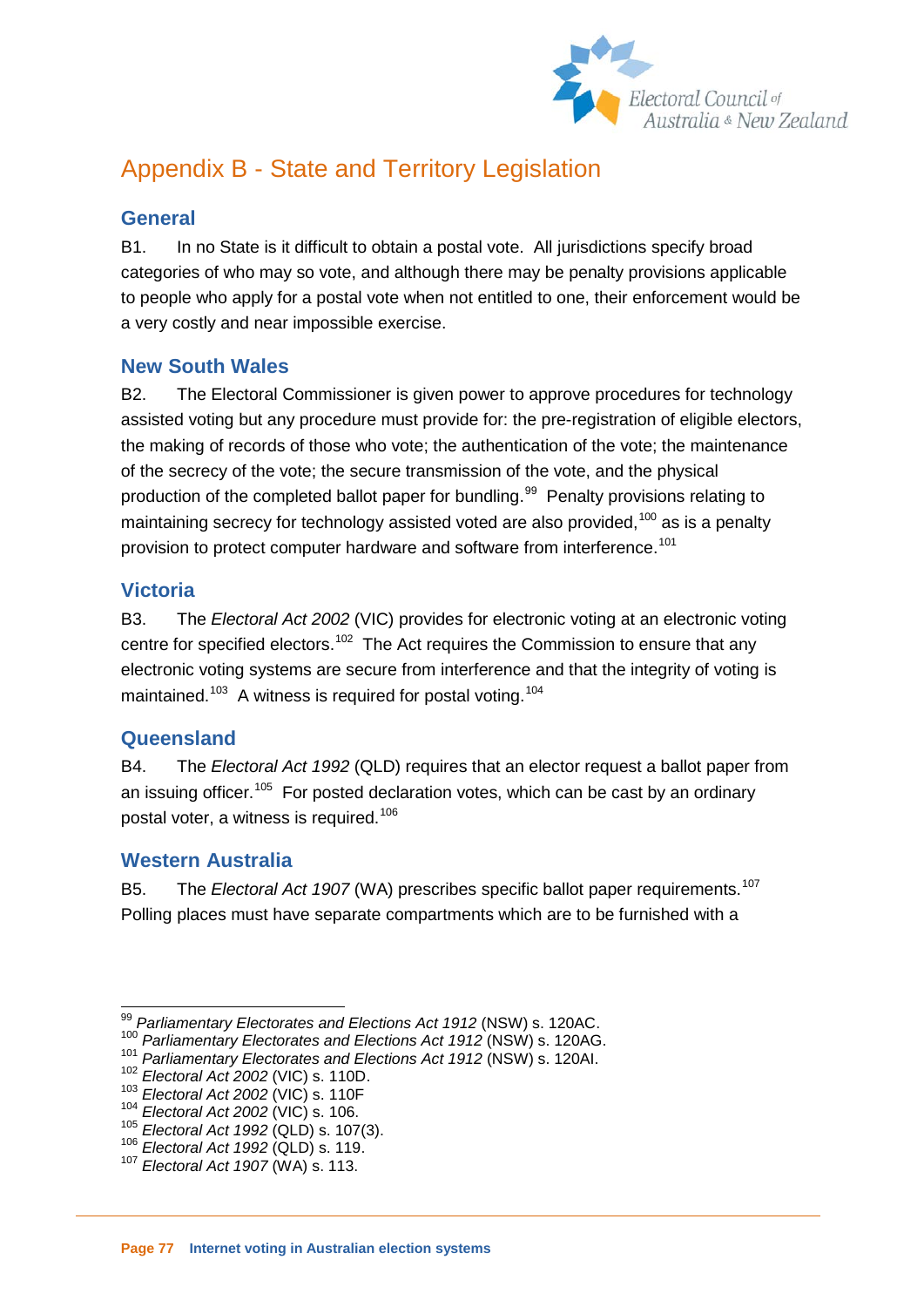

pencil.[108](#page-77-8) An elector casting an early vote must have a witness, and vote so that the witness does not see the vote.<sup>[109](#page-78-0)</sup>

### **South Australia**

B6. The *Electoral Act 1985* (SA) explicitly outlines the marking of the ballot paper by a voter and specifies that this must be done in private.<sup>110</sup> If a declaration vote is cast away from a polling place then a witness is required.<sup>[111](#page-78-2)</sup> If two or more declaration ballots papers from a single elector are received then the first is accepted and the remainder rejected.<sup>[112](#page-78-3)</sup>

#### **Tasmania**

B7. The *Electoral Act 2004* (TAS) permits the Commission to approve any procedures that are reasonable and appropriate to assist an elector who is otherwise unable to vote.[113](#page-78-4) Additionally, the Commission may approve procedures to enable an elector, external to Tasmania, to vote at an election.<sup>[114](#page-78-5)</sup>

### **Australian Capital Territory**

B8. The *Electoral Act 1992* (ACT) provides that the ballot papers may be in electronic form and that the Commissioner can approve a computer program to be used for electronic voting.<sup>115</sup> The subsequent section requires that those devices and programs to be used for electronic voting must be kept secure from interference at all times.<sup>116</sup> Additionally the Act provides that paper ballots must made be available at a polling place.<sup>[117](#page-78-8)</sup> In order to maintain secrecy of the vote, a provision explicitly prohibits any photographing of a completed ballot.<sup>118</sup> There is no requirement for a witness in order to cast a postal vote. The Act requires that attendance voting must be done in private.<sup>[119](#page-78-10)</sup>

### **Northern Territory**

B9. The Electoral Commissioner has the power under the *Electoral Act* (NT) to approve electronic or other automated systems for targeted groups of voters which include disabled voters.<sup>120</sup> The ballot paper requirements are prescribed by the

<span id="page-78-8"></span>

<span id="page-78-1"></span>

<span id="page-78-2"></span>

<span id="page-78-3"></span>

<span id="page-78-4"></span>

<span id="page-78-6"></span><span id="page-78-5"></span>

<span id="page-78-12"></span><span id="page-78-0"></span><sup>&</sup>lt;sup>108</sup> Electoral Act 1907 (WA) s. 110.<br>
<sup>109</sup> Electoral Act 1907 (WA) s. 92(2)(c).<br>
<sup>110</sup> Electoral Act 1985 (SA) ss. 76 & 79.<br>
<sup>111</sup> Electoral Act 1985 (SA) s. 82(1)(c).<br>
<sup>112</sup> Electoral Act 1985 (SA) s. 91(2).<br>
<sup>113</sup> Ele

<span id="page-78-7"></span>

<span id="page-78-9"></span>

<span id="page-78-10"></span>

<span id="page-78-11"></span>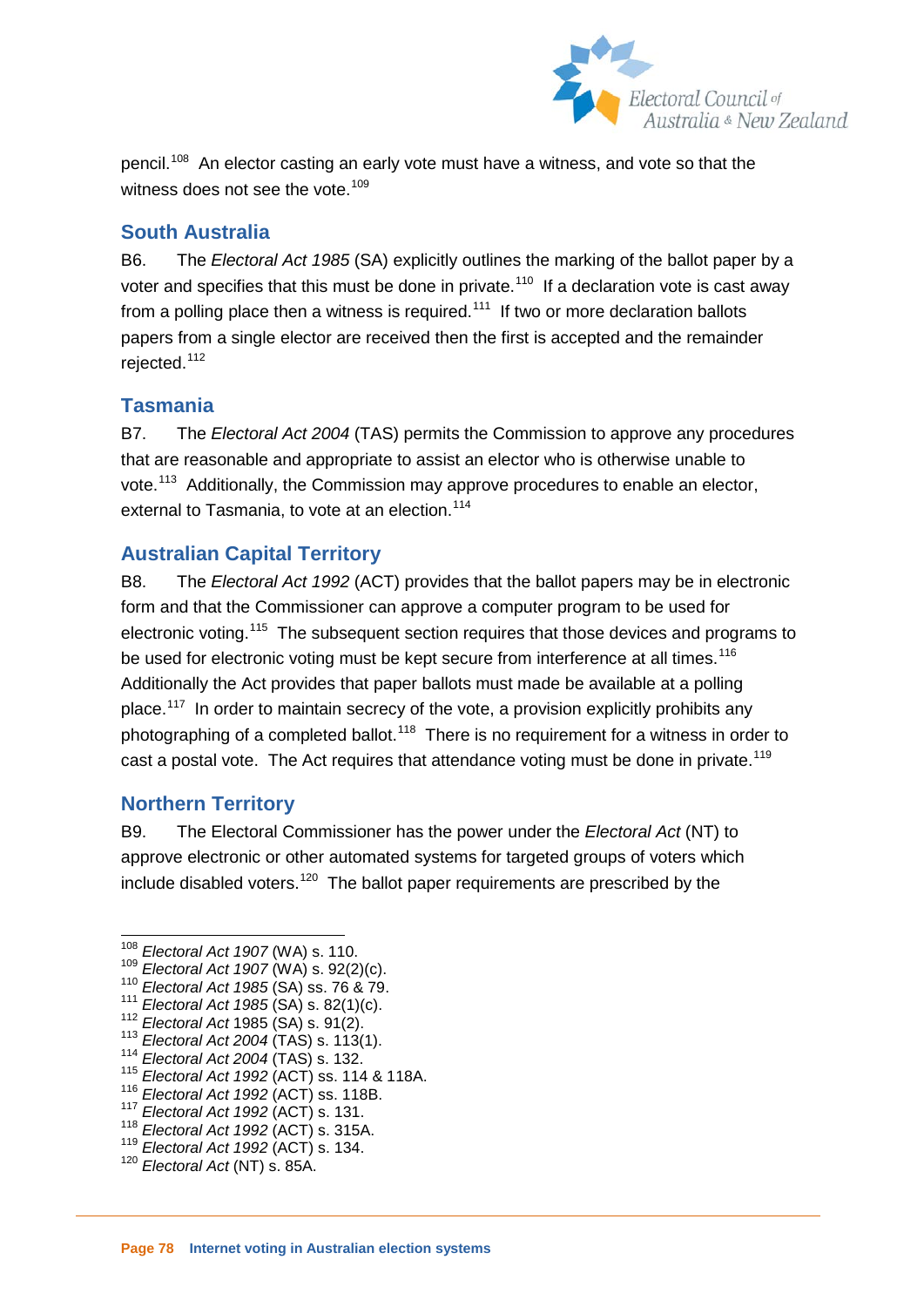

Regulations.<sup>[121](#page-78-12)</sup> A witness must be present for postal voting.<sup>[122](#page-79-0)</sup> The Act requires that attendance voting be carried out in private.<sup>[123](#page-79-1)</sup>

#### **New Zealand**

B10. There is no legislative requirement for identification to be shown at a polling place.<sup>[124](#page-79-2)</sup> Once a voter has received a ballot paper he or she must retire to a compartment to vote alone and secretly;<sup>[125](#page-79-3)</sup> however, a voter may elect to receive assistance in certain circumstances.[126](#page-79-4) A category of special voters exists, and different methods of voting can be prescribed for different classes of special voters.<sup>127</sup> Those who qualify as special voters include those not on the printed roll, absent from their district on polling day, overseas, ill, or pregnant; and those covered by grounds of religious objection. The form of ballot papers which can be used by special voters is prescribed by the *Electoral Regulations* 1996 (NZ). To apply for a special vote, a declaration must be witnessed.<sup>128</sup> A specific category of special voter is the overseas special voter, who can be electronically issued a ballot paper.<sup>[129](#page-79-7)</sup>

<sup>&</sup>lt;sup>121</sup> *Electoral Act* (NT) s. 40.<br><sup>122</sup> *Electoral Act* (NT) s. 67.

<span id="page-79-2"></span><span id="page-79-1"></span><span id="page-79-0"></span><sup>122</sup> *Electoral Act* (NT) s. 67. <sup>123</sup> *Electoral Act* (NT) s. 53. <sup>124</sup> The *Electoral Act 1993* (NZ), s. 166 provides for certain questions to be put to voters where a person is suspected of dual voting. There is no general provision for a person to be questioned as to their identity when they vote in NZ.

<span id="page-79-6"></span><span id="page-79-5"></span>

<span id="page-79-4"></span><span id="page-79-3"></span><sup>&</sup>lt;sup>125</sup> Electoral Act 1993 (NZ) s. 168(1).<br><sup>126</sup> Electoral Act 1993 (NZ) s. 170.<br><sup>127</sup> Electoral Act 1993 (NZ) ss. 172(1) & (2).<br><sup>128</sup> Electoral Regulations 1996 (NZ) s. 20. Technically all advance votes are special votes un 61(3) of the *Electoral Act 1993*. However, since 2011 the requirement to complete a declaration has been done away with for voters who vote in advance in a voting place where their name can be marked off the roll.

<span id="page-79-7"></span><sup>129</sup> *Electoral Regulations 1996* (NZ) s. 45A.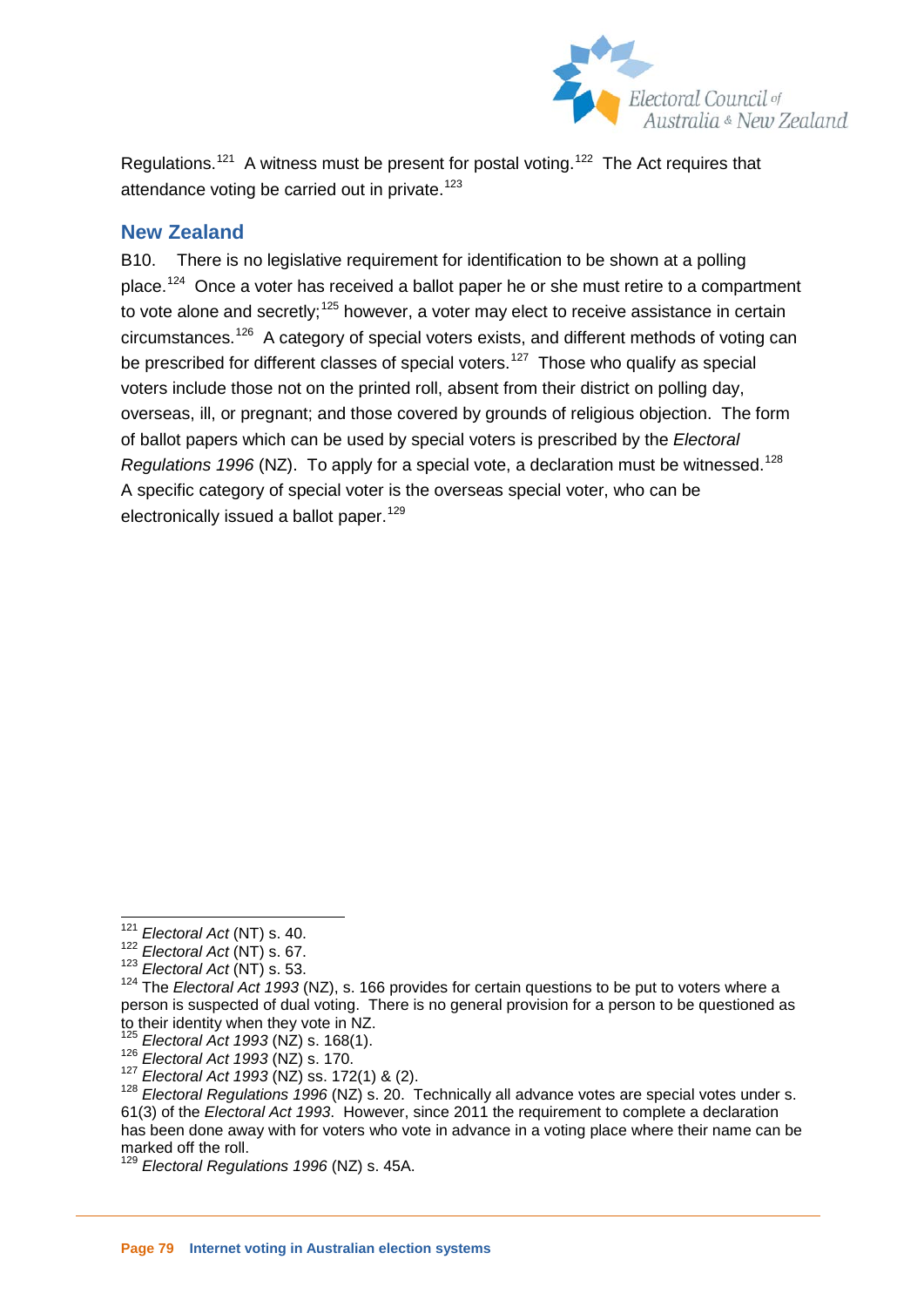

# Appendix C - Current positions of ECANZ members in relation to internet voting

## **Commonwealth**

C1. At present, the legal framework for federal elections does not provide for internet voting. It would be possible, under the Commonwealth Electoral Act 1918 as it currently stands to make regulations permitting kiosk voting for BLV electors, but not mobile internet voting, email voting, or remote internet voting.

#### **New South Wales**

C2. New South Wales currently has legislation in place providing for internet voting and telephone voting. NSW intends to expand the use of this facility: details of its plans are set out in New South Wales Electoral Commission (2013b). Resources are purchased for each election. The software is acquired through an RFT, however NSW retains control of the election processes and database.

#### **Victoria**

C3. There is currently no legislation in place to support remote electronic voting: coverage is only for electronic voting in polling places. These kiosks have internet connectivity, but the vote is cast in the polling place. The Victorian Parliament's Electoral Matters Committee is currently investigating the benefits of all models of electronic voting. Details of the VEC's plans are set out in Victorian Electoral Commission (2013).

### **Queensland**

C4. There is a degree of interest at the political level in the use of internet voting for BLV voters, and for electors in remote areas. Because State and local government elections are held in close proximity, any such system would probably have to be introduced concurrently for both levels of government. Queensland would be unlikely to be in a position to develop a system on its own. Legislative change would be required, specifically to the procedures for voting currently prescribed.

#### **Western Australia**

C5. Internet voting would have potential for certain classes of voters, similar to the cohorts covered in New South Wales. There is a potential to use electronic voting in smaller commercial elections. Current legislation makes no provision for internet voting.

### **South Australia**

C6. There are no plans to implement electronic voting, nor is there any substantial discussion of such an option at the political level (though at one point interest was being shown in the possibility of providing such a facility to BLV voters). At election time,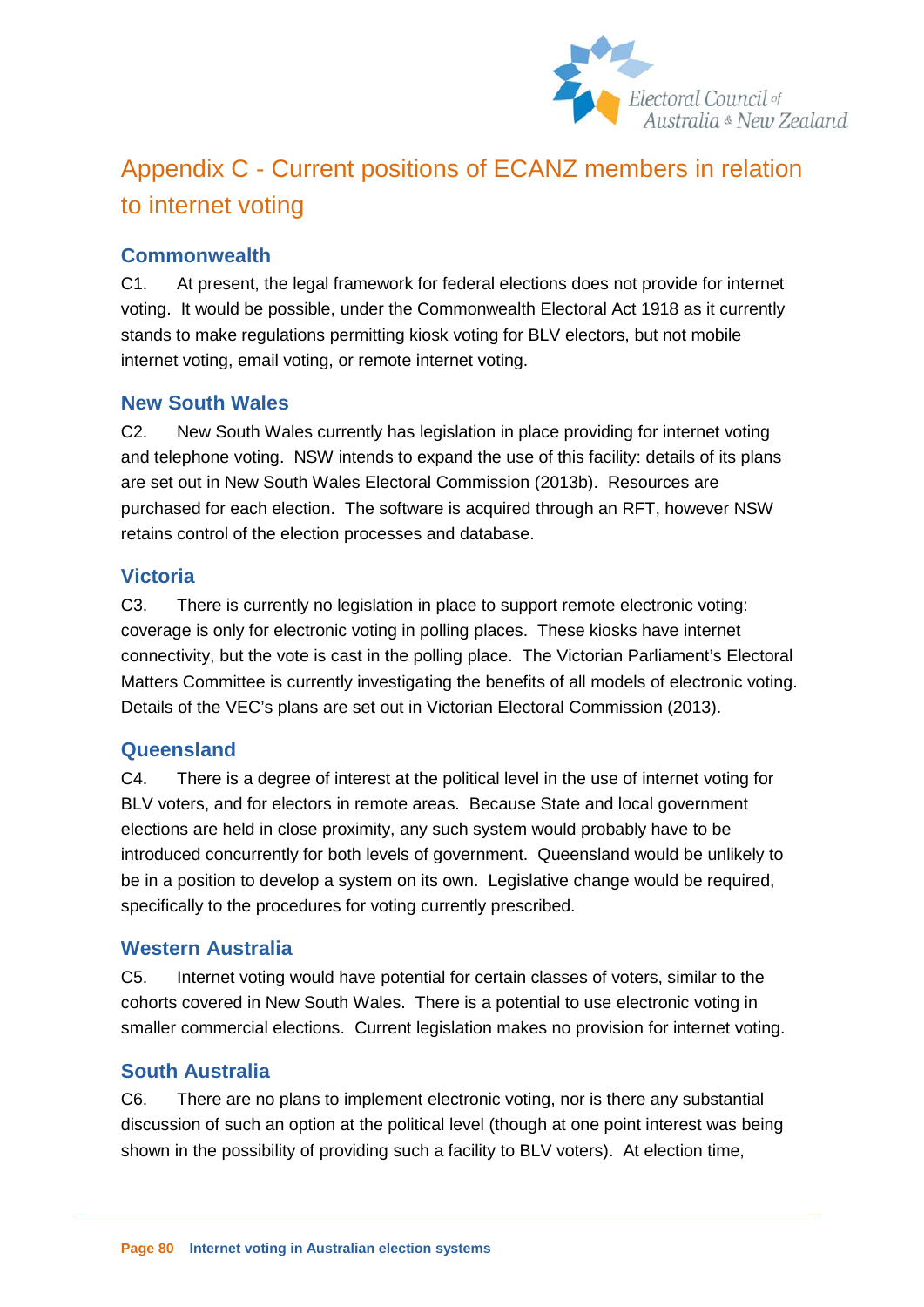

relatively few votes are cast outside South Australia. The Electoral Commission of South Australia is not funded to undertake research and development in the area of internet voting.

## **Tasmania**

C7. Currently there are no plans for internet voting beyond the Express Voting facility and the BLV kiosks being used at parliamentary elections. A recent proposal for the use of internet voting at local government elections was considered by a parliamentary committee, but not adopted.<sup>[130](#page-79-7)</sup>

C8. In theory, current legal provisions could allow particular cohorts of electors to vote via any means deemed reasonable and appropriate by the Commission. At present, however, the cost to the TEC of developing a system of internet voting on its own would be prohibitive.

## **Australian Capital Territory**

C9. There are no plans for remote internet voting due to the compact nature of the Territory. Pressure may come eventually from voters who are beyond the reach of the postal system. The ACT Electoral Commission has implemented a system of internet voting for Yes/No commercial ballots, but lacks funding and resources to pursue the implementation of internet voting further. While some current legal provisions might theoretically provide a basis for the introduction of some forms of internet voting for some groups, the better view is that a further mandate would need to be sought from the Legislative Assembly, given doubts as to whether such an interpretation was intended.

### **Northern Territory**

C10. There are neither plans to implement, nor political pressure for implementing, electronic voting. Internet voting would be challenging in the territory due to its demographic makeup and difficult geography, which leads to limited connectivity. Faxes are still used extensively.

#### **New Zealand**

C.11 The *Electoral Amendment Regulations 2013*, due to come into force on 1 February 2014, will enable overseas voters to upload completed ballots and their declaration to a secure portal on the Commission's website at the 2014 general election. The right to a secret ballot is waived when completing the declaration. NZ is implementing an egovernment project where citizens can opt in and be issued with a unique electronic identity credential. This may be considered should any internet voting be suggested in the future.

<span id="page-81-0"></span><sup>&</sup>lt;sup>130</sup> Parliament of Tasmania (2012, pp. 29-34).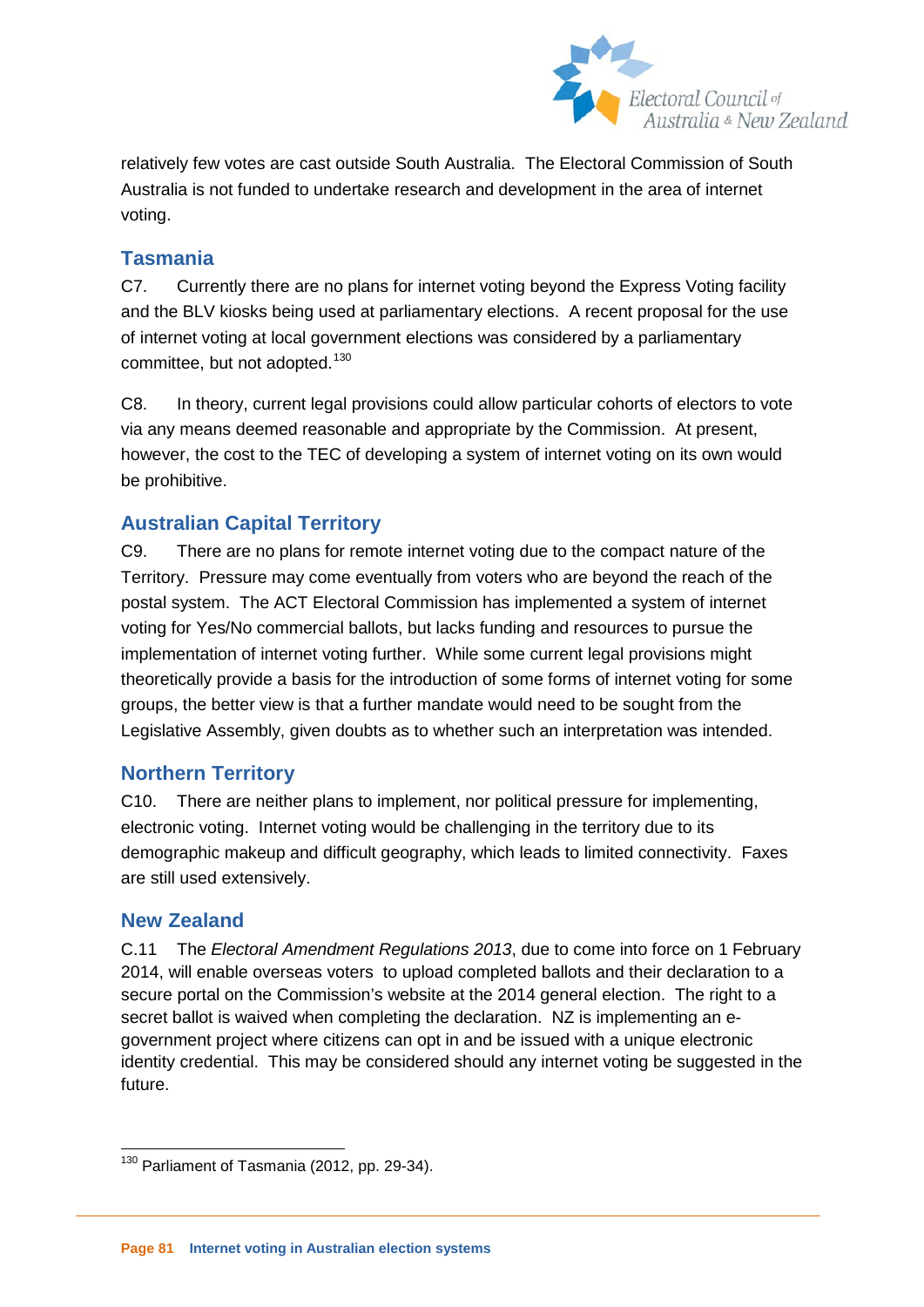

# Appendix D - Instruments and documents elaborating principles relevant to internet voting

D1. Various international instruments and other analytical documents seek to:

- declare human rights or political rights; and/or
- identify criteria for, or principles relevant to the conduct of, free and fair elections; and/or
- commit countries to a recognition of such rights, and to the conduct of such elections.

In the extracts from some of these documents set out below, provisions and requirements relevant to internet voting are *italicised* thus.

D2. A major effort has been made in the last 20 years to define global, regional or national standards for the conduct of free, fair and credible elections. The texts set out in this Appendix are by no means exhaustive, and represent only the most important sources of guidance with direct relevance to Australia. Additional analyses, and references to further relevant documents, can be found in Goodwin-Gill (2006), Elklit and Svensson (1997) and Elklit (2000).

## **The Universal Declaration of Human Rights**

D3. The Universal Declaration of Human Rights, proclaimed by the United Nations General Assembly on 10 December 1948, states that:

"Article 2

Everyone is entitled to all the rights and freedoms set forth in this Declaration, without distinction of any kind, such as race, colour, sex, language, religion, political or other opinion, national or social origin, property, birth or other status...

Article 21

Everyone has the right to take part in the government of his country, directly or through freely chosen representatives...

The will of the people shall be the basis of the authority of government; this will shall be expressed in periodic and genuine elections which *shall be by universal and equal suffrage and shall be held by secret vote or by equivalent free voting procedures*.".

## **The International Covenant on Civil and Political Rights**

D4. While the Universal Declaration of Human Rights is non-binding, its provisions have been further elaborated upon in binding international agreements including the *International Covenant on Civil and Political Rights* (ICCPR). The ICCPR, to which Australia is a party, provides that: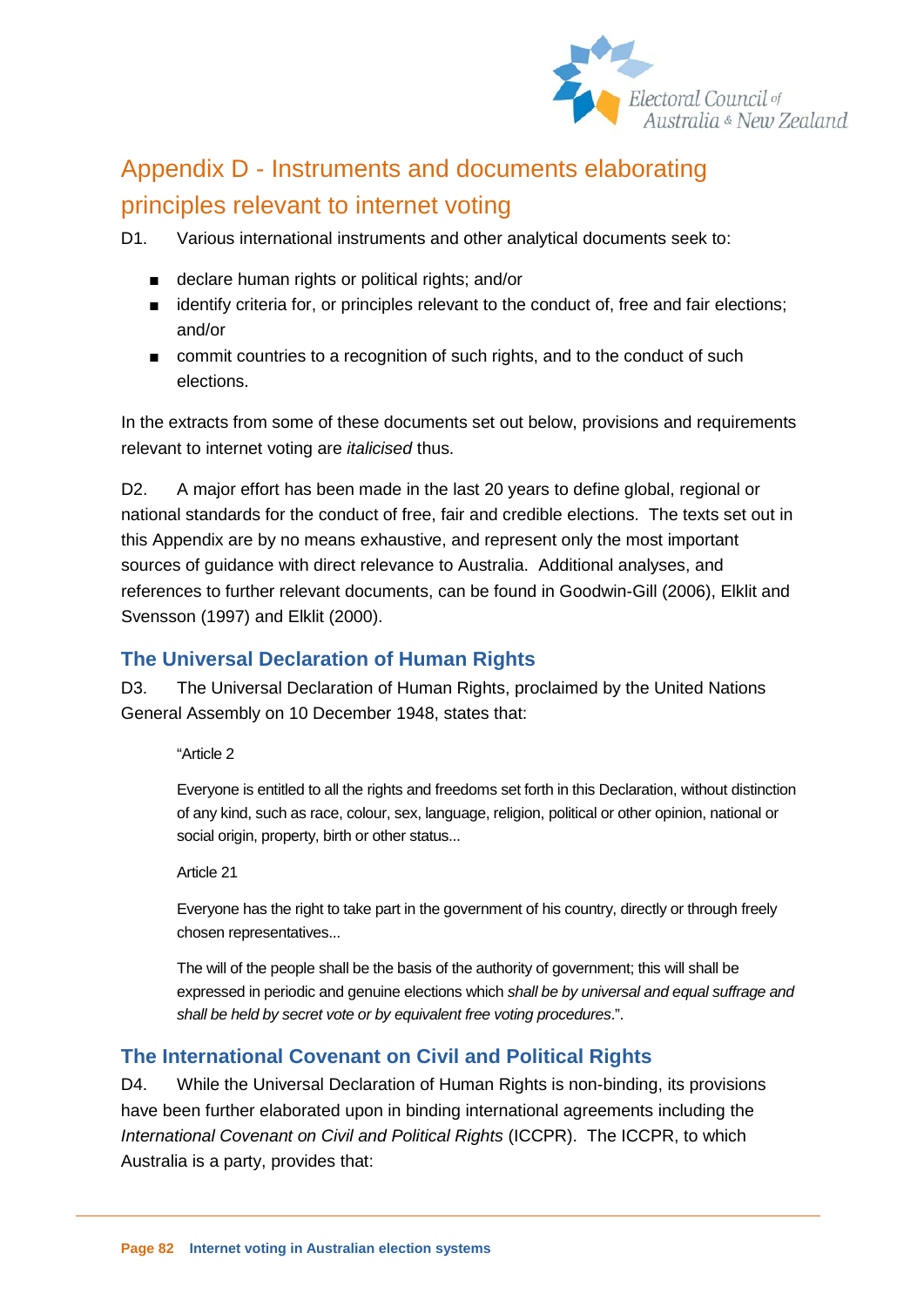

#### "Article 2

Each State Party to the present Covenant undertakes to respect and to ensure to all individuals within its territory and subject to its jurisdiction the rights recognized in the present Covenant, without distinction of any kind, such as race, colour, sex, language, religion, political or other opinion, national or social origin, property, birth or other status.

Where not already provided for by existing legislative or other measures, *each State Party to the present Covenant undertakes to take the necessary steps, in accordance with its constitutional processes and with the provisions of the present Covenant, to adopt such laws or other measures as may be necessary to give effect to the rights recognized in the present Covenant*...

#### Article 25

Every citizen shall have the right and the opportunity, without any of the distinctions mentioned in article 2 and without unreasonable restrictions:

To take part in the conduct of public affairs, directly or through freely chosen representatives;

*To vote* and to be elected *at genuine periodic elections which shall be by universal and equal suffrage and shall be held by secret ballot, guaranteeing the free expression of the will of the electors*...

#### Article 26

*All persons are equal before the law and are entitled without any discrimination to the equal protection of the law.* In this respect, the law shall prohibit any discrimination and guarantee to all persons equal and effective protection against discrimination on any ground such as race, colour, sex, language, religion, political or other opinion, national or social origin, property, birth or other status.".

## **The Inter-Parliamentary Union Declaration on Criteria for Free and Fair Elections**

D5. International standards relating to electoral democracy are now embodied in a wide range of documents. One useful source of these standards is the *Declaration on Criteria for Free and Fair Elections* (the IPU Declaration), which was adopted by the Inter-Parliamentary Council of the Inter-Parliamentary Union on 26 March 1994 with the unanimous support of the delegations present, including Australia. Whilst the IPU Declaration is not legally binding on members of the Inter-Parliamentary Council, including Australia, it has been argued to have significant authority and moral persuasiveness as it is founded in principles of 'international law and in the practices of states and international organizations'.

D6. The IPU Declaration recommends principles and standards including that:

 no eligible citizen shall be denied the right to vote or disqualified from registration as a voter, otherwise than accordance with objectively verifiable criteria prescribed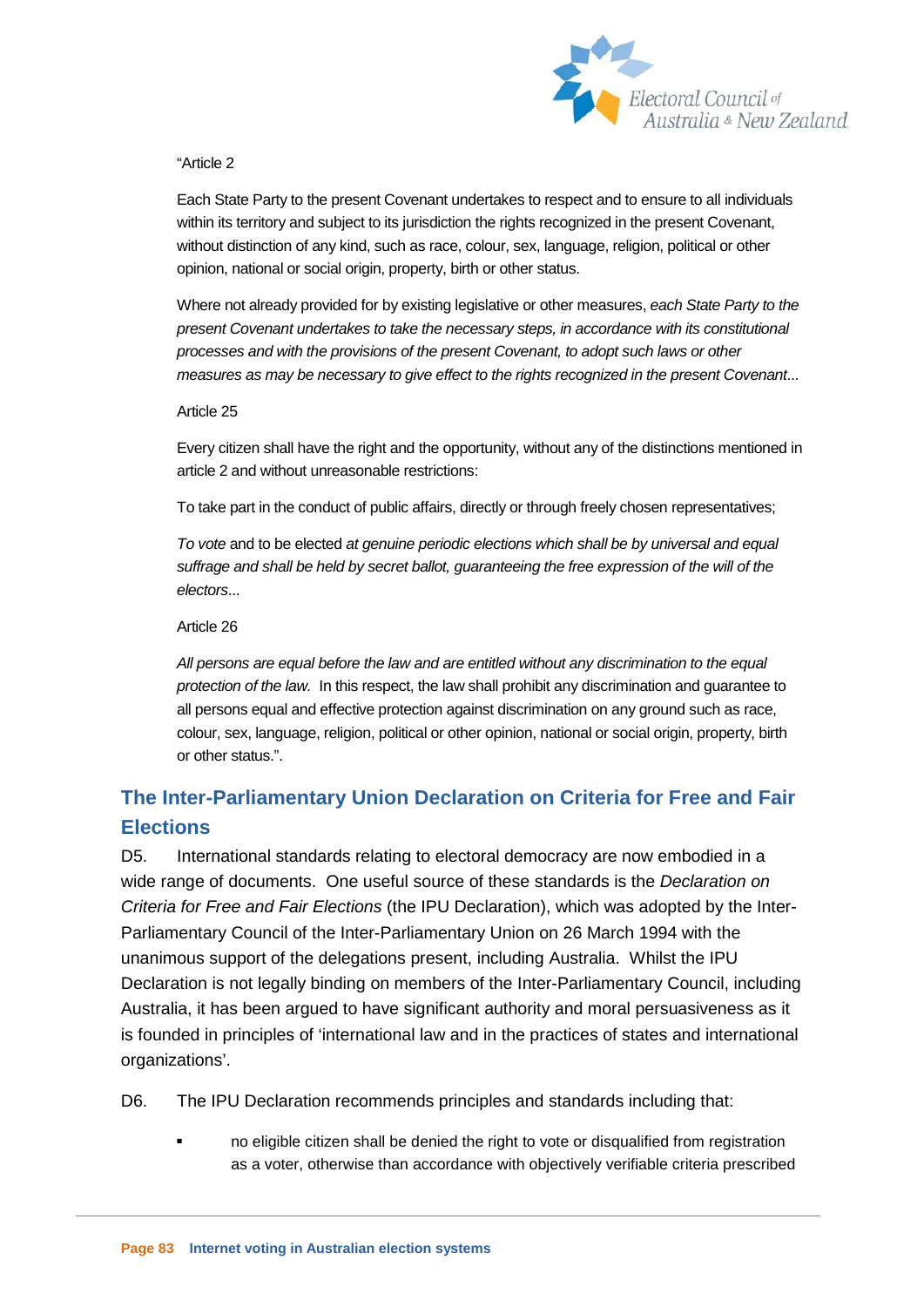

by law, and provided that such measures are consistent with the State's obligations under international law;

- every voter has the right to equal and effective access to a polling station in order to exercise his or her right to vote;
- the right to vote in secret is absolute and shall not be restricted in any way whatsoever;
- everyone has the right to join a political party or organisation for the purposes of competing in an election;
- everyone individually and together has the right to express political opinions without interference; and
- states should take the necessary legislative steps and other measures, in accordance with their constitutional processes, to guarantee the rights and institutional framework for periodic and genuine, free and fair elections, in accordance with their obligations under international law."

## **Instruments elaborating the rights of specific groups**

D7. An instrument of particular significance is the *Convention on the Rights of Persons with Disabilities*, of which article 29 ("Participation in political and public life") provides, among other things, that:

"States Parties shall guarantee to persons with disabilities political rights and the opportunity to enjoy them on an equal basis with others, and shall undertake:

- a) To ensure that persons with disabilities can effectively and fully participate in political and public life on an equal basis with others, directly or through freely chosen representatives, including the right and opportunity for persons with disabilities to vote and be elected, inter alia, by:
	- i. Ensuring that voting procedures, facilities and materials are appropriate, accessible and easy to understand and use;
	- ii. Protecting the right of persons with disabilities to vote by secret ballot in elections and public referendums without intimidation, and to stand for elections, to effectively hold office and perform all public functions at all levels of government, facilitating the use of assistive and new technologies where appropriate;
	- iii. Guaranteeing the free expression of the will of persons with disabilities as electors and to this end, where necessary, at their request, allowing assistance in voting by a person of their own choice;

…".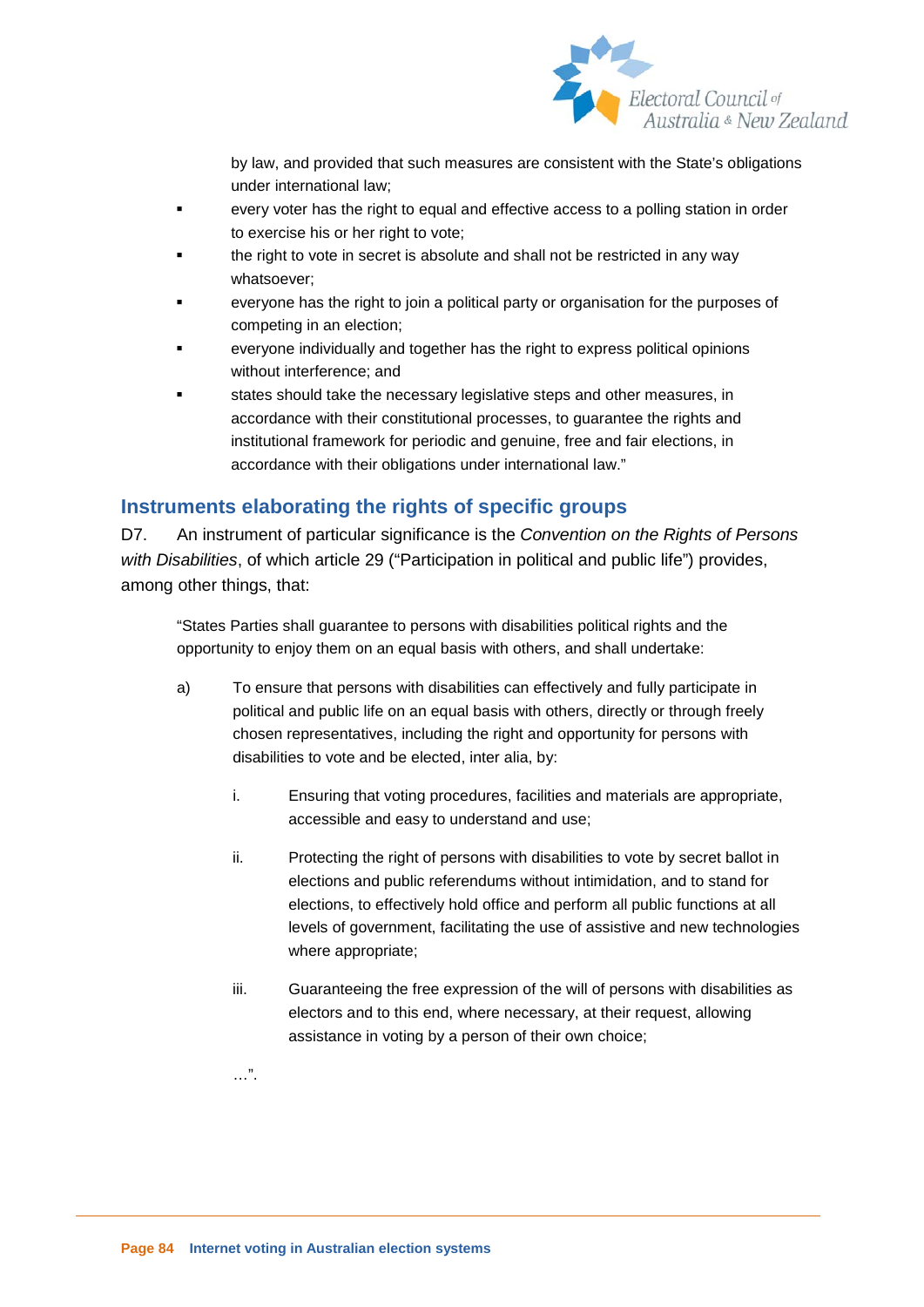

## **Principles identified in the 2009** *Electoral Reform Green Paper*

D8. Paragraph 2.10 of the Australian Government's 2009 *Electoral Reform Green Paper - Strengthening Australia's Democracy* (Australian Government (2009)) sets out a series of principles which, it argues, "might be regarded as the basic principles of an electoral system for Australia". They include the following:

- **Representation: Elected legislative bodies should reasonably reflect the voting** preferences of the Australian electorate. Representatives from the diversity of the Australian community should be able to stand for election to legislative bodies. *Balloting processes should enable voters to truthfully express their choices between candidates or parties*. …
- Universality: Qualifications for voting should be universal and non-discriminatory, and all persons qualified to vote should have equitable access to enrolment and to voting, without undue difficulty or inconvenience. *Appropriate processes and*  facilities should be devised to cater for electors whose specific needs would make *ordinary voting unduly burdensome.*
- Neutrality: Elections should be administered impartially, by politically neutral and independent bodies. Election management bodies should perform their functions in a way which promotes public trust in them, and in the election process. *Voters should be able to vote in politically neutral venues.* There should be protections against the inappropriate use of the resources of the state for political benefit.
- Transparency in electoral administration: Participants in electoral processes should have access to adequate information about the basis for decisions on the operation of the electoral machinery.
- Integrity: Appropriate mechanisms should be put in place to:
	- *guarantee a secret ballot*;
	- *ensure that campaigning and voting is free of any fear or intimidation*;
	- preclude voting by persons not qualified to do so;
	- preclude anyone from voting more than once;
	- *provide for external scrutiny of electoral processes*;
	- *ensure that votes are not bought or sold*; and
	- enable votes to be counted and tabulated quickly and accurately, without any fraudulent interference.
- Rule of law: Electoral processes should be governed by clear and unambiguous laws and procedures, providing genuine opportunities for complaints about the process to be lodged and dealt with in an even-handed and transparent way. *Electoral processes should be appropriately open to scrutiny and challenge by parties, candidates and voters*. …
- Flexibility: *Within appropriate boundaries, there should be mechanisms in place to enable prompt adjustments to be made to processes and procedures to reflect changes in societal expectations, and to take advantages of opportunities arising*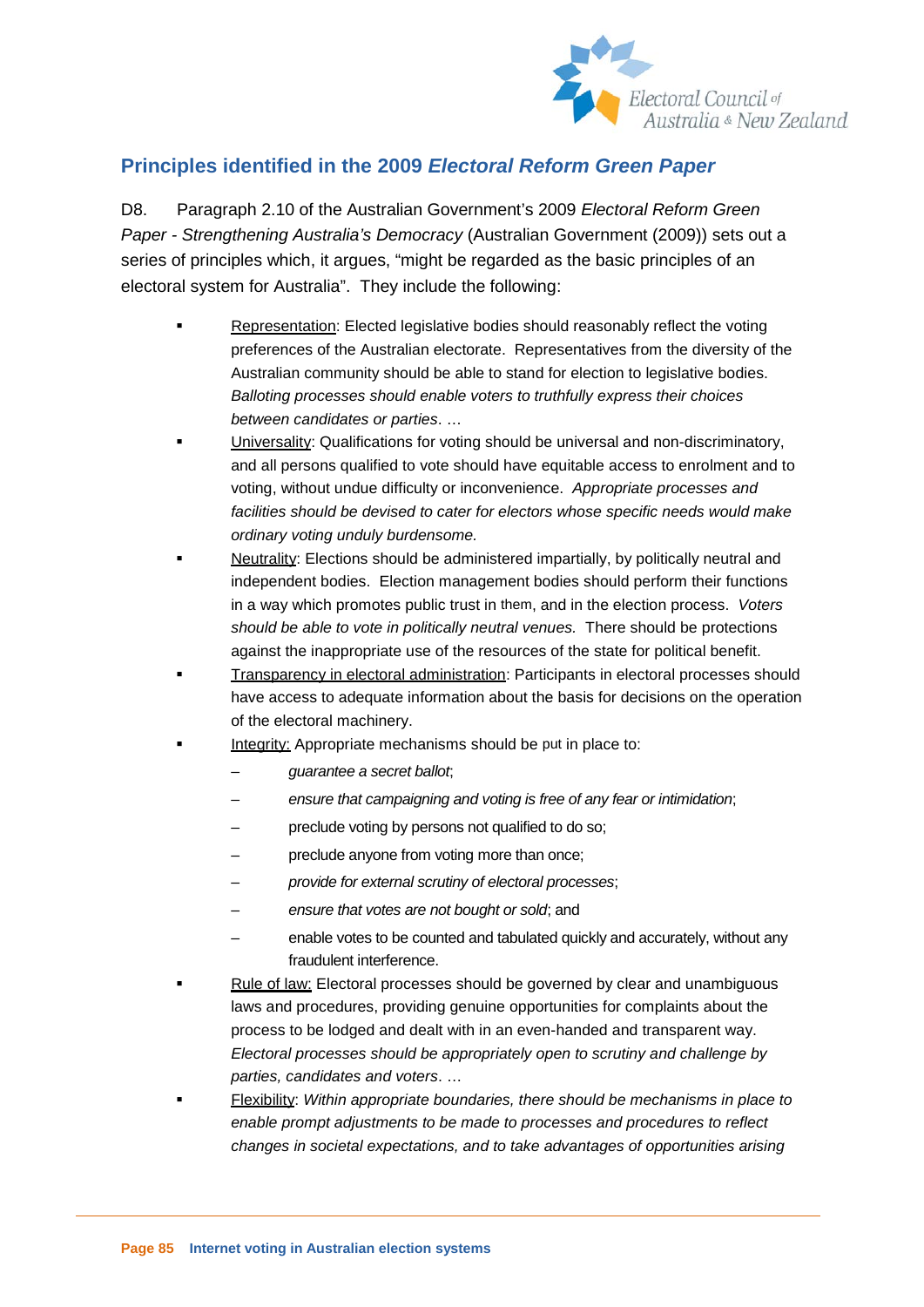

*from technological change. This should be balanced against the need to ensure sufficient stability to maintain public trust and confidence in electoral systems*.

#### **Ethical obligations on election administrators**

D9. The *Code of Conduct for the Ethical and Professional Administration of Elections* published in 1998 by the International Institute for Democracy and Electoral Assistance (International IDEA) flags the importance of transparency, accuracy, and provision of service to voters, as follows.

#### **"ETHICAL PRINCIPLE 3**

#### **Election administration must be transparent**

15. For an election to be successful, participants in the process have to feel able to accept the decisions of the election administration. Those participants will most likely feel able to accept those decisions if they can easily satisfy themselves that the decisions were made appropriately. To do that, they must have access to the information on which decisions are based.

16. Of course, each election will generate a large amount of data, extensive databases, and many documents. Generally, it is not practical to provide access to, or copies of, all the data or every one of those documents to every person who may want access or copies.

However, election administrators should be prepared:

- (i) To justify their decisions.
- (ii) To make freely available the information on which each decision was based.
- (iii) To arrange effective and reasonable access to relevant documents and information, within the framework of the country's electoral and freedom of information laws.
- 17. In addition, election administrators and administrations should:
- (i) Ensure that the agents of each political party or candidate can fully and effectively exercise their legal rights.
- (ii) Consult with participants in the electoral process on a regular basis, and in relation to specific decisions, if it is appropriate to do so in the circumstances.
- (iii) Provide an explanation, in response to reasonable requests, for a decision they have made as part of the electoral process, or a decision made as part of the general operation of the election administration.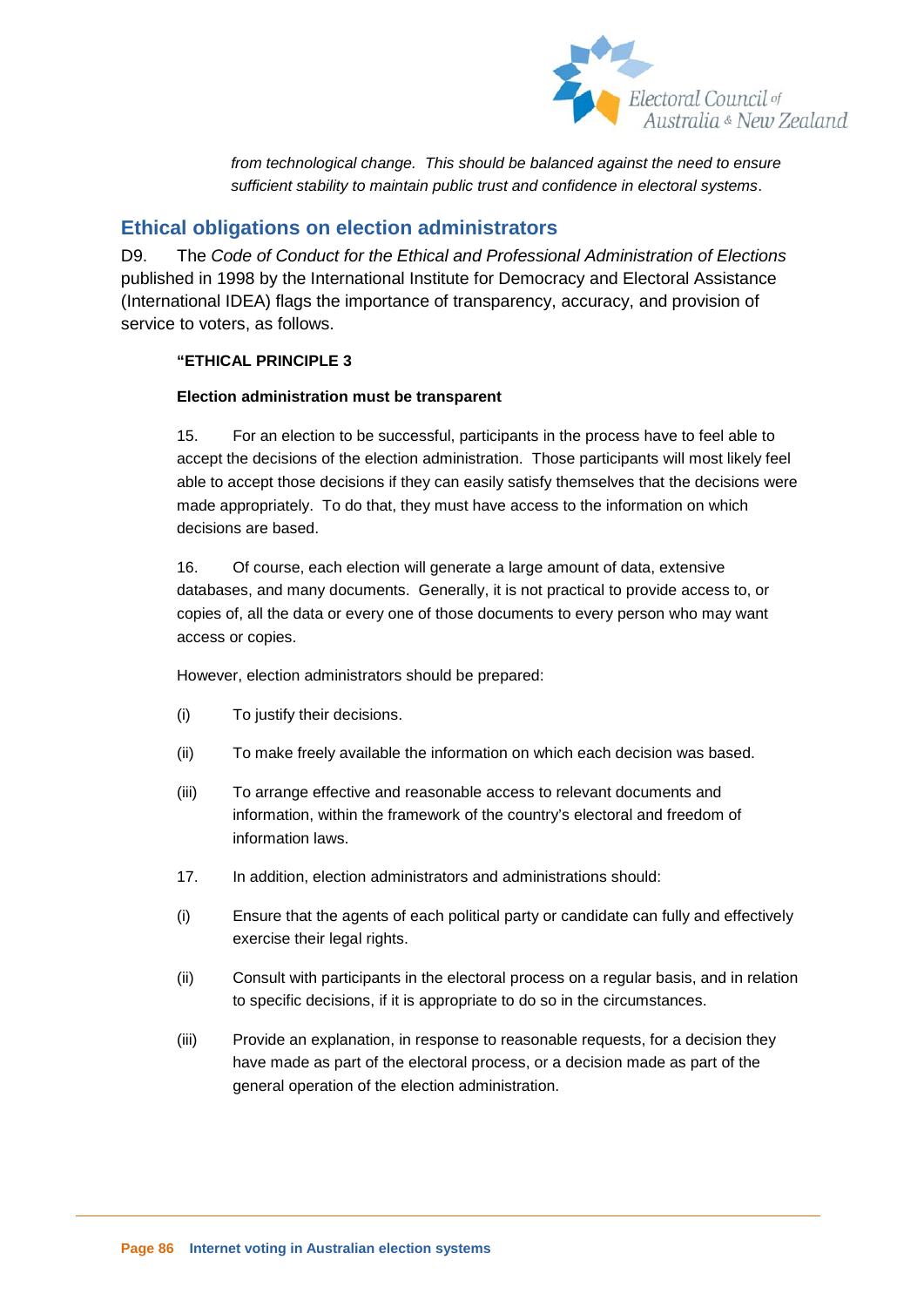

- (iv) Establish a system that allows interested parties to access, in a timely manner, all critical information, documents and databases used in an election process, or used in the normal operation of the election administration.
- (v) Disclose any deficiency in the administration of an election if it comes to their attention.

#### **ETHICAL PRINCIPLE 4**

#### **Election administration must be accurate**

18. It follows from the discussion of Ethical Principle 3 that, for decisions of election administrators to be satisfactory to the participants, the information on which the decision is based must be accurate as well as accessible. Inaccurate or unreliable information can undermine confidence in both the administration's decisions and its general competence.

19. Election administrators and administrations must perform every task on the basis of the highest standards of accuracy of information and objectivity of analysis. In particular, they should:

- (i) Ensure that information is collected, compiled, and published in a way that is systematic, clear, and unambiguous.
- (ii) Do anything necessary, within the country's legal framework, to ensure that all the information they compile, use or publish has sound factual basis.

#### **ETHICAL PRINCIPLE 5**

#### **Election administration must be designed to serve the voters**

20. Election administrators and administrations should work to provide to every voter the highest quality service required to enable voters to exercise their rights with the least possible inconvenience, given the circumstances and the country's legal framework. In particular, they should:

- (i) Make it as convenient as possible for voters to participate in the election process.
- (ii) Ensure that voters adequately understand the election process.
- (iii) Do everything possible to provide a way to vote for people with special needs, such as blind, physically handicapped, or illiterate voters, or voters living in remote areas.".

#### **The concept of the secret ballot in Australian law**

D10. In Australia, the concept of the secret ballot has been subjected to judicial interpretation, most notably in the leading case of *Re William Joseph Yarran v Michael*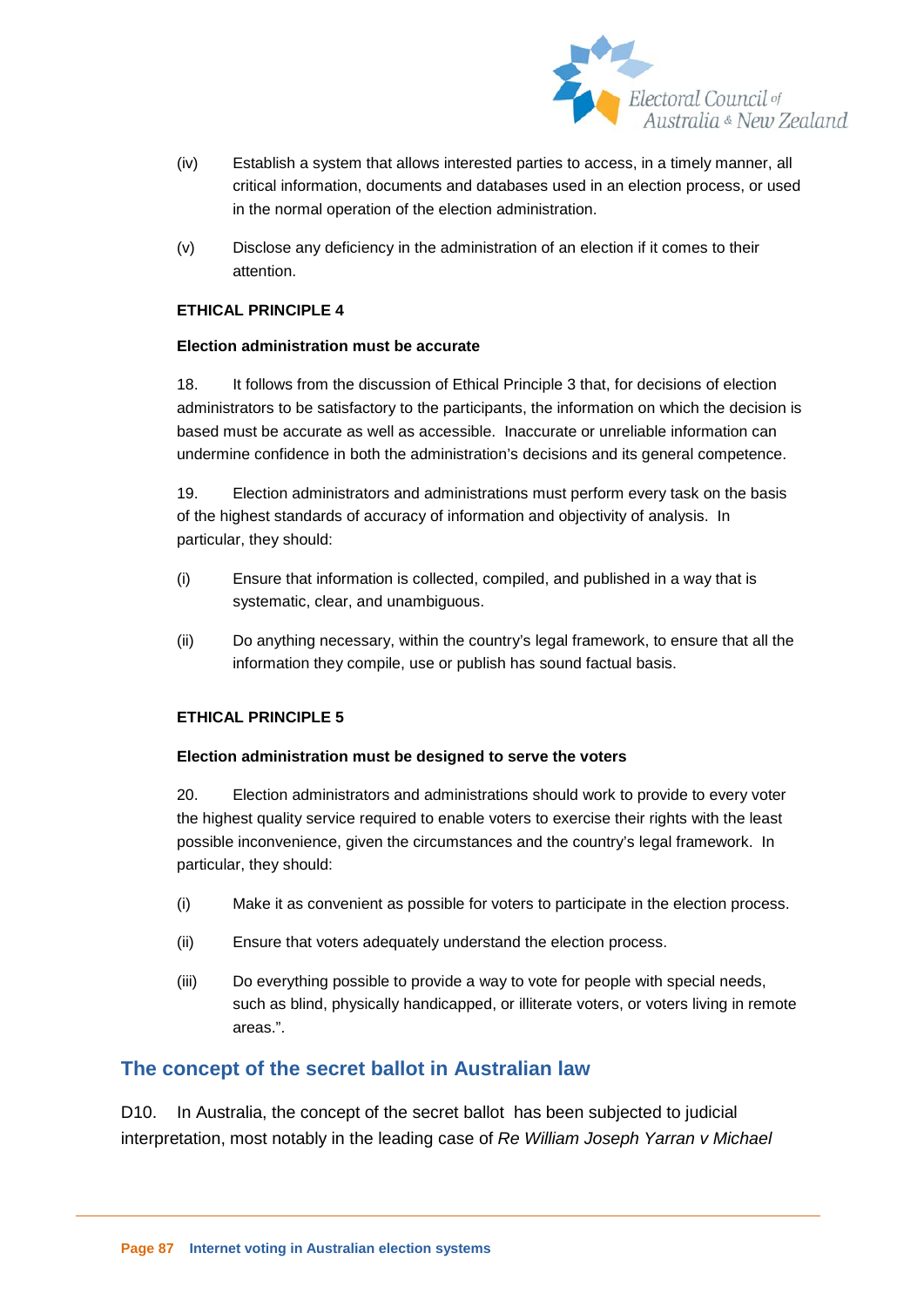

*Blurton and others* [1992] FCA 199,<sup>[131](#page-81-0)</sup> which turned on the requirement in the *Aboriginal and Torres Strait Islander Commission Act 1989* that voting at ATSIC Regional Council elections be by secret ballot. Delivering the Court's judgement, Justice French (now Chief Justice French of the High Court of Australia) made the following observations in the course of a detailed analysis:

"41. The history of legislative and judicial approaches to the requirement for secrecy in voting demonstrates variations in understanding of the necessary elements of a secret ballot. The different approaches to very similar voting arrangements adopted by Gray J. in Pullen's case and Olney J. in Brahim suggest that contemporary views of what is necessary may differ according to the circumstances of the case. Accepting that there is a range of possible voting systems which would answer the description "secret ballot", the question is what are the minimum necessary conditions to be met before a voting system can be so characterised. It must be answered by reference to the purpose of the secret ballot. In relation to parliamentary, local government and union elections, that purpose is to encourage voters to exercise a choice for their preferred candidate free from the possibility that any social, economic, physical or other sanctions may be applied to them for voting or not voting in a particular way. Where the vote cast cannot be known, promises to vote in a specific way cannot be verified. In the absence of information about the vote cast, threats and inducements have little or diminished force.

42. Having regard to the purpose of the secret ballot, the mechanism adopted must enable the elector to cast a vote in private, that is to say without disclosing it to any other person, and must enable the anonymity of that vote to be protected. This may be achieved by methods which would be described as physical or mechanical. They may be supported by the imposition upon electoral officials of appropriate statutory duties of non-disclosure. The question whether a given mix of techniques constitutes a secret ballot involves an assessment of the extent to which it achieves the objectives of a private vote and protection of anonymity. What is clear, in my opinion, is that despite the use in Victoria in 1856 of a system under which the voter's electoral number appeared on the ballot paper, that would not be accepted as a secret ballot today. Physical isolation of the voter and a system for separating or keeping separate the voter's identity and the record of the vote cast are essential elements of the modern understanding of the secret ballot. The provisions under which blind, illiterate or incapacitated electors cast their votes with the assistance of an electoral official is a compromise adapted to the particular class of case. It would not be understood as a secret ballot if applied to the wider population of electors.".

<sup>&</sup>lt;sup>131</sup> Federal Court of Australia (1992).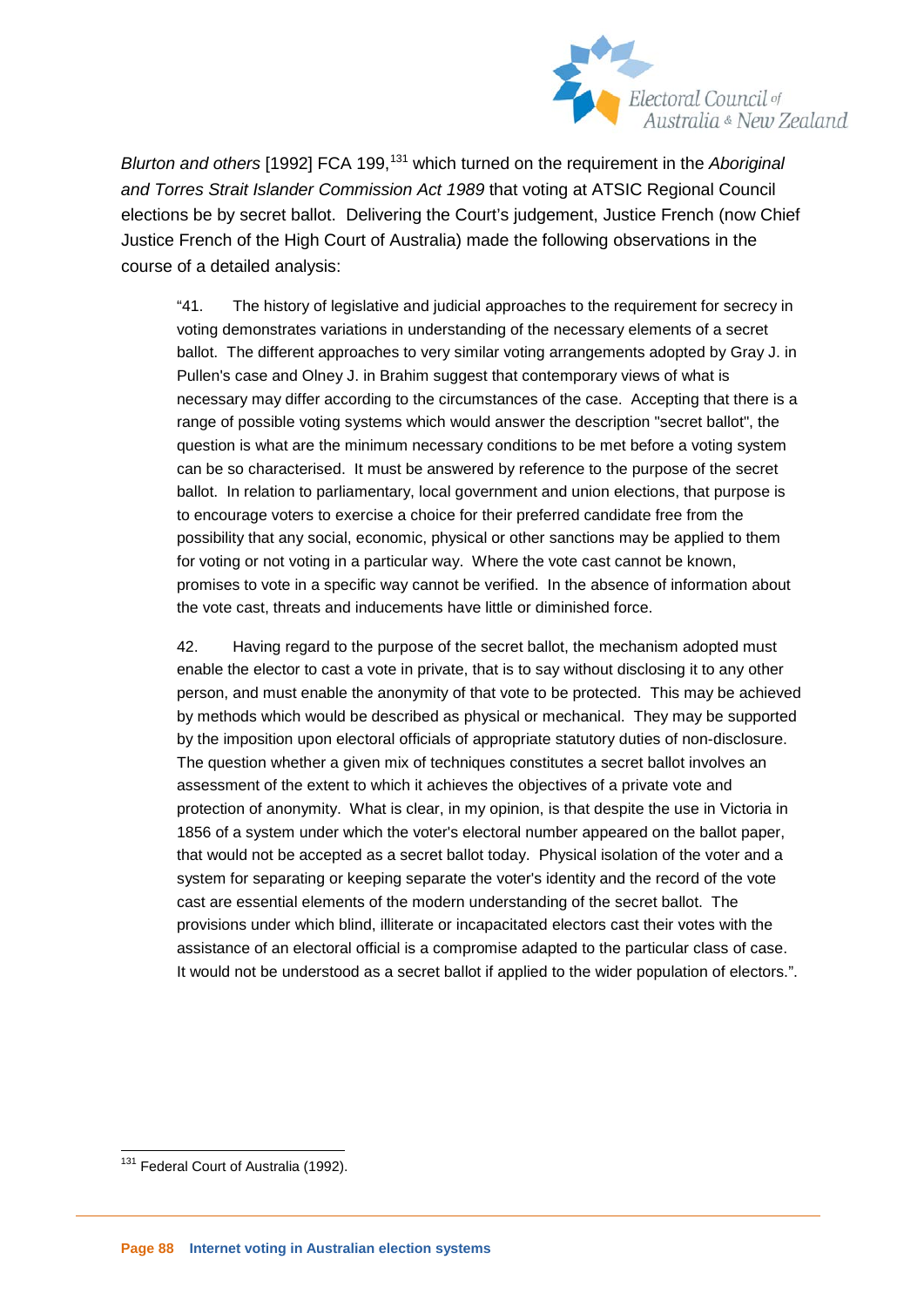

## References

- Alkassar, Ammar and Volkamer, Melanie (eds) (2007), *E-Voting and Identity*, Springer, Berlin and Heidelberg.
- Allen Consulting Group (2011), *Evaluation of Technology Assisted voting provided at the New South Wales State General Election March 2011,* Report to the New South Wales Electoral Commission, Sydney, downloadable from http://www.elections.nsw.gov.au/ data/assets/pdf file/0004/93766/July 2011 Final A [CG\\_iVote\\_Report\\_ELE01-C\\_Final.pdf.](http://www.elections.nsw.gov.au/__data/assets/pdf_file/0004/93766/July_2011_Final_ACG_iVote_Report_ELE01-C_Final.pdf)
- Alvarez, R. Michael and Hall, Thad E. (2004), *Point, Click, & Vote: The Future of Internet Voting*, Brookings Institution Press, Washington D.C..
- Alvarez, R. Michael and Hall, Thad E. (2008), *Electronic Elections: The Perils and Promises of Digital Democracy*, Princeton University Press, Princeton and Oxford.
- Australian Bureau of Statistics (2007), *Internet access doubles since 2001*, downloadable from

[http://www.abs.gov.au/ausstats/abs@.nsf/mediareleasesbytitle/FF206980BDD2B4D9C](http://www.abs.gov.au/ausstats/abs@.nsf/mediareleasesbytitle/FF206980BDD2B4D9CA2573A100241E6B?OpenDocument) [A2573A100241E6B?OpenDocument](http://www.abs.gov.au/ausstats/abs@.nsf/mediareleasesbytitle/FF206980BDD2B4D9CA2573A100241E6B?OpenDocument)

- Australian Bureau of Statistics (2011), *Online @Home - Australian Social Trends*, downloadable from [http://www.abs.gov.au/AUSSTATS/abs@.nsf/Lookup/4102.0Main+Features50Jun+201](http://www.abs.gov.au/AUSSTATS/abs@.nsf/Lookup/4102.0Main+Features50Jun+2011) [1.](http://www.abs.gov.au/AUSSTATS/abs@.nsf/Lookup/4102.0Main+Features50Jun+2011)
- Australian Bureau of Statistics (2012), *8153.0 - Internet Activity - Australia*, downloadable from

[http://www.abs.gov.au/ausstats/abs@.nsf/Products/8153.0~December+2012~Chapter~](http://www.abs.gov.au/ausstats/abs@.nsf/Products/8153.0~December+2012~Chapter~Type+of+access+connection?OpenDocument) [Type+of+access+connection?OpenDocument.](http://www.abs.gov.au/ausstats/abs@.nsf/Products/8153.0~December+2012~Chapter~Type+of+access+connection?OpenDocument)

Australian Communications and Media Authority (2013), *Communications report 2011-12 series: Report 3 - Smartphones and tablets*, downloadable from [http://archive.acma.gov.au/webwr/\\_assets/main/lib310665/report-3-smartphones-tablets](http://archive.acma.gov.au/webwr/_assets/main/lib310665/report-3-smartphones-tablets-comms_report_11-12_series.pdf)[comms\\_report\\_11-12\\_series.pdf.](http://archive.acma.gov.au/webwr/_assets/main/lib310665/report-3-smartphones-tablets-comms_report_11-12_series.pdf)

Australian Electoral Commission (2009a), *AEC Environmental Scan 2009-2012.*

Australian Electoral Commission (2009b), *Strategic Plan 2009-2014*, downloadable from [http://www.aec.gov.au/About\\_AEC/Publications/Corporate\\_Publications/files/strategic](http://www.aec.gov.au/About_AEC/Publications/Corporate_Publications/files/strategic-plan-2009-14.pdf)[plan-2009-14.pdf.](http://www.aec.gov.au/About_AEC/Publications/Corporate_Publications/files/strategic-plan-2009-14.pdf)

Australian Electoral Commission (2010), *Statement of Directions - Business Review - Options for Modernisation*.

- Australian Electoral Commission (2012), *Strategic Research and Analysis Section Research Paper - Internet Voting: One small click for the elector, One giant leap for the electoral process.*
- Australian Electoral Office (1979), *A Review of Commonwealth Electoral Legislation*, internal working document.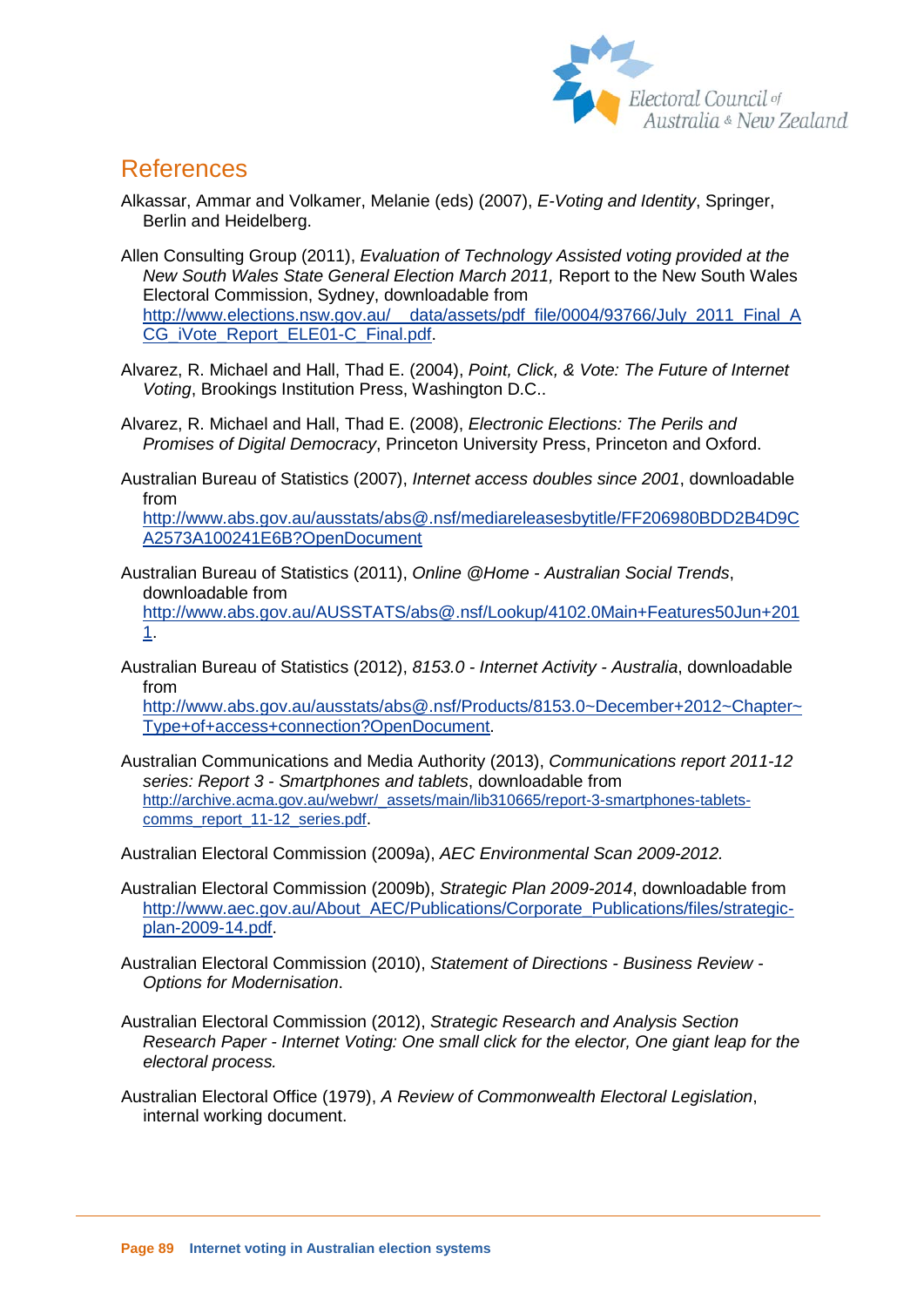

Australian Government (2009), *Second Electoral Reform Green Paper - Strengthening Australia's Democracy*, downloadable from [http://www.dpmc.gov.au/consultation/elect\\_reform/strengthening\\_democracy/docs/stre](http://www.dpmc.gov.au/consultation/elect_reform/strengthening_democracy/docs/strengthening_australias_democracy.pdf) [ngthening\\_australias\\_democracy.pdf.](http://www.dpmc.gov.au/consultation/elect_reform/strengthening_democracy/docs/strengthening_australias_democracy.pdf)

- Barrat i Esteve, Jordi, Goldsmith, Ben and Turner, John (2012), *International Experience with E-Voting: Norwegian E-Vote Project*, International Foundation for Electoral Systems, downloadable from [http://www.ifes.org/Content/Publications/News-in-](http://www.ifes.org/Content/Publications/News-in-Brief/2012/June/~/media/Files/Publications/Reports/2012/EVote_International_Experience_2012.pdf)[Brief/2012/June/~/media/Files/Publications/Reports/2012/EVote\\_International\\_Experie](http://www.ifes.org/Content/Publications/News-in-Brief/2012/June/~/media/Files/Publications/Reports/2012/EVote_International_Experience_2012.pdf) [nce\\_2012.pdf.](http://www.ifes.org/Content/Publications/News-in-Brief/2012/June/~/media/Files/Publications/Reports/2012/EVote_International_Experience_2012.pdf)
- Bendel, Nick (2013) "Hard work and bright ideas can help printers defy doom and gloom", *ProPrint*, downloadable from [http://www.proprint.com.au/News/342416,hard-work-and](http://www.proprint.com.au/News/342416,hard-work-and-bright-ideas-can-help-printers-defy-doom-and-gloom.aspx)[bright-ideas-can-help-printers-defy-doom-and-gloom.aspx.](http://www.proprint.com.au/News/342416,hard-work-and-bright-ideas-can-help-printers-defy-doom-and-gloom.aspx)
- Birch, Sarah (2003), "The Social Dimension of Electronic Voting: How the Use of Technology in the Voting Process Can Alter the Meaning of Elections", Paper prepared for presentation at the Annual Conference of the Association of Central and Eastern European Electoral Officials, London 23-25 October, 2003, downloadable from [http://www.aceeeo.org/images/file/London%20Conference/sarah\\_birch.pdf.](http://www.aceeeo.org/images/file/London%20Conference/sarah_birch.pdf)
- Birch, Sarah (2011), *Electoral Malpractice*, Oxford University Press, Oxford and New York.
- Birch, Sarah, and Watt, Bob (2004), "Remote Electronic Voting: Free, Fair and Secret?", *The Political Quarterly*, vol. 75, issue 1, pp. 60-72.
- Burton, Craig, Culnane, Chris, Heather, James, Peacock, Thea, Ryan, Peter Y.A., Schneider, Steve, Srinivasan, Sriramkrishnan, Teague, Vanessa, Wen, Roland and Xia, Zhe (2012a), *A Supervised Verifiable Voting Protocol for the Victorian Electoral Commission*, downloadable from [https://www.vec.vic.gov.au/files/RP-](https://www.vec.vic.gov.au/files/RP-SupervisedVotingProtocolForVEC2012.pdf)[SupervisedVotingProtocolForVEC2012.pdf.](https://www.vec.vic.gov.au/files/RP-SupervisedVotingProtocolForVEC2012.pdf)
- Burton, Craig, Culnane, Chris, Heather, James, Peacock, Thea, Ryan, Peter Y.A., Schneider, Steve, Srinivasan, Sriramkrishnan, Teague, Vanessa, Wen, Roland and Xia, Zhe (2012b), *Using Prêt à Voter in Victorian State elections*, downloadable from [https://www.vec.vic.gov.au/files/RP-EVT.pdf.](https://www.vec.vic.gov.au/files/RP-EVT.pdf)
- Cisco (2013), *White Paper - Cisco Visual Networking Index: Global Mobile Data Traffic Forecast Update, 2012-2017*, downloadable from [http://www.cisco.com/en/US/solutions/collateral/ns341/ns525/ns537/ns705/ns827/white](http://www.cisco.com/en/US/solutions/collateral/ns341/ns525/ns537/ns705/ns827/white_paper_c11-520862.pdf) [\\_paper\\_c11-520862.pdf.](http://www.cisco.com/en/US/solutions/collateral/ns341/ns525/ns537/ns705/ns827/white_paper_c11-520862.pdf)
- Elections Canada (2013), *Preventing Deceptive Communications with Electors: Recommendations from the Chief Electoral Officer of Canada Following the 41st General Election*, downloadable from [http://www.elections.ca/res/rep/off/comm/comm\\_e.pdf.](http://www.elections.ca/res/rep/off/comm/comm_e.pdf)
- Electoral Council of Australia (2011), Automated Telephone Voting: Australian Electoral Industry Standard, downloadable from [http://www.eca.gov.au/research/files/telephone](http://www.eca.gov.au/research/files/telephone-voting-standard-reviewed.pdf)[voting-standard-reviewed.pdf.](http://www.eca.gov.au/research/files/telephone-voting-standard-reviewed.pdf)
- Elklit, Jørgen and Svensson, Palle (1997), "What Makes Elections Free and Fair?", *Journal of Democracy,* vol. 8, pp. 32-46.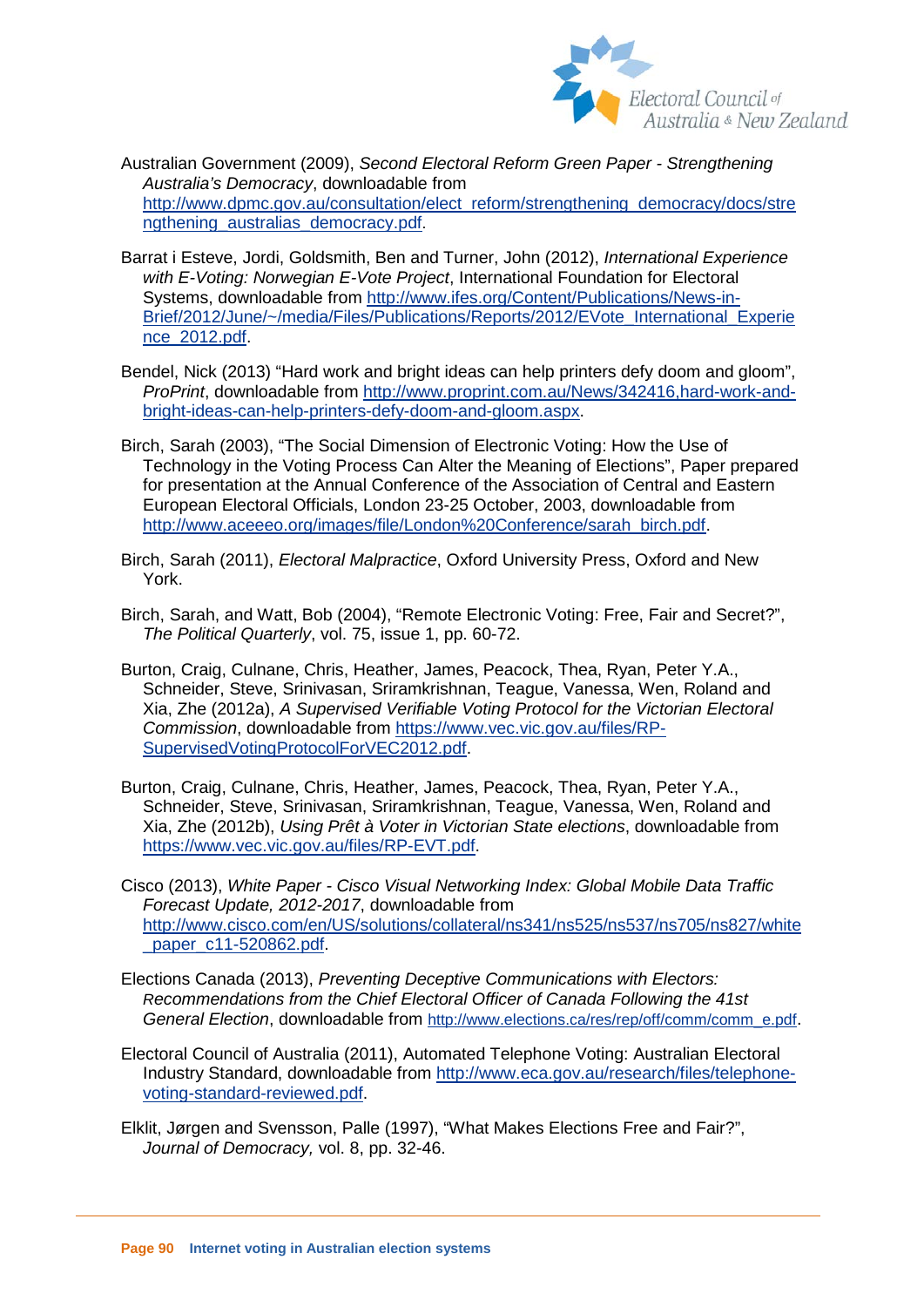

- Elklit, Jørgen (2000), "Free and Fair Elections" in Richard Rose (ed.), *International Encyclopedia of Elections*, CQ Press, Washington.
- Federal Court of Australia (1992), *Re William Joseph Yarran v Michael Blurton and others* [1992] FCA 199, downloadable from [http://www.austlii.edu.au/au/cases/cth/FCA/1992/199.html.](http://www.austlii.edu.au/au/cases/cth/FCA/1992/199.html)
- Fredman, L. E. (1968), *The Australian Ballot: The Story of an American Reform*, Michigan State University Press.
- Goodwin-Gill, Guy S. (2006), *Free and Fair Elections: International Law and Practice* (new expanded edition), Inter-Parliamentary Union, Geneva, downloadable from [http://www.ipu.org/pdf/publications/free&fair06-e.pdf.](http://www.ipu.org/pdf/publications/free&fair06-e.pdf)
- Goldsmith, Ben (2011), *Electronic Voting & Counting Technologies: A Guide to Conducting Feasibility Studies*, IFES, Washington, downloadable from [http://www.ifes.org/~/media/Files/Publications/Books/2011/Electronic\\_Voting\\_and\\_Cou](http://www.ifes.org/~/media/Files/Publications/Books/2011/Electronic_Voting_and_Counting_Tech_Goldsmith.pdf) [nting\\_Tech\\_Goldsmith.pdf.](http://www.ifes.org/~/media/Files/Publications/Books/2011/Electronic_Voting_and_Counting_Tech_Goldsmith.pdf)
- Hastings, Nelson, Peralta, Rene, Popoveniuc, Stefan and Regenscheid, Andrew (2011), *NISTIR 7770 - Security Considerations for Remote Electronic UOCAVA Voting*, National Institute of Standards and Technology, U.S. Department of Commerce, downloadable from [http://www.nist.gov/customcf/get\\_pdf.cfm?pub\\_id=907707.](http://www.nist.gov/customcf/get_pdf.cfm?pub_id=907707)
- Hill, Lisa and Alport, Kate (2007), "Reconnecting Australia's Politically Excluded: Electronic Pathways to Electoral Inclusion", *International Journal of Electronic Government Research*, vol. 3, issue 4, pp. 1-19.
- Hill, Lisa and Alport, Kate (2011), *E-Voting and Electoral Inclusion: South Australia, Australia and Beyond.*, Final Report to Electoral Commission of South Australia, Australian Research Council Linkage Partner for Project LP0348600: 'Electronic Voting and Electoral Inclusion: Implications for South Australia'.
- Holmes, Brenton (2012), *e-voting: the promise and the practice*, Parliament of Australia: Parliamentary Library, downloadable from [www.aph.gov.au/About\\_Parliament/Parliamentary\\_Departments/Parliamentary\\_Library](http://www.aph.gov.au/About_Parliament/Parliamentary_Departments/Parliamentary_Library/pubs/BN/2012-2013/EVoting) [/pubs/BN/2012-2013/EVoting.](http://www.aph.gov.au/About_Parliament/Parliamentary_Departments/Parliamentary_Library/pubs/BN/2012-2013/EVoting)
- House of Representatives Standing Committee on Regional Australia (2013), *Cancer of the bush or salvation for our cities? Fly-in, fly-out and drive-in, drive-out workforce practices in Regional Australia*, downloadable from [http://www.aph.gov.au/Parliamentary\\_Business/Committees/House\\_of\\_Representative](http://www.aph.gov.au/Parliamentary_Business/Committees/House_of_Representatives_Committees?url=ra/fifodido/report.htm) [s\\_Committees?url=ra/fifodido/report.htm.](http://www.aph.gov.au/Parliamentary_Business/Committees/House_of_Representatives_Committees?url=ra/fifodido/report.htm)
- International IDEA (2011), *Introducing Electronic Voting: Essential Considerations*, downloadable from [http://www.idea.int/publications/introducing-electronic-voting/.](http://www.idea.int/publications/introducing-electronic-voting/)
- Inter-Parliamentary Union (1994), *Declaration on Criteria for Free and Fair Elections*, downloadable from [http://www.ipu.org/cnl-e/154-free.htm.](http://www.ipu.org/cnl-e/154-free.htm)
- Jackman, Simon (1999), "Non-compulsory voting in Australia?: what surveys can (and can't) tell us", *Electoral Studies*, vol. 18, pp. 29-48.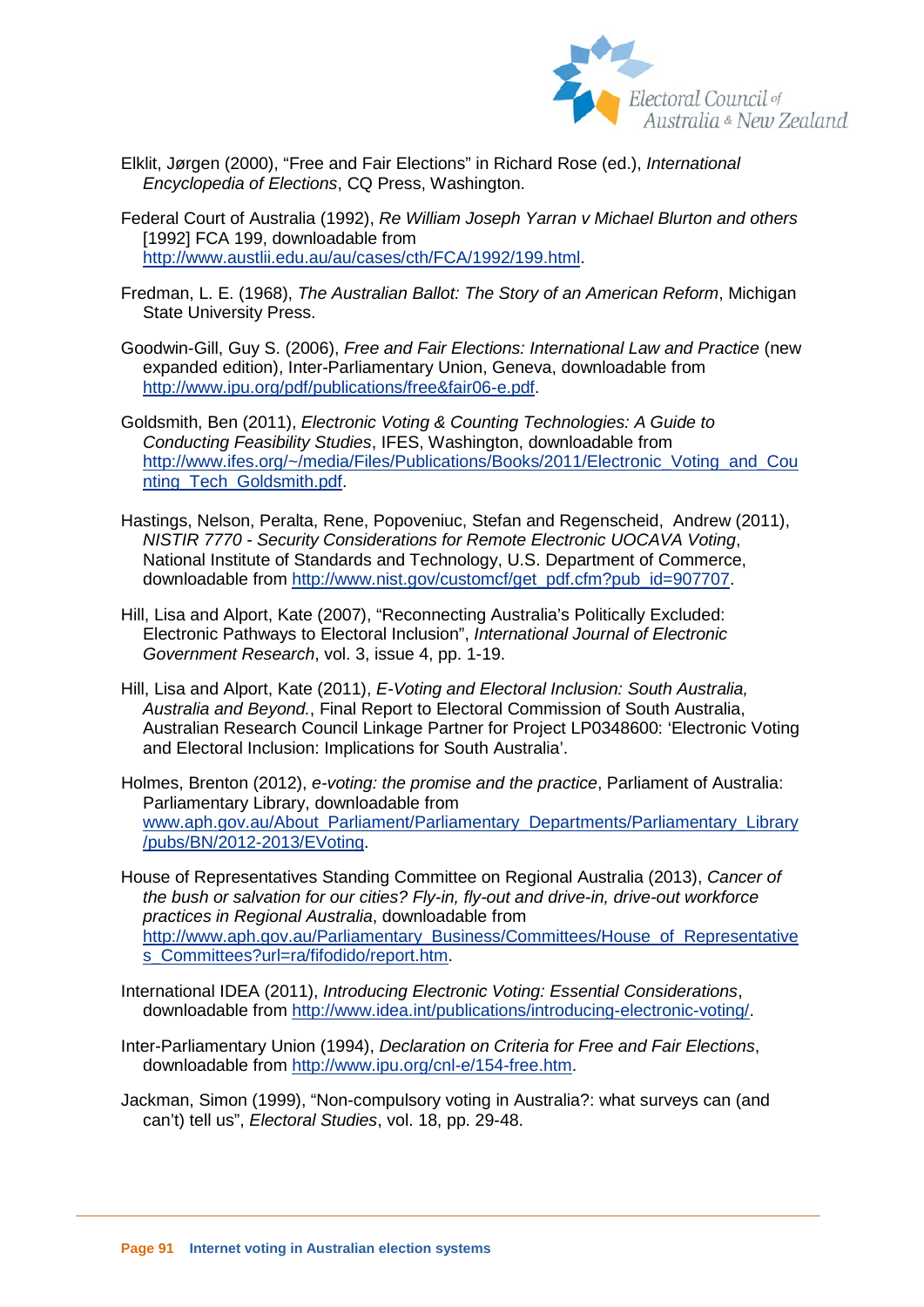

- Jones, Douglas W. and Simons, Barbara (2012), *Broken Ballots: Will Your Vote Count?*, CSLI Publications, Stanford, California.
- Joint Select Committee on Electoral Reform (1983), *First Report*, Australian Government Publishing Service, Canberra.
- Joint Standing Committee on Electoral Matters (2000), *The 1998 Federal Election - Report of the Inquiry into the conduct of the 1998 Federal Election and matters related thereto*, downloadable from [http://www.aph.gov.au/Parliamentary\\_Business/Committees/House\\_of\\_Representative](http://www.aph.gov.au/Parliamentary_Business/Committees/House_of_Representatives_Committees?url=em/elect98/report.htm) [s\\_Committees?url=em/elect98/report.htm.](http://www.aph.gov.au/Parliamentary_Business/Committees/House_of_Representatives_Committees?url=em/elect98/report.htm)
- Joint Standing Committee on Electoral Matters (2003), *The 2001 Federal Election - Report of the Inquiry into the conduct of the 2001 Federal Election, and matters related thereto,* downloadable from [http://www.aph.gov.au/Parliamentary\\_Business/Committees/House\\_of\\_Representative](http://www.aph.gov.au/Parliamentary_Business/Committees/House_of_Representatives_Committees?url=em/elect01/index.htm) [s\\_Committees?url=em/elect01/index.htm.](http://www.aph.gov.au/Parliamentary_Business/Committees/House_of_Representatives_Committees?url=em/elect01/index.htm)
- Joint Standing Committee on Electoral Matters (2005), *The 2004 Federal Election - Report of the Inquiry into the Conduct of the 2004 Federal Election and Matters Related Thereto,* downloadable from [http://www.aph.gov.au/Parliamentary\\_Business/Committees/House\\_of\\_Representative](http://www.aph.gov.au/Parliamentary_Business/Committees/House_of_Representatives_Committees?url=em/elect04/report.htm) [s\\_Committees?url=em/elect04/report.htm.](http://www.aph.gov.au/Parliamentary_Business/Committees/House_of_Representatives_Committees?url=em/elect04/report.htm)
- Joint Standing Committee on Electoral Matters (2007), *Review of certain aspects of the administration of the Australian Electoral Commission*, downloadable from [http://www.aph.gov.au/Parliamentary\\_Business/Committees/House\\_of\\_Representative](http://www.aph.gov.au/Parliamentary_Business/Committees/House_of_Representatives_Committees?url=em/aec/report.htm) [s\\_Committees?url=em/aec/report.htm.](http://www.aph.gov.au/Parliamentary_Business/Committees/House_of_Representatives_Committees?url=em/aec/report.htm)
- Joint Standing Committee on Electoral Matters (2009a), *Report on the 2007 federal election electronic voting trials*, downloadable from [www.aphref.aph.gov.au\\_house\\_committee\\_em\\_elect07\\_report1\\_full\\_report.pdf.](http://www.aphref.aph.gov.au_house_committee_em_elect07_report1_full_report.pdf/)
- Joint Standing Committee on Electoral Matters (2009b), *Report on the conduct of the 2007 federal election and matters related thereto,* downloadable from [http://www.aph.gov.au/Parliamentary\\_Business/Committees/House\\_of\\_Representative](http://www.aph.gov.au/Parliamentary_Business/Committees/House_of_Representatives_Committees?url=em/elect07/report2.htm) [s\\_Committees?url=em/elect07/report2.htm.](http://www.aph.gov.au/Parliamentary_Business/Committees/House_of_Representatives_Committees?url=em/elect07/report2.htm)
- Joint Standing Committee on Foreign Affairs, Defence and Trade (2012), *Australia's Overseas Representation - Punching Below our weight?,* downloadable from [http://www.aph.gov.au/Parliamentary\\_Business/Committees/House\\_of\\_Representative](http://www.aph.gov.au/Parliamentary_Business/Committees/House_of_Representatives_Committees?url=jfadt/overseas%20representation/report.htm) s\_Committees?url=ifadt/overseas%20representation/report.htm.
- Kelleher, William J. (2013), *How NIST has Misled Congress and the American People about internet Voting Insecurity; or, internet Voting in the USA: History and Prospects - A Discourse Analysis*, Paper prepared for the annual meeting of the Western Political Science Association, March 28 - 30, 2013. Los Angeles, California, downloadable from [http://papers.ssrn.com/sol3/papers.cfm?abstract\\_id=2229557.](http://papers.ssrn.com/sol3/papers.cfm?abstract_id=2229557)
- McKenna, Mark (2001), "Building 'a closet of prayer' in the new world: The story of the 'Australian ballot'", in Marian Sawer (ed.), *Elections Full, free & fair*, The Federation Press, Sydney.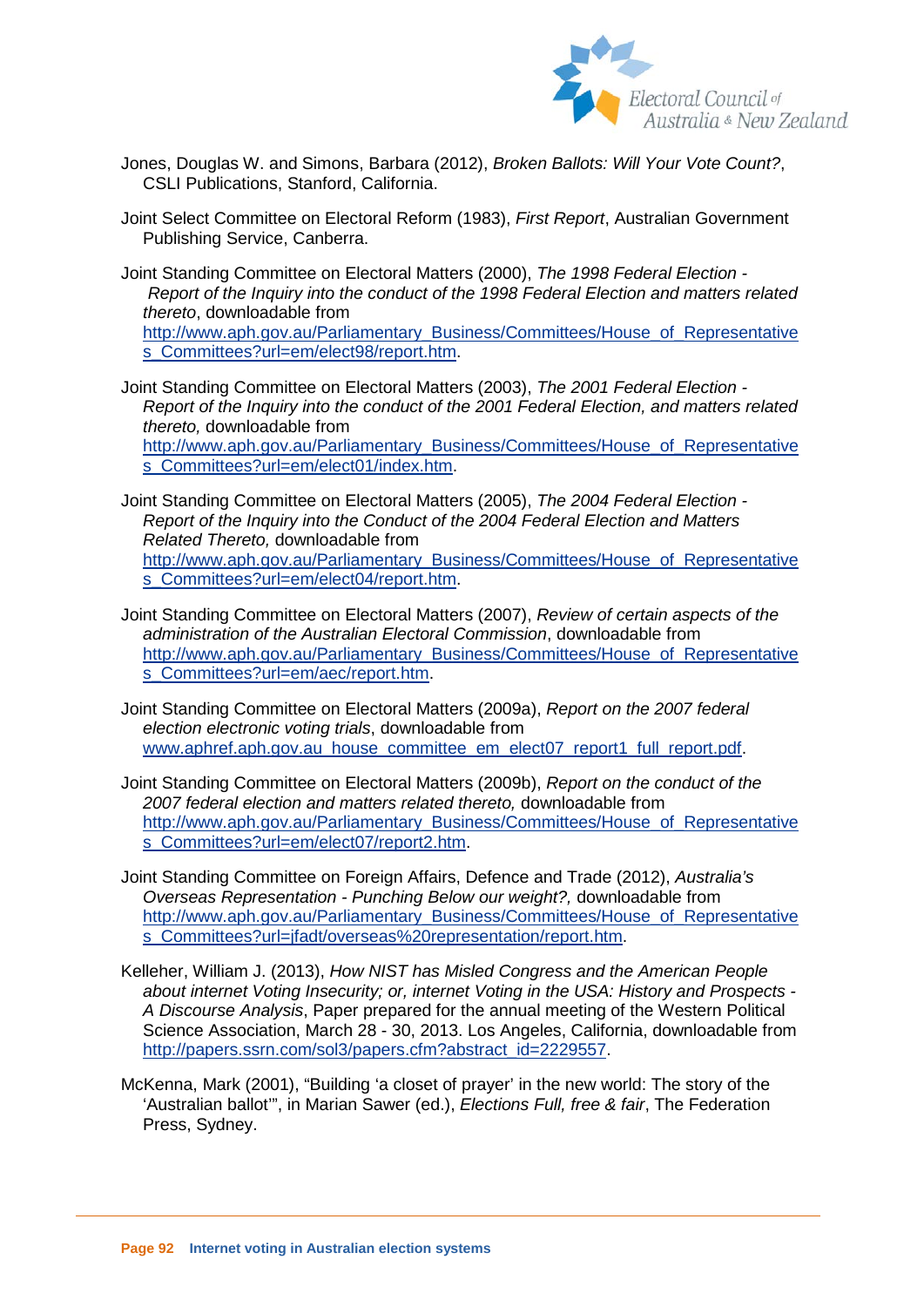

- Madden, Mary, Lenhart, Amanda, Duggan, Maeve, Cortesi, Sandra, and Gasser, Urs (2013), *Teens and Technology 2013,* Pew Research Center, downloadable from [http://www.pewinternet.org/Reports/2013/Teens-and-Tech.aspx.](http://www.pewinternet.org/Reports/2013/Teens-and-Tech.aspx)
- Moretti, M. Mindy (2013) "U.S. Postal Service plans to eliminate Saturday delivery", electionline, downloadable from [http://www.electionline.org/index.php/2013/1035](http://www.electionline.org/index.php/2013/1035-electionlineweekly-february-14-2013) [electionlineweekly-february-14-2013.](http://www.electionline.org/index.php/2013/1035-electionlineweekly-february-14-2013)
- Morris, Dick (2001), "Direct Democracy and the Internet", *Loyola of Los Angeles Law Review*, vol. 34, pp. 1033-1053, downloadable from [http://digitalcommons.lmu.edu/cgi/viewcontent.cgi?article=2280&context=llr.](http://digitalcommons.lmu.edu/cgi/viewcontent.cgi?article=2280&context=llr)
- New South Wales Electoral Commission (2013a), *iVote reports*, downloadable from [http://www.elections.nsw.gov.au/about\\_us/plans\\_and\\_reports/ivote\\_reports.](http://www.elections.nsw.gov.au/about_us/plans_and_reports/ivote_reports)

New South Wales Electoral Commission (2013b), *NSW Electoral Commission – Submission to Victorian Parliament – Inquiry into the future of Victoria's electoral administration*, downloadable from [http://www.parliament.vic.gov.au/images/stories/committees/emc/ifvea/Submissions/Su](http://www.parliament.vic.gov.au/images/stories/committees/emc/ifvea/Submissions/Submissions_2013/No_6_Electoral_Commission_New_South_Wales.pdf) [bmissions\\_2013/No\\_6\\_Electoral\\_Commission\\_New\\_South\\_Wales.pdf.](http://www.parliament.vic.gov.au/images/stories/committees/emc/ifvea/Submissions/Submissions_2013/No_6_Electoral_Commission_New_South_Wales.pdf)

- Ofcom (2012), *International Communications Market Report 2012,* downloadable from [http://stakeholders.ofcom.org.uk/binaries/research/cmr/cmr12/icmr/ICMR-2012.pdf.](http://stakeholders.ofcom.org.uk/binaries/research/cmr/cmr12/icmr/ICMR-2012.pdf)
- Parliament of Tasmania (2012), *House of Assembly Standing Committee on Community Development - Report No. 2 of 2012 – Local Government Elections*, downloadable from [http://www.parliament.tas.gov.au/ctee/House/Reports/Local%20Government%20Electi](http://www.parliament.tas.gov.au/ctee/House/Reports/Local%20Government%20Elections%20Report%20-%20Final.pdf) [ons%20Report%20-%20Final.pdf.](http://www.parliament.tas.gov.au/ctee/House/Reports/Local%20Government%20Elections%20Report%20-%20Final.pdf)
- Regenscheid, Andrew and Hastings, Nelson (2008), *NISTIR 7551 - A Threat Analysis on UOCAVA Voting Systems*, National Institute of Standards and Technology, U.S. Department of Commerce, downloadable from [http://www.nist.gov/customcf/get\\_pdf.cfm?pub\\_id=901171.](http://www.nist.gov/customcf/get_pdf.cfm?pub_id=901171)
- Sanderson, John M. and Maley, Michael (1998), "Elections and liberal democracy in Cambodia", *Australian Journal of International Affairs*, vol. 52, no. 3, pp. 241-253.
- Senate Legal and Constitutional References Committee (2005), *They still call Australia home: Inquiry into Australian expatriates*, downloadable from [http://web.archive.org/web/20060103051543/http://www.aph.gov.au/senate/committee/l](http://web.archive.org/web/20060103051543/http:/www.aph.gov.au/senate/committee/legcon_ctte/expats03/report/report.pdf) [egcon\\_ctte/expats03/report/report.pdf.](http://web.archive.org/web/20060103051543/http:/www.aph.gov.au/senate/committee/legcon_ctte/expats03/report/report.pdf)
- Smith Rodney (2009), *International Experiences of Electronic Voting and Their Implications for New South Wales: A report prepared for the New South Wales Electoral Commission*, downloadable from http://www.elections.nsw.gov.au/ data/assets/pdf file/0013/103207/International Exp eriences of Electronic Voting and Their Implications for New South Wales Repor [t\\_2009.pdf](http://www.elections.nsw.gov.au/__data/assets/pdf_file/0013/103207/International_Experiences_of_Electronic_Voting_and_Their_Implications_for_New_South_Wales_Report_2009.pdf)
- Smith, Rodney (2013), *Internet Voting and Voter Interference: A report prepared for the New South Wales Electoral Commission*, downloadable from